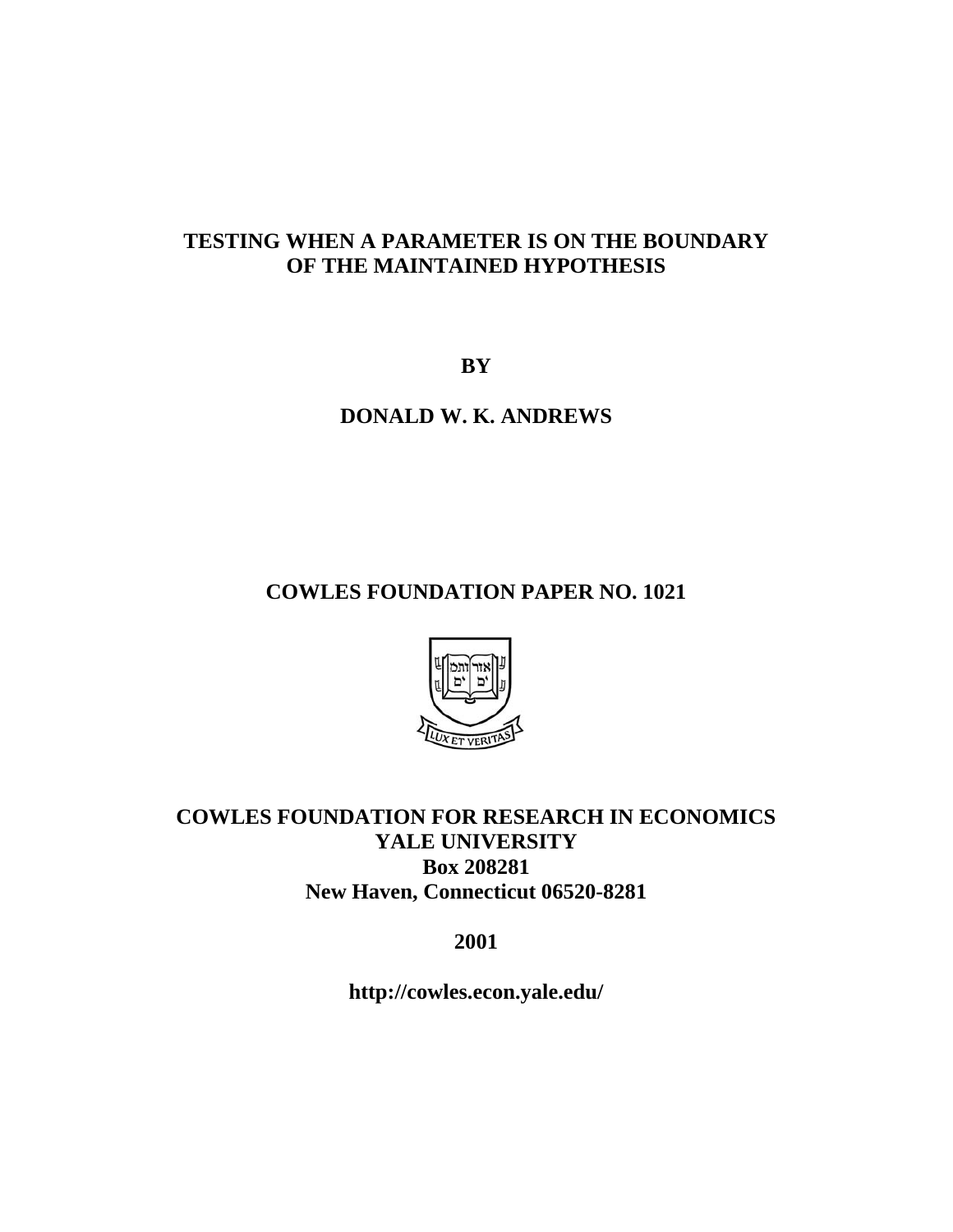# TESTING WHEN A PARAMETER IS ON THE BOUNDARY OF THE MAINTAINED HYPOTHESIS

# BY DONALD W. K. ANDREWS<sup>1</sup>

This paper considers testing problems where several of the standard regularity conditions fail to hold. We consider the case where (i) parameter vectors in the null hypothesis may lie on the boundary of the maintained hypothesis and (ii) there may be a nuisance parameter that appears under the alternative hypothesis, but not under the null. The paper establishes the asymptotic null and local alternative distributions of quasi-likelihood ratio, rescaled quasi-likelihood ratio, Wald, and score tests in this case. The results apply to tests based on a wide variety of extremum estimators and apply to a wide variety of models.

Examples treated in the paper are: (i) tests of the null hypothesis of no conditional heteroskedasticity in a  $GARCH(1, 1)$  regression model and (ii) tests of the null hypothesis that some random coefficients have variances equal to zero in a random coefficients regression model with (possibly) correlated random coefficients.

KEYWORDS: Asymptotic distribution, boundary, GARCH model, inequality restrictions, random coefficients regression.

#### 1. INTRODUCTION

IN STANDARD TESTING PROBLEMS, parameter values in the null hypothesis are interior points of the maintained hypothesis. For example, the null, alternative, and maintained hypotheses might be  $H_0: \beta_1 = \beta_{1*}, H_1: \beta_1 \neq \beta_{1*}$ , and  $K: \beta_1 \in$  $R^{p_1}$ , respectively, where  $K = H_0 \cup H_1$  and  $\beta_1$  is a subvector of the unknown parameter  $\theta$ . In addition, in standard testing problems, all parameters are identified under the null and alternative hypotheses.

There are many testing problems of interest where one or both of these features are violated. For example, consider a test of the null hypothesis of no conditional heteroskedasticity in the GARCH $(1, 1)$  model of Bollerslev (1986). The GARCH regression model is  $Y_t = X_t^{\prime} \psi + \varepsilon_t$ . The equation for the conditional variance,  $h_t$ , of the error  $\varepsilon_t$  is  $h_t = \delta(1 - \pi) + \beta_1 \varepsilon_{t-1}^2 + \pi h_{t-1}$  and  $h_1 = \delta$ , where  $(\beta_1, \pi, \delta)$  are the GARCH moving average (MA), autoregressive (AR), and intercept parameters respectively. In this case, the null hypothesis is  $H_0: \beta_1 = 0$ . When  $\beta_1 = 0$ , we have  $h_t = h_{t-1} = \delta$  and the GARCH AR parameter  $\pi$  disappears. Hence,  $\pi$  is unidentified under the null hypothesis. Furthermore, the GARCH MA parameter  $\beta_1$  must be nonnegative to ensure that the variance is nonnegative. Hence, the alternative and maintained hypotheses are

<sup>&</sup>lt;sup>1</sup> This paper is dedicated to the memory of the late Dan Nelson. He was a fine person and excellent scholar. He is missed by many in the economics community. The author thanks the Department of Economics at the University of British Columbia for its hospitality while this paper was being written. The author thanks two referees and the co-editor for their comments. The author gratefully acknowledges the research support of the National Science Foundation via Grant Numbers SBR-9410675 and SBR-9730277.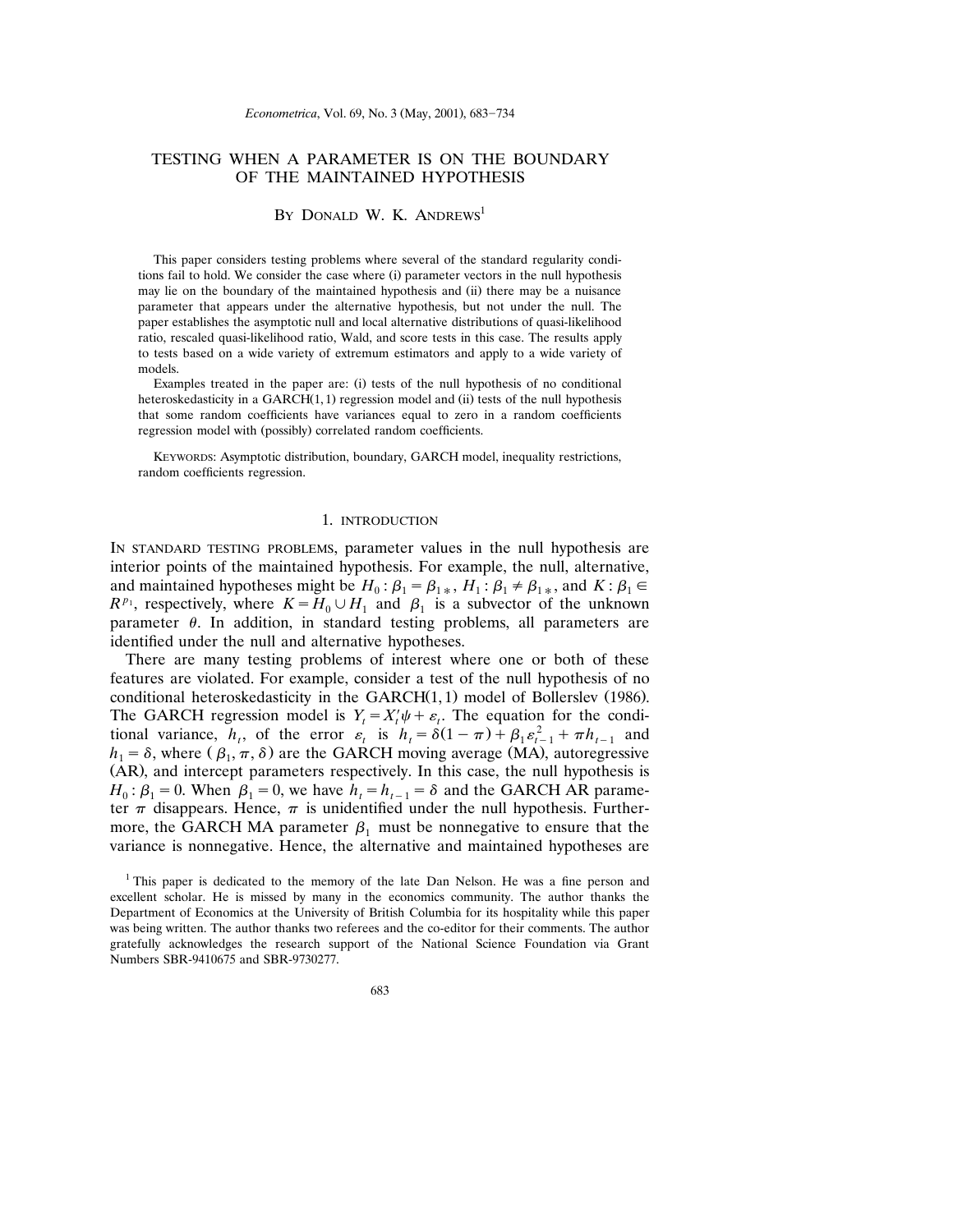$H_1: \beta_1 > 0$  and  $K: \beta_1 \geq 0$  respectively. Thus, the null value of  $\beta_1$  is on the boundary of the maintained hypothesis  $K$  and the GARCH AR parameter  $\pi$  is unidentified under the null hypothesis.

As a second example where these regularity conditions fail, consider a test of the null hypothesis that *b* random coefficients have variances that equal zero in a model with random coefficients. Let  $\beta_1$  denote the sum of the *b* random coefficient variances that are specified to be zero under the null hypothesis. The null, alternative, and maintained hypotheses are  $H_0: \beta_1 = 0$ ,  $H_1: \beta > 0$ , and  $K: \beta_1 \geq 0$  respectively. Hence, under  $H_0$ ,  $\beta_1$  is on the boundary of the maintained hypothesis. Suppose that some or all of the *b* random coefficients whose variances are under test are allowed to be correlated with each other under  $H_1$ . Let  $\pi_1$  denote the vector containing their correlation coefficients. Denote the *b* vector of random coefficient variances that are under test by  $\beta_1 \pi_2$ . Here,  $\pi_2$  is a unit *b* vector in the nonnegative orthant. Let  $\pi = (\pi_1', \pi_2')'$ . Under the alternative hypothesis,  $\beta_1$  and  $\pi$  together specify the variances and covariances of the random coefficients under test. Under the null hypothesis, the parameter  $\pi$  is not identified.

In this paper, we provide general asymptotic results that cover testing problems of the above sort. We specify a set of high level conditions under which the asymptotic null distributions of quasi-likelihood ratio (QLR), rescaled quasi-likelihood ratio (RQLR), Wald, and score tests are determined. We provide several sets of more primitive sufficient conditions that imply the high level conditions. We verify the latter conditions in the two examples described above (using a random coefficients regression model in the second example). We show that the asymptotic distributions of the test statistics under local alternatives can be established using the same set of general results that are used under the null. The results given here utilize and extend the estimation results of Andrews  $(1999)$  and Andrews  $(1997)$ , which we refer to as E1 and E2 respectively.

In the GARCH example, the asymptotic null distribution of the test statistics is found to be nuisance parameter free (under appropriate assumptions). Asymptotic critical values are provided. In the random coefficient regression example, the asymptotic null distribution of the test statistics is found to be nuisance parameter dependent, but critical values and *p*-values can be simulated.

We now give a brief overview of the method used to obtain the asymptotic null distributions of the test statistics. Let the estimator objective function be  $l_{\tau}(\theta, \pi)$ , where  $(\theta, \pi)$  are parameters that lie in the maintained hypothesis parameter space  $\Theta \times \Pi$  and *T* denotes the sample size. The null hypothesis can be written as  $H_0: \theta \in \Theta_0$ , where  $\Theta_0$  is a subset of  $\Theta$ . The objective function could be a quasi-log likelihood, least squares, generalized method of moments, or semiparametric objective function, among others. The results allow for objective functions that are smooth or nonsmooth functions of the parameters  $(\theta, \pi)$ . The results allow for nonlinear models with nontrending or deterministically trending data, as well as linear models with nontrending, deterministically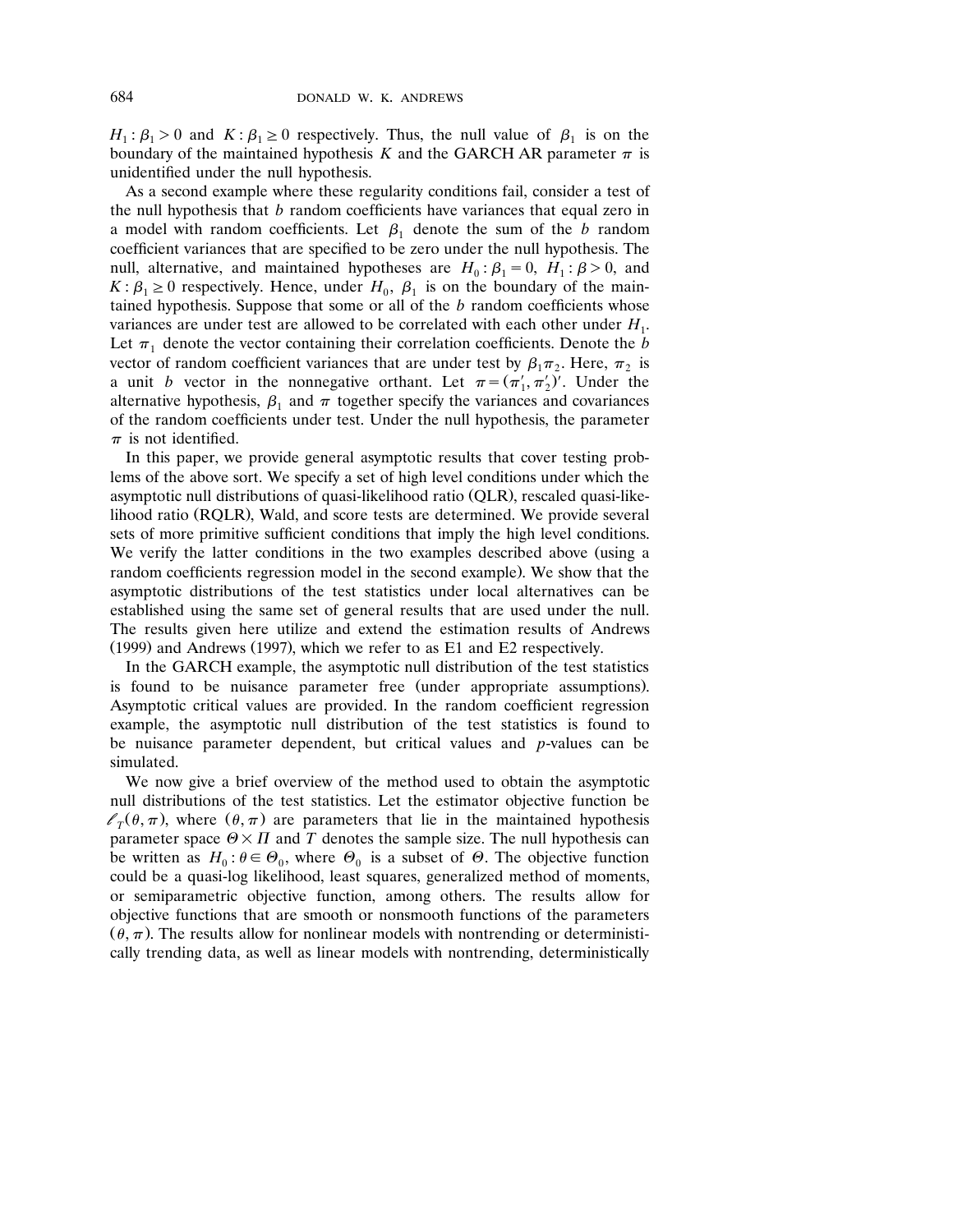trending, and/or stochastically trending data. See E1 and E2 for examples that exhibit these different features.

The basic idea is to (i) approximate  $\ell_{\tau}(\theta, \pi)$  by a quadratic function of  $\theta$ whose coefficients depend on  $\pi$ ; (ii) show that the approximation holds uniformly over  $\pi \in \Pi$ ; (iii) approximate the unrestricted and restricted parameter spaces,  $\Theta$  and  $\Theta_0$ , by cones, as in Chernoff (1954) and E1; (iv) determine the asymptotic distributions of the (suitably normalized) unrestricted and restricted estimators of  $\theta$  given  $\pi$  and of the estimator objective function evaluated at these two estimators *as stochastic processes indexed by*  $\pi \in \Pi$ ; and (v) obtain the asymptotic null distributions of the test statistics by writing them as continuous functions of the (normalized) estimators and/or the objective function evaluated at these estimators and applying the continuous mapping theorem.

The asymptotic distributions of the test statistics are given by the differences between the suprema over  $\pi \in \Pi$  of two stochastic processes indexed by  $\pi$  that are each a quadratic form in a random vector that minimizes a stochastic quadratic function over a cone. For the Wald and score statistics and in some cases for the QLR and RQLR statistics, the second quadratic form is degenerate and equals zero. The asymptotic distributions may depend on (estimable) nuisance parameters. Critical values can be obtained straightforwardly by simulation given consistent estimates of any unknown nuisance parameters.

Some examples that are covered by the general results, but are not discussed in this paper, include: tests of the null of parameter stability against the alternative of one-sided structural change; tests of white noise against serial correlation in  $ARMA(1, 1)$  models with positive autocorrelation, one-sided tests of the significance of Box-Cox transformed regressors; one-sided tests of threshold effects in threshold models, such as threshold autoregressive models; tests of the null that random coefficient variances are zero in nonlinear models, such as the conditional probit model of Hausman and Wise (1978); tests that random coefficient variances are zero when the random coefficients may be correlated across time (see Rosenberg  $(1973)$  and Watson and Engle  $(1985)$ ); tests for the presence of conditional heteroskedasticity in models other than the  $GARCH(1, 1)$ model (e.g., see Bollerslev, Engle, and Nelson (1994)); and tests in the examples in E1 and E2. The latter include tests of a unit root in a Dickey-Fuller regression model with time trend and autoregressive root restricted to be nonnegative and less than or equal to one respectively; tests of a GARCH $(1, q^*)$ model against a GARCH $(1, q^* + p_1)$  model; tests of equality and/or inequality restrictions in a regression model with integrated regressors, median regression model, or partially linear regression model; tests of zero variance of measurement errors and/or random effects, in a multinomial response model estimated by the method of simulated moments of McFadden (1989).

There are numerous antecedents in the literature to the approach taken here. For example, the use of a quadratic approximation to the estimator objective function, rather than the reliance on first order conditions, has been made by Chernoff (1954), LeCam (1960), Jeganathan (1982), Pollard (1985), Pakes and Pollard (1989), Geyer (1994), van der Vaart and Wellner (1996), and others. Our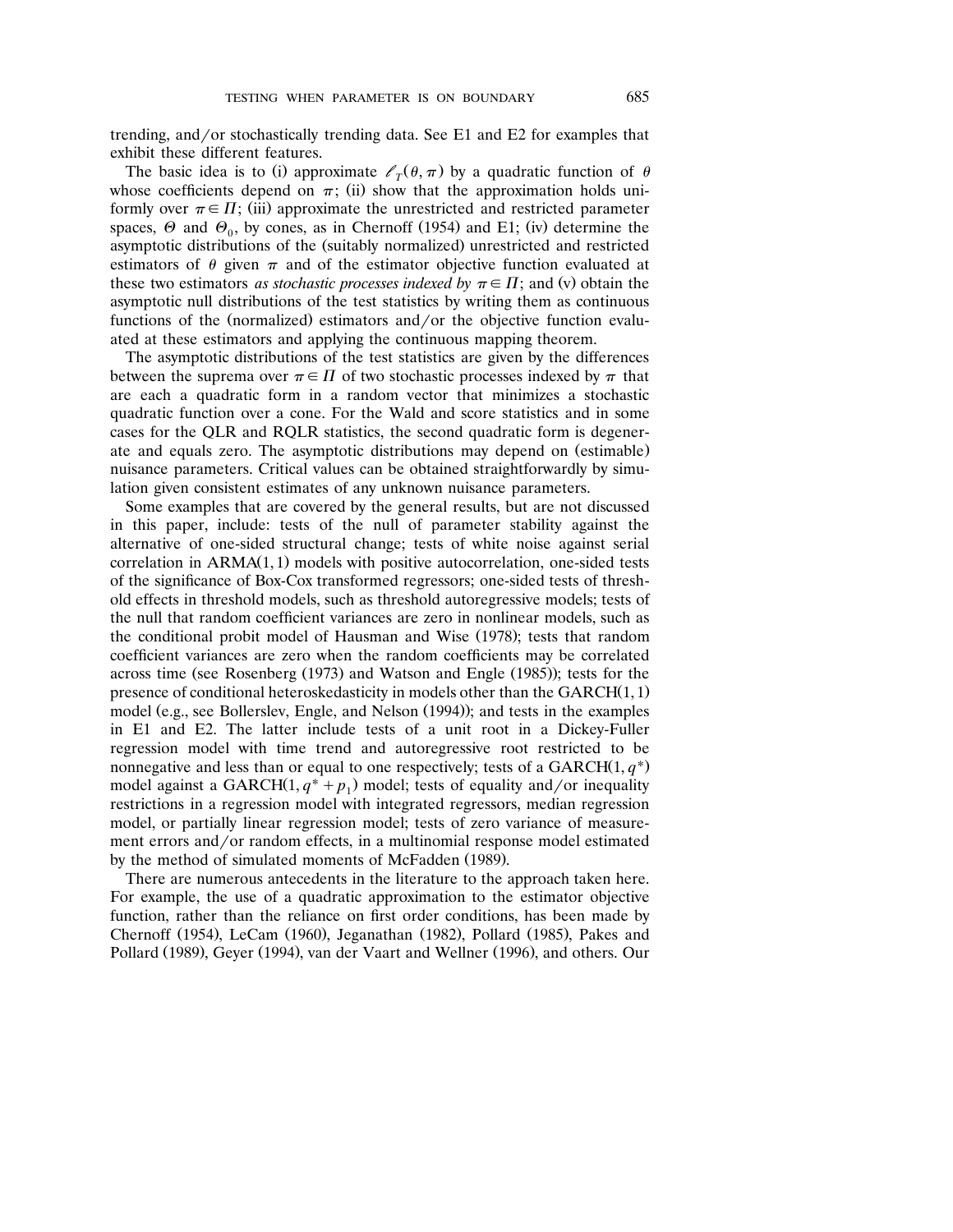treatment of nonsmooth estimator objective functions is via stochastic equicontinuity or stochastic differentiability conditions, as in Pollard (1985), Pakes and Pollard (1989), Andrews (1994a, b), Geyer (1994), Newey and McFadden (1994), and van der Vaart and Wellner (1996). Several papers in the literature consider tests when parameter vectors in the null are on the boundary of the maintained hypothesis. These include Chernoff (1954), Bartholomew (1959), Perlman (1969), Chant (1974), Shapiro (1985), Self and Liang (1987), Gourieroux and Monfort (1989, Ch. 21), Andrews (1996, 1998), and King and Wu (1997). See Barlow, Bartholomew, Bremner, and Brunk (1972) and Wu and King (1994) for further references. Several papers consider tests when a nuisance parameter appears under the alternative hypothesis, but not under the null. These include Davies (1977, 1987), King and Shively (1993), Andrews and Ploberger (1994, 1995), and Hansen (1996), among others.

For a review of the testing results in the literature for the GARCH example, see Bollerslev, Engle, and Nelson (1994). For the random coefficients example, see Brooks and King (1994). The results in the literature do not cover the QLR, RQLR, Wald, or score tests considered here.

To compare the results of this paper to papers in the literature, we note the main features of the present paper. They are: (i) parameter vectors in the null may be on the boundary of the maintained hypothesis, (ii) there may be a nuisance parameter that appears under the alternative but not under the null,  $(iii)$  the boundary of the maintained hypothesis may be curved and/or kinked, (iv) the estimator objective function need not be defined in a full neighborhood of the true parameter (which is necessary to cover random coefficient models), (v) the estimator objective function may be smooth or nonsmooth, (vi) the estimator objective function can be a quasi-log likelihood, least squares, generalized method of moments, minimum distance, or semiparametric objective function, among others, (vii) the data may contain deterministic and/or stochastic trends in linear models, and (viii) rescaled quasi-likelihood ratio tests are analyzed. None of the papers in the literature allow for more than two of these features simultaneously and most allow for just one.

The present paper provides local power results, but does not establish the asymptotic admissibility of the tests considered. It may be possible to do so under suitable assumptions, perhaps using the methods of Andrews and Ploberger (1994) and Andrews (1996). It also may be possible to introduce a class of tests that have some weighted average power optimality properties, along the lines of Andrews and Ploberger (1994) and Andrews (1998). These are topics for future research. We note that, in cases where the restrictions on the parameter space arise from prior information, tests that utilize this information, such as the tests considered here, have a considerable power advantage over tests that do not. For example, see the power comparisons in Andrews (1998, Table 2).

The remainder of this paper is organized as follows. Section 2 introduces the GARCH and random coefficient examples. Section 3 determines the asymptotic behavior of the unrestricted extremum estimator when there is an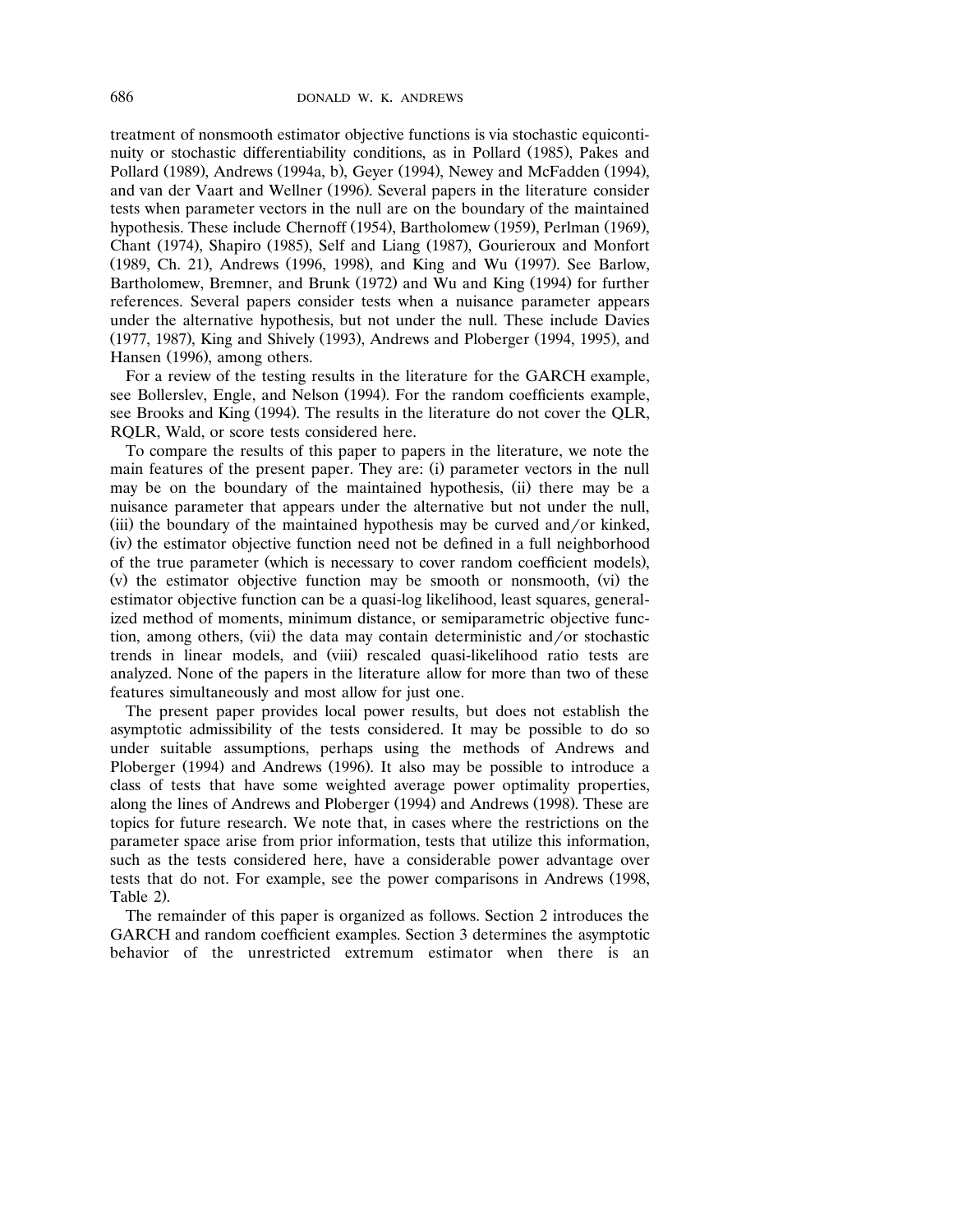unidentified-nuisance parameter. Section 4 applies these results to the two examples. Section 5 defines the QLR and RQLR test statistics, determines their asymptotic null distributions, and applies the results to the two examples. Sections 6 and 7 do likewise for the Wald and score tests. Section 8 establishes the asymptotic distributions of the test statistics under local alternatives. An Appendix contains proofs of results given in the paper.

All limits below are taken "as  $T \rightarrow \infty$ ." Let  $o_{n\pi}(1)$ ,  $O_{n\pi}(1)$ , and  $o_{\pi}(1)$  denote terms that are  $o_p(1)$ ,  $O_p(1)$ , and  $o(1)$ , respectively, uniformly over  $\pi \in \Pi$ . Thus,  $X_{T_{\pi}} = o_{p_{\pi}}(1)$  means that  $\sup_{\pi \in \Pi} ||X_{T_{\pi}}|| = o_p(1)$ , where  $||\bullet||$  denotes the Euclidean norm. Let "wp  $\rightarrow$  1" abbreviate "with probability that goes to one as  $T \rightarrow \infty$ ." Let "for all  $\gamma_T \rightarrow 0$ " abbreviate "for all sequences of positive scalar constants  $\{\gamma_T : T \geq 1\}$  for which  $\gamma_T \to 0$ ." Let  $\lambda_{\min}(A)$  and  $\lambda_{\max}(A)$  denote the smallest and largest eigenvalues, respectively, of a matrix  $A$ . Let  $\partial A$  denote the boundary and cl( $\Lambda$ ) denote the closure of a set  $\Lambda$ . Let  $S(\theta, \varepsilon)$  denote an open sphere centered at  $\theta$  with radius  $\varepsilon$ . Let  $C(\theta, \varepsilon)$  denote an open cube centered at  $\theta$  with sides of length  $2\varepsilon$ . Let  $=$  denote "equals by definition." Let  $\approx$ denote equality in distribution.

Let  $\Rightarrow$  denote weak convergence of a sequence of stochastic processes indexed by  $\pi \in \Pi$  for some space  $\Pi$ . The definition of weak convergence of  $R^v$ -valued functions on  $\Pi$  requires the specification of a metric *d* on the space  $\mathcal{E}_v$  of  $R^v$ -valued functions on  $\overline{H}$ . We take  $d$  to be the uniform metric. The literature contains several definitions of weak convergence. We use any of the definitions that is compatible with the use of the uniform metric and for which the continuous mapping theorem holds. These include the definitions employed by Pollard  $(1984, p. 65)$ , Pollard  $(1990, p. 44)$ , and van der Vaart and Wellner  $(1996, p. 17)$ . The continuous mapping theorems that correspond to these definitions are given by Pollard  $(1984, p. 70)$ , Pollard  $(1990, p. 46)$ , and van der Vaart and Wellner (1996, Thm. 1.3.6, p. 20).

#### 2. EXAMPLES

## 2.1. *GARCH Example*

In this example, we consider testing the null hypothesis of no conditional heteroskedasticity in a  $GARCH(1,1)$  regression model. The null hypothesis is  $H_0: \beta_1 = 0$ , where  $\beta_1$  is the GARCH-MA coefficient.

The observed random variables are  $\{(Y_t, X_t): 1 \le t \le T\}$ . The model used to generate a quasi-likelihood function is the normal  $GARCH(1, 1)$  model:

(2.1) 
$$
Y_t = X_t'\psi + h_t^*(\theta, \pi)^{1/2} z_t
$$
 for  $t = 1,...,T$ ,  
\n $h_t^*(\theta, \pi) := \delta(1 - \pi) + \beta_1 e_{t-1}^2(\theta) + \pi h_{t-1}^*(\theta, \pi)$  for  $t = 2,...,T$ ,  
\n $e_t(\theta) = Y_t - X_t'\psi$ ,  $\theta := (\beta_1, \delta, \psi')'$ ,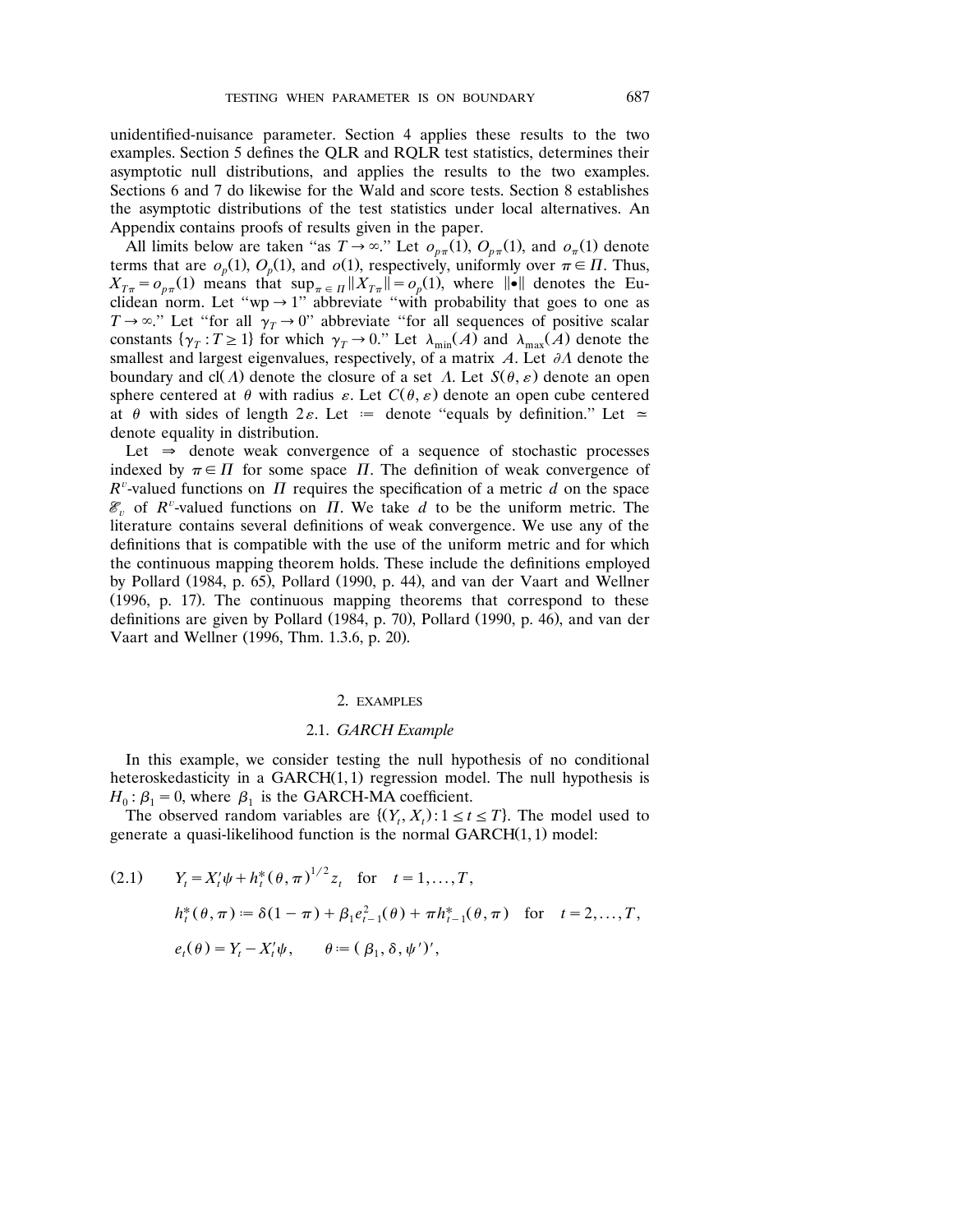and  $\{z_i : t = 1, ..., T\}$  are iid  $N(0, 1)$  and are independent of  $\{X_i : t = 1, ..., T\}$ , where  $\psi$ ,  $X_i \in R^r$  and  $h_i^*(\theta, \pi), z_i, e_i(\theta), \beta_1, \delta, \pi \in R$ . The initial condition  $h_1^*(\theta, \pi)$  is an arbitrary nonnegative function of  $(\theta,$  $R^r$  and  $h_t^*(\theta, \pi), z_t, e_t(\theta), \beta_1, \delta, \pi \in$ where  $\psi$ ,  $X_t \in \mathbb{R}^r$  and  $h_t^*(\theta, \pi), z_t, e_t(\theta), \beta_1, \delta, \pi \in \mathbb{R}$ . The initial condition  $h_1^*(\theta, \pi)$  is an arbitrary nonnegative function of  $(\theta, \pi, Y_1, X_1)$  that satisfies  $\sup_{\theta \in \Theta, \pi \in \Pi} h_1^*(\theta, \pi) < \infty$  a.s., w defined below. For the QLR test considered below, however, the initial condition must be such that  $h_1^*(\theta_0, \pi) = \delta_0$ , where  $\theta_0$  and  $\delta_0$  are the true parameter values defined in (2.3) below. The choice  $h_1^*(\theta, \pi) = \delta$  suffices. The true process generating the data is specified in  $(2.3)$  below and does not necessarily satisfy the model. For example, the innovations need not be iid normal.

The parameter space  $\Theta$  is a compact subset of  $R^s$  that restricts the GARCH-MA parameter,  $\beta_1$ , to be nonnegative and bounds the conditional variance intercept parameter,  $\delta$ , away from zero. The parameter space  $\Pi$  is a compact subset of [0, 1] that bounds  $\pi$  away from one.

(2.2)  $\theta := {\theta \in R^s : \theta = (\beta_1, \delta, \psi')', 0 \le \beta_1 \le \beta_{1u}, 0 < \delta_{\ell} \le \delta \le \delta_u}$ , and  $\psi_{\ell} \leq \psi \leq \psi_u$ , where  $\beta_{1u}$ ,  $\delta_{\ell}$ ,  $\delta_u$ ,  $\psi_{\ell}$ , and  $\psi_u$  are some known

finite constants or constant vectors.

 $\Pi \subset {\pi \in [0, \pi_u]: \pi_u$  is a constant less than one).

(The vector inequality involving  $\psi$  is an element by element inequality.) Note that the parameter space need not restrict the GARCH parameters to be values that generate a stationary process. Under the null hypothesis, however, the true process is stationary.

We derive asymptotic results for the case where the null hypothesis is true. The true parameter vector under the null hypothesis is  $\theta_0 = (\beta_{10}, \delta_0, \psi_0)' =$  $(0, \delta_0, \psi_0')^T \in R^s$ . The true process generating  $\{(Y_t, X_t) : 1 \le t \le T\}$  is

(2.3) 
$$
Y_t := X_t' \psi_0 + \varepsilon_t
$$
,  $\varepsilon_t := \delta_0^{1/2} z_t$ ,  
\n $\{(z_t, X_t) : t = ..., 0, 1, ...\}$  are stationary and ergodic,  
\n $E(z_t | \mathcal{F}_{t-1}) = 0$  a.s.,  $E(z_t^2 | \mathcal{F}_{t-1}) = 1$  a.s.  
\nwhere  $\mathcal{F}_t = \sigma(z_t, z_{t-1}, ..., X_{t+1}, X_t, ...)$ ,  
\n $P(z_t^2 = 1) \neq 1$ ,  $E(z_t^4 | \mathcal{F}_{t-1}) = \kappa < \infty$  a.s. for some constant  $\kappa$ ,  
\n $EX_t X_t'$  is positive definite, and  
\n $E(1 + \|X_t\|^2) (z_{t-j}^4 + \|X_{t-j}\|^4) < \infty$   $\forall j \ge 1$ .

For example, the last moment condition holds if  $E||X_t||^6 < \infty$  and  $Ez_t^6 < \infty$ . The regressor vector  $X_t$  need not be strictly exogenous and the innovation  $z_t$  need not have distribution that is normal or symmetric about zero.

We assume that  $\theta_0 \in \Theta$  and that each subvector of  $\theta_0$  satisfies the inequalities imposed by  $\Theta$  strictly except  $\beta_{10}$ , which equals 0 and causes  $\theta_0$  to be on the boundary of  $\Theta$ . (It is possible to show that the testing results given below are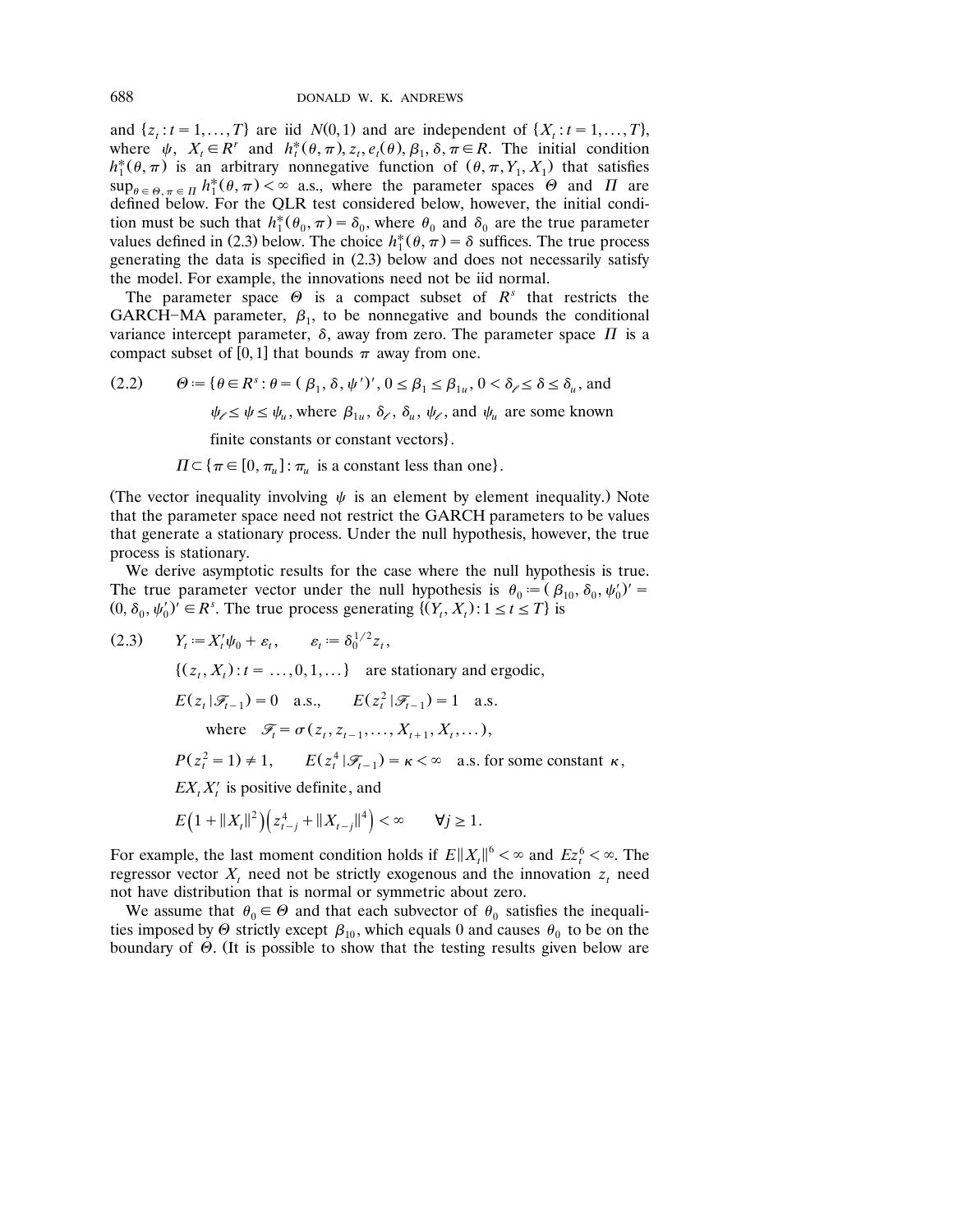invariant to the regression parameter  $\psi_0$  being on a boundary, but for brevity we do not do so here.)

In contrast to the GARCH example of E2, the GARCH example considered here is one in which the true process does not exhibit conditional heteroskedasticity. This causes a nuisance parameter  $\pi$  to appear that is not identified, which complicates the analysis. But, it allows us to consider tests for the existence of conditional heteroskedasticity, which are of considerable interest.

## 2.2. *Random Coefficient Example*

The second example is a random coefficient regression model. This model was first considered by Hildreth and Houck (1968). We are interested in testing the null hypothesis that some, or perhaps all, of the random coefficient variances are zero. We allow for the possibility that the random coefficients are correlated. For example, this is a realistic feature when the random coefficients are taste parameters of an individual that are randomly distributed across some population, because one would expect the tastes of a given individual to be correlated. The random coefficient model considered in E1 is less general than the one considered here, because it does not allow for correlation between the random coefficients.

The model is

(2.4) 
$$
Y_{t} = \psi_{2} + X_{t}'\gamma_{t} + \delta_{2}^{1/2}\varepsilon_{t}
$$

$$
= \psi_{2} + X_{t}'\psi_{1} + (\delta_{2}^{1/2}\varepsilon_{t} + X_{t}'\Omega^{1/2}(\beta_{1}, \delta_{1}, \pi)\eta_{t}), \text{ where}
$$

$$
\gamma_{t} := \psi_{1} + \Omega^{1/2}(\beta_{1}, \delta_{1}, \pi)\eta_{t}.
$$

The vector  $\gamma_t \in R^{b+c}$  is the random coefficient vector. The observed variables are  $\{(Y_t, X_t): \leq t \leq T\}$ . The random variables  $\{(Y_t, X_t, \varepsilon_t, \eta_t): \leq t \leq T\}$  are iid. The regressors are  $X_t := (X'_{1t}, X'_{2t})'$ , where  $X_{1t} \in R^b$  and  $X'_{2t} \in R^c$ . Without loss of generality,  $X_{1t}$  consists of the regressors whose random coefficients have zero variance under the null and  $X_{2t}$  consists of the remaining regressors. The random variables  $\eta_t \in R^{b+c}$  and  $\mathcal{E}_t \in R$  are unobserved errors. We consider the quasi-likelihood function that is generated by  $(\varepsilon_t, \eta_t')' \sim N(\mathbf{0}, I_{1+b+c})$ , but the true process need not satisfy this condition. We assume that the true process is such that  $E\varepsilon_t = 0$ ,  $E\varepsilon_t^2 = 1$ ,  $E(\eta_t | X_t) = 0$  a.s.,  $E(\eta_t \eta_t' | X_t) = I_{b+c}$  a.s., and  $E(\eta_t \varepsilon_t)$  $(X_t) = 0$  a.s.

The  $(b + c) \times (b + c)$  covariance matrix of the random coefficients is  $\Omega(\beta_1, \delta_1, \pi)$ . It is of the form

(2.5) 
$$
\Omega(\beta_1, \delta_1, \pi) := \begin{bmatrix} \beta_1 \Omega_1(\pi) & \mathbf{0} \\ \mathbf{0} & \Omega_2(\delta_1) \end{bmatrix}.
$$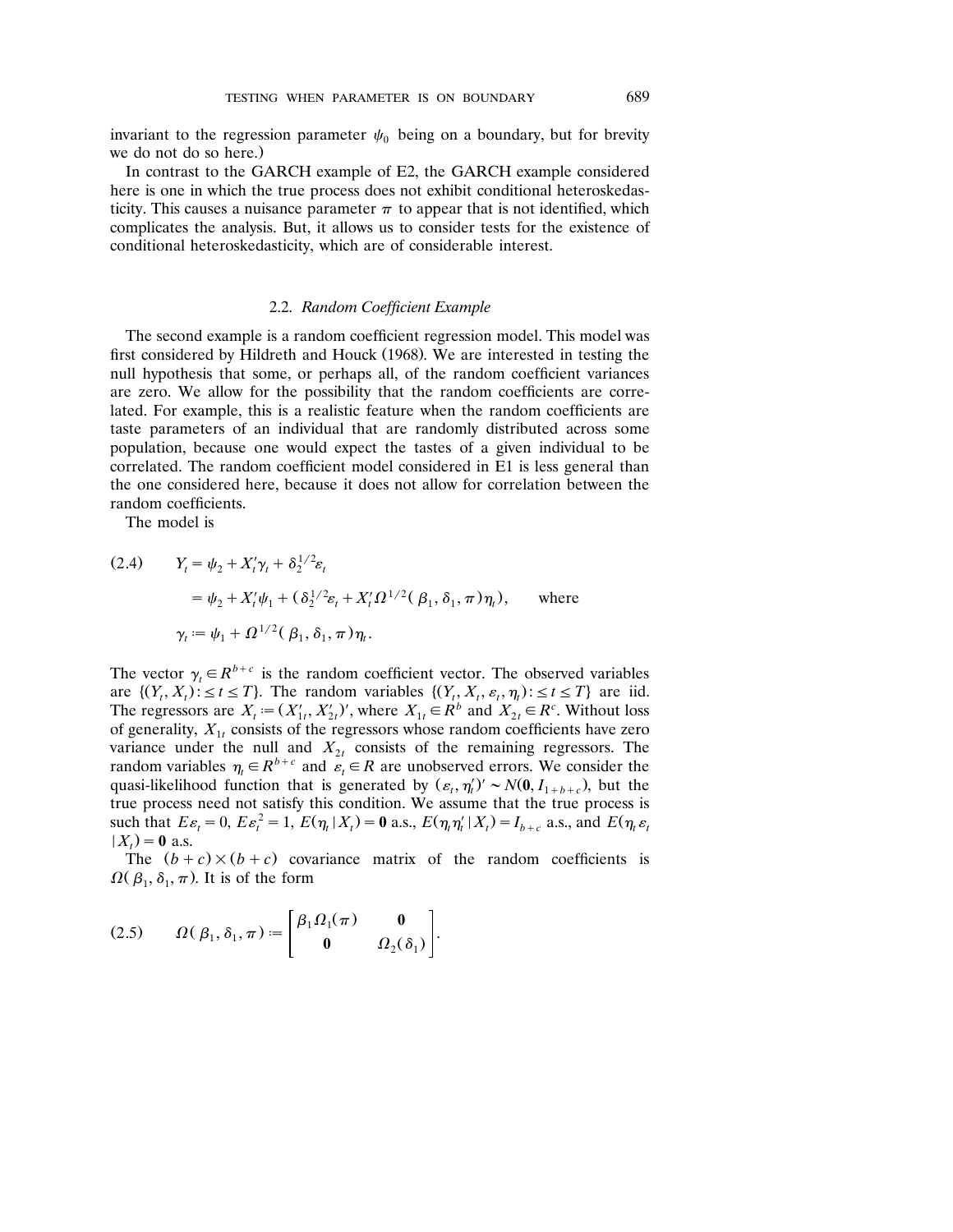The parameter  $\beta_1 \ge 0$  equals the sum of the random coefficient variances whose values are zero under the null hypothesis. Because we derive asymptotic results for the case when the null hypothesis is true, the true value of  $\beta_1$ ,  $\beta_{10}$ , is zero. The  $b \times b$  matrix  $\beta_1 \Omega_1(\pi)$  is the covariance matrix of the random coefficients that are under test. It depends on the vector  $\pi = (\pi'_1, \pi'_2)' \in R^{d+b}$ . The vector  $\pi_1 \in R^d$  contains all of the correlation parameters between the random coefficients on  $X_{1t}$  that are allowed to be nonzero under  $H_1$ . Its dimension *d* lies between zero and  $b(b-1)/2$ . The vector  $\pi_2$  is a unit *b* vector in the nonnegative orthant, i.e., a direction vector. The *b* vector of random coefficient variances on  $X_{1t}$  is  $\beta_1 \pi_2$ . We choose this parameterization of the covariance matrix of the random coefficients, because it yields an estimator objective function that is well-behaved—its (generalized) first and second derivatives are continuous in  $\beta_1$  at  $\beta_1 = 0$ . Some other parameterizations do not do so.

For  $i, j = 1, ..., b$ , the  $(i, j)$  element of  $\Omega_1(\pi)$  is

 $(2.6)$   $[\Omega_1(\pi)]_{ii} = \pi_{2i}^{1/2} \pi_{2i}^{1/2} \rho_{ii}$ , where  $\pi_1 := (\pi_{11}, \ldots, \pi_{1d})',$  $\pi_2 := (\pi_{21}, \ldots, \pi_{2b})',$ 

and  $\rho_{ij} = 1$  if  $i = j$ ,  $\rho_{ij} = \pi_{1}$  for some  $\ell \leq d$  if the correlation between the random coefficients on the *i*th and *j*th elements of  $X_{1t}$  is allowed to be nonzero under the maintained hypothesis, and  $\rho_{ij} = 0$  if the correlation between the random coefficients on the *i*th and *j*th elements of  $X_{1t}$  is zero under the maintained hypothesis.

The vector  $\delta_1 \in R^g$  contains any random coefficient variances on elements of  $X_{2t}$  plus any correlation parameters between random coefficients on elements of  $X_{2t}$ . The coefficients on  $X_{2t}$  need not be random. If none of them are, then  $\Omega_2(\delta_1) = 0$  and the parameter  $\delta_1$  does not appear. The block diagonality of  $\Omega(\beta_1, \delta_1, \pi)$  reflects our assumption that the correlations between random coefficients on  $X_{1t}$  and those on  $X_{2t}$  are specified to be zero under the maintained hypothesis and, hence, are not estimated. Whether or not this assumption holds, the tests considered below have correct significance level asymptotically (because the correlations are necessarily zero under the null hypothesis). This assumption affects the form of the test statistics, however, and affects the power of the tests positively or negatively, depending on how small or large the correlations are if they are nonzero. Note that nonblock diagonality of  $\Omega(\beta_1, \delta_2, \pi)$  would cause theoretical problems because the off-diagonal parameters would be of the form  $\beta_1^{1/2}\kappa$ , where  $\kappa$  is a function of  $\delta_1$  and  $\pi$ , the partial derivative of  $\beta_1^{1/2}\kappa$  with respect to  $\beta_1$  is  $(1/2)\beta_1^{-1/2}\kappa$ , and the latter equals infinity at  $\beta_1 = 0$ .

The parameter  $\delta_2$  is the idiosyncratic error variance. The parameter  $\psi_1 \in R^{b+c}$ is the deterministic part of the regression coefficients. The parameter  $\psi_2 \in R$  is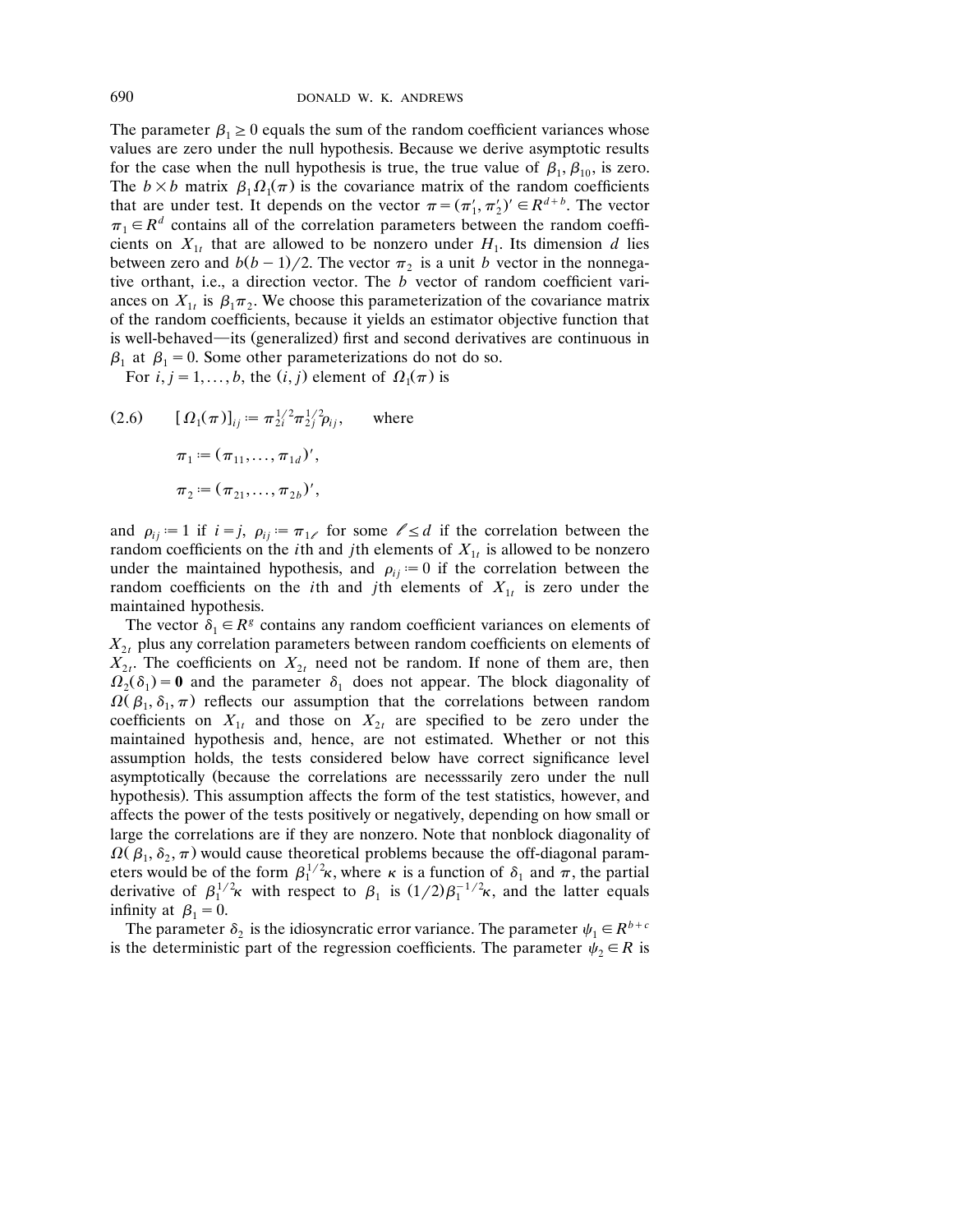the regression intercept. The vectors  $\theta = (\beta_1, \delta'_1, \delta_2, \psi'_1, \psi_2)'$  and  $\pi$  are the unknown parameters to be estimated. The parameter space  $\Theta$  of  $\theta$  is

(2.7) 
$$
\Theta := \left\{ \theta \in R^s : \theta = (\beta_1, \delta'_1, \delta_2, \psi'_1, \psi_2)', 0 \le \beta \le \beta_{1u}, \right\}
$$

$$
\delta_{j\ell} \le \delta_j \le \delta_{ju} \text{ and } \psi_{j\ell} \le \psi_j \le \psi_{ju} \text{ for } j = 1, 2 \right\}
$$

for some known finite constants or vectors  $\beta_{1u}, \delta_{j\ell}, \delta_{ju}, \psi_{j\ell}, \psi_{ju}$  for  $j = 1, 2$ , where  $\delta_{2} \geq 0$ , the lower bound on each variance parameter in  $\delta_1$  is greater than or equal to zero, and the lower and upper bounds on each correlation parameter in  $\delta_1$  are between -1 and 1 respectively. The parameter space  $\Pi$  of  $\pi$  is a compact subset of  $(-1, 1)^d \times \mathcal{U}_b^+$ , where  $\mathcal{U}_b^+$  denotes the set of unit vectors in  $R<sup>b</sup>$  that are in the nonnegative orthant.

The true parameter vector  $\theta_0$  is

$$
(2.8) \qquad \theta_0 := (\beta_{10}, \delta'_{10}, \delta_{20}, \psi'_{10}, \psi_{20})' = (0, \delta'_{10}, \delta_{20}, \psi'_{10}, \psi_{20})',
$$

where none of the restrictions defining  $\Theta$  are binding at  $\theta_0$  except  $\beta_{10} = 0$ .

The above specification of the model requires that all of the variances that are not under test are positive. That is, each variance parameter in  $\delta_1$  is positive. If one is not sure that this is true, then one could carry out a sequence of tests as follows. First, order the variances of all of the random coefficients that might possibly be zero, say  $0 \le \omega_1^2 \le \cdots \le \omega_b^2$  for some  $\bar{b} < \infty$ . Define  $\beta_{1,k} = \sum_{j=1}^k \omega_j^2$ for  $k = 1, ..., \overline{b}$ . Next, for  $k = \overline{b}, ..., 1$ , test sequentially  $H_{0,k} : \beta_{1,k} = 0$  versus  $H_{1,k}$ :  $\beta_{1,k}$  > 0, where one continues in the sequence until a test fails to reject the null. At each stage of the testing sequence, all of the coefficient variances that are not under test are positive, as assumed above, provided none of the preceding tests have made an error.

If the random coefficient model of interest specifies the random coefficients under test to be *uncorrelated*, then the parameter  $\pi_1$  disappears from the model. In this case, an alternative parameterization can be employed, as in Andrews (1999). One can define the vector of variances of the random coefficients on  $X_{1}$  to be  $\beta_1 \in (R^+)^b$ , rather than  $\beta_1 \pi_2$ . In this case, the hypotheses of interest are  $H_0: \beta_1 = \mathbf{0}$  and  $H_1: \beta_1 \neq \mathbf{0}$  and  $\beta_1 \geq \mathbf{0}$ . With this parameterization, no parameter  $\pi_2$  appears. This parameterization has the feature that there is no parameter  $\pi$  that appears under the alternative but not under the null. It still has the feature that the parameter  $\beta_1$  lies on the boundary of the maintained hypothesis. This type of parameterization is not appropriate if there is correlation between the random coefficients on  $X_{1t}$ , because the (generalized) first and second derivatives of the quasi-log likelihood function are not continuous at  $\beta_1 = 0$ .

The model considered in  $(2.4)$ – $(2.8)$  could be generalized by adding a third diagonal block to the variance matrix  $\Omega(\beta_1, \delta_1, \pi)$  that corresponds to parameters whose variances are not under test, but whose values are zero. This block would be of the form  $\beta_2 \Omega_2(\pi)$ , where  $\beta_2 \ge 0$  is the sum of the random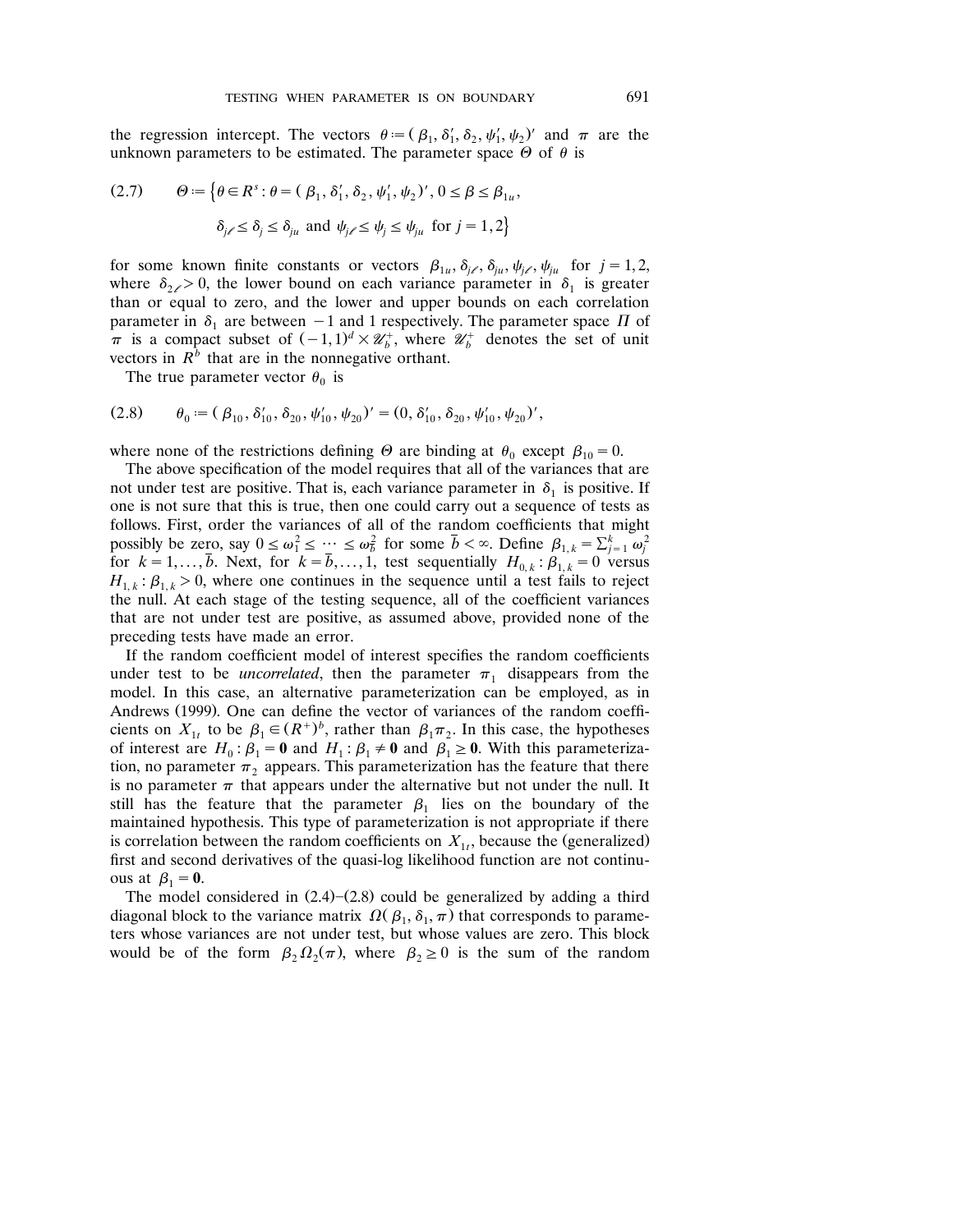coefficient variances in question, the true value of  $\beta_2$  is zero,  $\Omega_2(\pi)$  is of the same form as  $\Omega_1(\pi)$ , and  $\pi$  is elongated to include additional parameters that appear in  $\Omega_2(\pi)$ . In this case,  $\beta_2$  is a parameter that is not under test but is on the boundary of the parameter space. For brevity, we do not discuss this case further.

#### 3. THE UNRESTRICTED EXTREMUM ESTIMATOR

## 3.1. *Notation and the Hypotheses of Interest*

The data matrix for sample size *T* is  $Y_T$  for  $T = 1, 2, ...$  We consider an estimator objective function  $\ell_{\tau}(\theta, \pi)$  that depends on  $Y_{\tau}$  and on the parameters  $\theta$  and  $\pi$ . The parameter spaces for  $\theta$  and  $\pi$  are  $\Theta$  and  $\Pi$ , where  $\Theta \subset R^s$ and  $\Pi$  is some space (usually a subset of Euclidean space). Below we consider estimators and tests based on  $\ell_{\tau}(\theta, \pi)$ . Although it is convenient to view  $l_{\tau}(\theta, \pi)$  as a quasi-log likelihood function, the results below do not require this. The function  $l_{\tau}(\theta, \pi)$  could be any objective function desired, such as the negative of a LS, GMM, minimum distance, or semiparametric objective function.

We adopt the same basic notation as in E1 except that we allow the estimator objective function to depend on a nuisance parameter  $\pi$  that is unidentified when the true parameter is in the null hypothesis. Much of the discussion of the assumptions and results given in E1 is applicable in this section too. For this reason, we keep the discussion here as brief as possible.

The null, alternative, and maintained hypotheses that we consider are

(3.1) 
$$
H_0: \theta \in \Theta_0, \pi \in \Pi; H_1: \theta \in \Theta_1, \pi \in \Pi; \text{ and } K: \theta \in \Theta, \pi \in \Pi;
$$

respectively, where  $\Theta_0 \subset \Theta \subset R^s$  and  $\Theta_1 = \Theta / \Theta_0$ . The null hypothesis is a point null hypothesis of the form  $H_0: \beta_1 = \beta_{1*}$ , where  $\beta_1$  is a subvector of  $\theta$  (see Assumption 9 in Section 5 below).

We consider the case where the null hypothesis exhibits the property that  $l_{\tau}(\theta, \pi)$  does not depend on  $\pi$  when  $\theta$  is the null hypothesis. In consequence,  $\pi$  is unidentified under the null hypothesis. Actually, in some time series contexts of interest,  $\ell_T(\theta_0, \pi)$  does depend on  $\pi$ , due to the effect of initial conditions, but  $\pi$  is still asymptotically unidentified. This has no effect on the Wald and score tests and our results cover this case. It does, however, have an effect on the QLR test and the QLR statistic has the appropriate asymptotic null distribution only if  $\ell_T(\theta, \pi)$  does not depend on  $\pi$  for  $\theta \in \Theta_0$ .

The testing scenario considered here includes the standard case where no parameter  $\pi$  appears that is unidentified under the null. To cover such cases, one takes the parameter space  $\Pi$  of  $\pi$  to include a single point.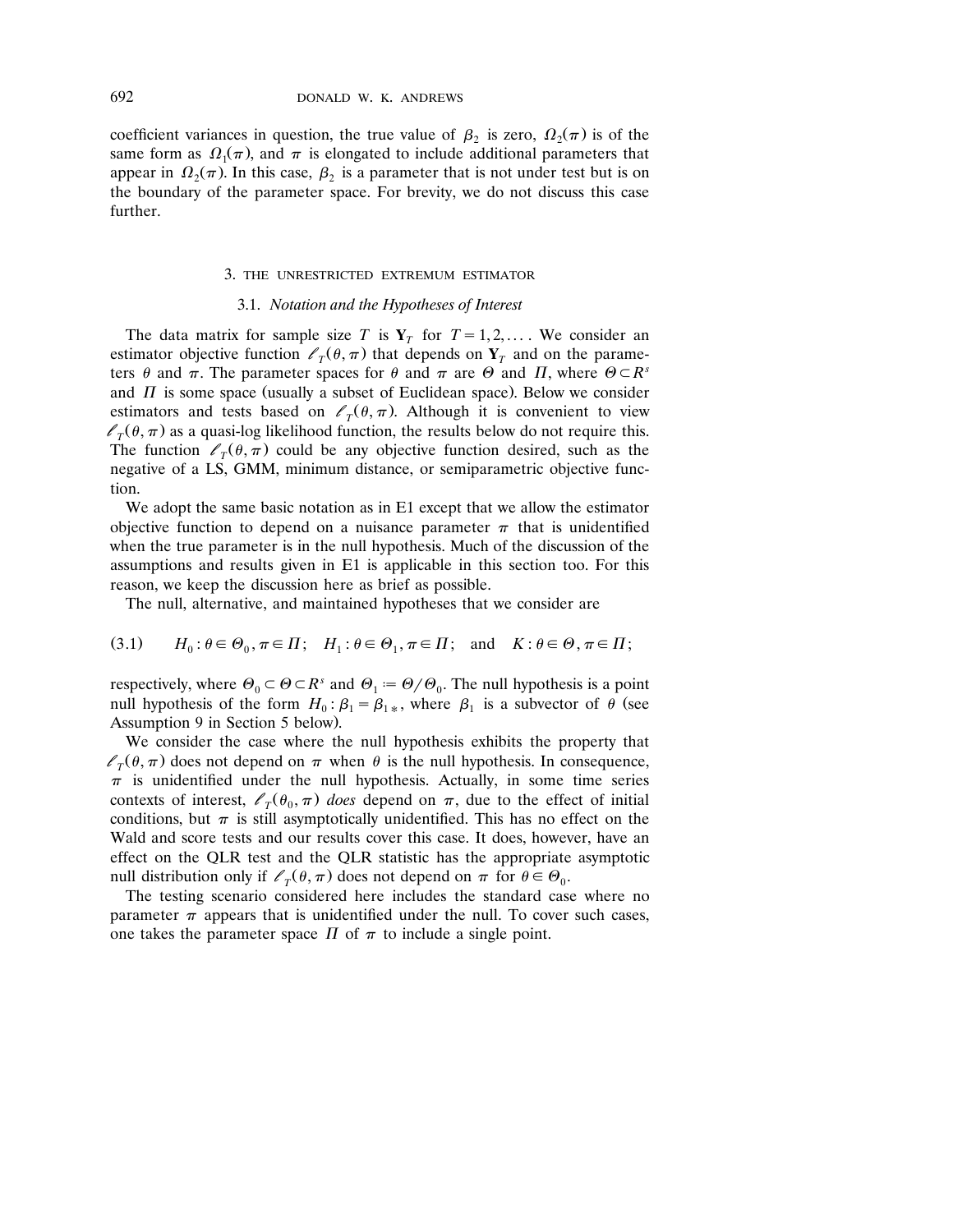Let  $\theta_0$  denote the pseudo-true value of the parameter  $\theta$ . That is,  $\theta_0$  is the probability limit of the unrestricted and restricted estimators introduced below. We assume that  $\theta_0$  is in the null hypothesis, i.e.,  $\theta_0 \in \Theta_0$ , because we are interested in the asymptotic null distributions of various test statistics. If the model is correctly specified, then  $\theta_0$  denotes the true value. Even if the model is misspecified, however, it may be meaningful to speak of the true value of  $\theta$  or of the true value of some subvector of  $\theta$ , such as  $\beta_1$ . For example, in both examples considered above, if the innovations or errors are not normal, then the model is misspecified, but the true value of  $\theta$  is still well defined. Thus, even if the model is misspecified, the null hypothesis may specify a restriction that is of interest.

#### 3.2. *Definition of the Unrestricted Estimator and Consistency*

We now define the unrestricted extremum estimator  $\hat{\theta}_{\pi}$  of  $\theta$  for given  $\pi \in \Pi$ . By definition,  $\hat{\theta}_{\pi} \in \Theta$   $\forall \pi \in \Pi$  and

(3.2) 
$$
\ell_T(\hat{\theta}_\pi, \pi) = \sup_{\theta \in \Theta} \ell_T(\theta, \pi) + o_{p\pi}(1) \quad \forall \pi \in \Pi.
$$

The  $o_{n\pi}(1)$  term is included in (3.2) (and in various definitions below) to indicate that the supremum does not need to be obtained exactly.

We assume the following.

Assumption 1: 
$$
\hat{\theta}_{\pi} = \theta_0 + o_{p\pi}(1)
$$
.

Assumption 1 typically holds because  $\ell_{\tau}(\theta, \pi)$  does not depend on  $\pi$  when  $\theta$ is in the null hypothesis (at least up to an asymptotically negligible term). A sufficient condition for Assumption 1 for models with nontrending data is the following.

ASSUMPTION 1<sup>\*</sup>: (a) For some nonrandom function  $\ell(\theta, \pi)$ :  $\Theta \times \Pi \rightarrow R$ ,

$$
\sup_{\theta \in \Theta, \pi \in \Pi} \left| T^{-1} \mathcal{E}_T(\theta, \pi) - \mathcal{E}(\theta, \pi) \right| \to^p 0.
$$

(b) For all  $\varepsilon > 0$ ,  $\sup_{\theta \in \Theta / S(\theta_0, \varepsilon), \pi \in \Pi} \ell(\theta, \pi) < \ell(\theta_0)$ , where  $\ell(\theta_0) = \ell(\theta_0, \pi)$ *does not depend on*  $\pi$  *and*  $\Theta/S(\theta_0, \varepsilon)$  *denotes all vectors*  $\theta$  *in*  $\Theta$  *but not in*  $S(\theta_0, \varepsilon)$ .

The sufficiency of Assumption 1\* for Assumption 1 follows from Lemma A-1 of Andrews (1993).

Note that here and below a superscript  $^*, 2^*, 3^*, \dots$  on an assumption denotes that the assumption is sufficient (sometimes only in the presence of other assumptions) for the unsuperscripted assumption.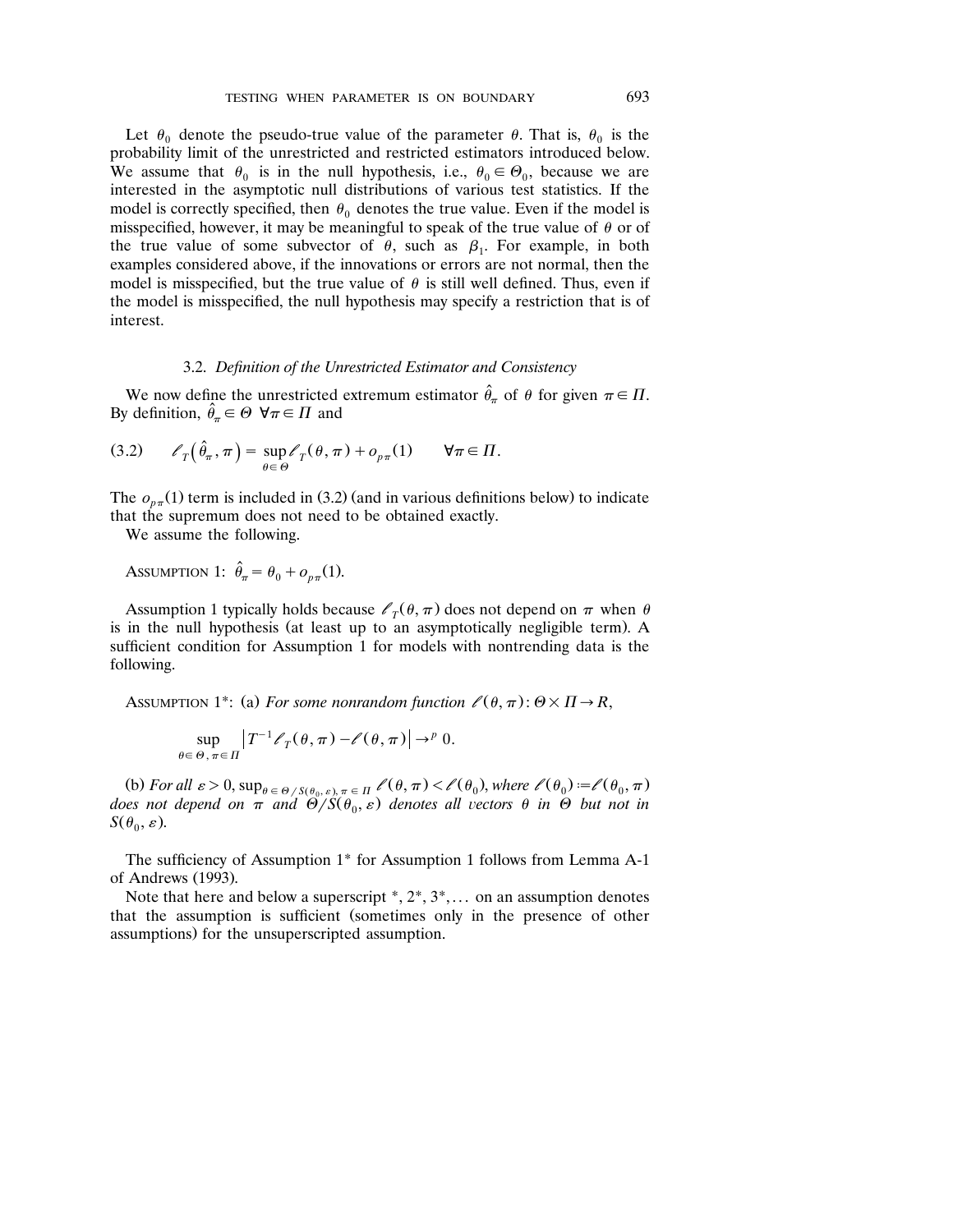#### 3.3. Quadratic Approximation of the Objective Function

The objective function is assumed to have a quadratic expansion in  $\theta$  about  $\theta_0$  for each  $\pi \in \Pi$ :

(3.3) 
$$
\ell_T(\theta, \pi) := \ell_T(\theta_0, \pi) + D\ell_T(\theta_0, \pi)'(\theta - \theta_0)
$$

$$
+ \frac{1}{2}(\theta - \theta_0)'D^2 \ell_T(\theta_0, \pi)(\theta - \theta_0) + R_T(\theta, \pi)
$$

$$
= \ell_T(\theta_0, \pi) + \frac{1}{2} Z'_{T\pi} \mathcal{J}_{T\pi} Z_{T\pi}
$$

$$
- \frac{1}{2} q_T (B_T(\theta - \theta_0), \pi) + R_T(\theta, \pi), \text{ where}
$$

$$
\mathcal{J}_{T\pi} := -B_T^{-1} D^2 \ell_T(\theta_0, \pi) B_T^{-1}, \quad Z_{T\pi} := \mathcal{J}_{T\pi}^{-1} B_T^{-1} D \ell_T(\theta_0, \pi), \text{ and}
$$

$$
q_T(\lambda, \pi) := (\lambda - Z_{T\pi})' \mathcal{J}_{T\pi} (\lambda - Z_{T\pi}) \text{ for } \lambda \in \mathbb{R}^s.
$$

We allow  $\ell_{\tau}(\theta_0, \pi)$  to depend on  $\pi$  to allow for the possible effect of initial conditions. Note that even when  $\ell_{\tau}(\theta_0, \pi)$  does not depend on  $\pi$ , the generalized derivatives  $D\ell_{\tau}(\theta_0, \pi)$  and  $\bar{D}^2\ell_{\tau}(\theta_0, \pi)$  of  $\ell_{\tau}(\theta_0, \pi)$  usually depend on  $\pi$ , because  $\ell_{\tau}(\theta, \pi)$  usually depends on  $\pi$  for  $\theta$  not in the null hypothesis but arbitrarily close to  $\theta_0$ .

The terms in the quadratic expansion are assumed to satisfy:

ASSUMPTION 2: For all  $0 < \gamma < \infty$ ,  $\sup_{\theta \in \Theta} \inf_{\theta \in \Theta : \|B_T(\theta - \theta_0)\| \le \gamma} |R_T(\theta, \pi)| = o_{p\pi}(1)$  for some nonrandom matrices  $B_T$  for which  $\lambda_{\min}(B_T) \to \infty$ .

ASSUMPTION 3:  $(B_T^{-1}D\mathscr{O}_T(\theta_0, \bullet), \mathscr{J}_{T\bullet}) \Rightarrow (G_{\bullet}, \mathscr{J}_{\bullet})$  (as processes indexed by  $\pi \in$ *H*) for some stochastic process  $\{ (G_{\pi}, \mathscr{J}_{\pi}) : \pi \in \Pi \}$  that has bounded continuous *sample paths with probability one and for which the s* $\times$ *s matrix*  $\mathcal{J}_\pi$  *is symmetric*  $\forall \pi \in \Pi$  and satisfies  $0 < \inf_{\pi \in \Pi} \lambda_{\min}(\mathcal{J}_{\pi}) \leq \sup_{\pi \in \Pi} \lambda_{\max}(\mathcal{J}_{\pi}) < \infty$  with probabil*ity one*.

A useful sufficient condition for Assumption 2 is as follows.

ASSUMPTION 2<sup>\*</sup>: For all  $\gamma_T \to 0$ ,  $\sup_{\theta \in \Theta} \mathbb{E}_{\|\theta - \theta_0\| \leq \gamma_T} |R_T(\theta, \pi)|/(1 + \|B_T(\theta - \theta_0)\|)$  $\theta_0$ )||)<sup>2</sup> =  $o_{p\pi}(1)$ .

We use the Taylor expansion for functions with left/right  $(\ell/r)$  partial derivatives developed in E1 to provide a sufficient condition for Assumption 2\* that relies on smoothness of  $\ell_{\tau}(\theta, \pi)$  in  $\theta$ . This condition covers the two examples of this paper. The Appendix provides an additional sufficient condition for Assumption 2<sup>\*</sup> that does not require smoothness of  $\ell_T(\theta, \pi)$ .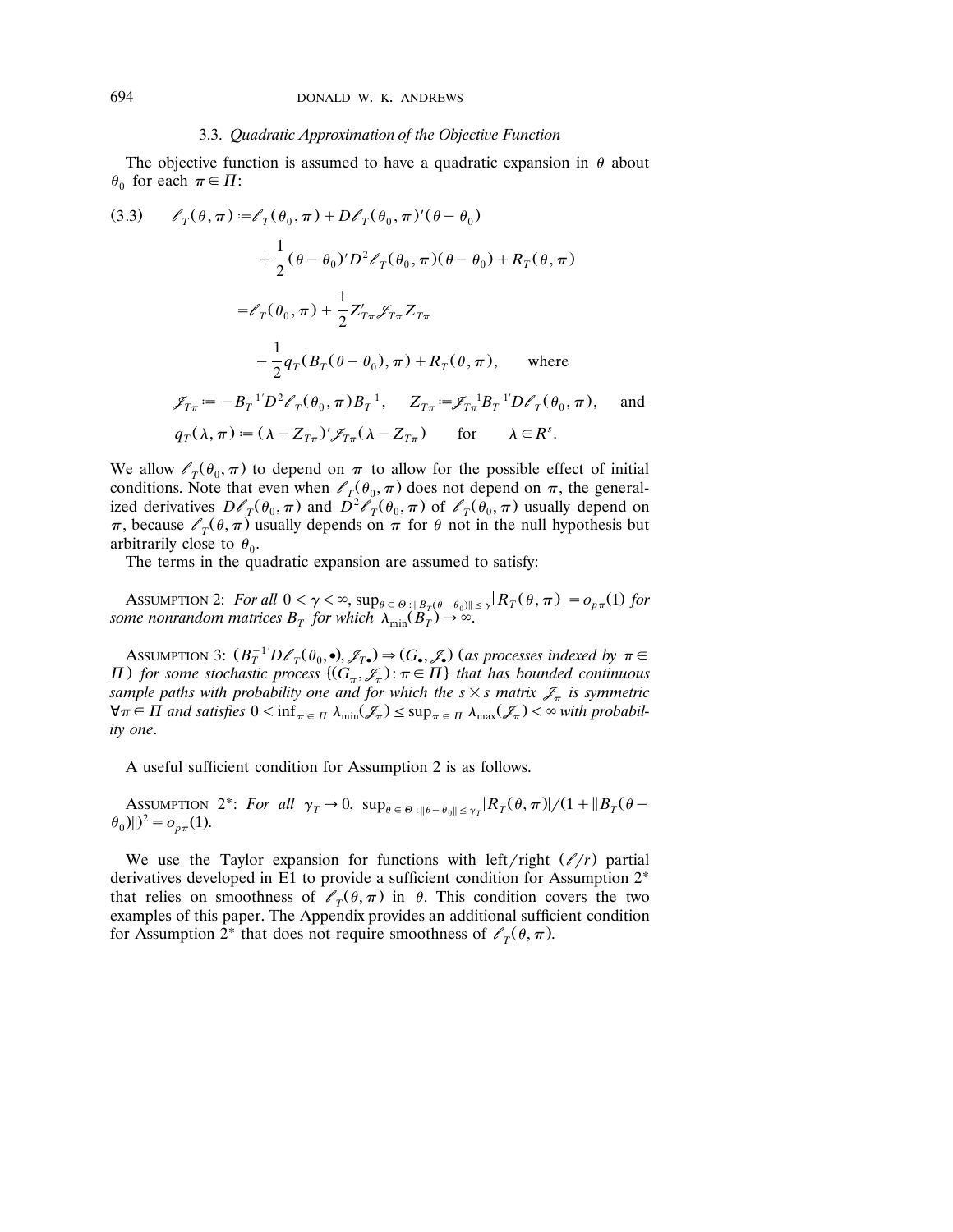ASSUMPTION 2<sup>2\*</sup>: (a) For each  $\pi \in \Pi$ , the domain of  $\ell_T(\theta, \pi)$  as a function of  $\theta$  includes a set  $\Theta^+$  that satisfies (i)  $\Theta^+ - \theta_0$  equals the intersection of a union of *orthants and an open cube*  $C(\mathbf{0}, \varepsilon)$  *for some*  $\varepsilon > 0$  *and* (ii)  $\Theta \cap S(\theta_0, \varepsilon_1) \subset \Theta^+$  *for some*  $\varepsilon_1 > 0$ *, where*  $\Theta$  *is the parameter space.* 

(b)  $\ell_{\tau}(\theta, \pi)$  has continuous  $\ell/r$  partial derivatives with respect to  $\theta$  of order two *on*  $\Theta^+$   $\forall \pi \in \Pi$ ,  $\forall T \geq 1$  *with probability one.* 

(c) For all  $\gamma_T \rightarrow 0$ ,

$$
\sup_{\theta \in \Theta : \|\theta - \theta_0\| \leq \gamma_T} \|B_T^{-1'}\big((\partial^2/\partial \theta \, \partial \theta') \mathcal{E}_T(\theta, \pi)\big)
$$

 $-(\partial^2/\partial\theta\,\partial\theta')\ell_T(\theta_0,\pi))B_T^{-1}\| = o_{n\pi}(1),$ 

where  $(\partial/\partial\theta)\ell_T(\theta, \pi)$  and  $(\partial^2/\partial\theta\partial\theta')\ell_T(\theta, \pi)$  denote the s vector and  $s \times s$ *matrix of*  $\ell/r$  partial derivatives of  $\ell<sub>T</sub>(\theta, \pi)$  with respect to  $\theta$  of orders one and two *respecti ely*.

Assumption  $2^{2^*}$  implies Assumption  $2^*$  with  $D\ell_\tau(\theta_0, \pi)$  and  $D^2\ell_\tau(\theta_0, \pi)$  of (3.3) given by  $\left(\frac{\partial}{\partial \theta}\right)$   $\ell_{\tau}(\theta_0, \pi)$  and  $\left(\frac{\partial^2}{\partial \theta} \frac{\partial}{\partial \theta'}\right)$   $\ell_{\tau}(\theta_0, \pi)$  respectively. The proof is analogous to that of Lemma 1 of E1.

If Assumption  $2^{2^*}$  holds and  $-B_T^{-1'}(\partial^2/\partial\theta\,\partial\theta')\ell_T(\theta_0,\pi)B_T^{-1}=\ell_{\pi}+\varphi_{p\pi}(1)$ for some nonrandom matrix  $\mathscr{J}_{\pi}$ , then Assumption 2<sup>\*</sup> holds with  $D\ell_T(\theta_0, \pi)$  of (3.3) given by  $(\partial/\partial \theta)$   $\ell_T(\theta_0, \pi)$  and with  $D^2$   $\ell_T(\theta_0, \pi)$  of (3.3) given by either  $(\partial^2/\partial\theta\,\partial\theta')\,\ell_T(\theta_0,\pi)$  or  $-B'_T\mathscr{J}_\pi B_T$ .

In quasi-log likelihood cases, Assumption 3 is implied by the weak convergence of the normalized score process and Hessian indexed by  $\pi \in \Pi$ . This often holds by a functional central limit theorem (CLT) and a uniform law of large numbers (LLN). Thus, G<sub>o</sub> is often a mean zero Gaussian process. For examples of the verification of Assumption 3, see Andrews and Ploberger (1994, 1995, 1996).

Assumption 3 allows the normalized information matrix  $\mathscr{J}_{T_{\pi}}$  to be random even in the limit as  $T \rightarrow \infty$  (to cover models with stochastic trends). For models with no stochastic trends, the following is sufficient for Assumption 3.

ASSUMPTION  $3^*$ :  $B_T^{-1}D\ell_T(\theta_0, \bullet) \Rightarrow G_{\bullet}$  (as a process indexed by  $\pi \in \Pi$ ) for some stochastic process  $\{G_{\pi} : \pi \in \Pi\}$  that has bounded continuous sample paths *with probability one.*  $\mathcal{J}_{T_{\pi}}$  *is nonrandom and does not depend on T.*  $\mathcal{J}_{\pi}$  ( $:=$   $\mathcal{J}_{T_{\pi}}$ ) *is* symmetric  $\forall \pi \in \Pi$ ,  $\sup_{\pi \in \Pi} \lambda_{\max}(\mathscr{J}_{\pi}) < \infty$ , and  $\inf_{\pi \in \Pi} \lambda_{\min}(\mathscr{J}_{\pi}) > 0$ .

To see the particular form the quadratic approximation of  $(3.3)$  takes for GMM and minimum distance estimators, see Section 7 of E2. For an example of a semi-parametric estimator, see Section 9 of E2.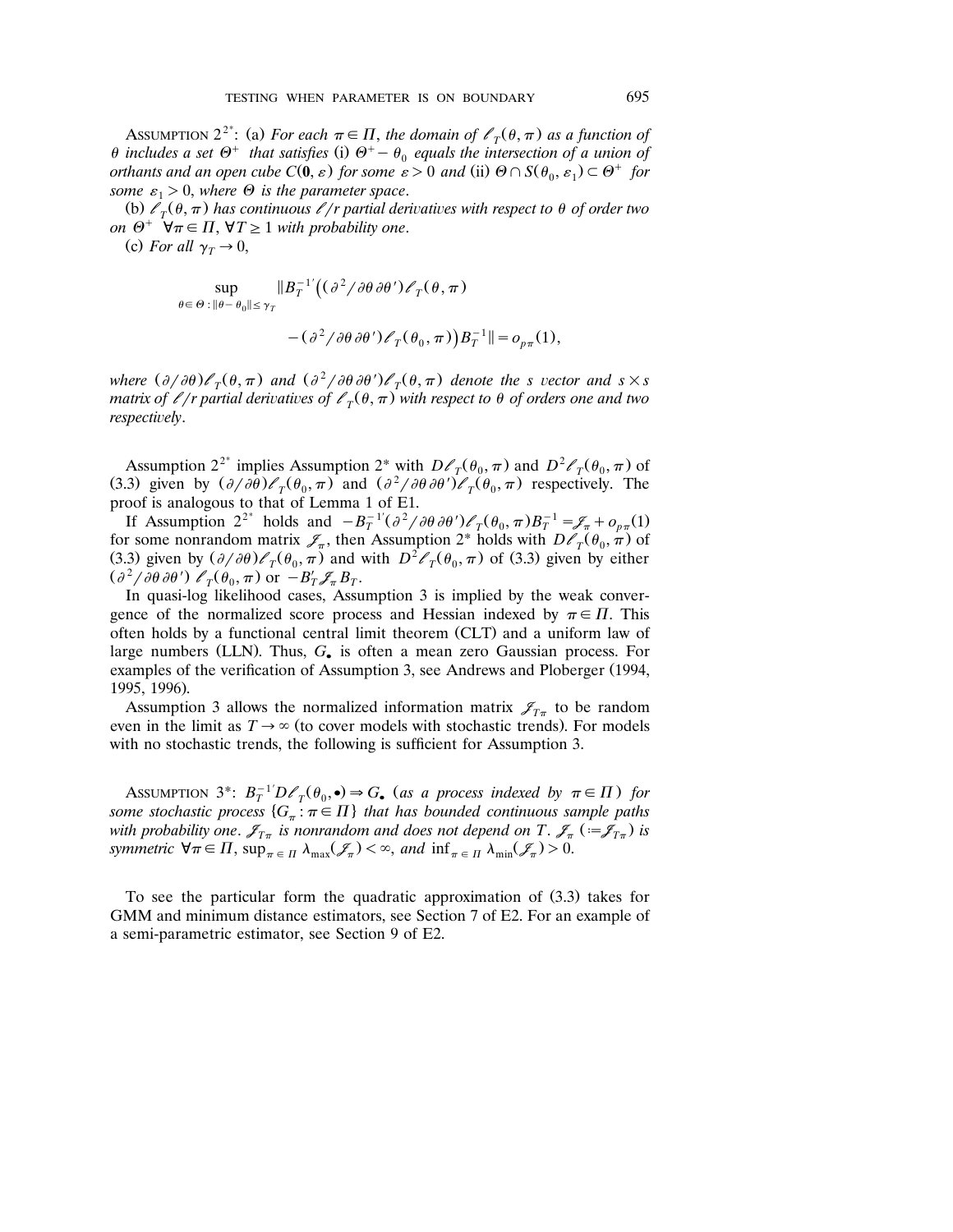## 696 DONALD W. K. ANDREWS

# 3.4. *Asymptotic Distributions of the Unrestricted Estimator and the Objecti e Function*

Before obtaining the asymptotic distribution of  $\hat{\theta}_{\pi}$ , we need to establish its rate of convergence.

ASSUMPTION 4:  $B_T(\hat{\theta}_{\pi} - \theta_0) = O_{p_{\pi}}(1)$ .

Sufficient conditions for Assumption 4 are given in the following lemma.

LEMMA 1: *Assumptions* 1, 2\*, *and* 3 *imply Assumption* 4.

The proof of Lemma 1 and other results below are given in the Appendix. Next, we consider a local approximation to the parameter space  $\Theta$  after it is shifted and rescaled. The following Assumption 5 is exactly the same as in E1 and E2. Assumptions  $5^*, \ldots, 5^{4^*}$  stated in E1 and E2 provide primitive sufficient conditions for Assumption 5. For brevity, we only specify the simplest of these here.

ASSUMPTION 5: For some sequence of scalar constants  $\{b_T : T \geq 1\}$  for which  $b_T \to \infty$  and  $b_T \le c \lambda_{\min}(B_T)$  for some  $0 < c < \infty$ ,  $\{B_T(\Theta - \theta_0)/b_T : T \ge 1\}$  is lo*cally approximated by a cone*  $\Lambda$ .

See E1 or E2 for the definition of ''locally approximated by a cone.''

The following sufficient condition for Assumption 5 covers the two examples of this paper. We say that a set  $\Gamma \subset R^s$  is *locally equal* to a set  $\Lambda \subset R^s$  if  $\Gamma \cap C(0, \varepsilon) = \Lambda \cap C(0, \varepsilon)$  for some  $\varepsilon > 0$ .

ASSUMPTION 5<sup>\*</sup>: (a)  $\Theta - \theta_0$  is locally equal to a cone  $\Lambda \subset R^s$ . (b)  $B_T = b_T I_s$  for some scalar constants  $\{b_T : T \geq 1\}$  for which  $b_T \rightarrow \infty$ .

For each  $\pi \in \Pi$ , define the random variable  $\hat{\lambda}_{T_{\pi}}$  as follows:  $\hat{\lambda}_{T_{\pi}} \in \text{cl}(\Lambda)$  and (3.4)  $q_T(\hat{\lambda}_{T\pi}, \pi) = \inf_{\lambda \in \Lambda} q_T(\lambda, \pi).$ 

When the cone A of Assumption 5 is convex,  $\hat{\lambda}_{T_{\pi}}$  is uniquely defined and the normalized estimator  $B_T(\hat{\theta}_{\pi} - \theta_0)$  is asymptotically equivalent to  $\hat{\lambda}_{T_{\pi}}$  and has an asymptotic distribution.

ASSUMPTION 6:  $\Lambda$  *is convex.* 

The asymptotic distribution of  $B_T(\hat{\theta}_T - \theta_0)$  is given by that of  $\hat{\lambda}_T$ . By definition,  $\hat{\lambda}_{\pi} \in \text{cl}(\Lambda)$  and

(3.5) 
$$
q(\hat{\lambda}_{\pi}, \pi) = \inf_{\lambda \in \Lambda} q(\lambda, \pi)
$$
  $\forall \pi \in \Pi$ , where  
 $q(\lambda, \pi) := (\lambda - Z_{\pi})' \mathcal{J}_{\pi}(\lambda - Z_{\pi})$  and  $Z_{\pi} := \mathcal{J}_{\pi}^{-1} G_{\pi}$ .

Under Assumption 6,  $\lambda_{\pi}$  is uniquely defined.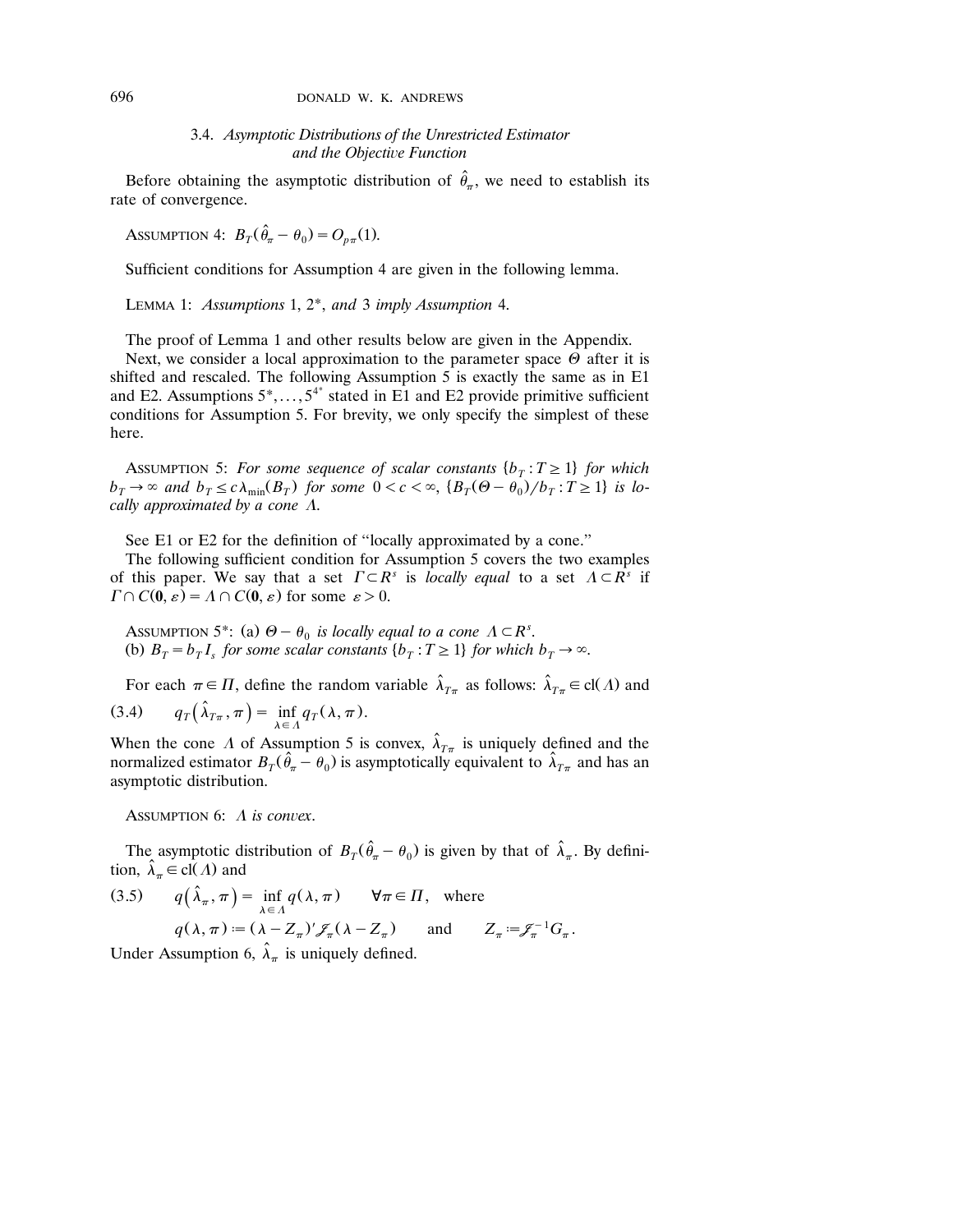THEOREM 1: (a) Suppose Assumptions 2–6 hold. Then,  $B_T(\hat{\theta}_\pi - \theta_0) = \hat{\lambda}_{T\pi} +$  $o_{p\pi}(1)$ .

(b) Suppose Assumptions 2–6 hold. Then  $\hat{\lambda}_T \rightarrow \hat{\lambda}_\bullet$  and  $B_T(\hat{\theta}_\bullet - \theta_0) \rightarrow \hat{\lambda}_\bullet$ . Ž . c *Suppose Assumptions* 25 *hold*. *Then*,

$$
\ell_T(\hat{\theta}_\bullet, \bullet) - \ell_T(\theta_0, \bullet) \Rightarrow \frac{1}{2} \Big( Z'_\bullet \mathcal{J}_\bullet Z_\bullet - \inf_{\lambda \in \Lambda} q(\lambda, \bullet) \Big) = \frac{1}{2} \hat{\lambda}'_\bullet \mathcal{J}_\bullet \hat{\lambda}_\bullet \text{ and}
$$

$$
\sup_{\pi \in \Pi} \Big( \ell_T(\hat{\theta}_\pi, \pi) - \ell_T(\theta_0, \pi) \Big) \to_d \frac{1}{2} \sup_{\pi \in \Pi} \Big( Z'_\pi \mathcal{J}_\pi Z_\pi - \inf_{\lambda \in \Lambda} q(\lambda, \pi) \Big)
$$

$$
= \frac{1}{2} \sup_{\pi \in \Pi} \hat{\lambda}'_\pi \mathcal{J}_\pi \hat{\lambda}_\pi.
$$

COMMENT: Theorem 1(b) is used below to determine the asymptotic distribution of a Wald test statistic. Theorem  $1(c)$  is used below to determine the asymptotic distribution of a QLR test statistic.

#### 3.5. Asymptotic Distributions of Subvectors of the Unrestricted Estimator

We now provide the asymptotic distribution of subvectors of  $B_T(\hat{\theta}_\pi - \theta_0)$  by partitioning  $\theta$  as in E1 and E2 and by partitioning  $\hat{\theta}_{\pi}$ ,  $\theta_0$ ,  $B_T$ ,  $G_{\pi}$ ,  $\mathscr{J}_{\pi}$ ,  $Z_{\pi}$ , and  $\hat{\lambda}_{\pi}$  comformably with  $\theta$ :

$$
(3.6) \quad \theta = \begin{pmatrix} \theta_{*} \\ \psi \end{pmatrix} = \begin{pmatrix} \beta \\ \delta \\ \psi \end{pmatrix}, \quad \hat{\theta}_{\pi} = \begin{pmatrix} \hat{\theta}_{*\pi} \\ \hat{\phi}_{\pi} \end{pmatrix} = \begin{pmatrix} \hat{\beta}_{\pi} \\ \hat{\delta}_{\pi} \\ \hat{\psi}_{\pi} \end{pmatrix}, \quad \theta_{0} = \begin{pmatrix} \theta_{*0} \\ \psi_{0} \end{pmatrix} = \begin{pmatrix} \beta_{0} \\ \delta_{0} \\ \psi_{0} \end{pmatrix},
$$

$$
B_{T} = \begin{bmatrix} B_{*T} & B_{* \psi T} \\ B_{* \psi + T} & B_{\psi T} \end{bmatrix} = \begin{bmatrix} B_{\beta T} & B_{\beta \delta T} & B_{\beta \psi T} \\ B_{\delta \beta T} & B_{\delta \psi T} & B_{\psi T} \end{bmatrix},
$$

$$
G_{\pi} = \begin{pmatrix} G_{* \pi} \\ G_{* \psi \pi} \end{pmatrix} = \begin{pmatrix} G_{\beta \pi} \\ G_{\delta \pi} \\ G_{\psi \pi} \end{pmatrix}, \quad \mathscr{J}_{\pi} = \begin{bmatrix} \mathscr{J}_{* \pi} & \mathscr{J}_{* \psi \pi} \\ \mathscr{J}_{* \psi + T} & \mathscr{J}_{* \psi \pi} \end{bmatrix} = \begin{bmatrix} \mathscr{J}_{\beta \pi} & \mathscr{J}_{\beta \delta \pi} & \mathscr{J}_{\beta \psi \pi} \\ \mathscr{J}_{\delta \beta \pi} & \mathscr{J}_{\delta \psi \pi} \\ \mathscr{J}_{\psi \beta \pi} & \mathscr{J}_{\psi \delta \pi} & \mathscr{J}_{\psi \pi} \end{bmatrix},
$$

$$
Z_{\pi} = \begin{pmatrix} Z_{* \pi} \\ Z_{* \psi \pi} \end{pmatrix} = \begin{pmatrix} Z_{\beta \pi} \\ Z_{\delta \pi} \\ Z_{\psi \pi} \end{pmatrix}, \quad \text{and} \quad \hat{\lambda}_{\pi} = \begin{pmatrix} \hat{\lambda}_{* \pi} \\ \hat{\lambda}_{* \psi \pi} \end{pmatrix} = \begin{pmatrix} \hat{\lambda}_{\beta \pi} \\ \hat{\lambda}_{\delta \pi} \\ \hat{\lambda}_{\delta \pi} \end{pmatrix},
$$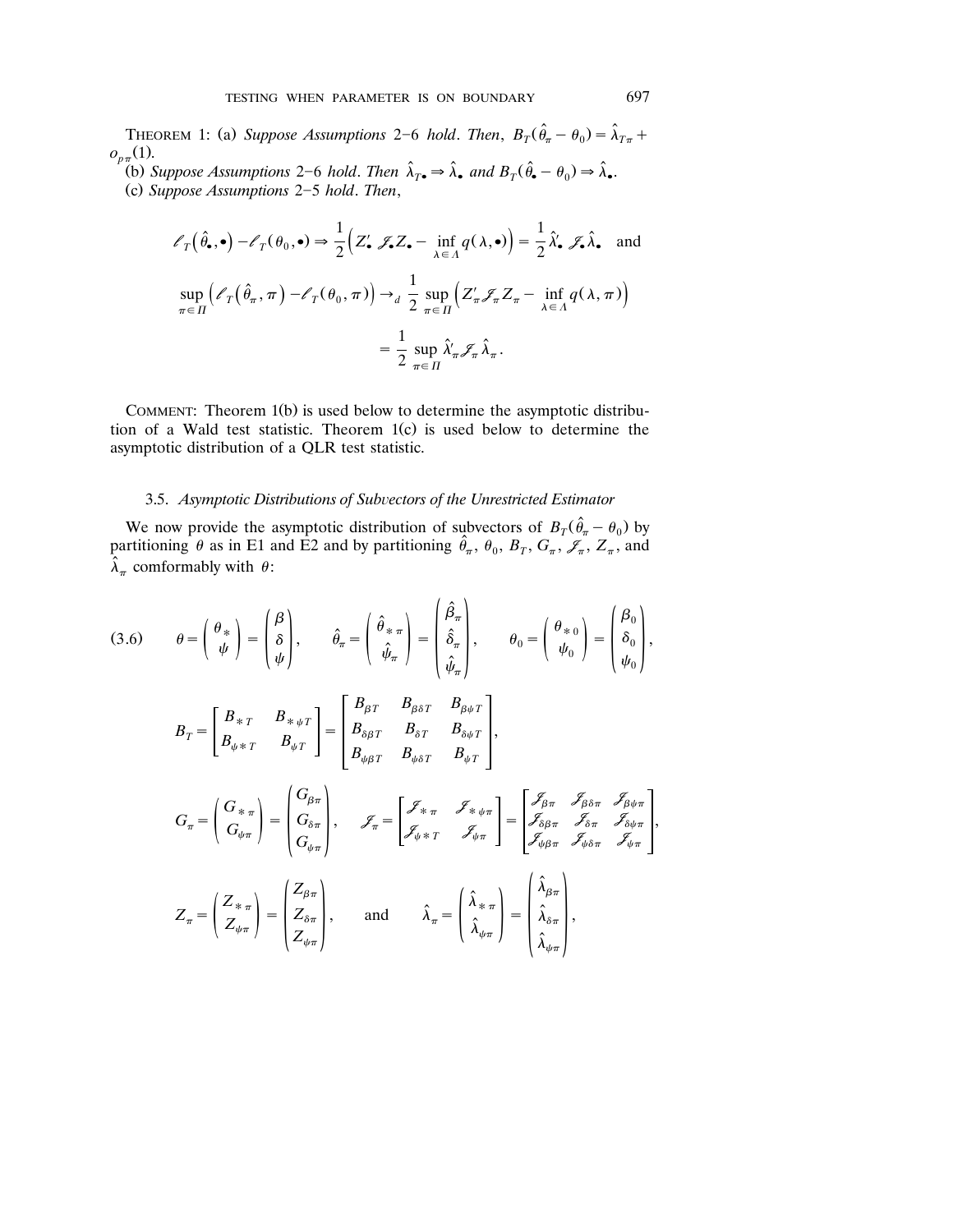where  $\theta_* \in R^{p+q}$ ,  $\beta \in R^p$ ,  $\delta \in R^q$ , and  $\psi \in R^r$ . We further partition  $\beta$ ,  $\hat{\beta}_{\pi}$ ,  $\hat{\lambda}_{\beta\pi}$ , and  $Z_{\beta\pi}$  into

$$
(3.7) \qquad \beta = \begin{pmatrix} \beta_1 \\ \beta_2 \end{pmatrix}, \qquad \hat{\beta}_{\pi} = \begin{pmatrix} \hat{\beta}_{1\pi} \\ \hat{\beta}_{2\pi} \end{pmatrix}, \qquad \hat{\lambda}_{\beta\pi} = \begin{pmatrix} \hat{\lambda}_{\beta_1\pi} \\ \hat{\lambda}_{\beta_2\pi} \end{pmatrix}, \qquad \text{and} \qquad Z_{\beta\pi} = \begin{pmatrix} Z_{\beta_1\pi} \\ Z_{\beta_2\pi} \end{pmatrix},
$$

where  $\beta_1 \in R^{p_1}$ ,  $\beta_2 \in R^{p_2}$ , and  $p_1 + p_2 = p$ . Let  $B_{\beta_1 T}$  denote the upper  $p_1 \times p_1$ block of  $B_{\beta T}$ . Let  $B_{\beta_1 \delta T}$  and  $B_{\beta_1 \psi T}$  denote the upper  $p_1$  rows of  $B_{\beta \delta T}$  and  $B_{\beta \psi T}$ respectively.

The subvectors of  $\theta$  are categorized as follows. The vector  $\beta_1$  consists of the parameters that are restricted by the null hypothesis. The vector  $\beta_2$  consists of nuisance parameters that lie on the boundary of the parameter space. The vector  $\delta$  consists of nuisance parameters that do not lie on the boundary of the parameter space. The vector  $\psi$  consists of nuisance parameters that satisfy a block diagonality condition with respect to the other parameters. They may or may not lie on the boundary of the parameter space.

The defining features of the parameters  $\psi$  and  $\delta$  are the following.

Assumption 7: (a)  $\mathcal{J}_{\pi}$  is block diagonal between  $\theta_*$  and  $\psi \ \forall \pi \in \Pi$ . That is,  $\mathscr{J}_{\ast \psi \pi} = \mathscr{J}_{\psi \ast T} = \mathbf{0} \,\, \forall \pi \in \overline{\Pi}.$ (b) The set  $\Lambda$  of Assumption 5 is a product set  $\Lambda_{\beta} \times \Lambda_{\delta} \times \Lambda_{\psi}$ , where  $\Lambda_{\beta} \subset R^p$ ,  $A_{\delta} \subset R^q$ , and  $A_{\psi} \subset R^r$  are cones.

ASSUMPTION 8:  $\Lambda_{\delta} = R^q$ .

Under Assumption 7,

(3.8) 
$$
Z_{\ast\pi} = \mathcal{J}_{\ast\pi}^{-1}G_{\ast\pi}, \qquad Z_{\psi\pi} = \mathcal{J}_{\psi\pi}^{-1}G_{\psi\pi}, \text{ and } Z_{\beta\pi} = HZ_{\ast\pi}, \text{ where}
$$
  
\n $H := [I_p : \mathbf{0}] \in R^{p \times (p+q)}.$ 

For  $\lambda = (\lambda_{\beta}', \lambda_{\delta}', \lambda_{\psi}')' \in R^s$ , we define

(3.9) 
$$
q_{\beta}(\lambda_{\beta}, \pi) = (\lambda_{\beta} - Z_{\beta\pi})' (H \mathcal{J}_{\ast \pi}^{-1} H')^{-1} (\lambda_{\beta} - Z_{\beta\pi}) \quad \text{and}
$$

$$
q_{\psi}(\lambda_{\psi}, \pi) = (\lambda_{\psi} - Z_{\psi\pi})' \mathcal{J}_{\psi\pi}(\lambda_{\psi} - Z_{\psi\pi}).
$$

The asymptotic distributions of subvectors of  $B_T(\hat{\theta}_T - \theta_0)$  are as follows.

THEOREM 2: (a) Suppose Assumptions 2-8 hold. Then,  $B_{\beta T}(\hat{\beta}_{\bullet} - \beta_0) \Rightarrow \hat{\lambda}_{\beta \bullet}$ provided  $B_{\beta\delta T} = \mathbf{0}$  and  $B_{\beta\psi T} = \mathbf{0}$ , where  $\hat{\lambda}_{\beta\pi}$  solves  $q_{\beta}(\hat{\lambda}_{\beta\pi}) = \inf_{\lambda_{\beta} \in \Lambda_{\beta}} q_{\beta}(\lambda_{\beta}, \pi)$ ;<br>  $B_{\delta T}(\hat{\delta}_{\bullet} - \delta_0) \Rightarrow \mathscr{J}_{\delta\bullet}^{-1}G_{\delta\bullet} - \mathscr{J}_{\delta\bullet}^{-1}\mathscr{J}_{\delta\beta\bullet} \hat{\lambda}_{\beta\bullet}$  provided  $\psi_0$   $\rightarrow \hat{\lambda}_{\psi}$  provided  $B_{\psi\beta}T = 0$  and  $B_{\psi\delta}T = 0$ , where  $\hat{\lambda}_{\psi\pi}$  solves  $q_{\psi}(\hat{\lambda}_{\psi\pi}^T, \pi) = 0$  $\inf_{\lambda_{\psi}\in \Lambda_{\psi}} q_{\psi}(\lambda_{\psi}, \pi)$ ; and the convergence of these three terms holds jointly.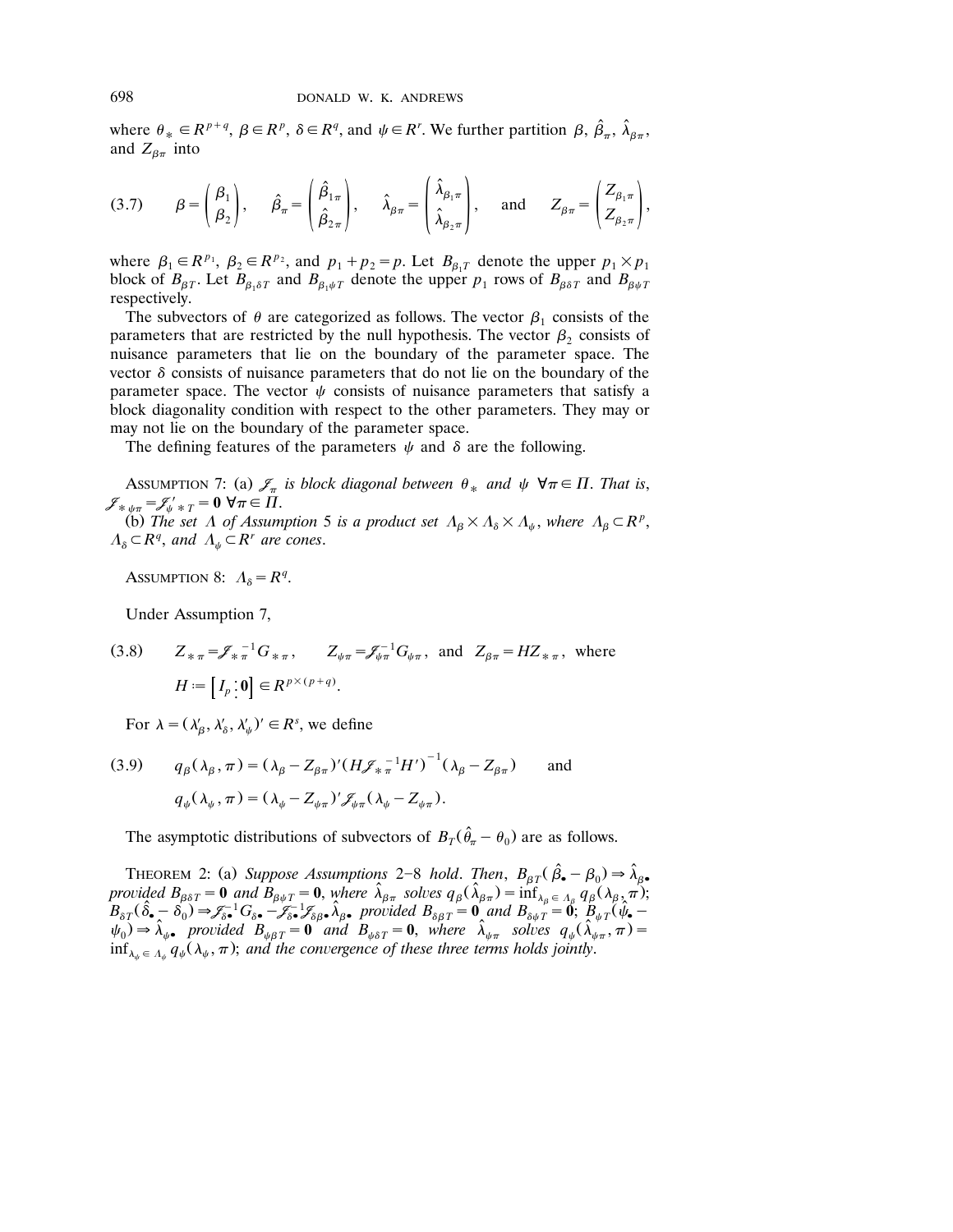Ž . b *Suppose Assumptions* 25, 7, *and* 8 *hold*. *Then*

$$
\mathcal{E}_{T}(\hat{\theta}_{\bullet},\bullet)-\mathcal{E}_{T}(\theta_{0},\bullet)
$$
\n
$$
\Rightarrow \frac{1}{2}\Big(Z_{\beta\bullet}'(H\mathcal{J}_{*}\bullet^{-1}H')^{-1}Z_{\beta\bullet}-\inf_{\lambda_{\beta}\in\Lambda_{\beta}}q_{\beta}(\lambda_{\beta},\bullet)\Big) \n+ \frac{1}{2}G_{\delta\bullet}'\mathcal{J}_{\delta\bullet}^{-1}G_{\delta\bullet}+\frac{1}{2}\Big(Z_{\psi\bullet}'\mathcal{J}_{\psi\bullet}Z_{\psi\bullet}-\inf_{\lambda_{\psi}\in\Lambda_{\psi}}q_{\psi}(\lambda_{\psi},\bullet)\Big) \quad and \n\sup_{\pi\in\Pi}\Big(\mathcal{E}_{T}(\hat{\theta}_{\pi},\pi)-\mathcal{E}_{T}(\theta_{0},\pi)\Big) \n\Rightarrow^{d}\frac{1}{2}\sup_{\pi\in\Pi}\Big(Z_{\beta\pi}'(H\mathcal{J}_{*}\pi^{-1}H')^{-1}Z_{\beta\pi}-\inf_{\lambda_{\beta}\in\Lambda_{\beta}}q_{\beta}(\lambda_{\beta},\pi) \n+ G_{\delta\pi}'\mathcal{J}_{\delta\pi}^{-1}G_{\delta\pi}+Z_{\psi\pi}'\mathcal{J}_{\psi\pi}-\inf_{\lambda_{\psi}\in\Lambda_{\psi}}q_{\psi}(\lambda_{\psi},\pi)\Big) \n= \frac{1}{2}\sup_{\pi\in\Pi}\Big(\hat{\lambda}_{\beta\pi}'(H\mathcal{J}_{*}\pi^{-1}H')^{-1}\hat{\lambda}_{\beta\pi}+G_{\delta\pi}'\mathcal{J}_{\delta\pi}^{-1}G_{\delta\pi}+\hat{\lambda}'_{\psi\pi}\mathcal{J}_{\psi\pi}\hat{\lambda}_{\psi\pi}\Big).
$$

When  $\Lambda_{\beta}$  is defined by equality and/or inequality constraints, which is often the case, a closed form expression is available for  $\hat{\lambda}_{\beta\pi}$ . Theorem 5, (6.5), and (6.6) of E1 give the appropriate expression when a subscript  $\pi$  is added to  $Z_{\beta}$ ,  $\hat{j}$ ,  $CF_i$ ,  $P_{L(i)}$ , and *A*. As an example, suppose  $\Lambda_{\beta} = R^+$ . Then,

 $(3.10)$   $\hat{\lambda}_{\beta\pi} = \max\{Z_{\beta\pi}, 0\}.$ 

## 4. EXAMPLES (CONTINUED)

#### 4.1. *GARCH Example*

We consider the Gaussian QML estimator of  $\theta$ . The Gaussian quasi-log likelihood function is

(4.1) 
$$
\ell_T(\theta, \pi) := -\frac{T}{2}\ln(2\tilde{\pi}) - \frac{1}{2}\sum_{t=1}^T \ln h_t^*(\theta, \pi) - \frac{1}{2}\sum_{t=1}^T e_t^2(\theta)/h_t^*(\theta, \pi),
$$

where  $\tilde{\pi} = 3.14...$  denotes the number pi. Assumption 1<sup>\*</sup> is verified in the

Appendix.<br>Note that  $h_t^*(\theta_0, \pi) = \delta_0 + \pi^{t-1}(h_1^*(\theta_0, \pi) - \delta_0)$ . In consequence, when  $h_1^*(\theta_0, \pi) = \delta_0$ , we have  $h_t^*(\theta_0, \pi) = \delta_0$  for all t and  $\ell_T(\theta_0, \pi)$  does not depend on  $\pi$ . If  $h_1^*(\theta_0, \pi) \neq \delta_0$ , then  $\ell_T(\theta_0, \pi)$  depends on  $\pi$  through the terms  $\pi^{t-1}(h_1^*(\theta_0, \pi) - \delta_0)$ .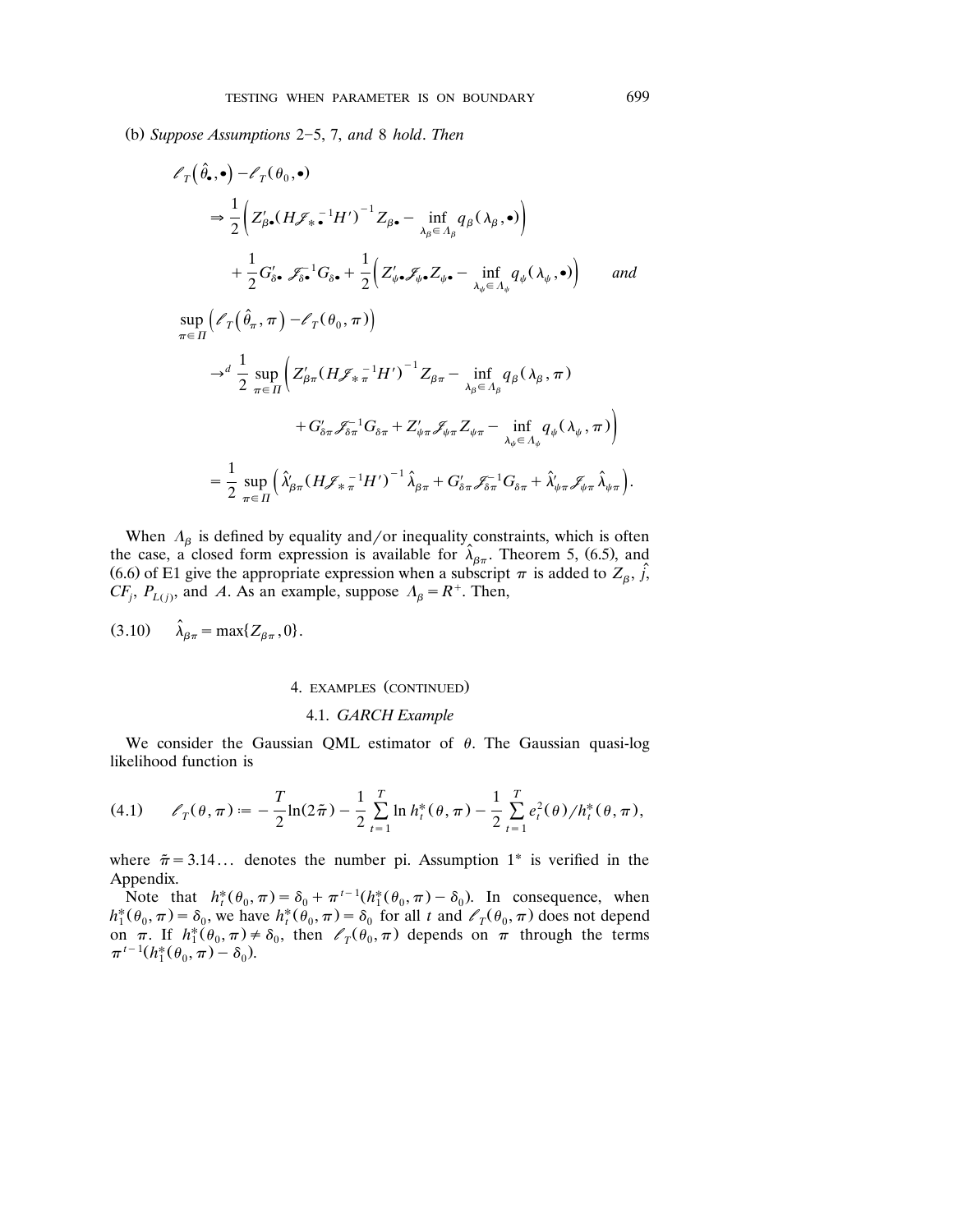Next, we define the components of the quadratic approximation of  $\ell_{\tau}(\theta, \pi)$ . Let

(4.2) 
$$
h_t(\theta, \pi) := \delta + \beta_1 \sum_{k=0}^{\infty} \pi^k e_{t-k-1}^2(\theta) \quad \text{and}
$$

$$
\ell_{tt}(\theta, \pi) := -\frac{1}{2} \ln(2\tilde{\pi}) - \frac{1}{2} \ln(h_t(\theta, \pi)) - \frac{1}{2} e_t^2(\theta) / h_t(\theta, \pi).
$$

(The double subscript on  $\ell_t(\theta, \pi)$  is used to distinguish  $\ell_t(\theta, \pi)$  from  $\ell_{\tau}(\theta, \pi)$ when  $t = T$ .) Note that  $h_t(\theta, \pi)$  is the unobserved conditional variance given the parameters  $(\theta, \pi)$  with the initial condition  $h_1^*(\theta, \pi)$  replaced by an infinite weighted sum of lagged values of  $e_i^2(\theta)$ . Also,  $\ell_{tt}(\theta, \pi)$  is the corresponding unobserved *t* th contribution to the quasi-log likelihood. The asymptotic behavior of the actual quasi-log likelihood formed using  $h^*$   $(\theta, \pi)$  is shown to be equivalent to that based on  $h_t(\theta, \pi)$ .

The components of the quadratic approximation of  $\ell_{\tau}(\theta, \pi)$  at  $\theta_0$  are:

(4.3) 
$$
D\ell_T(\theta_0, \pi) := \sum_{t=1}^T \frac{\partial}{\partial \theta} \ell_{tt}(\theta_0, \pi), \qquad D^2 \ell_T(\theta_0, \pi) := -T \mathcal{J}_{\pi},
$$

$$
B_T := T^{1/2} I_{r+2},
$$

$$
\frac{\partial}{\partial \theta} \ell_{tt}(\theta_0, \pi) = \left(\frac{1}{2}(z_t^2 - 1) \sum_{k=0}^\infty \pi^k z_{t-k-1}^2, \frac{1}{2\delta_0}(z_t^2 - 1), z_t X_t'/\delta_0^{1/2}\right)',
$$

and

$$
\mathcal{J}_{\pi} := -E \frac{\partial^2}{\partial \theta \partial \theta'} \ell_{tt}(\theta_0, \pi)
$$
  
=  $\frac{1}{2} \begin{pmatrix} \frac{2c}{1 - \pi^2} + \frac{1}{(1 - \pi)^2} & \frac{1}{\delta_0 (1 - \pi)} & 0 \\ \frac{1}{\delta_0 (1 - \pi)} & \delta_0^{-2} & 0 \\ 0 & 0 & 2 \delta_0^{-1} E X_t X_t' \end{pmatrix},$ 

where

$$
c := (E z_t^4 - 1)/2.
$$

Assumptions  $2^{2^*}$  and  $3^*$  are verified in the Appendix. The verification of Assumption 3\* uses the central limit theorem for square integrable, stationary and ergodic, martingale difference sequences applied to  $\left\{ \left( \partial \ell_{tt}(\theta_0, \pi_1) / \partial \theta', \ldots, \right) \right\}$  $\partial \ell_{tt}(\theta_0, \pi_I)/\theta'$ ':  $t = ..., 0, 1, ...$ } for arbitrary  $(\pi_1, ..., \pi_J)$  to obtain the convergence in distribution of the finite dimensional distributions of the process  $B_T^{-1}D\ell_T(\theta, \bullet)$ . In consequence, the limit process  $\{G_\pi : \pi \in \Pi\}$  of Assumption 3<sup>\*</sup>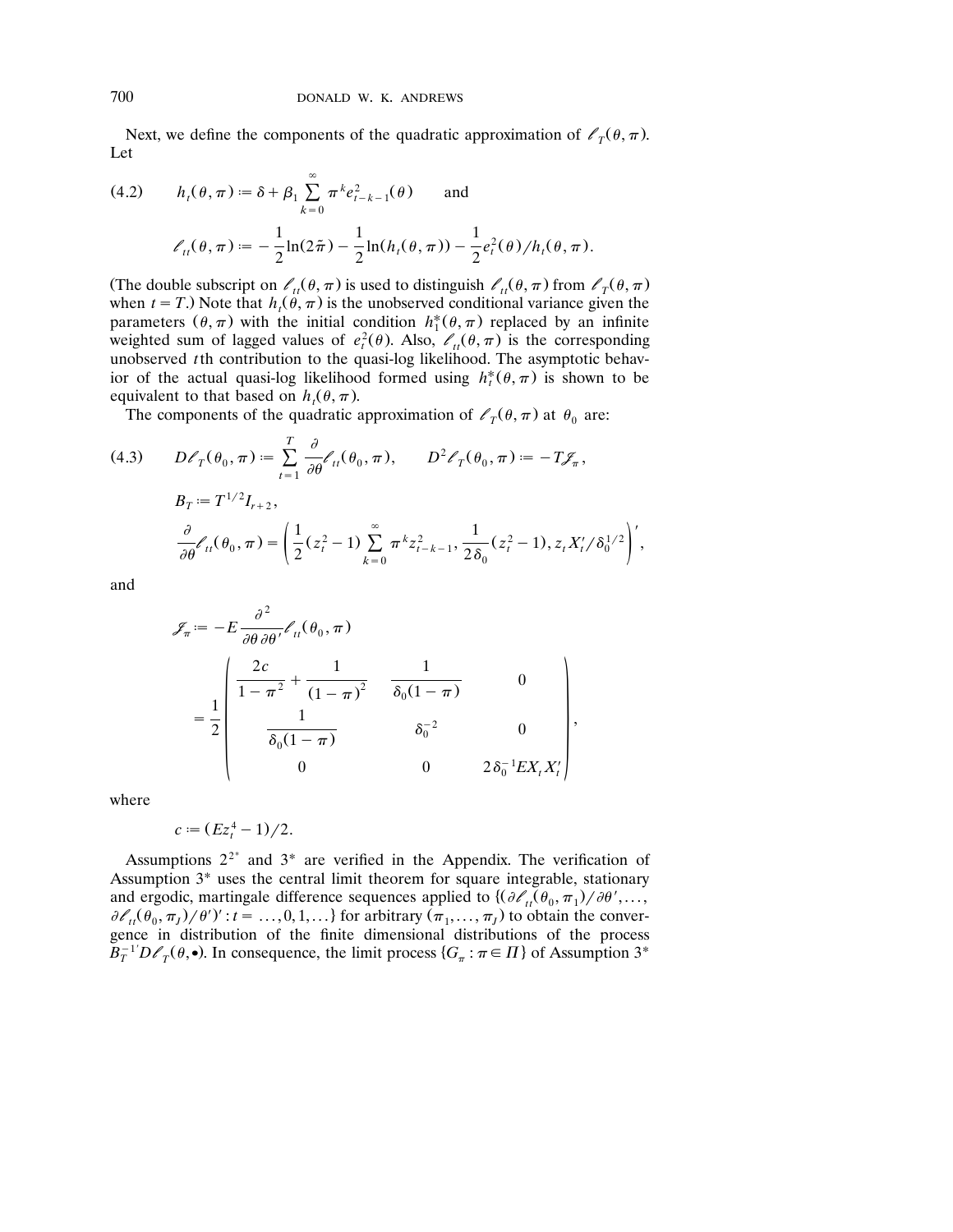is a mean zero Gaussian process with covariance function  $Cov(G_{\pi_1}, G_{\pi_2}) = \mathscr{I}_{\pi_1, \pi_2}$  $\vec{z} = (E(\partial \ell_{tt}(\theta_0, \pi_1)/\partial \theta)(\partial \ell_{tt}(\theta_0, \pi_2)/\partial \theta')'.$  Some calculations show that

$$
(4.4) \quad \mathcal{I}_{\pi_1, \pi_2}
$$
\n
$$
:=\n\begin{pmatrix}\n\frac{c}{2}\left(\frac{2c}{1-\pi_1\pi_2} + \frac{1}{(1-\pi_1)(1-\pi_2)}\right) & \frac{c}{2\delta_0(1-\pi_2)} & \frac{1}{2\delta_0^{1/2}} \sum_{k=0}^{\infty} \pi_2^k E_{\tau_1}^{3} z_{t-k-1}^2 X_t' \\
\frac{c}{2\delta_0(1-\pi_1)} & \frac{c}{2\delta_0^2} & \frac{1}{2\delta_0^{3/2}} E_{\tau_1}^{3} X_t' \\
\frac{1}{2\delta_0^{1/2}} \sum_{k=0}^{\infty} \pi_1^k E_{\tau_1}^{3} z_{t-k-1}^2 X_t & \frac{1}{2\delta_0^{3/2}} E_{\tau_1}^{3} X_t & \delta_0^{-1} E_{\tau_1}^{2} X_t X_t'\n\end{pmatrix}.
$$

Assumption 4 holds by Lemma 1. Assumptions 5<sup>\*</sup> and 6 hold with  $A = R^+ \times$  $R^{r+1}$ .

There is no parameter  $\beta_2$  in this example, so  $\beta = \beta_1$ . The vector  $\theta$  is partitioned as  $\hat{\theta} = (\beta_1, \delta, \psi')^{\dagger}$  and  $\theta_* := (\beta_1, \delta)'$ . Assumption 7(a) holds, because  $\mathscr{J}_{\pi}$  is block diagonal by (4.3). Assumption 7(b) holds, because  $\Lambda$  is a product set with

(4.5) 
$$
\Lambda_{\beta} := \Lambda_{\beta_1} := R^+, \qquad \Lambda_{\delta} := R, \qquad \text{and} \qquad \Lambda_{\psi} := R^r.
$$

Theorem 2 and (3.10) provide the asymptotic distributions of  $T^{1/2}\hat{\beta}_{1\bullet}, T^{1/2}(\hat{\delta}_{\bullet})$  $-\delta_0$ ,  $T^{1/2}(\hat{\psi}_2 - \psi_0)$ , and  $\sup_{\pi \in \Pi} (\mathscr{E}_T(\hat{\theta}_\pi, \pi) - \mathscr{E}_T(\theta_0, \pi))$  for this example, where  $\hat{\beta}_1$ ,  $=$   $\hat{\beta}_2$ , because all the requisite conditions have been verified and  $B_1$ is diagonal. We have

(4.6) 
$$
T^{1/2}\hat{\beta}_{1\bullet} \Rightarrow \hat{\lambda}_{\beta_1\bullet}
$$
, where  
\n
$$
\hat{\lambda}_{\beta_1\pi} = \max\{Z_{\beta_1\pi}, 0\} \text{ and}
$$
\n
$$
Z_{\beta_1\pi} := H\mathcal{J}_{\ast}^{-1}G_{\ast} - N(0, H\mathcal{J}_{\ast}^{-1}\mathcal{J}_{\ast}^{-1}\mathcal{J}_{\ast}^{-1}H') = N(0, 1 - \pi^2).
$$

Here  $H = (1, 0)$  and  $\mathcal{I}_{\pi, \pi}$  denotes the upper  $2 \times 2$  block of  $\mathcal{I}_{\pi, \pi}$ . Note that  $\hat{\lambda}_{\beta_1\pi}$  has a half-normal distribution.

The process  $Z_{\beta_1\pi}$  is a Gaussian process with covariance function that is fairly simple. Equations  $(4.3)$  and  $(4.4)$  and some calculations show that

$$
(4.7) \qquad \text{cov}(Z_{\beta_1\pi_1}, Z_{\beta_1\pi_2}) = H\mathcal{J}_{\ast}\,_{\pi_1}^{-1}\mathcal{J}_{\ast}\,_{\pi_1,\,\pi_2}\mathcal{J}_{\ast}\,_{\pi_2}^{-1}H' = \frac{(1-\pi_1^2)(1-\pi_2^2)}{1-\pi_1\pi_2}.
$$

Let  $\{Z_i : i \geq 1\}$  be a sequence of iid standard normal random variables. Simple calculations show that  $(1 - \pi^2) \sum_{i=0}^{\infty} \pi^i \tilde{Z}_i$  is a Gaussian process that has the same covariance function as  $Z_{\beta_1\pi}$ . Thus,

$$
(4.8) \qquad Z_{\beta_1 \pi} \simeq (1 - \pi^2) \sum_{i=0}^{\infty} \pi^i \tilde{Z}_i \quad \text{and} \quad \hat{\lambda}_{\beta_1 \pi} \simeq \max \left\{ (1 - \pi^2) \sum_{i=0}^{\infty} \pi^i \tilde{Z}_i, 0 \right\},
$$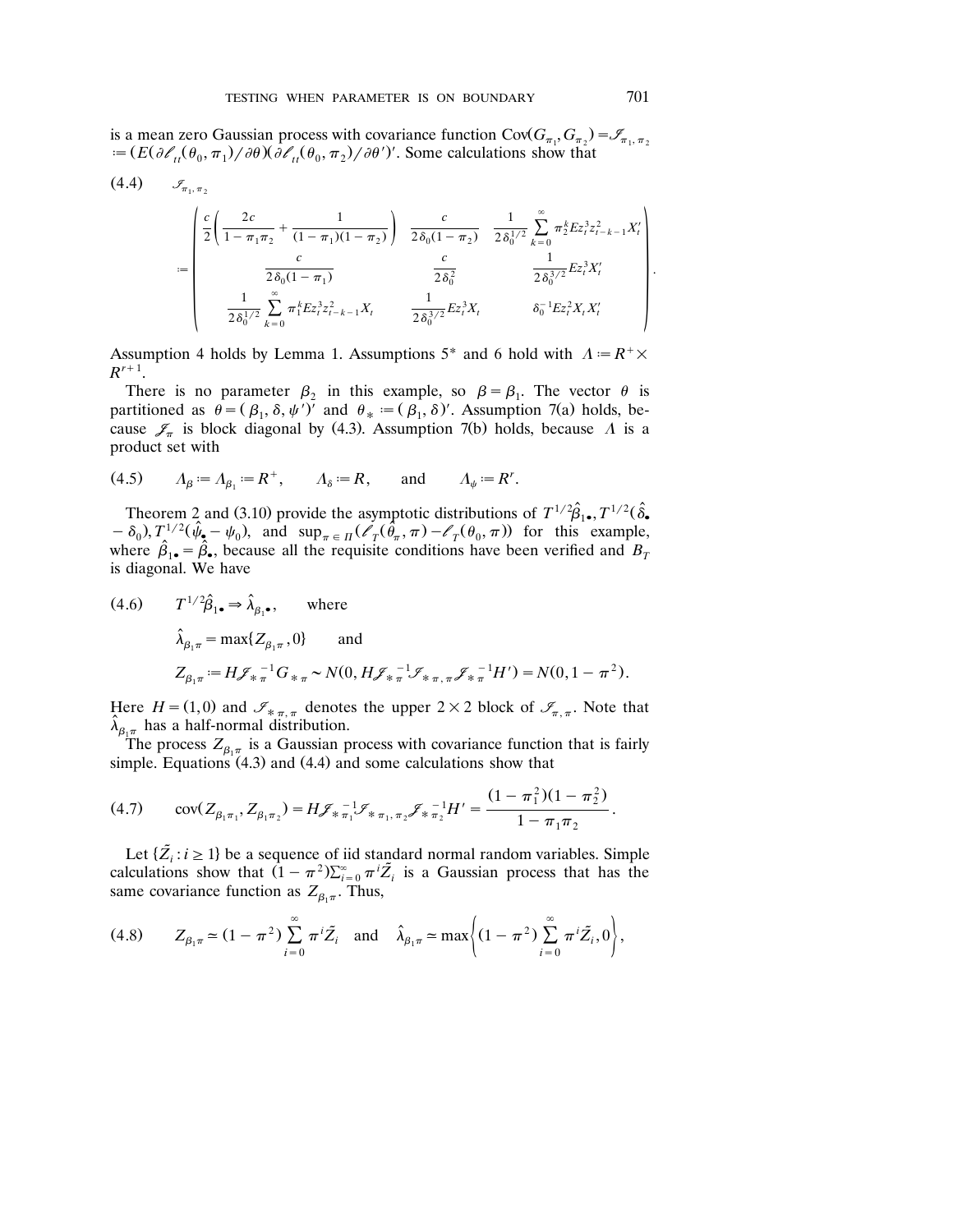where  $\approx$  denotes equality in distribution of the stochastic processes indexed by  $\pi \in \Pi$ . One can simulate the processes  $Z_{\beta_1 \pi}$  and  $\hat{\lambda}_{\beta_1 \pi}$  easily by simulating the truncated process  $(1 - \pi^2) \sum_{i=0}^{T_R} \pi^i \tilde{Z}_i$  for some *TR* large.

By Theorem 2(a),  $T^{1/2}(\hat{\delta}_{\bullet} - \delta_0) \Rightarrow \hat{\lambda}_{\delta \bullet}$ , where  $\hat{\lambda}_{\delta \pi} = 2\delta_0^2 G_{\delta} - \delta_0 (1 (\pi)^{-1}$  max $\{Z_{\beta_1\pi}, 0\}$ ,  $G_{\delta} = G_{\delta\pi}$  does not depend on  $\pi$  (because it is a mean zero Gaussian process whose covariance function is given by the  $(2, 2)$  element of

 $\mathscr{I}_{\pi_1,\pi_2}$  in (4.4), which is independent of  $\pi$ ), and  $G_*\mathfrak{g} = (G_{\beta_1\pi}, G_{\delta})' \sim N(\mathbf{0}, \mathscr{I}_{\ast,\pi,\pi})$ . Note that  $G_{\psi} = G_{\psi \pi}$  and  $\mathcal{J}_{\psi} = \mathcal{J}_{\psi \pi}$  do not depend on  $\pi$ . By Theorem 2(a) and the fact that  $A_{\psi} = R^r$ ,  $B_{\psi\beta T} = 0$ , and  $B_{\psi\delta T} = 0$ , we have  $T^{1/2}(\hat{\psi}_\bullet - \psi_0) \Rightarrow \hat{\lambda}_{\psi}$ , where  $\hat{\lambda}_{\psi} = Z_{\psi} := \mathcal{F}_{\psi}^{-1} G_{\psi} \sim N(\mathbf{0}, \mathcal{J}_{\psi}^{-1})$  and  $\mathcal{J}_{\psi}^{-1} = \delta_0 (EX_t X_t')^{-1}$ . Let  $\hat{\pi}$  denote<br>any estimator of  $\pi$ . Then,  $T^{1/2} (\hat{\psi}_{\hat{\pi}} - \psi_0) \Rightarrow \hat{\lambda}_{\psi} \sim N(\mathbf{0}, (EW_t W_t'/var_t(\theta_0))^{-1})$ . This implies that the extremum estimator of  $\psi$  from the maximization of  $\ell_{\tau}(\theta, \pi)$ over  $(\theta, \pi) \in \Theta \times \Pi$  is asymptotically normally distributed when the GARCH-MA parameter is zero just as it is when the GARCH-MA parameter is positive. (The preceding result for  $\hat{\psi}_{\hat{\pi}}$  holds because  $\inf_{\pi \in \Pi} T^{1/2}(\hat{\psi}_{\pi} - \psi_0) \leq T^{1/2}(\hat{\psi}_{\hat{\pi}} - \psi_0)$  $\psi_0$ )  $\leq$  sup<sub> $\pi \in \pi$ </sub>  $T^{1/2}(\hat{\psi}_\pi - \psi_0)$  and the lower and upper bounds both have asymptotic distribution given by  $\hat{\lambda}_{\psi}$  by the continuous mapping theorem.)

By Theorem 2(b), (4.6), (4.7), and  $\mathcal{J}_{\delta \pi} = \delta_0^{-2} / 2$ , we obtain

(4.9) 
$$
\sup_{\pi \in \Pi} \left( \ell_T(\hat{\theta}_\pi, \pi) - \ell_T(\theta_0, \pi) \right) \to^d \frac{1}{2} \sup_{\pi \in \Pi} \left( \max^2 \{ Z_{\beta_1 \pi}, 0 \} c / (1 - \pi^2) \right) + G_{\delta}^2 \delta_0^2 + \frac{1}{2} \hat{\lambda}_{\psi} Z_{\psi} \hat{\lambda}_{\psi}.
$$

## 4.2. *Random Coefficient Example*

We consider the Gaussian QML estimator, which is based on the assumption that  $\varepsilon$ , and  $\eta$ , are normally distributed and independent of  $X_t$ . The Gaussian quasi-log likelihood function is

$$
(4.10) \quad \ell_T(\theta, \pi) := -\frac{T}{2}\ln(2\tilde{\pi}) - \frac{1}{2}\sum_{t=1}^T \ln(\delta_2 + X_t'\Omega(\beta_1, \delta_1, \pi)X_t) - \frac{1}{2}\sum_{t=1}^T (Y_t - \psi_2 - X_t'\psi_1)^2 / (\delta_2 + X_t'\Omega(\beta_1, \delta_1, \pi)X_t).
$$

Assumption 1\* is verified in the Appendix.

The quadratic approximation of  $\ell_T(\theta, \pi)$  at  $\theta_0$  is defined as follows. Let

(4.11) 
$$
W_t := (X'_t, 1)', \quad \tilde{W}_t(\pi) := (X_{1t}^*(\pi), X_{2t}^*(\delta_{10})', 1)',
$$
  
\n $X_{1t}^*(\pi) := X'_{1t} \Omega_1(\pi) X_{1t}, \quad X_{2t}^*(\delta_{10}) := (\partial/\partial \delta_1) X'_{2t} \Omega_2(\delta_{10}) X_{2t},$   
\n $res_t(\theta) := Y_t - \psi_2 - X'_t \psi_1,$  and  
\n $var_t(\theta, \pi) := \delta_2 + X'_t \Omega(\beta_1, \delta_1, \pi) X_t.$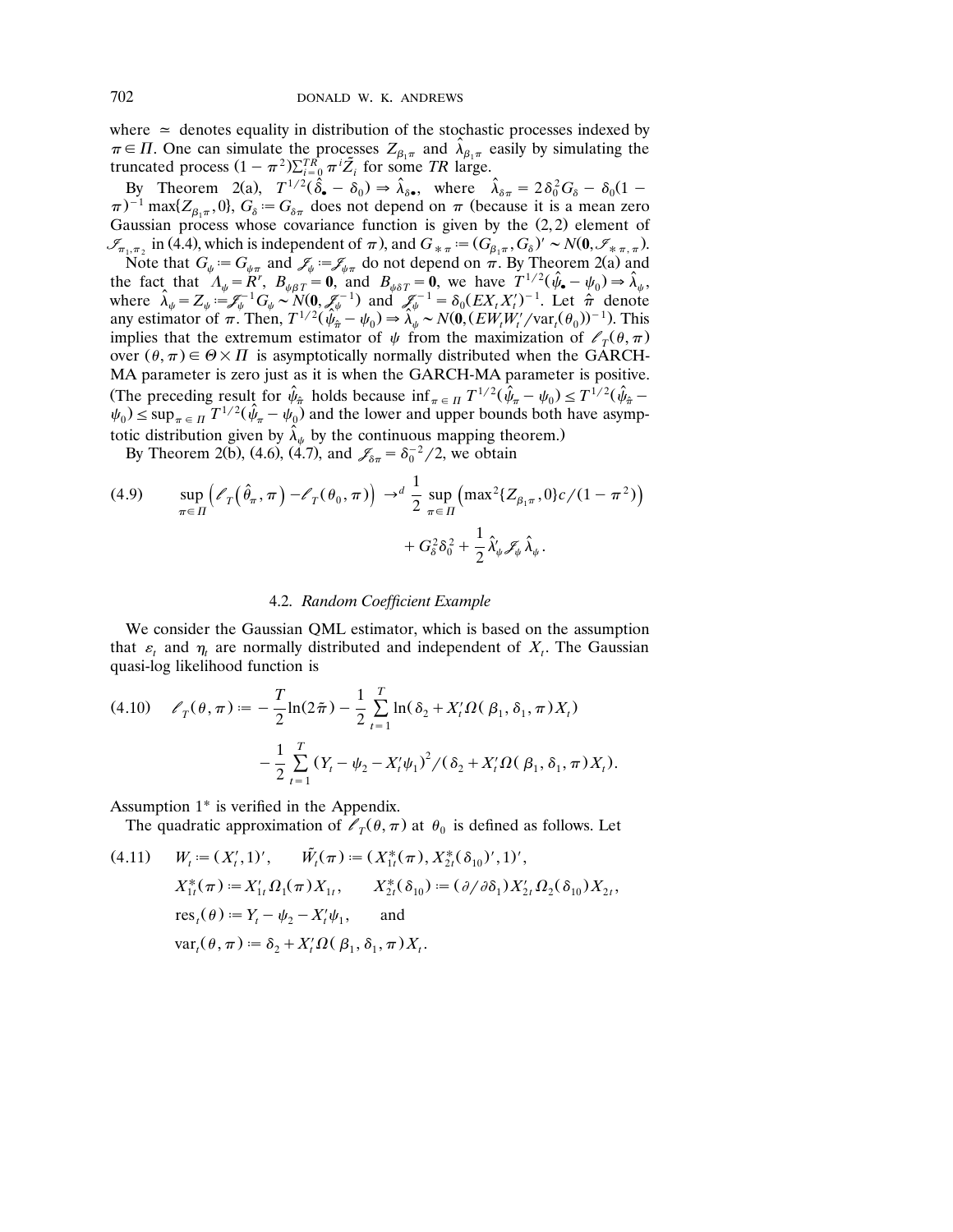Note that  $var_t(\theta, \pi)$  does not depend on  $\pi$  when  $\theta = \theta_0$ , because  $X'_t \Omega(\beta_1, \delta_1, \pi) X_t = \beta_1 X'_{1t} \Omega_1(\pi) X_{1t} + X'_{2t} \Omega_2(\delta_1) X_{2t}$ . In consequence, we denote var,  $(\theta_0, \pi)$  by var,  $(\theta_0)$ .

Define

(4.12) 
$$
D\ell_{T}(\theta_{0}l, \pi) := \sum_{t=1}^{T} \left( \frac{\text{res}_{t}^{2}(\theta_{0}) - \text{var}_{t}(\theta_{0})}{2\text{var}_{t}^{2}(\theta_{0})} \tilde{W}_{t}(\pi), \frac{\text{res}_{t}(\theta_{0})}{\text{var}_{t}(\theta_{0})} W_{t}' \right),
$$
  
\n
$$
D^{2}\ell_{T}(\theta_{0}, \pi) := -T\mathcal{J}_{\pi},
$$
  
\n
$$
\mathcal{J}_{T\pi} := \mathcal{J}_{\pi} := \left[ \frac{1}{2} E \tilde{W}_{t}(\pi) \tilde{W}_{t}(\pi)' / \text{var}_{t}^{2}(\theta_{0}) \right]
$$
  
\n
$$
\theta = E W_{t} W_{t}' / \text{var}_{t}(\theta_{0})
$$
  
\n
$$
B_{T} := T^{1/2} I_{s}, \text{ and}
$$
  
\n
$$
Z_{T\pi} := \mathcal{J}_{\pi}^{-1} T^{-1/2} D\ell_{T}(\theta_{0}, \pi).
$$

It is shown in the Appendix that the quadratic approximation of  $(3.3)$  holds  $(in)$ particular, Assumption  $2^{2^*}$  holds) under the assumptions above and the moment conditions below.

We assume that

(4.13) 
$$
E||\varepsilon_t X_t||^4 < \infty
$$
,  $E||\eta_t||^4 ||X_t||^8 < \infty$ ,  
\n(4.14)  $E W_t W_t' > 0$ ,  $E(\varepsilon_t^2 - 1)^2 \tilde{W}_t(\pi) \tilde{W}_t(\pi)' > 0$ ,  $\forall \pi \in \Pi$ , and  
\n $E \tilde{X}_t \tilde{X}_t' > 0$ ,

where  $\tilde{X}_t$  is a vector that includes the constant 1 and  $X_{tj}X_{tk}$  for all  $j=1,\ldots,k$ and  $k = 1, ..., b + c$  and " $> 0$ " denotes "is positive definite."

Assumption 3<sup>\*</sup> is verified in the Appendix. The verification uses the CLT for iid square integrable random vectors to obtain the convergence in distribution of iid square integrable random vectors to obtain the convergence in distribution of the finite dimensional distributions of the process  $T^{-1/2}D\ell_T(\theta_0, \bullet)$ . In consequence, the limit process  $\{G_{\pi} : \pi \in \Pi\}$  is a mean zero Gaussian process with covariance function  $\text{cov}(G_{\pi_1}, \tilde{G}_{\pi_2}) = \mathcal{I}_{\pi_1, \pi_2} := ED\ell_T(\theta_0, \pi_1)D\ell_T(\theta_0, \pi_2)$ , where

$$
(4.15) \quad \mathcal{I}_{\pi_1, \pi_2} := \begin{bmatrix} \frac{1}{4} E \frac{(\text{res}_t^2(\theta_0) - \text{var}_t(\theta_0))^2}{\text{var}_t^4(\theta_0)} \tilde{W}_t(\pi_1) \tilde{W}_t(\pi_2)' & \frac{1}{2} E \frac{\text{res}_t^3(\theta_0)}{\text{var}_t^3(\theta_0)} \tilde{W}_t(\pi_1) W_t' \\ \frac{1}{2} E \frac{\text{res}_t^3(\theta_0)}{\text{var}_t^3(\theta_0)} W_t \tilde{W}_t(\pi_2)' & E W_t W_t'/\text{var}_t(\theta_0) \end{bmatrix}.
$$

Assumption 4 holds by Lemma 1. Assumptions 5<sup>\*</sup> and 6 hold with  $A = R^+ \times$  $R^{s-1}$ .

We partition  $\theta$  as follows:  $\beta := \beta_1, \ \delta := (\delta'_1, \delta_2)'$ ,  $\psi := (\psi'_1, \psi_2)'$ , and  $\theta_* :=$  $(\beta'_1, \delta'_1, \delta_2)'$ . With this partitioning, Assumptions 7 and 8 hold. In particular, by (4.12),  $\mathcal{J}_{\pi}$  is block diagonal between  $\theta_*$  and  $\psi$ . The set  $\Lambda$  is a product set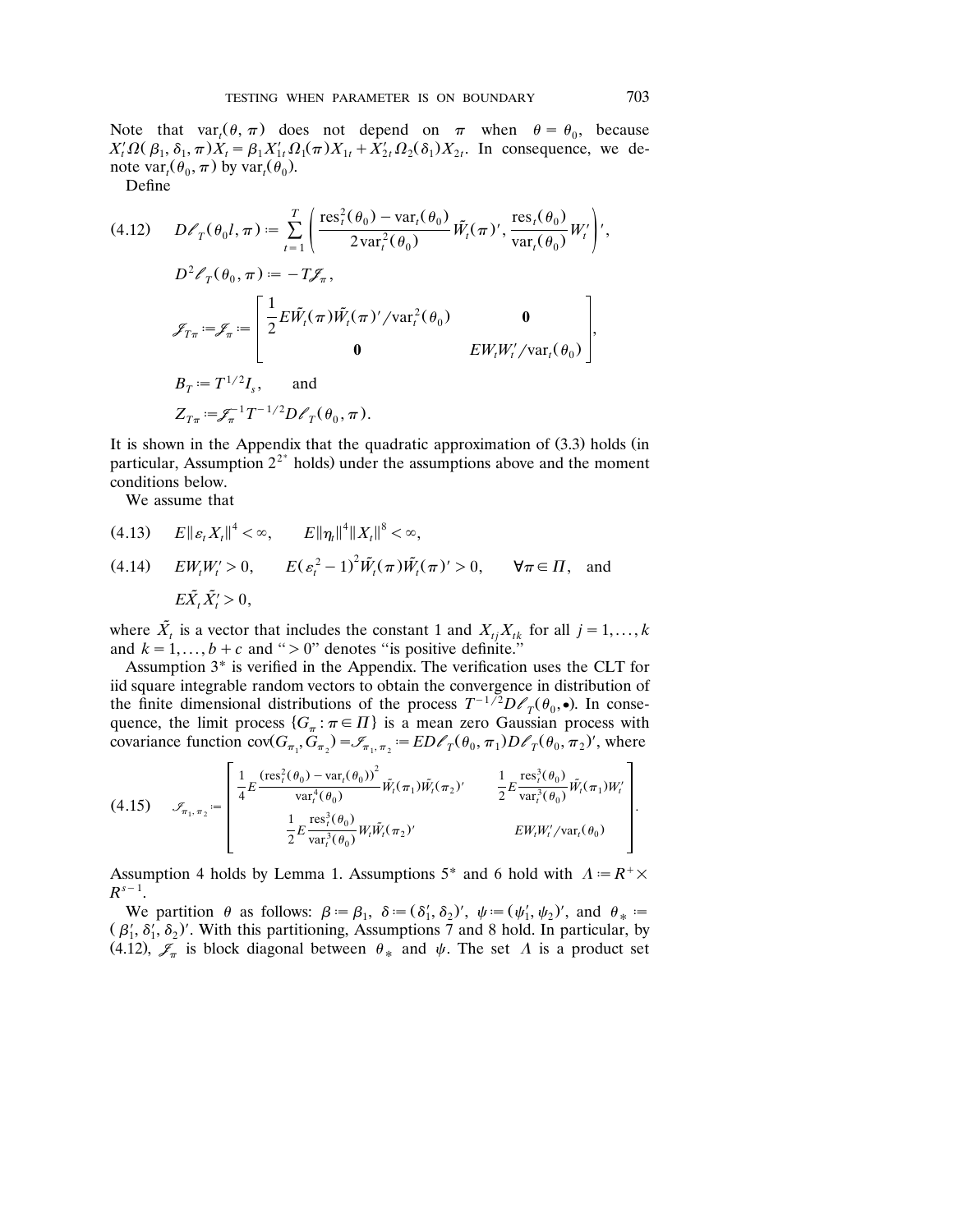$\varLambda_{\beta}\!\times\!\varLambda_{\delta}\!\times\!\varLambda_{\psi}$  with

(4.16)  $A_{\beta} := A_{\beta_1} := R^+, \qquad A_{\delta} := R^{g+1}, \qquad \text{and} \qquad A_{\psi} := R^{b+c+1}.$ 

Theorem 2 provides the asymptotic distributions of  $T^{1/2}\hat{\beta}_1$ ,  $T^{1/2}(\hat{\delta}_\bullet \delta_{0}$ ,  $T^{1/2}(\hat{\psi}_{\bullet} - \delta_{0})$ ,  $T^{1/2}(\hat{\psi}_{\bullet} - \psi_{0})$ , and  $\sup_{\pi \in \Pi} (\mathscr{E}_{T}(\hat{\theta}_{\pi}, \pi) - \mathscr{E}_{T}(\theta_{0}, \pi))$ , where  $\hat{\beta}_1$  =  $\hat{\beta}_2$ , because all of the requisite conditions have been verified and  $B_T$  is diagonal. In particular,

(4.17) 
$$
T^{1/2}\hat{\beta}_{1\bullet} \Rightarrow \hat{\lambda}_{\beta_1\bullet} = \max\{Z_{\beta_1\bullet}, 0\}, \text{ where}
$$
  

$$
Z_{\beta_1\pi} = H\mathcal{J}_{\ast\pi}^{-1}G_{\ast\pi} \sim N(0, H\mathcal{J}_{\ast\pi}^{-1}\mathcal{J}_{\ast\pi,\pi}\mathcal{J}_{\ast\pi}^{-1}H'),
$$

using (3.10). Thus,  $\hat{\lambda}_{\beta_1 \pi}$  has a half-normal distribution. Unlike the GARCH Example, the covariance function of  $\hat{\lambda}_{\beta, \bullet}$  does not simplify. It is given by

cov $(\hat{\lambda}_{\beta_1\pi_1}, \hat{\lambda}_{\beta_1\pi_2}) = H\mathcal{J}_{\ast}\pi_1 \mathcal{J}_{\ast}\pi_1 \mathcal{J}_{\ast}\pi_2 \mathcal{J}_{\ast}\pi_2 H''.$ <br>By Theorem 2(a),  $T^{1/2}(\hat{\delta}_{\bullet} - \delta_0) \Rightarrow \hat{\lambda}_{\delta \bullet}$ , where  $\hat{\lambda}_{\delta \pi} = \mathcal{J}_{\delta}^{-1}G_{\delta} - \mathcal{J}_{\delta}^{-1}\mathcal{J}_{\delta\beta_1\pi}$ <br> $\times \max\{Z_{\beta_1\pi},$ depend on  $\pi$ .

By Theorem 2(a) and  $A_{\psi} = R^{b+c+1}$ , we obtain  $\hat{\lambda}_{\psi} = Z_{\psi} = \mathcal{J}_{\psi}^{-1} G_{\psi} \sim N(0, \mathcal{J}_{\psi}^{-1})$ By Theorem 2(a) and  $\Lambda_{\psi} = R^{b+c+1}$ , we obtain  $\lambda_{\psi} = Z_{\psi} := \mathcal{J}_{\psi}^{-1} G_{\psi} \sim N(\mathbf{0}, \mathcal{J}_{\psi}^{-1})$ <br>and  $T^{1/2}(\hat{\psi}_{\bullet} - \psi_0) \Rightarrow \hat{\lambda}_{\psi} \sim N(\mathbf{0}, (EW_{t}W_{t}^{\prime}/\text{var}_{t}(\theta_0))^{-1})$ , where  $\hat{\lambda}_{\psi}, Z_{\psi}, G_{\psi} := G_{\psi\pi}$ , and  $\mathcal{J}_{\psi} := \mathcal{J}_{\psi\pi}$  do not depend on  $\pi$ . Let  $\hat{\pi}$  denote any estimator of  $\pi$ . Then,  $T^{1/2}(\psi_{\hat{\pi}} - \psi_0) \Rightarrow \hat{\lambda}_{\psi} \sim N(\mathbf{0}, (EW_t W_t'/var_t(\theta_0))^{-1})$ , for the same reason as in the GARCH Example. This implies that the extremum estimator of  $\psi$  from the maximization of  $\ell_T(\theta, \pi)$  over  $(\theta, \pi) \in \Theta \times \Pi$  has an asymptotic normal distribution.

By Theorem  $2(b)$ , we have

$$
(4.18) \quad \sup_{\pi \in \Pi} \left( \mathcal{E}_T(\hat{\theta}_\pi, \pi) - \mathcal{E}_T(\theta_0, \pi) \right) \to^d \frac{1}{2} \sup_{\pi \in \Pi} \max^2 \{ Z_{\beta \pi}, 0 \} / (H \mathcal{J}_{\pi \pi}^{-1} H') + G_{\delta}^{\prime} \mathcal{J}_{\delta}^{-1} G_{\delta} + \hat{\lambda}_{\psi}^{\prime} \mathcal{J}_{\psi} \hat{\lambda}_{\psi}.
$$

5. THE QUASI-LIKELIHOOD RATIO TEST

## 5.1. *The QLR Test Statistic*

In this section, we define the QLR test statistic and give the asymptotic distribution of the QLR statistic under the null hypothesis.

The null hypothesis is

$$
(5.1) \t H_0: \beta_1 = \beta_{1*},
$$

for some specified vector  $\beta_{1*} \in R^{p_1}$ . The form of the null hypothesis is built into part (a) of the following assumption.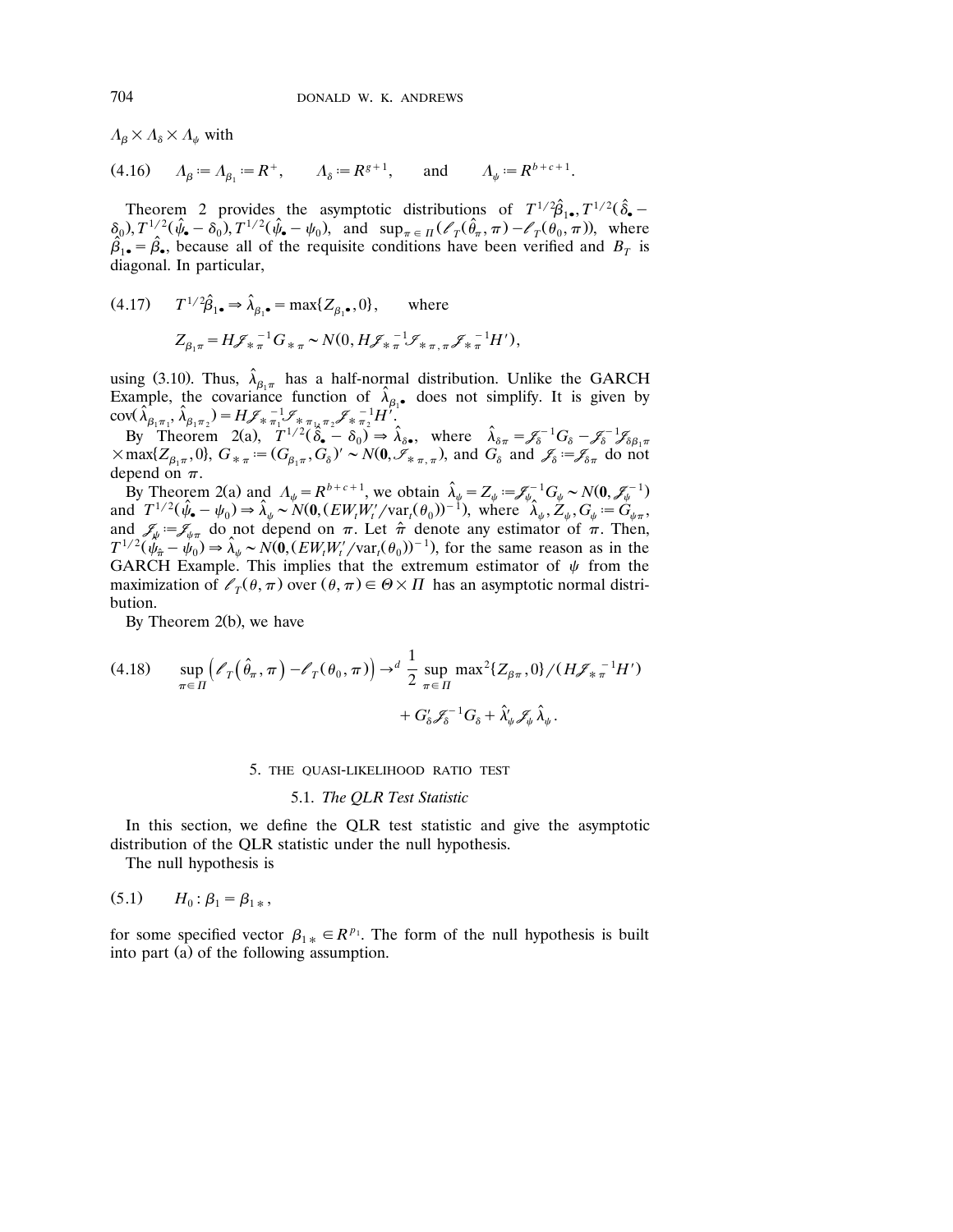ASSUMPTION 9: (a) For some  $\beta_{1*} \in R^{p_1}$ ,  $\Theta_0 = {\theta \in \Theta : \theta = (\beta'_{1*}, \beta'_2, \delta', \phi_1)}$  $\psi'$ ' for some  $\beta_2 \in R^{p_2}$ ,  $\delta \in R^q$ , and  $\psi \in R^r$ .

(b)  $B_{\beta_1 \delta T} = \mathbf{0}$  *and*  $B_{\beta_1 \psi T} = \mathbf{0}$ .

(c)  $\Theta$  is a product set with respect to  $(\beta'_1, \beta'_2, \delta', \psi')'$  local to  $\theta$ ,  $\forall \theta \in \Theta_0$ . That is,  $\Theta \cap S(\theta, \varepsilon) = (\mathcal{B}_1 \times \mathcal{B}_2 \times \Delta \times \Psi) \cap S(\theta, \varepsilon)$  for some  $\mathcal{B}_1 \subset \mathbb{R}^{p_1}, \mathcal{B}_2 \subset \mathbb{R}^{p_2}$ ,  $\Delta \subset R^q$ ,  $\Psi \subset R^r$ , and  $\varepsilon > 0$ ,  $\forall \theta \in \Theta_0$ . (d)  $A_{\beta} = A_{\beta_1} \times A_{\beta_2}$  for some cones  $A_{\beta_1} \subset R^{p_1}$  and  $A_{\beta_2} \subset R^{p_2}$ .

As shown below, in conjunction with Assumptions 5, 7, and 8, Assumption 9 implies that Assumption 5 holds with  $\Theta$  replaced by  $\Theta_0$  and  $\Lambda$  replaced by

$$
(5.2) \qquad A_0 := \{ \mathbf{0} \} \times A_{\beta_2} \times R^q \times A_{\psi},
$$

where  $\Lambda_{\psi}$  and  $\Lambda_{\beta_2}$  are the same as in Assumptions 7 and 9 respectively.

The *restricted* (by  $H_0$ ) extremum estimator of  $\theta_0$  for given  $\pi$  is denoted  $\theta_{0\pi}$ . By definition,  $\theta_{0\pi} \in \Theta_0^{\sigma}$   $\forall \pi \in \Pi$  and

(5.3) 
$$
\ell_T(\hat{\theta}_{0\pi}, \pi) = \sup_{\theta \in \Theta_0} \ell_T(\theta, \pi) + o_{p\pi}(1).
$$

We partition  $\hat{\theta}_{0\pi}$  as  $(\beta'_{1*}, \hat{\beta}'_{20\pi}, \hat{\delta}'_{0\pi}, \hat{\psi}'_{0\pi})'$  conformably with  $\theta$ . The QLR statistic is defined by

$$
(5.4) \qquad QLR_T := -2\Big(\sup_{\pi \in \Pi} \ell_T(\hat{\theta}_{0\pi}, \pi) - \sup_{\pi \in \Pi} \ell_T(\hat{\theta}_{\pi}, \pi)\Big) + o_p(1).
$$

## 5.2. *Results for the Restricted Parameter Space*  $\Theta_0$

Here we determine the asymptotic distribution of the maximum of the estimator objective function over the restricted parameter space  $\Theta_0$ . We do so by applying the results of Section 3 with  $\Theta$  replaced by the null parameter space  $\Theta_0$  throughout.

We use the following restricted analogues of Assumptions 1 and 4:

ASSUMPTION  $1_0$ :  $\hat{\theta}_{0\pi} = \theta_0 + o_{n\pi}(1)$ .

ASSUMPTION  $4_0$ :  $B_T(\hat{\theta}_{0\pi} - \theta_0) = O_{n\pi}(1)$ .

We note that Assumption 1<sup>\*</sup> is a sufficient condition for Assumption  $1_0$ provided  $\theta_0 \in \Theta_0$ , which we assume here, because  $\theta_0 \in \Theta_0 \subset \Theta$ . Sufficient conditions for Assumption  $4<sub>0</sub>$  are given in Theorem 3 below.

Let  $\hat{\lambda}_{0\pi}$  be a minimizer of  $q(\lambda, \pi)$  over cl( $\Lambda_0$ ). That is,  $\hat{\lambda}_{0\pi} \in \text{cl}(\Lambda_0)$   $\forall \pi \in \Pi$ and

$$
(5.5) \tq(\hat{\lambda}_{0\pi}, \pi) = \inf_{\lambda \in \Lambda_0} q(\lambda, \pi).
$$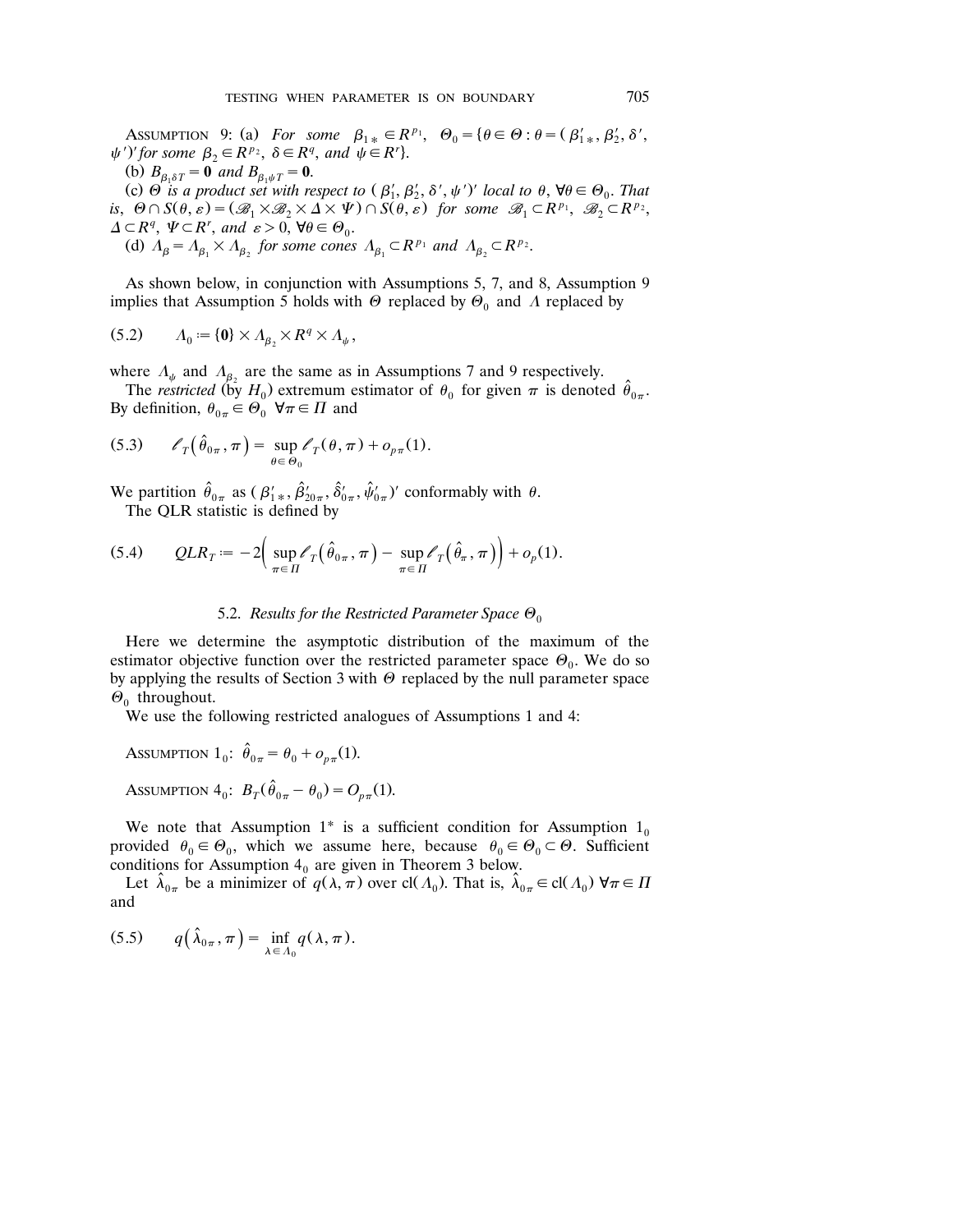We partition  $\hat{\lambda}_{0\pi}$  conformably with  $\theta$ :

$$
(5.6) \qquad \hat{\lambda}_{0\pi} = \left(\hat{\lambda}_{\beta 0 \pi}, \hat{\lambda}_{\delta 0 \pi}, \hat{\lambda}_{\psi 0 \pi}'\right)' = \left(\mathbf{0}', \hat{\lambda}_{\beta_2 0 \pi}, \hat{\lambda}_{\delta 0 \pi}, \hat{\lambda}_{\psi 0 \pi}'\right)'.
$$

THEOREM 3: Suppose  $\theta_0 \in \Theta_0$ .

(a) Suppose Assumptions 5 and  $7-9$  hold. Then, Assumption 5 holds with  $\Theta$ and  $\Lambda$  replaced by  $\Theta_0$  and  $\Lambda_0$ , respectively, where  $\Lambda_{\psi}$  and  $\bar{\Lambda}_{\beta_2}$  are the same as in *Assumptions* 7 *and* 9.

(b) Assumptions  $1_0$ ,  $2^*$ , and 3 *imply Assumption*  $4_0$ .

(c) Suppose Assumptions 2, 3, and  $4_0$  hold. Then,  $\ell_{\tau}(\hat{\theta}_{0\pi}, \pi) = \ell_{\tau}(\theta_0, \pi)$  $\frac{1}{2}Z'_{T\pi}\mathscr{J}_{T\pi}Z_{T\pi} - \frac{1}{2}\inf_{\theta \in \Theta_0} q_T(B_T(\theta - \theta_0), \pi) + o_{p\pi}(1).$ <br>
(d) Suppose Assumptions 2, 3, 4<sub>0</sub>, 5, *and* 7–9 *hold*. *Then*,

$$
\mathscr{E}_T(\hat{\theta}_0,\bullet)-\mathscr{E}_T(\theta_0,\bullet) \Rightarrow \frac{1}{2}\Big(Z'_\bullet \mathscr{J}_\bullet Z_\bullet-\inf_{\lambda\in\Lambda_0}q(\lambda,\bullet)\Big)=\frac{1}{2}\hat{\lambda}_0'\bullet \mathscr{J}_\bullet \hat{\lambda}_0.
$$

*and*

$$
\sup_{\pi \in \Pi} \left( \ell_T(\hat{\theta}_{0\pi}, \pi) - \ell_T(\theta_0, \pi) \right) \to^d \frac{1}{2} \sup_{\pi \in \Pi} \left( Z'_\pi \mathcal{J}_\pi Z_\pi - \inf_{\lambda \in \Lambda_0} q(\lambda, \pi) \right)
$$

$$
= \frac{1}{2} \sup_{\pi \in \Pi} \hat{\lambda}'_{0\pi} \mathcal{J}_\pi \hat{\lambda}_{0\pi}.
$$

(e) Suppose Assumptions 3, 5, and 7-9 hold. Then,  $Z'_\pi \mathscr{J}_\pi Z_\pi - \inf_{\lambda \in \Lambda_0} q(\lambda, \pi)$ (e) Suppose Assumptions 3, 5, and 7-9 hold. Then,  $Z'_\pi \mathscr{J}_\pi Z_\pi - \inf_{\lambda \in \Lambda_0} q(\lambda, \pi)$ <br>=  $Z'_{\beta\pi} (H \mathscr{J}_{\ast} \pi^{\{-1}} H')^{-1} Z_{\beta\pi} - \inf_{\lambda_\beta \in \{0\} \times \Lambda_{\beta_2}} q_\beta(\lambda_\beta, \pi) + G'_{\delta\pi} \mathscr{J}_{\delta\pi}^{-1} G_{\delta\pi} + Z'_{\psi\pi} \mathscr{J}_{\psi\pi} Z_{\psi\pi$ 

COMMENT: The convergence in part  $(d)$  is joint with that of Theorems 1 and 2 because all of the results follow from an application of the continuous mapping theorem to the process  $(B_T^{-1}D\ell_T(\theta_0, \bullet), \mathcal{J}_T, \bullet)$ .

### 5.3. *The Asymptotic Null Distribution of the QLR Statistic*

The testing applications that we consider for the QLR test are ones for which  $l_{\tau}(\theta_0, \pi)$  does not depend on  $\pi$ . In particular, dependence of  $l_{\tau}(\theta_0, \pi)$  on  $\pi$ through initial conditions in a time series context is not permitted. Furthermore, we require that  $G_{\delta \pi}$ ,  $G_{\psi \pi}$ ,  $\mathscr{J}_{\delta \pi}$ , and  $\mathscr{J}_{\psi \pi}$  do not depend on  $\pi$ .

ASSUMPTION 10: (a)  $\ell_{\tau}(\theta_0, \pi)$  does not depend on  $\pi$  for all T large and is *denoted*  $\ell_{\tau}(\theta_0)$ .

(b)  $G_{\delta\pi}$ ,  $G_{\psi\pi}$ ,  $\mathscr{I}_{\delta\pi}$ , and  $\mathscr{I}_{\psi\pi}$  do not depend on  $\pi$  and are denoted  $G_{\delta}$ ,  $G_{\psi}$ ,  $\mathscr{I}_{\delta}$ , *and*  $\mathcal{J}_{\psi}$  *respectively.* 

Assumption  $10(a)$  is violated in some time series models if the initial conditions are chosen inappropriately. For example, in the GARCH Example, if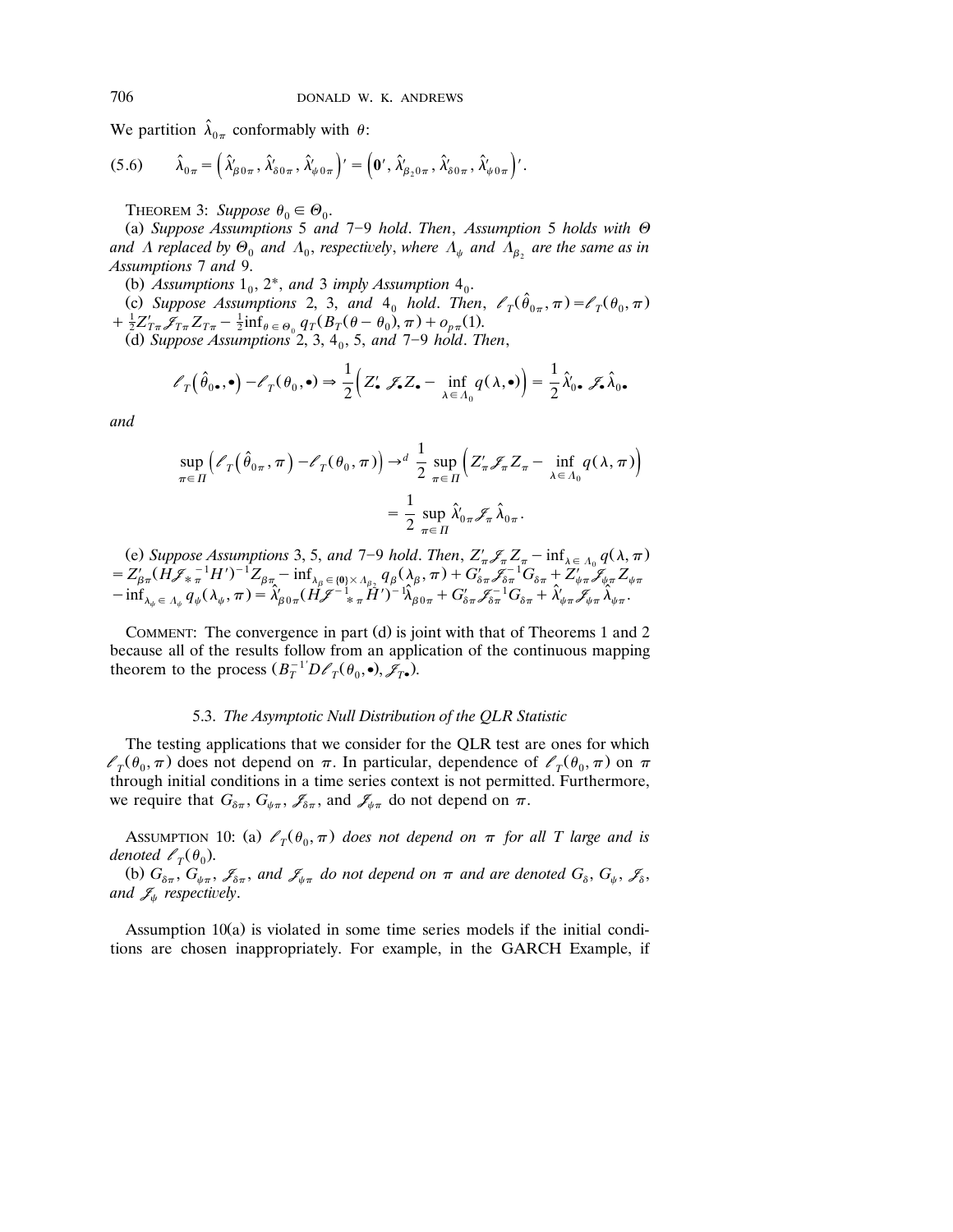$h_1^*(\theta, \pi)$  is such that  $h_1^*(\theta_0, \pi) \neq \delta_0$ , then  $\ell_T(\theta_0, \pi)$  depends on  $\pi$  by an  $o_{p\pi}(1)$ term. The reason Assumption 10(b) typically holds is that  $\ell_T(\theta, \pi)$  does not depend on  $\pi$  for all  $\theta \in \hat{\Theta}_0$  and  $\Theta_0$  is determined by the subvector  $\beta_1$ , not by  $\delta$ or  $\psi$ . Thus, starting at  $\theta_0 \in \Theta_0$ , a change in  $\delta$  or  $\psi$  still leaves  $\theta_0$  in  $\Theta_0$  and still leaves  $\ell_T(\theta_0, \pi)$  independent of  $\pi$ . In consequence,  $D_\delta \ell_T(\theta_0, \pi)$ ,  $D_\psi \ell_T(\theta_0, \pi)$ ,  $\mathscr{J}_{\delta T_{\pi}}, \mathscr{J}_{\psi T_{\pi}}$ , and the (normalized) limits of these terms,  $G_{\delta \pi}, G_{\psi \pi}, \mathscr{J}_{\delta \pi}$ , and  $\mathscr{J}_{\psi \pi}$ , do not depend on  $\pi$ , where  $D\ell_T(\theta_0, \pi) := (D_\beta \ell_T(\theta_0, \pi)^\prime, D_\delta \ell_T(\theta_0, \pi)^\prime$ ,  $D_{\psi} \mathscr{O}_T(\theta_0, \pi)$ ')'.

Note the implications of Assumption 10. First, by part (a),  $QLR_T =$  $\sup_{\pi \in \Pi} (\ell_{T}(\hat{\theta}_{\pi}, \pi) - \ell_{T}(\theta_{0}, \pi)) - \sup_{\pi \in \Pi} (\ell_{T}(\hat{\theta}_{0\pi}, \pi) - \ell_{T}(\theta_{0}, \pi)) + o_{p}(1)$  and the asymptotic null distributions of the first two summands are given in Theorems  $2(b)$  and  $3(d)$  respectively. Second, by Assumption 10(b), many of the limit random variables in Theorems 2(b) and 3(e) do not depend on  $\pi$  and can be pulled out of the expressions involving the supremum over  $\pi \in \Pi$ . Furthermore, the terms that do not depend on  $\pi$  are exactly the same in the limit expressions for  $\sup_{\pi \in \Pi} (\mathscr{E}_T(\hat{\theta}_\pi, \pi) - \mathscr{E}_T(\theta_0, \pi))$  and  $\sup_{\pi \in \Pi} (\mathscr{E}_T(\hat{\theta}_{0\pi}, \pi) - \mathscr{E}_T(\theta_0, \pi))$ . Thus, they cancel when one considers the asymptotic distribution of  $QLR<sub>T</sub>$  for  $\dot{\theta}_0 \in \Theta_0.$ 

We now state the asymptotic distribution of  $QLR<sub>T</sub>$  for parameter values  $\theta_0 \in \Theta_0.$ 

THEOREM 4: Suppose  $\theta_0 \in \Theta_0$  and Assumptions 2–5, 4<sub>0</sub>, and 7–10 hold. Then, (a)  $QLR_T = \sup_{\pi \in \Pi} (\mathbb{Z}_{T_{\pi}}' \mathbb{Z}_{T_{\pi}}' \mathbb{Z}_{T_{\pi}} - \inf_{\lambda \in \Lambda} q_T(\lambda, \pi)) - \sup_{\pi \in \Pi} (\mathbb{Z}_{T_{\pi}}' \mathbb{Z}_{T_{\pi}} \mathbb{Z}_{T_{\pi}})$  $\int -\inf_{\lambda \in \Lambda_0} q_T(\lambda, \pi) dx \to o_n(1),$ (b)  $QLR_T \rightarrow_d AD_{QLR} := \sup_{\pi \in \Pi} (Z'_\pi \mathcal{J}_\pi Z_\pi - \inf_{\lambda \in \Lambda} q(\lambda, \pi)) - \sup_{\pi \in \Pi} (Z'_\pi)$  $\mathscr{F}_{\pi}Z_{\pi}-\inf_{\lambda \in \Lambda_0} q(\lambda, \overline{n})) = \sup_{\pi \in \Pi} \hat{\lambda}'_{\pi} \mathscr{F}_{\pi} \hat{\lambda}_{\pi}-\sup_{\pi \in \Pi} \hat{\lambda}'_{0\pi} \mathscr{F}_{\pi} \hat{\lambda}_{0\pi} \geq 0$ , and (c)  $AD_{QLR} = \sup_{\pi \in \Pi} (Z_{\beta\pi}^{\prime} (H\mathcal{J}_{\pi}^{-1}H^{\prime})^{-1}Z_{\beta\pi} - \inf_{\lambda_{\beta} \in \Lambda_{\beta}} q_{\beta} (\lambda_{\beta}$ (c)  $AD_{QLR} = \sup_{\pi \in \Pi} (\overline{Z}_{\beta\pi}^{\prime} (H\mathcal{J}_{\ast} \pi^{-1}H^{\prime})^{-1} \overline{Z}_{\beta\pi} - \inf_{\lambda_{\beta} \in \Lambda_{\beta}} q_{\beta}(\lambda_{\beta}, \pi)) - \sup_{\pi \in \Pi} (\overline{Z}_{\beta\pi}^{\prime} (H\mathcal{J}_{\ast} \pi^{-1}H^{\prime})^{-1} \overline{Z}_{\beta\pi} - \inf_{\lambda_{\beta} \in \{0\} \times \Lambda_{\beta_{2}}} q_{\beta}(\lambda_{\beta}, \pi)) = \sup_{\pi \in \Pi} \hat{\lambda}_{$  $(H\!\mathscr{J}_\ast{}^{-1}_\pi H')^{-1}\hat{\lambda}_{\beta\pi} - \sup_{\pi \in \Pi} \hat{\lambda}'_{\beta 0\pi} (H\!\mathscr{J}_\ast{}^{-1}_\pi H')^{-1}\hat{\lambda}_{\beta 0\pi} \geq 0.$ 

COMMENTS: 1.  $AD_{OLR}$  stands for "asymptotic distribution of the QLR statistic.''

2. The expression for  $AD<sub>OLR</sub>$  in Theorem 4(c) has the advantage over the expression in 4(b) that the dimension p of  $\beta$  is often much smaller than the dimension  $s$  of  $\theta$ .

3. A general method of obtaining critical values corresponding to  $AD<sub>OLR</sub>$  is by simulation. (This is also true for the *RQLR*, Wald, and score tests considered below.) If  $A_\beta$  is defined by inequality constraints, which is often the case, then  $\hat{\lambda}_{\beta\pi}$  is the solution to a quadratic programming problem. In consequence,  $\hat{\lambda}_{\beta\pi}$ can be simulated very quickly. Programs for solving quadratic programming problems are available in GAUSS and Matlab. When unknown nuisance parameters appear in the definition of  $AD<sub>OLR</sub>$ , they can be replaced by consistent estimates in order to carry out the simulations.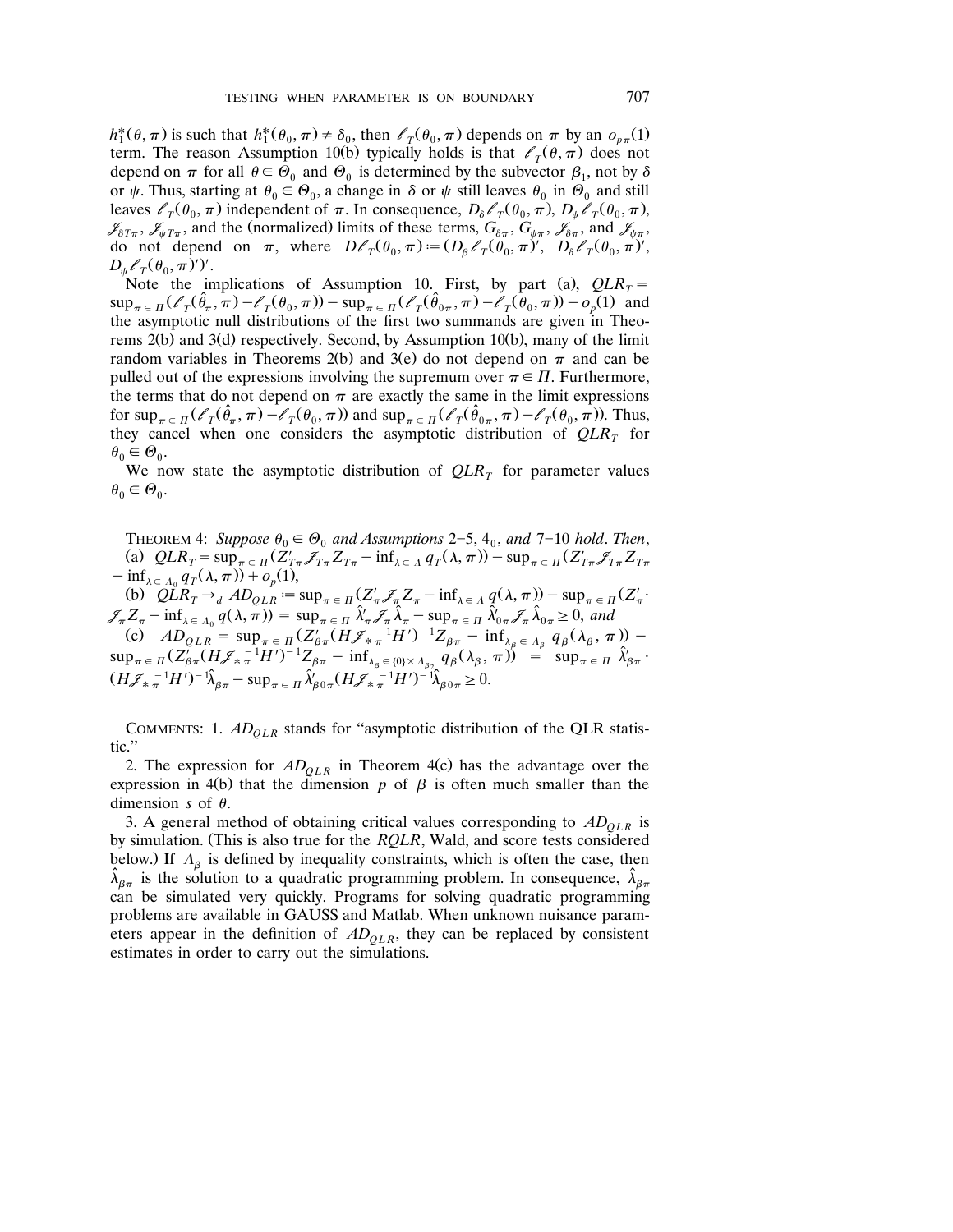The asymptotic null distribution of  $QLR_T$ ,  $AD_{OLR}$ , given in Theorem 4(b)–(c) simplifies in various cases. First, if the estimator objective function does not depend on  $\pi$  for any  $\theta \in \Theta$  (or, equivalently, if  $\Pi$  contains a single element), then the suprema over  $\pi \in \Pi$  disappear everywhere, the  $Z'_\pi \mathscr{J}_\pi Z_\pi$  terms cancel in Theorem 4(b), and the  $Z'_{\beta\pi} (H \tilde{\mathscr{J}}_{\pi}^{-1} H')^{-1} Z_{\beta\pi}$  terms cancel in Theorem 4(c).<br>Second, if no parameter  $\beta_2$  appears, as occurs in the GARCH and Random

Coefficient Examples, then the terms  $\sup_{\pi \in \Pi} (Z_{\beta\pi}^{\prime} (H\mathcal{J}_{\ast}^{-1}H^{\prime})^{-1}Z_{\beta\pi}$  –  $\inf_{\lambda_{\beta} \in \{0\} \times \Lambda_{\beta_2} q_{\beta}(\lambda_{\beta}, \pi) \text{ and } \sup_{\pi \in \Pi} \hat{\lambda}'_{\beta 0 \pi}(H \hat{\mathcal{J}}_{\hat{\pi}} \hat{\pi}^{\top} H')^{-1} \hat{\lambda}_{\beta 0 \pi} \text{ in Theorem 4(c)}$ <br>are both zero.

Third, if  $\Lambda_{\beta} = R^p$ , then  $\inf_{\lambda_{\beta} \in \Lambda_{\beta}} q_{\beta}(\lambda_{\beta}, \pi) = 0$ ,  $\hat{\lambda}_{\beta\pi} = Z_{\beta\pi}$ , without loss of generality (wlog) no parameter  $\beta_2$  appears (because it can be absorbed into  $\delta$ ), the terms in the previous paragraph are zero, and

(5.7) 
$$
AD_{QLR} = \sup_{\pi \in \Pi} Z_{\beta\pi}' (H \mathcal{J}_{* \pi}^{-1} H')^{-1} Z_{\beta\pi}.
$$

This corresponds to the classical case of an unrestricted alternative hypothesis and no nuisance parameters on the boundary of the parameter space.

Fourth, suppose the following assumption holds:

Assumption 11: (a)  $G_{*_{\pi}} \sim N(\mu_{\pi}, \mathscr{I}_{*_{\pi}})$  conditional on some  $\sigma$ -field  $\mathscr{F}$ , for *some* (*possibly random*)  $(p+q) \times (p+q)$  *matrix-valued process*  $\mathcal{I}_{\ast_{\pi}}$  *and*  $p+q$ *vector-valued process*  $\mu_{\pi}$  *that are*  $\mathcal{F}$  *measurable and whose sample paths are bounded and continuous functions of*  $\pi$  *on*  $\Pi$  *with probability one.* 

(b)  $\mathcal{I}_{\ast \pi} = c_{\pi} \mathcal{I}_{\ast \pi}$  for some (possibly random) scalar  $c_{\pi}$  with  $\inf_{\pi \in \Pi} c_{\pi} > 0$ .

Typically  $\mu_{\pi} = \mathbf{0}$  when  $\theta_0$  is in the null hypothesis, as is considered here. We allow for  $\mu_{\pi} \neq 0$ , because this assumption also is used below for local power results and in such cases one usually has  $\mu_{\pi} \neq 0$ .

Assumption  $11(a)$  often holds as a result of a central limit theorem. If Assumption 11(a) holds and  $\ell_T(\theta, \pi)$  is a correctly specified log-likelihood function, then the information matrix equality for any given  $\pi$  implies that Assumption 11(b) holds with  $c_{\pi} = 1$ . Assumption 11(b) holds for LS estimators of regression models with  $c_{\pi} = \sigma^2$  provided Assumption 11(a) holds and the regression errors are homoskedastic conditional on the regressors with variance  $\sigma^2$ . Assumption 11(b) holds for GMM and minimum distance estimators with  $c_{\pi}$  = 1 provided an asymptotically optimal weight matrix is employed.

When Assumption 11 holds with  $\mu_{\pi} = 0$  and  $\Lambda_{\beta} = R^p$ , we have

$$
(5.8) \t Z'_{\beta\pi} (H \mathcal{J}_{\pi}{}^{-1} H')^{-1} Z_{\beta\pi} \sim c_{\pi} \chi_p^2 \t \forall \pi \in \Pi,
$$

where  $\chi_p^2$  denotes a random variable with a chi-squared distribution with *p* degrees of freedom. Thus,  $AD_{QLR}$  is the supremum of a (rescaled) chi-squared process.

When Assumption 11 holds with  $\mu_{\pi} = 0$ ,  $\Lambda_{\beta} \neq R^p$ , and  $\Lambda_{\beta}$  is a convex set, the distribution of  $\hat{\lambda}'_{\beta\pi} (H \mathscr{J}_{\pi}^{-1} H')^{-1} \hat{\lambda}_{\beta\pi}$  for fixed  $\pi$  is that of  $c_{\pi}$  times a mixture of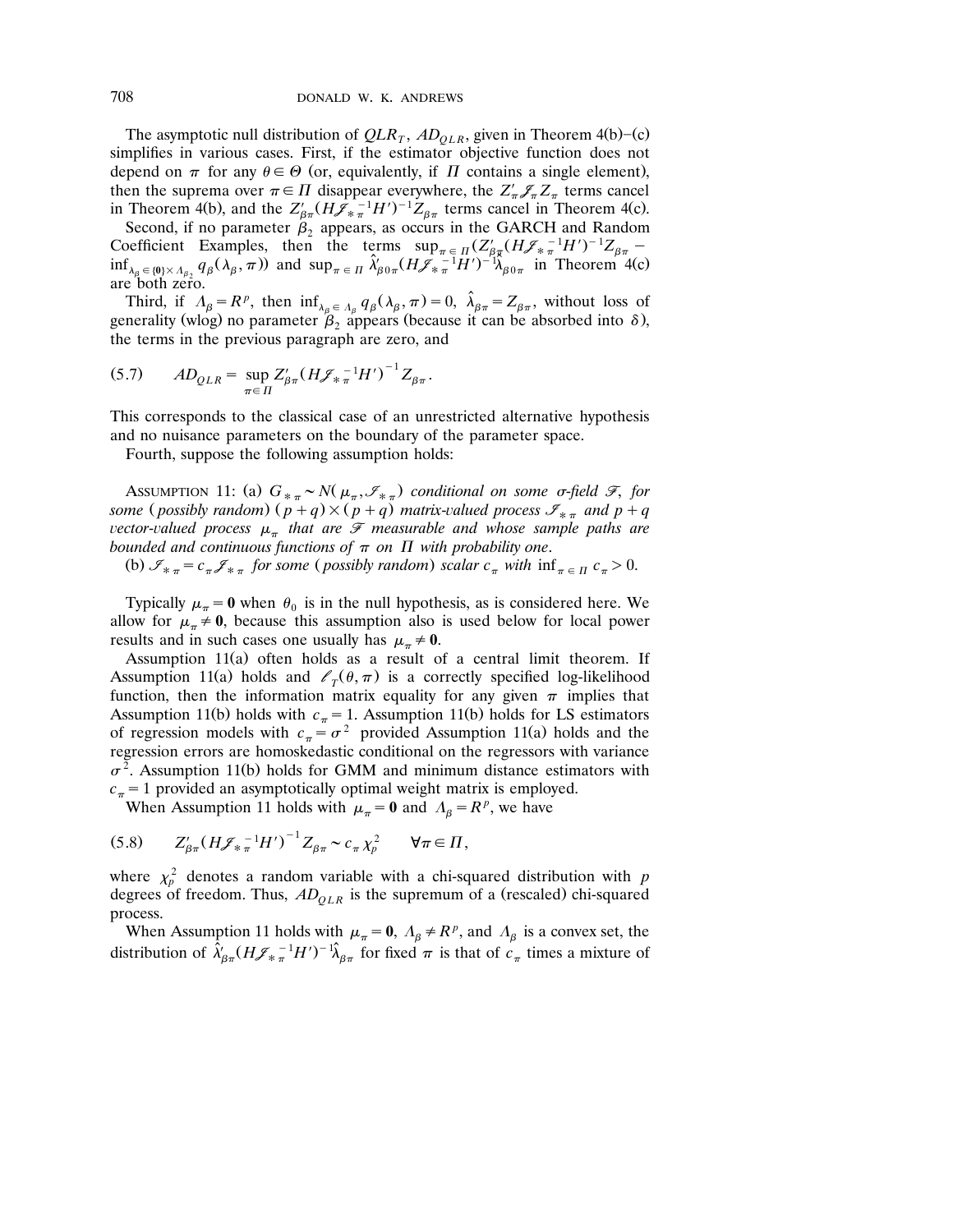chi-square random variables. This follows from Theorem 3.1 of Shapiro (1985). See Shapiro (1985, Sec. 4) for formulae for the mixing weights when  $p \le 4$ .

Given that Assumption  $11(a)$  holds, the additional Assumption  $11(b)$  reduces the number of nuisance parameters that appears in the asymptotic distribution *AD*<sub>LR</sub>. To see this, let  $A_{\pi}$  be a  $p \times p$  (possibly random) matrix that is symmetric and nonsingular with probability one for each  $\pi \in \Pi$ . Our leading choice for  $A_{\pi}$ is

 $(A_{\pi} = \text{diag}^{1/2} (H \mathcal{J}_{*}^{-1} H')$ .

Let  $\Lambda_{\beta A\pi} := A_{\pi}^{-1} \Lambda_{\beta}$  and  $Z_{\beta A\pi} := A_{\pi}^{-1} Z_{\beta\pi}$ . Define  $\hat{\lambda}_{\beta A\pi}$  such that  $\hat{\lambda}_{\beta A\pi} \in \text{cl}(\Lambda_{\beta A\pi})$ and

$$
q_{\beta A}(\hat{\lambda}_{\beta A \pi}, \pi) = \inf_{\lambda_{\beta} \in \Lambda_{\beta A \pi}} q_{\beta A}(\lambda_{\beta}, \pi), \quad \text{where}
$$

(5.10) 
$$
q_{\beta A}(\lambda_{\beta}, \pi) := (\lambda_{\beta} - Z_{\beta A \pi})' (A_{\pi}^{-1} H \mathcal{J}_{\pi}^{-1} H' A_{\pi}^{-1})^{-1} (\lambda_{\beta} - Z_{\beta A \pi})
$$
  
for  $\lambda_{\beta} \in R^p$ .

Define  $\hat{\lambda}_{\beta 0 A \pi}$  as  $\hat{\lambda}_{\beta A \pi}$  is defined but with  $\Lambda_{\beta A \pi}$  replaced by  $\Lambda_{\beta 0 A \pi} := A_{\pi}^{-1}(\{0\}) \times$  $\varLambda_{\beta_2}$ ).

LEMMA 2: For any  $p \times p$  (possibly random) matrix  $A_{\pi}$  that is symmetric and *nonsingular for each*  $\pi \in \Pi$  with probability one,  $\hat{\lambda}_{\beta\pi} = A_{\pi} \hat{\lambda}_{\beta A \pi}$  and  $\hat{\lambda}_{\beta 0 \pi} =$  $A_{\pi}$  $\hat{\lambda}_{\beta}$ <sub>0 $A$  $\pi$ </sub>.

COMMENTS: 1. By Lemma 2,  $\hat{\lambda}'_{\beta\pi} (H \mathcal{J}_{*}^{-1} H')^{-1} \hat{\lambda}_{\beta\pi}$  equals  $\hat{\lambda}'_{\beta A \pi}$ .  $(A_{\pi}^{-1}H\mathscr{J}_{*}\pi^{-1}H'A_{\pi}^{-1})^{-1}\hat{\lambda}_{\beta A\pi}$  and analogously with  $\hat{\lambda}_{\beta\pi}$  and  $\hat{\lambda}_{\beta A\pi}$  replaced by  $\hat{\lambda}_{\beta 0 \pi}$  and  $\hat{\lambda}_{\beta 0 A \pi}$ . Under Assumption 11(a), the distributions of these terms depend on the nuisance parameters (or nuisance random variables) in  $A_{\pi}^{-1}H\mathscr{J}_{\pi}^{-1}H'A_{\pi}^{-1}$  and in the (conditional) covariance matrix of  $Z_{\beta A\pi}$ , viz.,  $A_{\pi}^{-1} H \mathscr{J}_{\pi} \pi^{-1} H' A_{\pi}^{-1}$  and in the (conditional) covariance matrix of  $\mathcal{L}_{\beta A_{\pi}}^{\beta}$ , viz.,  $A_{\pi}^{-1} H \mathscr{J}_{\pi} \pi^{-1} H' A_{\pi}^{-1}$ . Take  $A_{\pi}$  as in (5.9) and suppose Assumption 11(b) also holds. Then, the matrix  $A_{\pi}^{-1}H\mathscr{J}_{\pi}^{-1}\mathscr{J}_{\pi}^{-1}\mathscr{J}_{\pi}^{-1}H'A_{\pi}^{-1}$  equals  $c_{\pi} A_{\pi}^{-1} H \mathscr{J}_{\pi}^{-1} H' A_{\pi}^{-1}$  and knowledge of the former implies knowledge of  $A_{\pi}^{-1}H\mathscr{J}_{\pi}^{-1}H'A_{\pi}^{-1}$  up to scale. In this case, the total number of nuisance parameters in these two matrices reduces from  $p^2$  to  $1 + p(p - 1)/2$  when  $c_{\pi}$  is unknown and from  $p^2$  to  $p(p-1)/2$  when  $c_{\pi}$  is known.

2. The proof of Lemma 2 follows easily from the fact that  $q_\beta(\lambda_\beta, \pi) =$  $q_{\beta A}(A_{\pi}^{-1}\lambda_{\beta}, \pi).$ 

#### 5.4. *The Rescaled Quasi*-*Likelihood Ratio Test*

In this section, we introduce a *rescaled* QLR statistic that eliminates, or reduces the number of, nuisance parameters that appear in the asymptotic null distribution of the QLR statistic. We consider the common case where Assumption 11(b) holds, but  $\mathcal{I}_{\pi\pi} \neq \mathcal{J}_{\pi\pi}$ . For example, the latter often occurs in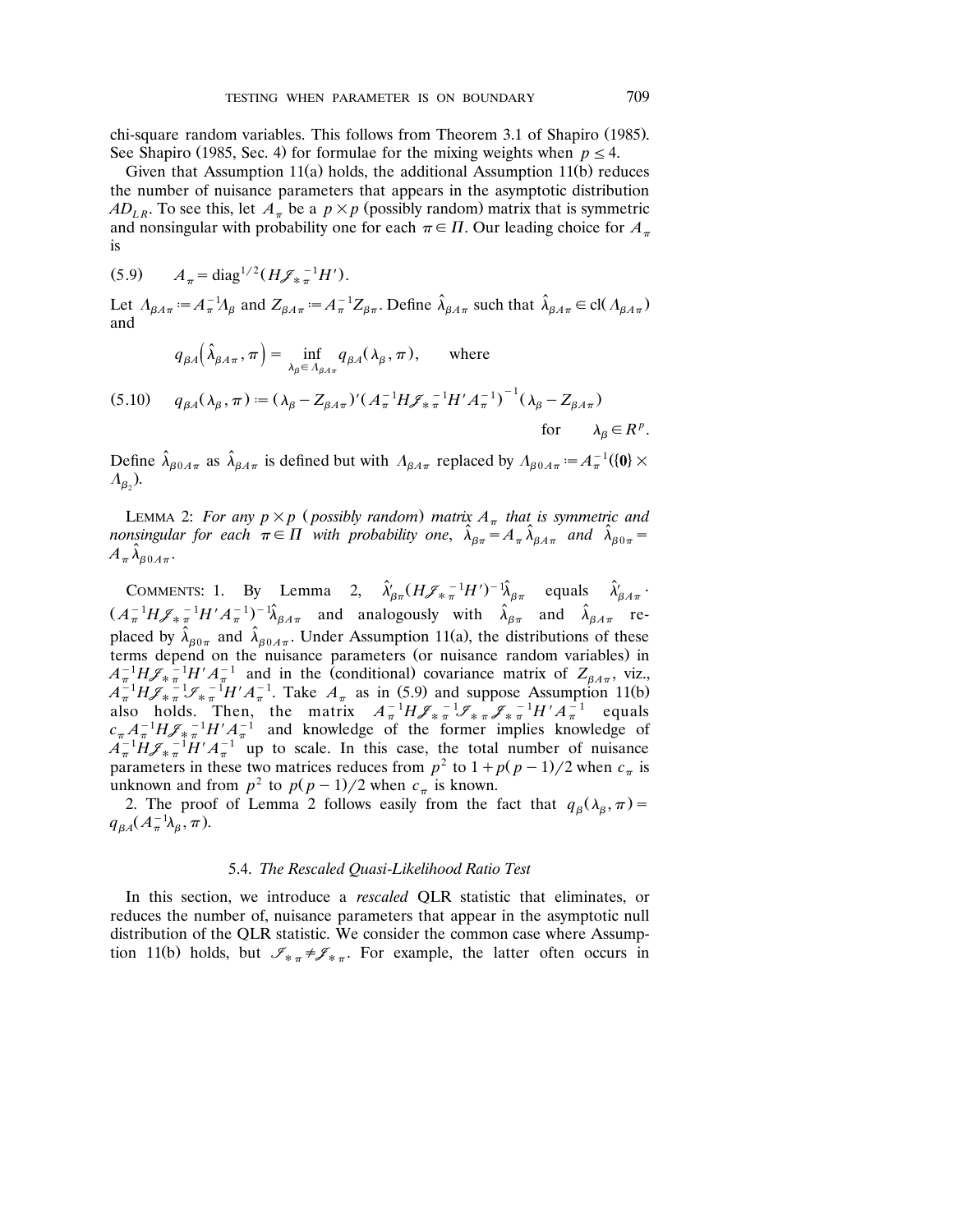likelihood scenarios with model misspecification, such as the GARCH Example when the innovations have a nonnormal distribution. In such cases, the asymptotic distribution of the QLR statistic depends on some nuisance parameters.

Let  $\hat{c}_{\pi}$  be an estimator of  $c_{\pi}$  (defined in Assumption 11(b)). We append the following assumption to Assumption 11:

Assumption 11: (c)  $\hat{c}_\bullet \Rightarrow c_\bullet$  *jointly with the convergence of Assumption* 3.

When  $c_{\pi}$  is nonrandom, Assumption 11(c) holds if  $\hat{c}_{\pi} = c_{\pi} + o_{n\pi}(1)$ . The *rescaled* QLR statistic is defined to be

$$
(5.11) \qquad RQLR_T := -2\Big(\sup_{\pi \in \Pi} \ell_T(\hat{\theta}_{0\pi}, \pi)/\hat{c}_{\pi} - \sup_{\pi \in \Pi} \ell_T(\hat{\theta}_{\pi}, \pi)/\hat{c}_{\pi}\Big) + o_p(1).
$$

The asymptotic null distribution of  $RQLR<sub>T</sub>$  is given in the following theorem.

THEOREM 5: Suppose  $\theta_0 \in \Theta_0$  and Assumptions 2–5, 4<sub>0</sub>, and 7–11 hold. Then,  $RQLR_T \rightarrow dAD_{RQLR} := \sup_{\pi \in \Pi} \hat{\lambda}'_{\beta\pi} (H\mathcal{J}_{\pi}^{-1}\mathcal{J}_{\pi} \mathcal{J}_{\pi}^{-1}H')^{-1}\hat{\lambda}_{\beta\pi} - \sup_{\pi \in \Pi} \hat{\lambda}'_{\beta0\pi}$  $(H\mathscr{J}_{\tilde{\ast}\pi}^{-1}\mathscr{J}_{\tilde{\ast}\pi}\mathscr{J}_{\tilde{\ast}\pi}^{-1}H')^{-1}\hat{\lambda}_{\beta 0\pi}\geq 0.$ 

COMMENT: By Assumption 11(a), the weight matrix  $(HJ_{\pi\pi}^{-1}J_{\pi\pi}J_{\pi}^{-1}H')^{-1}$ on the right-hand side of Theorem 5 equals the inverse of the covariance matrix of  $Z_{\beta\pi}$  conditional on  $(\mathcal{J}_{\pi\pi}, \mathcal{J}_{\pi\pi})$ . Let  $A_{\pi} = \text{diag}^{1/2}(H\mathcal{J}_{\pi\pi}^{-1}\mathcal{J}_{\pi\pi}\mathcal{J}_{\pi\pi}^{-1}H')$ .<br>By Lemma 2,  $\hat{\lambda}'_{\beta\pi}(H\mathcal{J}_{\pi\pi}^{-1}\mathcal{J}_{\pi\pi}\mathcal{J}_{\pi\pi}^{-1}H')^{-1}\hat{\lambda}_{\beta\pi}$  equals  $\hat{\lambda}_{\beta A\pi}$ .  $(A_{\pi}^{-1}H\mathcal{J}_{\pi}^{-1}\mathcal{J}_{\pi}^{-1}\mathcal{J}_{\pi}^{-1}H'A_{\pi}^{-1})^{-1}\hat{\lambda}_{\beta A\pi}$  and likewise with  $\hat{\lambda}_{\beta\pi}$  and  $\hat{\lambda}_{\beta A\pi}$  replaced by  $\hat{\lambda}_{\beta 0 \pi}$  and  $\hat{\lambda}_{\beta 0 A \pi}$ . If  $\mu_{\pi} = 0$ , the distributions of these terms depend only on the nuisance parameters in  $A_{\pi}^{-1}H\mathscr{J}_{\pi}^{-1}\mathscr{J}_{\pi}^{-1}\mathscr{J}_{\pi}^{-1}H'A_{\pi}^{-1}$ . Since the main diagonal elements are all ones, there are at most  $p(p-1)/2$  unknown nuisance parameters. When  $p=1$ , there are no nuisance parameters and

$$
(5.12) \qquad \hat{\lambda}'_{\beta\pi} (H\mathcal{J}_{\ast\pi}^{-1}\mathcal{J}_{\ast\pi}\mathcal{J}_{\ast\pi}^{-1}H')^{-1}\hat{\lambda}_{\beta\pi} \sim \begin{cases} N_{\pi}^2 & \text{when } \Lambda_{\beta} = R, \\ \max^2\{N_{\pi}, 0\} & \text{when } \Lambda_{\beta} = R^+, \end{cases}
$$

where  $N_{\pi} \sim N(0, 1)$   $\forall \pi \in \Pi$ . Of course, the correlations between  $N_{\pi_1}$  and  $N_{\pi_2}$ for  $\pi_1$ ,  $\pi_2 \in \Pi$  might depend on nuisance parameters. When  $p \geq 2$ , the distribution of  $\hat{\lambda}'_{\beta\pi} (H\mathscr{J}_{\pi}^{-1}\mathscr{J}_{\pi}^{-1}\mathscr{J}_{\pi}^{-1}H')^{-1}\hat{\lambda}_{\beta\pi}$  for fixed  $\pi$  is that of a mixture of chi-square random variables by Shapiro (1985, Thm. 3.1), provided  $\Lambda_{\beta}$  is convex. See Shapiro (1985, Sec. 4) for the mixing weights. The same holds for the term with  $\hat{\lambda}_{\beta 0 \pi}$  in place of  $\hat{\lambda}_{\beta \pi}$ .

#### 5.2. *GARCH Example* (*Continued*)

The null and alternative hypotheses of interest are  $H_0: \beta_1 = 0$  and  $H_1: \beta_1 > 0$ . A test of  $H_0$  versus  $H_1$  is a test for the presence of conditional heteroskedasticity.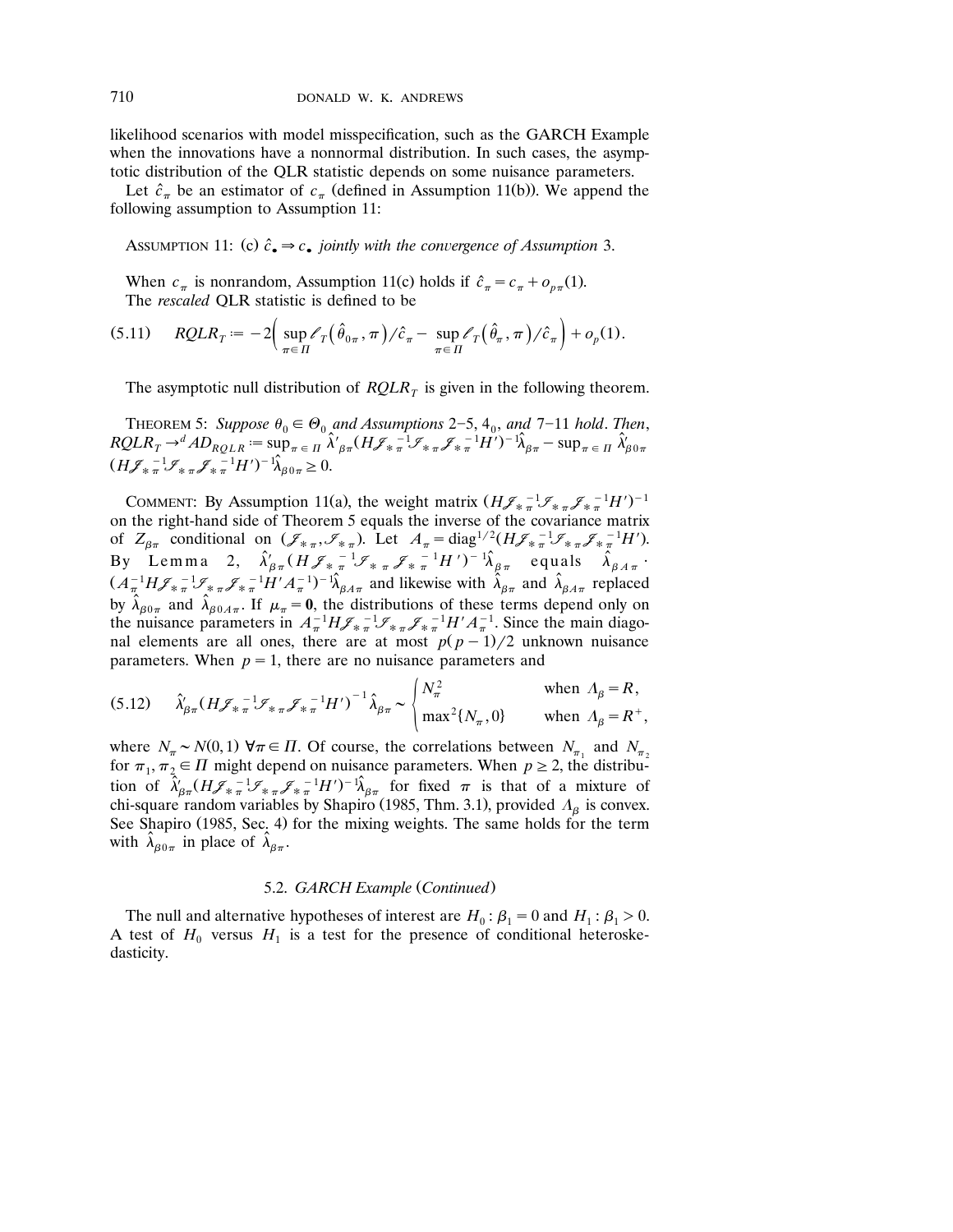Assumption 9(a) holds with  $\beta_{1*} = 0$ . Assumption 9(b) holds because  $B_T =$  $T^{1/2}I_{r+2}$ . Assumption 9(c) holds with  $\mathcal{B}_1 = R^{\dagger}$ ,  $\Delta = R$ ,  $\Psi = R^r$ , and  $p_2 = 0$ . Assumption 9(d) holds because  $p_2 = 0$ .

The restricted parameter space is  $\Theta_0 := {\theta \in \Theta : \theta = (0, \delta, \psi')}.$  When the initial condition is  $h_1^*(\theta, \pi) = \delta$ , the quasi-log likelihood does not depend on  $\pi$ for any  $\theta$  in  $\Theta_0$ . This condition really is part of the specification of the null hypothesis because it only needs to hold under the null hypothesis and the desired null hypothesis is that the conditional variance is a constant  $\delta_0$ . In this case, the restricted estimator  $\hat{\theta}_{0\pi}$  does not depend on  $\pi$  and equals

(5.13) 
$$
\hat{\theta}_{0\pi} = (0, \hat{\delta}_0, \hat{\psi}_0)'
$$
, where  $\hat{\psi}_0 = \left(\sum_{t=1}^T X_t X_t'\right)^{-1} \sum_{t=1}^T X_t Y_t$ ,  
 $\hat{\delta}_0 = \sum_{t=1}^T \hat{e}_t^2 / T$ , and  $\hat{e}_t = Y_t - X_t' \hat{\psi}_0$ .

Whether or not  $h_1^*(\theta, \pi) = \delta$ , Assumption 1<sub>0</sub> holds, because Assumption 1<sup>\*</sup> has already been verified and it is a sufficient condition for Assumption  $1<sub>0</sub>$  when  $\theta_0 \in \dot{\Theta}_0.$ 

By Theorem 3(a), Assumptions 5 and 7-9 imply that Assumption 5 holds with  $\Theta$  and  $\Lambda$  replaced by  $\Theta_0$  and  $\Lambda_0$ , respectively, where  $\Lambda_0 := \{0\} \times R \times R^r$ . Assumption  $4<sub>0</sub>$  holds by Theorem 3(b) because Assumptions  $1<sub>0</sub>$ ,  $2<sup>*</sup>$ , and 3 have been verified.

Assumption 10(a) holds if the initial condition is such that  $h_1^*(\theta_0, \pi) = \delta_0$ , but not otherwise. An earlier section points out that the conditions of Assumption  $10(b)$  hold in this example.

By Theorem 3(d) and (e) and Assumption 10(b), we have

$$
(5.14) \quad \sup_{\pi \in \Pi} \left( \mathcal{E}_T \left( \hat{\theta}_{0\pi}, \pi \right) - \mathcal{E}_T \left( \theta_0, \pi \right) \right) \to^d G_{\delta}^2 \delta_0^2 + \frac{1}{2} \hat{\lambda}'_{\psi} \mathcal{J}_{\psi} \hat{\lambda}_{\psi}.
$$

By Theorem 4(b) and (c),  $(4.3)$ ,  $(4.4)$ ,  $(4.6)$ , and  $(4.8)$ , we have: under the null,

$$
(5.15) \quad QLR_T \to^d \sup_{\pi \in \Pi} \hat{\lambda}'_{\beta_1 \pi} (H \mathcal{J}_{\pi}^{-1} H')^{-1} \hat{\lambda}_{\beta_1 \pi} = c \sup_{\pi \in \Pi} \max^2 \{ Z_{\beta_1 \pi}, 0 \} / (1 - \pi^2)
$$
  

$$
\approx c \sup_{\pi \in \Pi} \max^2 \{ v_{\pi}, 0 \}, \quad \text{where} \quad v_{\pi} := (1 - \pi^2)^{1/2} \sum_{i=0}^{\infty} \pi^i \tilde{Z}_i.
$$

Here,  $\{\tilde{Z}_i : i \geq 1\}$  are iid standard normal random variables. In general, the asymptotic null distribution of  $QLR<sub>T</sub>$  depends on the nuisance parameter  $c = (Ez_t^4 - 1)/2$ . If the errors are normally distributed, then  $c = 1$  and this nuisance parameter disappears. For this case, we have generated the asymptotic critical values by simulation. For  $\Pi = [.00, .95]$ , for significance levels 10%, 5%, and 1%, the critical values are 3.06, 4.33, and 7.30 respectively. These values were obtained using 40,000 simulation repetitions and the discrete grid  $\Pi$  =  $\{0.00, 0.01, \ldots, 0.95\}$ . The same critical values were obtained using the finer grid  $\Pi = \{.000, .001, \ldots, .950\}.$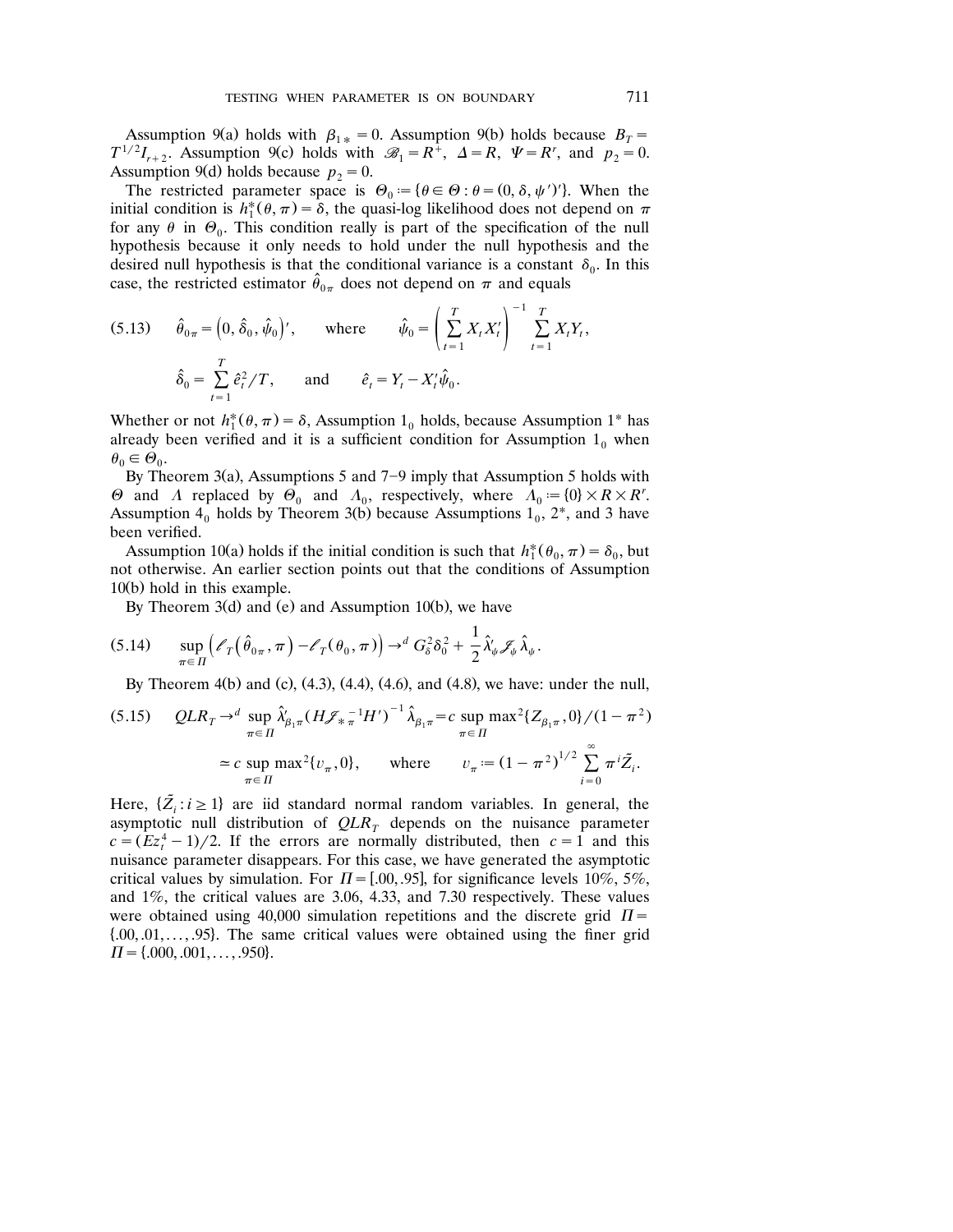Next, we consider the  $RQLR<sub>T</sub>$  statistic. By (4.3) and (4.4), Assumptions 11(a) and (b) hold with  $\mu_{\pi} = 0$  and  $\mathcal{I}_{\pi} = c \mathcal{J}_{\pi}$ . If the errors are not necessarily normally distributed, we consider two estimators of *c*. The first employs  $\hat{\theta}_{0\pi}$ . The second employs  $\hat{\theta}_\pi$ . Both are such that Assumption 11(c) holds. The estimators are

(5.16) 
$$
\hat{c} := \left(\frac{1}{T} \sum_{t=1}^{T} \hat{e}_t^4 / \hat{\delta}_0^2 - 1\right) / 2 \quad \text{and} \quad \hat{c}_{\pi} := \left(\frac{1}{T} \sum_{t=1}^{T} e_t^4 \left(\hat{\theta}_{\pi}\right) / h_t^* \left(\hat{\theta}_{\pi}, \pi\right)^2 - 1\right) / 2,
$$

where  $\hat{e}_t$  and  $\hat{\delta}_0$  are defined in (5.13) and  $e_t(\theta)$  and  $h_t^*(\theta, \pi)$  are defined in (2.1). We define *RQLR*<sub>T</sub> as in (5.11) with  $\hat{c}_{\pi}$  given by either of the definitions in  $(5.16)$ .

By Theorem 5,  $RQLR<sub>T</sub>$  has the same asymptotic null distribution as the  $QLR$ <sub>T</sub> statistic given in (5.15), but with  $H J_{\ast}^{-1} H'$  replaced by  $H\mathscr{J}_{\pi\pi}^{-1}\mathscr{I}_{\pi\pi}\mathscr{J}_{\pi}^{-1}H'$  and  $c=1$ . Thus, the *RQLR<sub>T</sub>* test statistic has a nuisance parameter free asymptotic null distribution. Critical values for this test statistic for arbitrary *c* are the same as those listed above for the QLR statistic for the special case where  $c = 1$ .

### 5.6. Random Coefficient Example (Continued)

The null and alternative hypotheses of interest are:  $H_0: \beta_1 = 0$  and  $H_1: \beta_1 > 0$ . Under the null, the coefficients on the regressors  $X_{1t}$  are nonrandom. Thus, a test of  $H_0$  versus  $H_1$  is a test for the presence of random variation in the coefficients on  $X_{1t}$ . Assumption 9(a) holds with  $\beta_{1*} = 0$ . Assumption 9(b) holds because  $B_T = T^{1/2}I_s$ . Assumption 9(c) holds with  $\mathcal{B}_1 = R^+$ ,  $\Delta = R^{g+1}$ ,  $\Psi = R^{b+c+1}$ , and  $p_2 = 0$ . Assumption 9(d) holds because  $p_2 = 0$ .

The restricted parameter space is  $\Theta_0 := {\theta \in \Theta : \theta = (0, \delta', \psi')}.$  The quasi-log likelihood does not depend on  $\pi$  for any  $\theta$  in  $\Theta_0$ . In consequence, the restricted estimator  $\hat{\theta}_{0\pi}$  does not depend on  $\pi$  and is denoted  $\hat{\theta}_0$ . Assumption  $1_0$  holds, because Assumption 1\* has already been verified. For the same reasons as in the GARCH Example, Assumption  $4<sub>0</sub>$  holds and Assumption 5 holds with  $\Theta$ and A replaced by  $\Theta_0$  and  $\Lambda_0$ , respectively, where  $\Lambda_0 := \{0\} \times R^{g+1} \times R^{b+c+1}$ .

By Theorem  $3(d)$  and (e), we have

$$
(5.17) \qquad \sup_{\pi \in \Pi} \Bigl( \ell_T(\hat{\theta}_{0\pi}, \pi) - \ell_T(\theta_0, \pi) \Bigr) \to d \frac{1}{2} \Bigl( G_\delta' \mathcal{J}_\delta^{-1} G_\delta + \hat{\lambda}'_\psi \mathcal{J}_\psi \hat{\lambda}_\psi \Bigr).
$$

Assumption 10 holds in this example because  $\tilde{W}_t(\pi)$  depends on  $\pi$  only through the subvector  $X^*_{t,\pi}(\pi)$ . By Theorem 4(b) and (c) and (4.17), we have: under  $H_0$ ,

$$
(5.18) \qquad QLR_T \to^d \ \sup_{\pi \in \Pi} \max^2 \{ Z_{\beta_1 \pi}, 0 \} / (H \mathcal{J}_{\ast \pi}^{-1} H') = \sup_{\pi \in \Pi} \max^2 \{ v_{\beta_1 \pi}, 0 \},
$$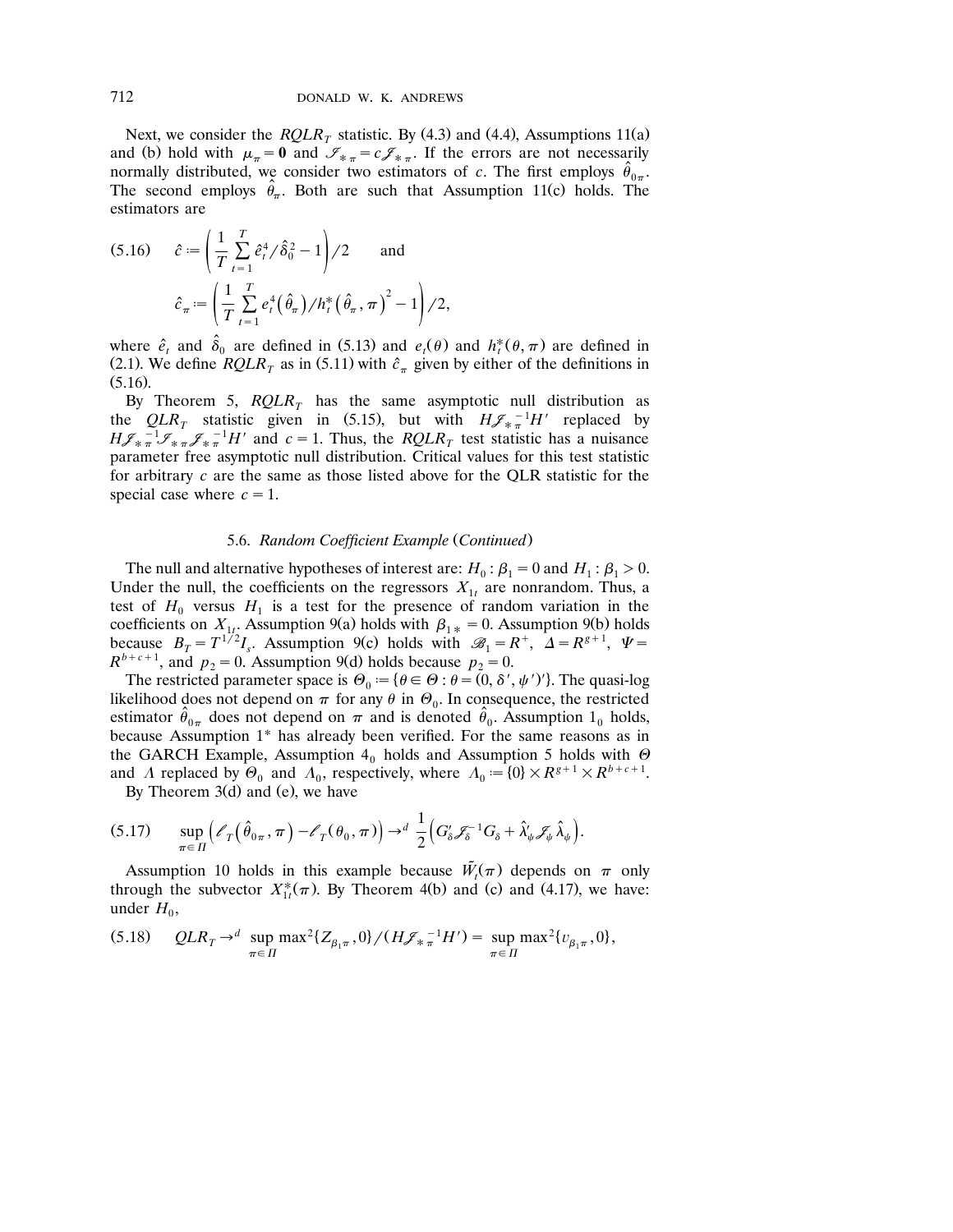$$
v_{\beta_1 \pi} := (H \mathcal{J}_{\ast}{}^{-1}_{\pi} H')^{-1/2} Z_{\beta_1 \pi} \sim N(0, c_{\pi}) \quad \text{and}
$$
  

$$
c_{\pi} := H \mathcal{J}_{\ast}{}^{-1}_{\pi} \mathcal{J}_{\ast}{}_{\pi, \pi} \mathcal{J}_{\ast}{}^{-1}_{\pi} H' / (H \mathcal{J}_{\ast}{}^{-1}_{\eta} H').
$$

If the errors  $\varepsilon_t$  and  $\eta_t$  are normally distributed and are independent of  $X_t$ , then  $\mathcal{I}_{\ast,\pi,\pi} = \mathcal{I}_{\ast,\pi}$  and  $c_{\pi} = 1$ . In this case, the distribution of max  $\{v_{\beta_1\pi}, 0\}$  for  $\pi$  fixed is nuisance parameter free with distribution function  $F(x) = 1/2 + 1$  $F_{\chi_1^2}(x)/2$ , where  $F_{\chi_1^2}(x)$  is the distribution function of a chi-square random variable with one degree of freedom. If a single random coefficient variance is under test, i.e.,  $b=1$ , and the errors are normal, then no nuisance parameter  $\pi$ appears under the alternative and the asymptotic critical value for a *QLR* test of significance level  $\alpha$  is given by the  $1-2\alpha$  quantile of a chi-square random variable with one degree of freedom. For significance levels  $10\%, 5\%,$  and  $1\%,$ the critical values are 1.642, 2.706, and 5.412.

When more than one variance is under test, one can obtain critical values and *p*-values by simulating  $\sup_{\pi \in \Pi} \max^2 \{ v_{\beta_1 \pi}, 0 \}$  with any unknown quantities replaced by consistent estimates. This can be done as follows. Let  $\{\tilde{Z}_i : i = 1, ..., T\}$ be iid  $N(0, 1)$  random variables. Let

(5.19) 
$$
\hat{v}_{\beta_1 \pi} := \left( H \hat{\hat{f}}_* \frac{1}{T} H' \right)^{-1/2} H \hat{\hat{f}}_* \frac{1}{T} T^{-1/2} \times \sum_{i=1}^T \frac{\text{res}_i^2(\hat{\theta}_0) - \text{var}_i(\hat{\theta}_0)}{2 \text{var}_i^2(\hat{\theta}_0)} \tilde{W}_i(\hat{\theta}_0) \tilde{Z}_i, \text{ where}
$$

$$
\hat{\hat{f}}_* \tau_{\pi} := \frac{1}{2T} \sum_{t=1}^T \tilde{W}_t(\hat{\theta}_0, \pi) \tilde{W}_t(\hat{\theta}_0, \pi)' / \text{var}_t^2(\hat{\theta}_0) \text{ and}
$$

$$
\tilde{W}_t(\theta, \pi) := (X_{1t}^*(\pi)', X_{2t}^*(\delta_1)', 1').
$$

One simulates  $\hat{v}_{\beta_1\pi}$  for a finite grid  $\Pi_G$  of  $\pi$  values in  $\Pi$  and computes  $\sup_{\pi \in \Pi_G} \max^2{\{\hat{v}_{\beta_1 \pi}^{(1)}, 0\}}$ . The  $1 - \alpha$  quantile of *R* such simulations is the appropriate asymptotic critical value for a level  $\alpha$  test. Provided the mesh size of the grid goes to zero and the number of simulation repetitions goes to infinity as  $T \rightarrow \infty$ , the simulated critical values yield a test with the correct asymptotic rejection rate under the null. (This follows by weak convergence of  $\hat{v}_{\beta_1}$  to  $v_{\beta_1}$ as  $T \rightarrow \infty$  and the continuous mapping theorem, where the random variables  $\{Z_i : i = 1, \ldots, T\}$  are defined on the same probability space as the original sample.) The fraction of simulated values of  $\sup_{\pi \in \Pi} \max^2 {\{\hat{v}_{\beta_1 \pi}, 0\}}$  that exceed the observed value of  $QLR<sub>T</sub>$  is the simulated *p*-value. If necessary, for ease of computation, one can replace the sum over  $i=1,\ldots,T$  by a sum over  $i=1,\ldots,T_1$ in the definition of  $\hat{v}_{\beta_1 \pi}$ , where  $T_1 < T$ . Provided  $T_1 \to \infty$  as  $T \to \infty$ , the resulting simulated critical values and *p*-values are still asymptotically correct. The above simulation method is quite similar to that employed in Hansen (1996).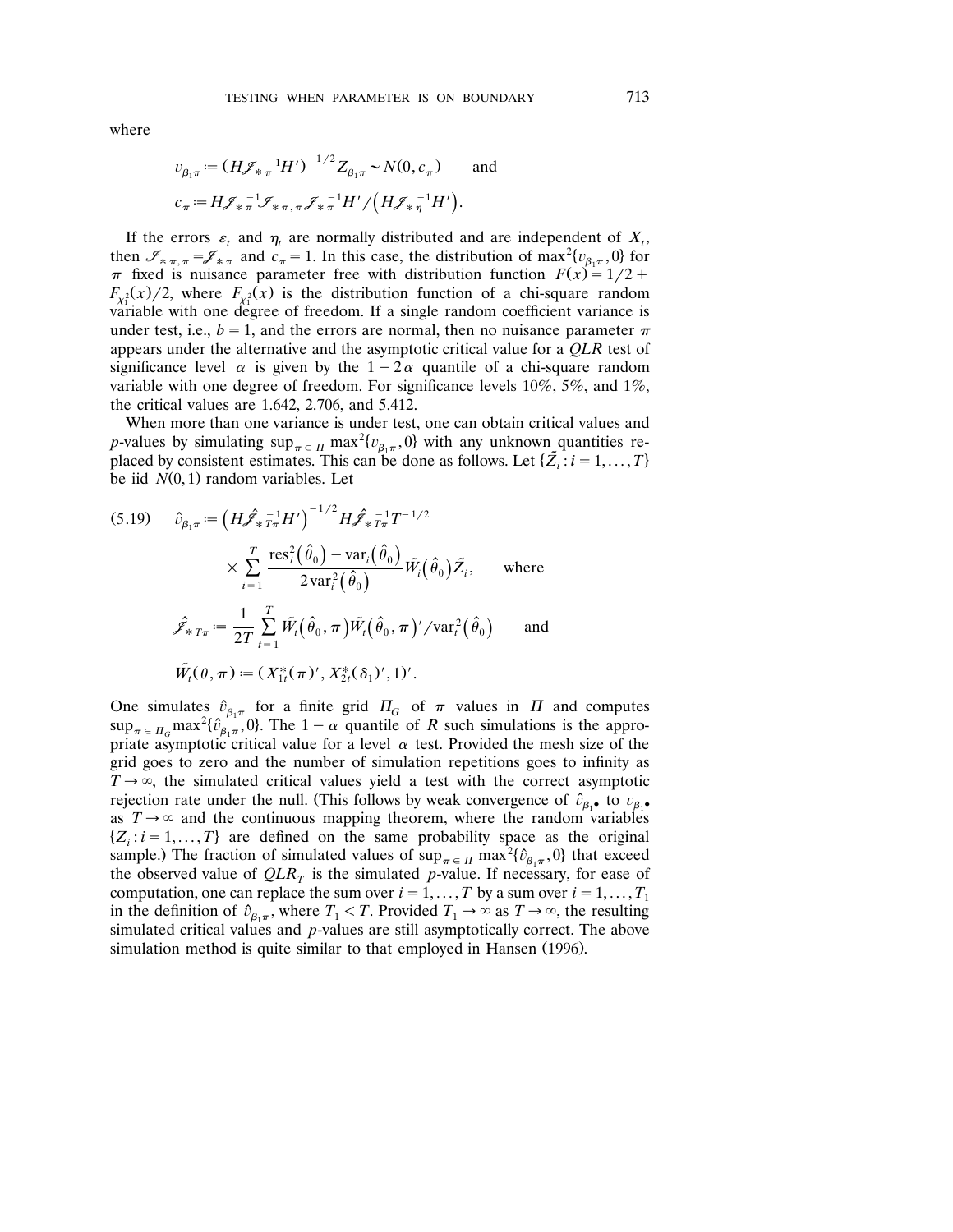To avoid the computational burden of simulating  $\hat{v}_{\beta_1\pi}$  for a very fine grid of  $\pi$ values, we recommend using a relatively course grid and defining the test statistic  $QLR$ <sub>T</sub> with the same grid  $\Pi$ <sub>G</sub> as used for the simulations.

To illustrate computational costs, we simulated asymptotic critical values for the case where two random coefficient variances are under test, one correlation parameter  $\pi_1$  appears, the sample size is 100, a grid of 21 equally spaced values of  $\pi_1$  in (-1,1) is used, and a grid of 20 equally spaced values of  $\pi_2$  on the quarter unit circle are used. The computation time for 1000 simulation repetitions was 4.9 minutes using a Pentium II 333 Mhz PC. The computation time was found to increase linearly in the number of simulation repetitions and the number of  $\pi$  values.

Next, we consider the *RQLR<sub>T</sub>* test. Assumption 11(a) holds with  $\mu_{\pi} = 0$  and  $I_{*_{\pi}} = I_{*_{\pi,\pi}}$ . Assumption 11(b) holds with  $c_{\pi}$  defined above. Note that  $\inf_{\pi \in \Pi} c_{\pi} > 0$  because  $\mathcal{J}_{\ast \pi}$  and  $\mathcal{J}_{\ast \pi, \pi}$ , defined in (4.12) and (4.15), are positive definite by (4.14) and continuous in  $\pi$  and  $\Pi$  is compact. In this case, we define

(5.20) 
$$
\hat{c}_{\pi} := H \hat{\mathscr{J}}_{* T_{\pi}} \hat{\mathscr{J}}_{* T_{\pi}} \hat{\mathscr{J}}_{* T_{\pi}} H' / \left( H \hat{\mathscr{J}}_{* T_{\pi}}^{-1} H' \right), \quad \text{where}
$$

$$
\hat{\mathscr{J}}_{* T_{\pi}} := \frac{1}{4T} \sum_{t=1}^{T} \frac{\left( \text{res}_t^2 \left( \hat{\theta}_0 \right) - \text{var}_t \left( \hat{\theta}_0 \right) \right)^2}{\text{var}_t^4 \left( \hat{\theta}_0 \right)} \tilde{W}_t \left( \tilde{\theta}_0, \pi \right) \tilde{W}_t \left( \tilde{\theta}_0, \pi \right)'
$$

and  $\hat{\mathcal{J}}_{*T_{\pi}}$  is defined in (5.19). Alternatively, we can define  $\hat{c}_{\pi}$  with  $\hat{\theta}_0$  replaced by  $\hat{\theta}_{\pi}$  in (5.20). In either case, Assumption 11(c) holds.

By Theorem 5, the asymptotic null distribution of  $RQLR<sub>T</sub>$  is given by that of

(5.21) 
$$
\sup_{\pi \in \Pi} \max^{2} {\{\eta_{\beta_{1}\pi}, 0\}}, \quad \text{where}
$$

$$
\eta_{\beta_{1}\pi} := (H \mathcal{J}_{\pi}^{-1} \mathcal{J}_{\pi} \mathcal{J}_{\pi}^{-1} H')^{-1/2} Z_{\beta_{1}\pi} \sim N(0, 1).
$$

When a single random coefficient variance is under test, the limit random variable has distribution function  $F(x) = 1/2 + F_{x<sub>i</sub>}^2(x)/2$  (whether or not the errors are normally distributed). Critical values are given above. When more than one parameter is under test, then simulation methods, as discussed above, can be used to obtain critical values and *p*-values.

#### 6. THE WALD TEST

## 6.1. *Definition of the Wald Statistic*

In this section, we consider a Wald test of  $H_0: \beta_1 = \beta_{1*}$  and determine its asymptotic null distribution. The test statistic defined by Wald (1943) is a quadratic form in the difference between an unrestricted QML estimator  $\hat{\beta}_1$ and the value  $\beta_{1*}$ . We consider such a statistic in a more general context in which the unrestricted estimator  $\hat{\beta}_{1\pi}$  satisfies restrictions imposed by the maintained hypothesis and is allowed to depend on a parameter  $\pi$ .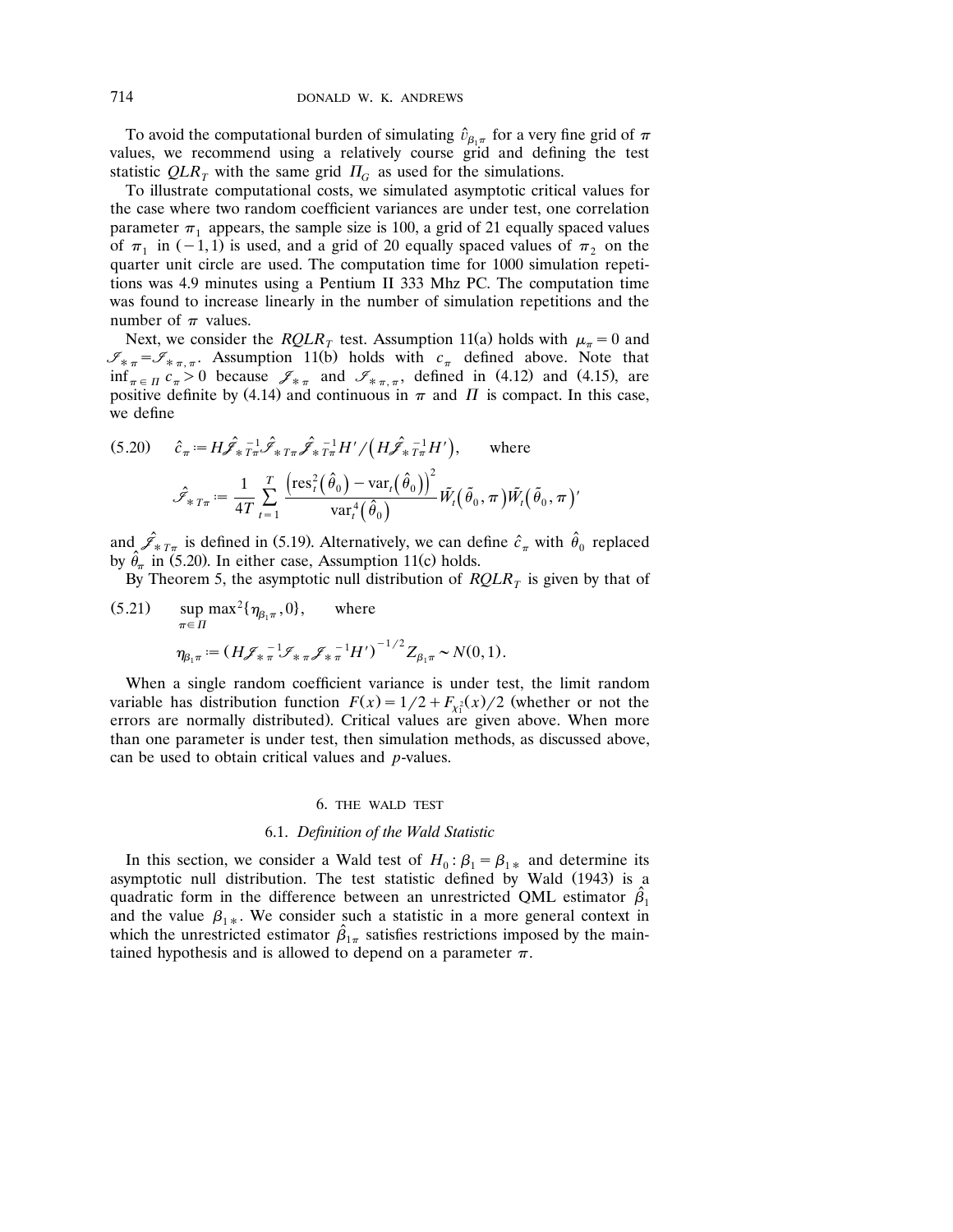The resulting generalized Wald test is asymptotically equivalent to the QLR test under correct model specification in likelihood scenarios in some cases and can be made to have improved asymptotic properties under model misspecification by judicious choice of its weight matrix.

The weight matrix for the quadratic form in  $\hat{\beta}_{1\pi} - \beta_{1\pi}$  is denoted  $\hat{V}_{T\pi}^{-1}$ . Conditions that it must satisfy are given below. The *Wald test statistic*,  $W_T$ , is defined as follows:

(6.1) 
$$
W_T := \sup_{\pi \in \Pi} W_T(\pi) + o_p(1), \text{ where}
$$

$$
W_T(\pi) := \left(\hat{\beta}_{1\pi} - \beta_{1\pi}\right)' B'_{\beta_1 T} \hat{V}_{T\pi}^{-1} B_{\beta_1 T} \left(\hat{\beta}_{1\pi} - \beta_{1\pi}\right).
$$

The weight matrix  $\hat{V}_{T_{\pi}}^{-1}$  is assumed to satisfy the following assumption.

ASSUMPTION 12: (a)  $\hat{V}_{T\bullet} \Rightarrow V_{\bullet}$  for some stochastic process  $\{V_{\pi} : \pi \in \Pi\}$  whose *sample paths are bounded and continuous with probability one and the convergence is joint with*  $(B_T^{-1}D\ell_\tau(\theta_0, \bullet), \mathscr{J}_{T\bullet}) \to (G_{\bullet}, \mathscr{J}_{\bullet})$  of Assumption 3.

(b)  $\inf_{\pi \in \Pi} \lambda_{\min}(V_{\pi}) > 0$  *a.s.* 

We now partition the sample size *T* quantities  $\mathscr{J}_{T_{\pi}}$  and  $\hat{\lambda}_{T_{\pi}}$  defined in (3.3) and (3.4) conformally with  $\theta$ :

(6.2) 
$$
\mathscr{J}_{T\pi} = \begin{bmatrix} \mathscr{J}_{\ast T\pi} & \mathscr{J}_{\ast \psi T\pi} \\ \mathscr{J}_{\psi \ast T\pi} & \mathscr{J}_{\psi T\pi} \end{bmatrix} \text{ and } \hat{\lambda}_{T\pi} = \left( \hat{\lambda}'_{\beta_1 T\pi}, \hat{\lambda}'_{\beta_2 T\pi}, \hat{\lambda}'_{\delta T\pi}, \hat{\lambda}'_{\psi T\pi} \right)'.
$$

The following is a sufficient condition for Assumption 12 that is applicable except in unit root cases.

Assumprion 12<sup>\*</sup>: (a) Assumption 11(a) holds.  
\n(b) 
$$
\hat{V}_{T\pi} = H_1 \hat{\mathcal{J}}_{\pi} \frac{1}{T\pi} \hat{\mathcal{J}}_{\pi} \frac{1}{T\pi} \hat{\mathcal{J}}_{\pi} \frac{1}{T\pi} H'_1
$$
, where  $H_1 = [I_{p_1} : \mathbf{0}] \in R^{p_1 \times (p+q)}$ .  
\n(c)  $\hat{\mathcal{J}}_{\pi} \pi = \mathcal{J}_{\pi} \pi + o_{p\pi}(1)$ .  
\n(d)  $\hat{\mathcal{J}}_{\pi} \pi = \mathcal{J}_{\pi} \pi + o_{p\pi}(1)$ .  
\n(e)  $0 < \inf_{\pi \in \Pi} \lambda_{\min}(\mathcal{J}_{\pi} \pi) \leq \sup_{\pi \in \Pi} \lambda_{\max}(\mathcal{J}_{\pi} \pi) \leq \infty$  with probability one.

When  $(\mathcal{J}_{*,\pi}, \mathcal{J}_{*,\pi})$  are nonrandom, Assumptions 12<sup>\*</sup>(c) and 12<sup>\*</sup>(d) hold if  $(\hat{\mathcal{J}}_{*T_{\pi}}, \hat{\mathcal{J}}_{*T_{\pi}}) = (\mathcal{J}_{* \pi}, \mathcal{J}_{* \pi}) + o_{p\pi}(1)$ . Under Assumption 12<sup>\*</sup>,  $V_{\pi} = H_1 \mathcal{J}_{* \pi}^{-1} \mathcal{J}_{* \pi} \mathcal{J}_{* \pi}^{-1} H_1'$ . When Assumption 11(b) holds, the latter simplifies to  $V_{\pi} = c_{\pi} H_1 \mathcal{J}_{* \pi}^{-1} H_1'.$ 

An alternative sufficient condition for Assumption 12 is as follows:

Assumprion 12<sup>2\*</sup>: (a) 
$$
\hat{V}_{T\pi} = H_1 \hat{\mathcal{J}}_{*T\pi}^{-1} H_1'
$$
.  
(b)  $\hat{\mathcal{J}}_{*T\pi} = \mathcal{J}_{*T\pi} + o_{p\pi}(1)$ .

Under Assumption  $12^{2^*}$ ,  $V_{\pi} = H_1 \mathscr{J}_{\pi}^{-1} H_1'$ .

The choice of  $\hat{V}_{T_{\pi}}$  given in Assumption 12<sup>\*</sup> is often preferable to that in Assumption  $12^{2^*}$ , because the asymptotic distribution of the Wald statistic under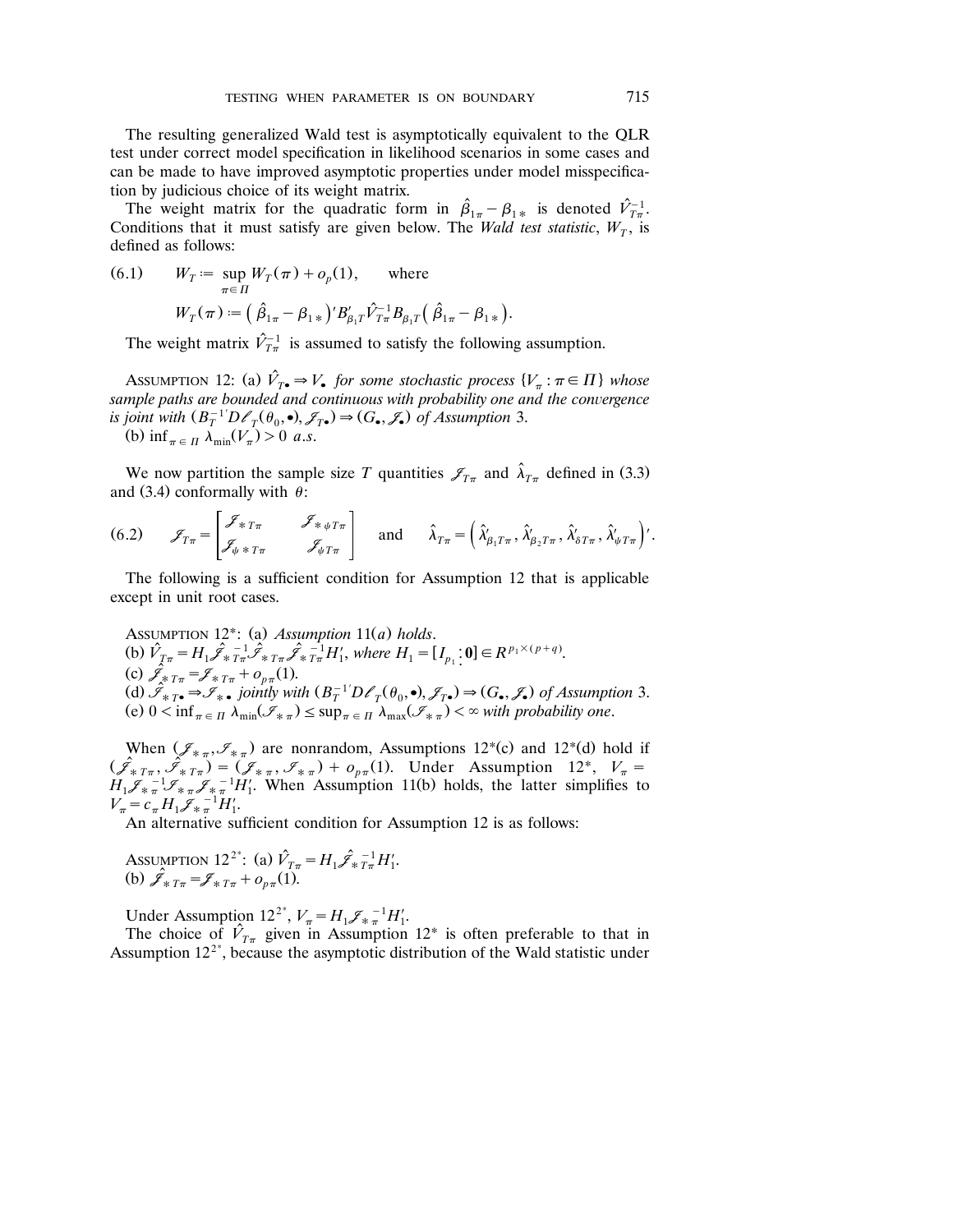Assumption 12\* involves fewer nuisance parameters than under Assumption  $12^{2^*}$  when Assumption 11(a) holds, but Assumption 11(b) does not; see the Comment to Theorem 5.

#### 6.2. *The Asymptotic Null Distribution of the Wald Statistic*

The asymptotic null distribution of  $W_T$  is given in the following theorem.

THEOREM 6: *Suppose*  $\theta_0 \in \Theta_0$  *and Assumptions* 2–9 *and* 12 *hold. Then*: (a)  $W_T(\pi) = \hat{\lambda}_{\beta_1 T \pi}^{\prime} \hat{\lambda}_{\beta_1 T \pi}^{\gamma} + o_{p\pi}(1)$ ,  $T_{1}T\pi$ <sup>*v*</sup>,  $T\pi$ <sup>*n*</sup> $\beta_{1}T\pi$ <sup>*i*</sup>  $p\pi$ (b)  $W_T = \sup_{\pi \in \Pi} \hat{\lambda}'_{\beta_1 T \pi} \hat{V}_{T \pi}^{-1} \hat{\lambda}_{\beta_1 T \pi} + o_p(1),$ (c)  $W_T(\bullet) \Rightarrow \hat{\lambda}_{\beta_1 \bullet}^{\prime} V_{\bullet}^{-1} \hat{\lambda}_{\beta_1 \bullet}^{\prime}, \text{ and}$ (d)  $W_T \rightarrow_d A \overline{D}_W := \sup_{\pi \in \Pi} \hat{\lambda}'_{\beta_1 \pi} V_{\pi}^{-1} \hat{\lambda}_{\beta_1 \pi} \geq 0$ , where  $\hat{\lambda}_{\beta \pi} = (\hat{\lambda}'_{\beta_1 \pi}, \hat{\lambda}'_{\beta_2 \pi})'$ ,  $\hat{\lambda}_{\beta \pi} \in$ cl( $\Lambda_{\beta}$ ), and  $\hat{\lambda}_{\beta\pi}$  satisfies  $q_{\beta}(\hat{\lambda}_{\beta\pi}, \pi) = \inf_{\lambda_{\beta} \in \Lambda_{\beta}} q_{\beta}(\lambda_{\beta}, \pi)$ .

COMMENTS: 1. In comparison to Theorem 4 for the QLR statistic, Theorem 6 requires that A be convex (Assumption 6), but does not require Assumptions  $4<sub>0</sub>$ or 10. Assumptions  $4<sub>0</sub>$  and 6 hold in most applications. Assumption 10(a), however, does not always hold.

2. The statistics  $QLR<sub>T</sub>$  and  $W<sub>T</sub>$  have the same asymptotic null distribution (i.e.,  $AD_{OLR} = AD_W$ ) if  $\hat{V}_{T\pi} = H_1 \mathcal{J}_{*T\pi}^{-1} H_1' + o_{p\pi}(1)$  and either (i)  $p_2 = 0$  or (ii)  $H\mathscr{J}_{\pi\pi}^{-1}\tilde{H}$  is block diagonal with  $p_1 \times p_1$  and  $p_2 \times p_2$  blocks, with lower block that does not depend on  $\pi$ , and  $Z_{\beta_2\pi}$  does not depend on  $\pi$ . The condition on  $\hat{V}_{T\pi}$  holds under Assumption 12<sup>2\*</sup>. It also holds under Assumptions 11 and 12<sup>\*</sup> when  $c_{\pi} = 1$ . The statistics *RQLR<sub>T</sub>* and  $W_T$  have the same asymptotic null distribution (i.e.,  $AD_{RQLR} = AD_W$ ) if  $\hat{V}_{T\pi} = H_1 \mathcal{J}_{*T\pi}^{-1} \mathcal{J}_{*T\pi} \mathcal{J}_{*T\pi}^{-1} H_1' + o_{p\pi}(1)$  and either condition (i) or (ii) above holds. The condition on  $\hat{V}_{T_{\pi}}$  holds under Assumption 12\*.

One might think of defining a Wald statistic that has the same asymptotic distribution as the  $QLR<sub>T</sub>$  statistic whether or not condition (i) or (ii) holds by basing it on the difference between quadratic forms in  $\hat{\beta}_{\pi}$  and  $\hat{\beta}_{0\pi}$ , where  $\hat{\theta}_{0\pi} = (\hat{\beta}'_{0\pi}, \hat{\delta}'_{0\pi}, \hat{\psi}'_{0\pi})'$  and  $\hat{\beta}_{0\pi} = (\beta'_{1\pi}, \hat{\beta}'_{20\pi})'$ . This does not work, however, because  $\hat{\beta}_{2\pi}$  and  $\hat{\beta}_{20\pi}$  need to be centered at  $\beta_{20}$  (where  $\theta_0 = (\beta'_{1*}, \beta'_{20}, \delta'_0, \psi'_0)'$ under  $H_0$ ) and  $\beta_{20}$  is unknown.

is unknown.<br>
3. If Assumption 11 holds,  $\Lambda_{\beta}$  is convex, and  $\hat{V}_{T\pi} = H_1 \mathcal{J}_{* T\pi}^{-1} \mathcal{J}_{* T\pi} \mathcal{J}_{* T\pi}^{-1} H_1' +$  $o_{p\pi}(1)$ , then the distribution of  $\hat{\lambda}_{\beta_1\pi}^{\gamma}V_{\pi}^{-1}\hat{\lambda}_{\beta_1\pi}$  for fixed  $\pi$  is that of a mixture of chi-square random variables; see Shapiro (1985, Thm. 3.1 and Sec. 4).

#### 6.3. *GARCH Example* (*Continued*)

We choose the weight matrix of the Wald statistic to eliminate any nuisance parameters in the asymptotic null distribution of the statistic and to be as simple as possible. In particular, we take  $\hat{V}_{T_{\pi}} := H_1 \mathscr{J}_{\pi}^{-1} \mathscr{J}_{\pi}^{-1} \mathscr{J}_{\pi}^{-1} H_1' = 1 - \pi^2$ . This choice satisfies Assumption 12<sup>\*</sup>. The requirement of (2.2) that  $\sup\{\pi \in \Pi\}$  < 1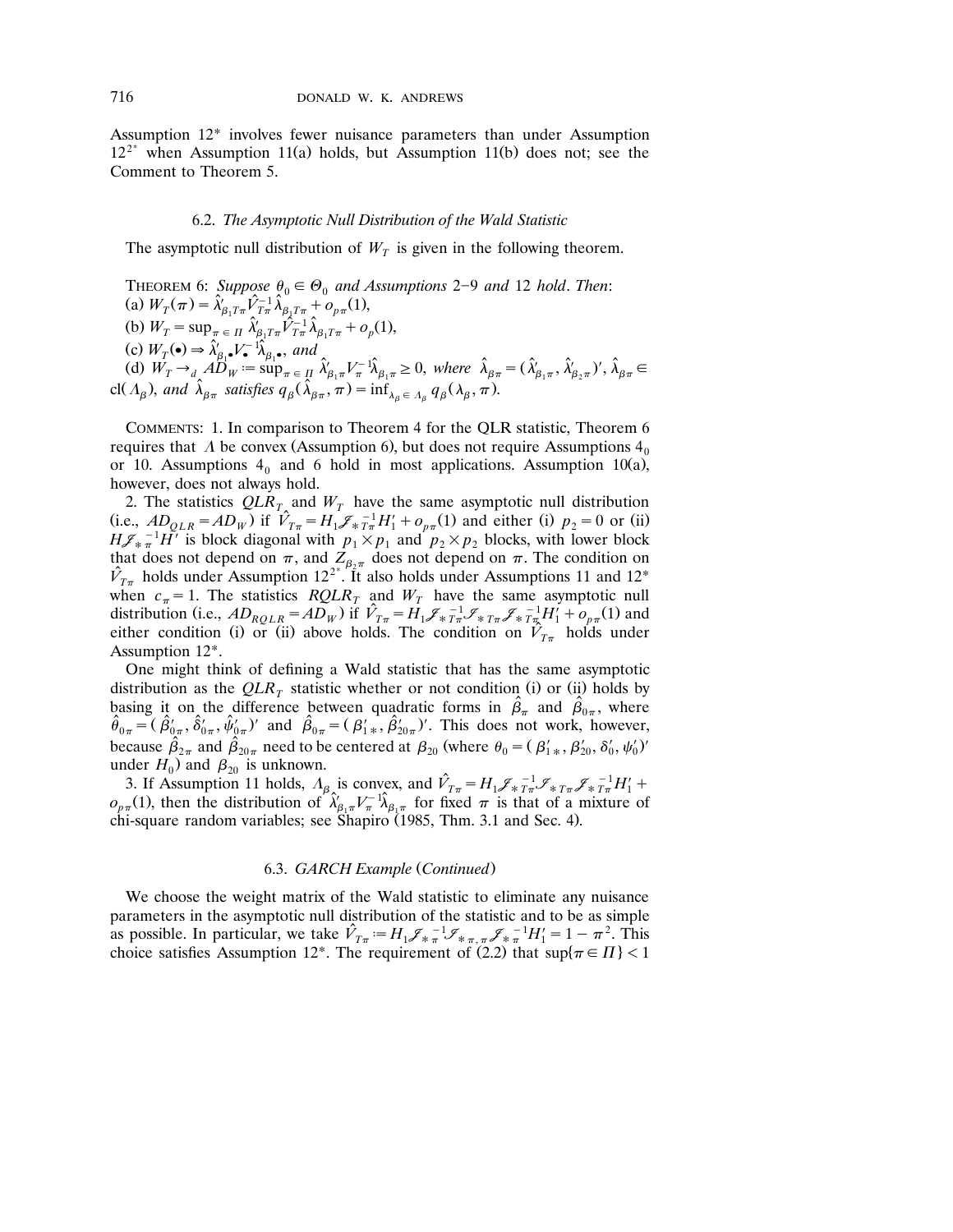ensures that Assumption  $12^*(e)$  holds. With this choice of weight matrix, we have

(6.3) 
$$
W_T := T \sup_{\pi \in \Pi} \hat{\beta}_{1\pi}^2 / (1 - \pi^2).
$$

By Theorem  $6(d)$ , under the null hypothesis,

(6.4) 
$$
W_T \to^d \sup_{\pi \in \Pi} \hat{\lambda}_{\beta_1 \pi} / (1 - \pi^2) = \sup_{\pi \in \Pi} \max^2 \{ Z_{\beta_1 \pi}, 0 \} / (1 - \pi^2)
$$

$$
\approx \sup_{\pi \in \Pi} \max^2 \{ v_{\pi}, 0 \},
$$

where  $v_{\pi}$  is defined in (5.15). Note that the asymptotic null distribution of the Wald statistic is nuisance parameter free. It is the same as that of the *RQLR* statistic. Critical values are given in Section 5.5.

# 6.4. Random Coefficient Example (Continued)

We take the weight matrix to be  $\hat{V}_{T\pi} = H_1 \hat{\mathcal{J}}_{T\pi} - \hat{\mathcal{J}}_{T\pi} \hat{\mathcal{J}}_{T\pi} - \hat{\mathcal{J}}_{T\pi} H'_1$ , where  $\hat{\mathcal{J}}_{T\pi}$ and  $\hat{S}_{\pi T_{\pi}}$  are as defined in (5.19) and (5.20) using the unrestricted estimator  $\hat{\theta}_{\pi}$ in place of  $\hat{\theta}_0$ . With this choice, Assumption 12\*(a)–(d) holds. Assumption 12<sup>\*</sup>(e) holds because  $\mathcal{I}_{\bar{x}\pi,\pi}$ , defined in (4.15), is positive definite by (4.14) and continuous in  $\pi$  and  $\Pi$  is compact. By Theorem 6(d),  $W_T$  has the same asymptotic null distribution as  $RQLR<sub>T</sub>$ ; see (5.21).

## 7. THE SCORE TEST

## 7.1. *The Directed Score and Score Statistic*

In this section, we introduce a score test. The score test statistic is defined to be a quadratic form in a vector of "directed scores," denoted  $ds_{\pi}$ . The directed score vector is the part of the score of the estimator objective function that is relevant to the null hypothesis, evaluated at the restricted estimator  $\hat{\theta}_{0\pi}$ , and directed to lie in the parameter space.

The weight matrix  $\hat{V}_{T_{\pi}}$  for the score test can be taken as in Assumptions 12,  $12^*$ , or  $12^{2^*}$ . Usually, one evaluates the weight matrix at the restricted estimator  $\hat{\theta}_{0\pi}$  for the score statistic and at the unrestricted estimator  $\hat{\theta}_{\pi}$  for the Wald test (because then the score statistic does not require that one calculate  $\hat{\theta}_{\pi}$  and the Wald statistic does not require that one calculate  $\hat{\theta}_{0\pi}$ ). Assumptions 12, 12<sup>\*</sup>, and  $12^{2^*}$ , however, do not distinguish between these two cases. Either is permitted. Thus, we employ these assumptions as they are stated in Section 6.

We start by introducing the score function for the parameter  $\theta_* = (\beta', \delta')'.$ We suppose that there exists a random function  $D_* \mathcal{L}_T(\theta, \pi) \in R^{p+q}$ , which we call the *score function*, such that

$$
(7.1) \tD_* \ell_T(\theta, \pi) := D_* \ell_T(\theta_0, \pi) + D_*^2 \ell_T(\theta_0, \pi) (\theta - \theta_0) + R_T^*(\theta, \pi),
$$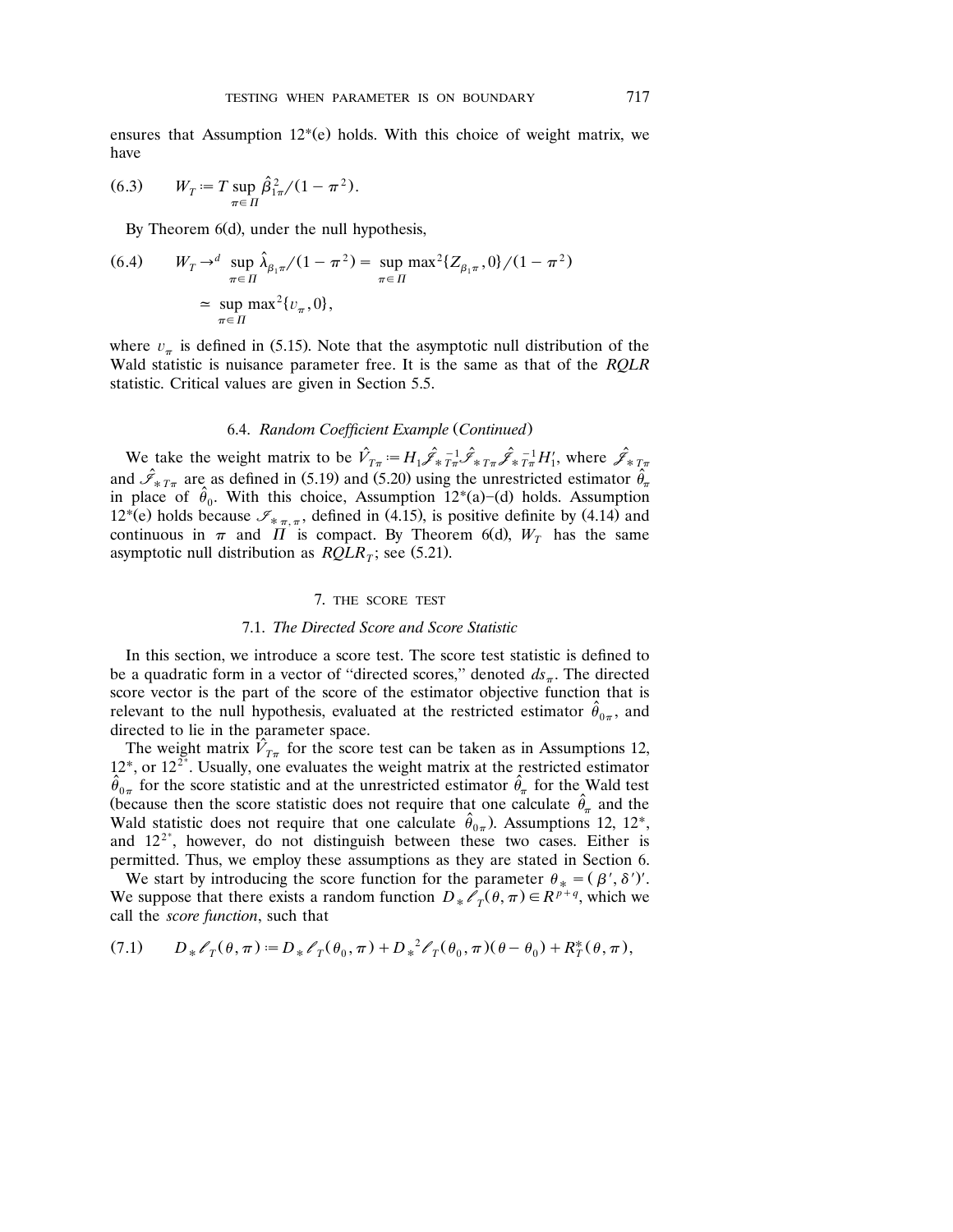where  $D_*\ell_{T}(\theta_0, \pi)$  and  $D_*^2\ell_{T}(\theta_0, \pi)$  equal the first  $p + q$  rows of  $D\ell_{T}(\theta_0, \pi)$ <br>and  $D^2\ell_{T}(\theta_0, \pi)$  of (3.3), respectively, and  $R_T^*(\theta, \pi)$  is an  $R^{p+q}$ -valued random remainder term that satisfies Assumption 13 below. If  $\ell_{\tau}(\theta, \pi)$  has pointwise partial derivatives with respect to (wrt)  $\theta_*$ , then  $D_* \mathscr{O}_T(\theta, \pi)$  equals the vector of partial derivatives of  $\ell_{\tau}(\theta, \pi)$  wrt  $\theta_{*}$ . As with Assumption 2, however, we do not require that  $\ell_{\tau}(\theta, \pi)$  has pointwise partial derivatives. Our results allow  $l_{\tau}(\theta, \pi)$  and  $D_{*}l_{\tau}(\theta, \pi)$  to have kinks and discontinuities as functions of  $\theta$ . In this respect, our results are novel even in the classical special case where the estimator objective function does not depend on  $\pi$  and the parameter space  $\Theta$ contains a neighborhood of  $\theta_0$ . We are not aware of any papers that consider score tests or LM tests with nondifferentiable estimator objective functions.

The directed score depends on an estimator  $\mathscr{J}_{\ast T_{\pi}}$  of  $\mathscr{J}_{\ast T_{\pi}}$  (for  $\mathscr{J}_{\ast T_{\pi}}$  as in  $(6.2)$ .

Assumerton 13: (a) For all 
$$
0 < \gamma < \infty
$$
,  $\sup_{\theta \in \Theta_0 : ||B_T(\theta - \theta_0)|| \leq \gamma} ||B_*^{-1'}R_T^*(\theta, \pi)||$  \n(b)  $\hat{\mathcal{J}}_{T,T} = \mathcal{J}_{T,T} + o_{p\pi}(1)$ .

LEMMA 3: *Assumption*  $2^{2^*}$  *implies Assumption* 13(*a*).

The Appendix provides an alternative sufficient condition for Assumption  $13(a)$  that utilizes stochastic differentiability rather than pointwise smoothness of  $D_*\ell_{\tau}(\theta,\pi)$ .

The *directed score*  $ds_{\pi}$  is defined by  $ds_{\pi} \in B_{\beta_1 T}(\mathcal{B}_1 - \beta_{1*})$  and

(7.2) 
$$
\hat{q}_{\beta_1 T}(ds_{\pi}, \pi) = \inf_{\lambda_{\beta_1} \in B_{\beta_1 T}(\mathcal{B}_{1} - \beta_{1*})} \hat{q}_{\beta_1 T}(\lambda_{\beta_1}, \pi) + o_{p\pi}(1), \quad \text{where}
$$

$$
\hat{q}_{\beta_1 T}(\lambda_{\beta_1}, \pi) := \left(\lambda_{\beta_1} - H_1 \hat{\mathcal{J}}_* \bar{\tau}_{\pi}^{-1} B_* \bar{\tau}^{-1} D_* \mathcal{E}_T (\hat{\theta}_{0\pi}, \pi)\right)' \left(H_1 \hat{\mathcal{J}}_* \bar{\tau}_{\pi}^{-1} H_1'\right)^{-1}
$$

$$
\times \left(\lambda_{\beta_1} - H_1 \hat{\mathcal{J}}_* \bar{\tau}_{\pi}^{-1} B_* \bar{\tau}^{-1} D_* \mathcal{E}_T (\hat{\theta}_{0\pi}, \pi)\right) \quad \text{and}
$$

$$
H_1 = [I_{p_1} : \mathbf{0}] \in R^{p_1 \times (p+q)}.
$$

The parameter space  $\mathscr{B}_1$  that is used to define the directed score is defined in Assumption 9(c). It is the parameter space for the subvector  $\beta_1$  of  $\theta$ . Thus, if  $\Theta$ is a product set  $\mathcal{B}_1 \times \mathcal{B}_2 \times \Delta \times \Psi$ , then  $\mathcal{B}_1$  is the set used to define the directed score.

If  $\mathscr{B}_1 = R^{p_1}$ , then the directed score is undirected and equals  $H_1 \hat{\mathscr{L}}_{* T_{\pi}}^{-1} B_{* T}^{-1}$ .  $D_*\ell_{\tau}(\hat{\theta}_{0\pi}, \pi)$ . The latter is just the part of the normalized score function that relates to  $\beta_1$ —the parameter of interest—evaluated at the restricted estimator of  $\theta$ ,  $\hat{\theta}_{0\pi}$ . When  $\mathscr{B}_1 \neq R_\lambda^{p_1}$ , then the directed score is defined so that it only takes values that  $B_{\beta_1 T}(\hat{\beta}_{1\pi} - \beta_{1\pi})$  can take. That is, it only takes values in  $B_{\beta_1 T}(\mathscr{B}_1 - \beta_{1*}).$ 

If  $B_{\beta_1T}(\mathscr{B}_1 - \beta_{1*}) = R^+$ , then  $ds_{\pi}$  is given by (3.10) with  $\hat{\lambda}_{\beta\pi}$  and  $Z_{\beta\pi}$ replaced by  $ds_{\pi}$  and  $H_1 \hat{\mathscr{L}}_{\pi T_{\pi}}^{-1} B_{\pi T}^{-1} D_{\pi} \mathscr{L}_T (\hat{\theta}_{0\pi}, \pi)$ . If  $B_{\beta_1 T} (\mathscr{B}_1 - \beta_{1\pi})$  is a cone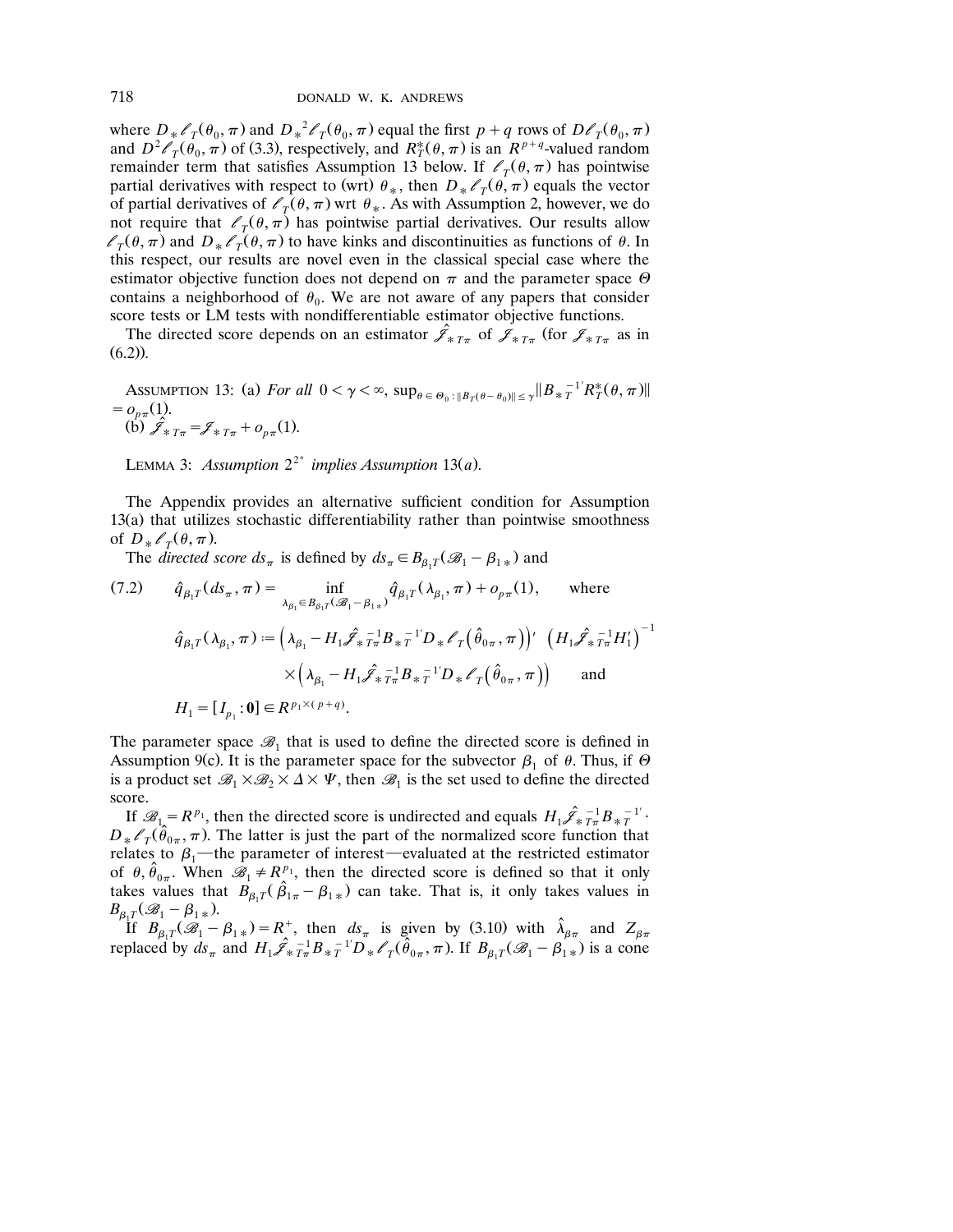defined by linear inequality and/or equality constraints, then a closed form expression for  $ds_{\pi}$  is given by Theorem 5 or (6.6) of E1 with  $\hat{\lambda}_{\beta}$ ,  $Z_{\beta}$ ,  $H\mathscr{J}_{*}^{-1}H'$ , and  $A_{\beta}$  replaced by  $ds_{\pi}$ ,  $H_1 \hat{\mathscr{L}}_{\pi T_{\pi}}^{-1} B_{\pi T_{\pi}}^{-1} D_{\pi} \mathscr{L}_T (\hat{\theta}_{0\pi}, \pi)$ ,  $H_1 \hat{\hat{\mathscr{L}}}_{\pi T_{\pi}}^{-1} H_1'$ , and  $B_{\beta_1 T} (\mathscr{B}_1 - \beta_{1*})$  respectively.

The *score test statistic*,  $S_T$ , is defined by

(7.3) 
$$
S_T := \sup_{\pi \in \Pi} S_T(\pi) + o_p(1), \quad \text{where} \quad S_T(\pi) := ds'_\pi \hat{V}_{T\pi}^{-1} ds_\pi
$$

and  $\hat{V}_{T\pi}$  satisfies Assumption 12.

## 7.2. *The Asymptotic Null Distribution of the Score Statistic*

We define

(7.4) 
$$
q_{\beta_1 T}(\lambda_{\beta_1}, \pi) := (\lambda_{\beta_1} - Z_{\beta_1 T \pi})' (H_1 \mathcal{J}_{\ast} \tau_{\pi}^{-1} H_1')^{-1} (\lambda_{\beta_1} - Z_{\beta_1 T \pi}) \quad \text{and} \quad Z_{T\pi} := (Z_{\beta_1 T \pi}', Z_{\beta_2 T \pi}', Z_{\delta T \pi}', Z_{\psi T \pi}')'
$$

for  $Z_{T_{\pi}}$  as defined in (3.3).

The asymptotic properties of  $ds_{\pi}$  are given in the following lemma.

LEMMA 4: *Suppose*  $\theta_0 \in \Theta_{0}$  *and Assumptions* 2, 3, 4<sub>0</sub>, 5–9, *and* 13 *hold. Then*, (a)  $H_1 \hat{\mathscr{J}}_{\pi}^{-1} \hat{B}_{\pi}^{-1} D_{\pi} \mathscr{O}_{\pi}(\hat{\theta}_{0\pi}, \pi) = H_1 \mathscr{J}_{\pi}^{-1} B_{\pi}^{-1} D_{\pi} \mathscr{O}_{\pi}(\theta_0, \pi) + o_{p\pi}(1) =$  $Z_{\beta_1 T \pi} + o_{p\pi} (1)$ , (b)  $ds_{\pi} = O_{p\pi}(1)$ ,  $(\text{c}) \ \hat{q}_{\beta_1 T}^{\ \mu} (ds_{\pi}, \pi) = q_{\beta_1 T} (ds_{\pi}, \pi) + o_{p\pi}(1),$ (d)  $q_{\beta_1T}(ds_{\pi}^{\prime}, \pi) = \inf_{\lambda_{\beta_1} \in B_{\beta_1T}(\mathscr{B}_1 - \beta_{1*})} \gamma_{\beta_1T}(\lambda_{\beta_1}, \pi) + o_{p\pi}(1)$ (e)  $\inf_{\lambda_{\beta_1} \in B_{\beta_1} r(\mathscr{B}_1 - \beta_{1})} q_{\beta_1} r(\lambda_{\beta_1}, \pi) = \inf_{\lambda_{\beta_1} \in A_{\beta_1}} q_{\beta_1} r(\lambda_{\beta_1}, \pi) + o_{p\pi}(1)$ (f)  $q_{\beta_1}r(\hat{\lambda}_{\beta_1}r_\pi, \pi) = \inf_{\lambda_{\beta_1} \in \Lambda_{\beta_1}} q_{\beta_1}r(\lambda_{\beta_1}, \pi) + o_{p\pi}(1)$  for  $\hat{\lambda}_{\beta_1}r_\pi$  defined in (6.2) and (g)  $ds_{\pi} = \hat{\lambda}_{\beta_1 T \pi} + o_{p\pi}(1)$ .

COMMENT: Lemma  $4(g)$  and Theorem  $6(a)$  combine to show that the Wald and score test statistics are asymptotically equivalent (i.e.,  $W_T = S_T + o_{p\pi}(1)$  for  $\theta_0 \in \Theta_0$ ) when they are constructed using asymptotically equivalent weight matrices. Furthermore, by Theorem  $4(a)$  and the proof of Theorem 4 of E1 adjusted appropriately, we obtain

(7.5) 
$$
QLR_T = \sup_{\pi \in \Pi} \hat{\lambda}'_{\beta T \pi} (H \mathcal{J}_{*} T_{\pi}^{-1} H')^{-1} \hat{\lambda}_{\beta T \pi} - \sup_{\pi \in \Pi} \hat{\lambda}'_{\beta 0 T \pi} (H \mathcal{J}_{*} T_{\pi}^{-1} H')^{-1} \hat{\lambda}_{\beta 0 T \pi} + o_p(1),
$$

where  $\hat{\lambda}_{0T\pi} = (\hat{\lambda}'_{\beta 0T\pi}, \hat{\lambda}'_{\delta 0T\pi}, \hat{\lambda}'_{\psi 0T\pi})'$  is defined to satisfy  $\hat{\lambda}_{0T\pi} \in \text{cl}(\Lambda_0)$  and  $q_T(\hat{\lambda}_{0T\pi}, \pi) = \inf_{\lambda \in A_0} q_T(\lambda, \pi)$ , under Assumptions 2–5, 4<sub>0</sub>, and 7–10 when  $\theta_0 \in \Theta_0$ . Thus, the QLR, Wald, and score test statistics are asymptotically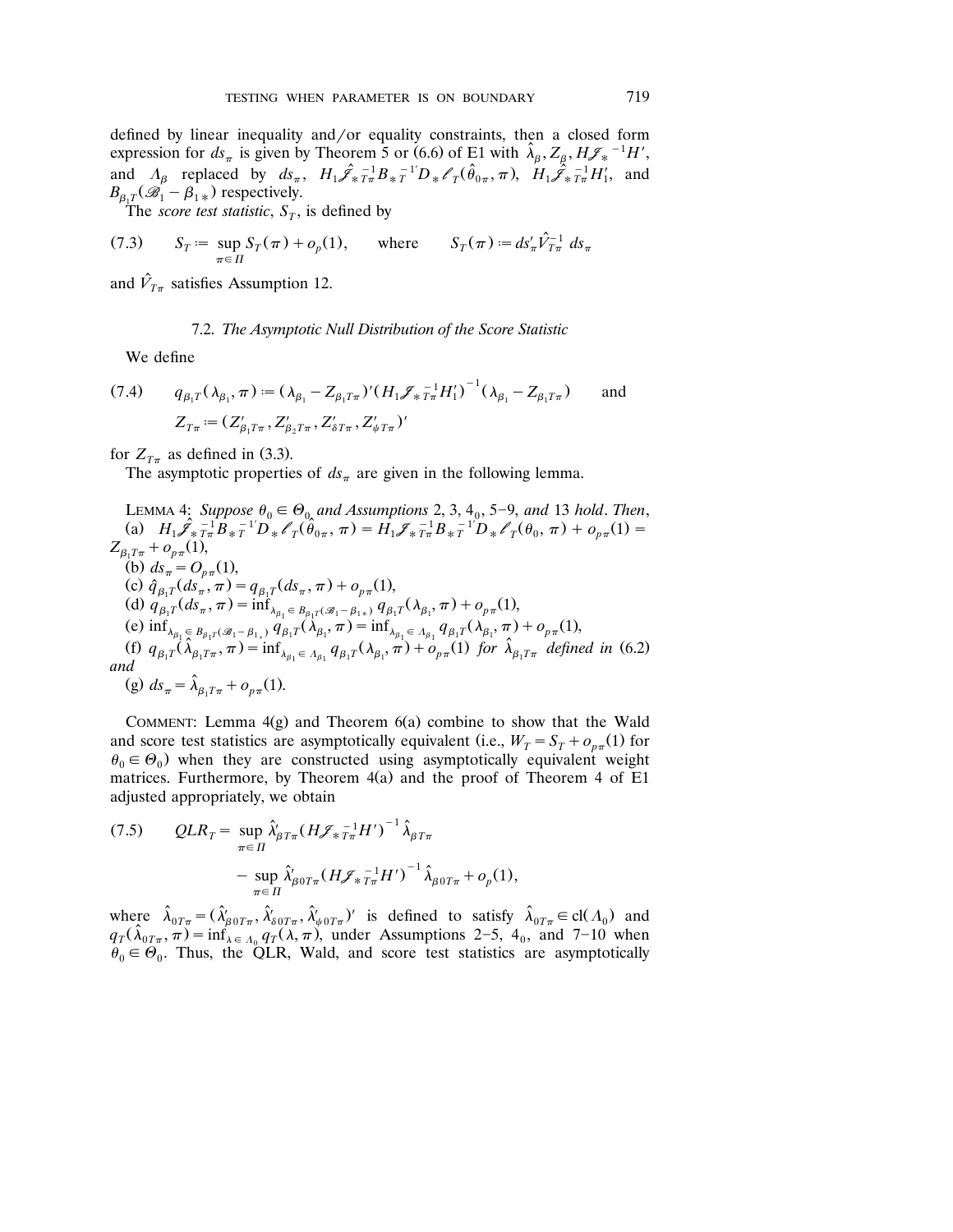equivalent for  $\theta_0 \in \Theta_0$  whenever the weight matrix  $V_{T_{\pi}}^{-1}$  of the latter two statistics  $V_{T_{\pi}} = H_1 \mathcal{J}_{* T_{\pi}}^{-1} H_1' + o_{p_{\pi}}(1)$  and either (i)  $p_2 = 0$  or (ii)  $H \mathcal{J}_{* T_{\pi}}^{-1} H_1'$  is block diagonal with  $p_1 \times p_1$  and  $p_2 \times p_2$  blocks, with lower block that does not depend on  $\pi$ , and  $Z_{\beta_2 T \pi}$  does not depend on  $\pi$  (because if (i) holds, then  $\hat{\lambda}_{\beta_0 T \pi} = 0$ , and if (ii) holds, then  $\hat{\lambda}_{\beta_2 T \pi} = \hat{\lambda}_{\beta_2 T \pi}$ ,  $\hat{\lambda}_{\beta_2 T \pi}$  does not depend on  $\pi$ , and  $\hat{\lambda}_{\beta_1 0 T \pi} = 0$ ).

The asymptotic null distribution of the score statistic  $S_T$  is as follows.

THEOREM 7: Suppose  $\theta_0 \in \Theta_0$  and Assumptions 2, 3, 4<sub>0</sub>, 5–9, 12, and 13 hold. *Then*:

(a)  $S_T(\pi) = \hat{\lambda}'_{\beta_1 T \pi} \hat{V}_{T \pi}^{-1} \hat{\lambda}_{\beta_1 T \pi} + o_{p \pi}(1),$ (b)  $S_T = \sup_{\pi \in \Pi} \hat{\lambda}_{\beta_1 T \pi}^{\prime} \hat{V}_{T \pi}^{-1} \hat{\lambda}_{\beta_1 T \pi} + o_p(1),$ <br>
(c)  $S_T(\bullet) \Rightarrow \hat{\lambda}_{\beta_1 \bullet}^{\prime} V_{\bullet}^{-1} \hat{\lambda}_{\beta_1 \bullet}^{\prime}, and$ (d)  $S_T \rightarrow_d AD_S = \sup_{\pi \in \Pi} \hat{\lambda}'_{\beta_1 \pi} V_{\pi}^{-1} \hat{\lambda}_{\beta_1 \pi}$ , where  $\hat{\lambda}_{\beta_1 \pi}$  is as in Theorem 6.

COMMENTS: 1. The score test does not require one to compute the unrestricted estimator  $\hat{\theta}_{\pi}$ . This has computational advantages in some cases over the QLR and Wald tests, which require computation of  $\hat{\theta}_r$ .

2. The choice of weight matrix to satisfy Assumption  $12^*$  or  $12^{2^*}$  has the same effect on the asymptotic distribution of the score statistic as it does on the asymptotic distribution of the Wald statistic, as discussed above.

#### 7.3. *GARCH Example* (*Continued*)

In this example, the score function  $D_*\ell_{\tau}(\theta, \pi)$  and  $\hat{\mathcal{J}}_{*T_{\pi}}$  are

$$
(7.6) \qquad D_* \ell_T(\theta, \pi) := \sum_{t=1}^T \left( \frac{1}{2} (e_t^2(\theta) - h_t^*(\theta, \pi)) \frac{\partial}{\partial \theta_*} h_t^*(\theta, \pi) / (h_t^*(\theta, \pi))^2 \right)
$$

and

$$
\hat{\mathcal{J}}_{\ast T\pi} := \frac{1}{2} \begin{pmatrix} 2\hat{c}_0/(1-\pi^2) + 1/(1-\pi)^2 & 1/\big((1-\pi)\hat{\delta}_0\big) \\ 1/\big((1-\pi)\hat{\delta}_0\big) & 1/\hat{\delta}_0^2 \end{pmatrix},
$$

where

$$
\hat{c}_0 := \hat{\tau}_0 / (2 \hat{\delta}_0^2)
$$
 and  $\hat{\tau}_0 := \frac{1}{T} \sum_{t=1}^T (\hat{e}_t^2 - \hat{\delta}_0)^2$ .

Assumption 13(a) holds by Lemma 3(a) because Assumption  $2^{2^*}$  is verified in the Appendix. Assumption 13(b) holds using the definitions of  $\mathcal{J}_{\ast T_{\pi}}(-\mathcal{J}_{\ast T})$ and  $\hat{\mathcal{J}}_{\hat{\ast}T\pi}$  in (4.3), (5.13), and (7.6), the moment conditions in (2.3), the law of large numbers for stationary and ergodic processes, and some simple manipulations.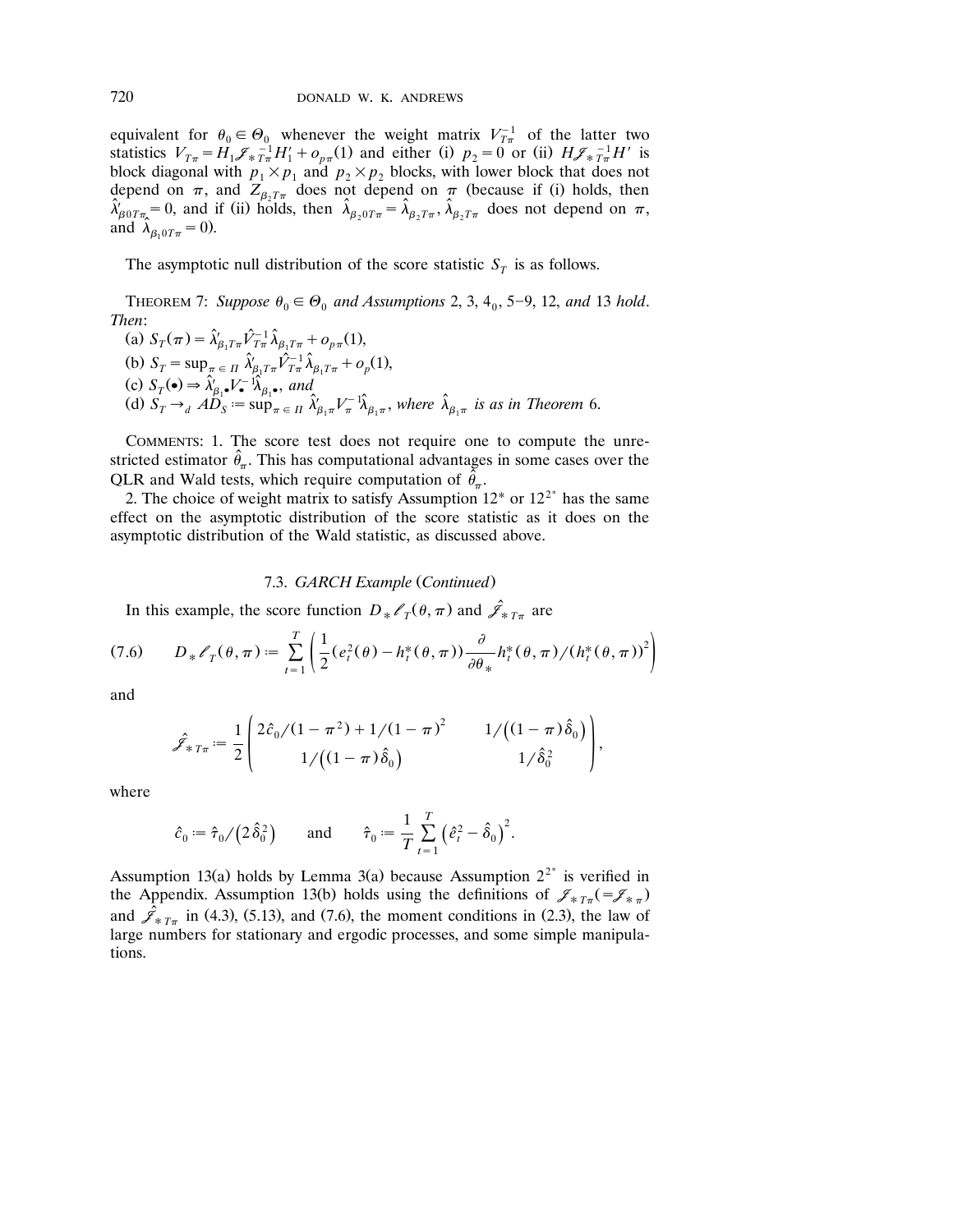Some calculations give

$$
(7.7) \qquad H\hat{\mathscr{J}}_{*T\pi}^{-1}B_{*T}^{-1}D_{*}\mathscr{L}_{T}\left(\hat{\theta}_{0\pi},\pi\right)=\frac{(1-\pi^{2})}{\hat{\tau}_{0}T^{1/2}}\sum_{t=1}^{T}\left(\hat{e}_{t}^{2}-\hat{\delta}_{0}\right)\sum_{k=0}^{t-2}\pi^{k}\hat{e}_{t-k-1}^{2}.
$$

(We assume  $h_1^*(\theta, \pi)$  does not depend on  $\beta_1$  when defining  $D_* \mathscr{O}_T(\theta, \pi)$ . This (We assume  $h_1^*(\theta, \pi)$  does not depend on  $\beta_1$  when defining  $D_* \mathscr{O}_T(\theta, \pi)$ . This implies that the term  $\pi^{t-1} \partial h_1^*(\theta, \pi) / \partial \beta_1$ , which otherwise would appear in the implies that the term  $\pi^{t-1}\partial h_1^*(\theta, \pi)/\partial \beta_1$ , which otherwise would appear in the formula for  $\partial h_t^*(\theta, \pi)/\partial \beta_1$ , is zero.) formula for  $\partial h_t^*(\theta, \pi) / \partial \beta_1$ , is zero.)

The set  $B_{\beta_1 T}(\mathscr{B}_1 - \beta_{1*})$  equals  $R^+$  in the present case. In consequence, a closed form solution for  $ds_{\pi}$  can be obtained quite easily:

$$
(7.8) \t ds_{\pi} = \max \left\{ \frac{(1 - \pi^2)}{\hat{\tau}_0 T^{1/2}} \sum_{t=1}^T \left( \hat{e}_t^2 - \hat{\delta}_0 \right) \sum_{k=0}^{t-2} \pi^k \hat{e}_{t-k-1}^2, 0 \right\}.
$$

We take  $\hat{V}_{T_{\pi}} = H \mathscr{J}_{\pi_{\pi}}^{-1} \mathscr{J}_{\pi_{\pi_{\pi}}} \mathscr{J}_{\pi_{\pi}}^{-1} H' = 1 - \pi^2$ . This choice of weight matrix satisfies Assumption 12\*. With this weight matrix the score test statistic is

$$
(7.9) \qquad S_T := \sup_{\pi \in \Pi} (1 - \pi^2) \max^2 \left\{ \frac{1}{\hat{\tau}_0 T^{1/2}} \sum_{t=1}^T \left( \hat{e}_t^2 - \hat{\delta}_0 \right) \sum_{k=0}^{t-2} \pi^k \hat{e}_{t-k-1}^2, 0 \right\}.
$$

The asymptotic null distribution of the score statistic is given by Theorem  $7(d)$ . It is the same as that of the Wald statistic; see  $(6.4)$ .

## 7.4. *Random Coefficient Example* (Continued)

The function  $D_* \ell_{\tau}(\theta, \pi)$  in this example is

$$
(7.10) \tD_* \ell_T(\theta, \pi) := \sum_{t=1}^T \frac{\operatorname{res}_t^2(\theta) - \operatorname{var}_t(\theta, \pi)}{2 \operatorname{var}_t^2(\theta, \pi)} \tilde{W}_t(\theta, \pi),
$$

where  $\tilde{W}_i(\theta, \pi)$  is defined in (5.19). The matrix  $\hat{\mathcal{J}}_{\pi T_{\pi}}$  of Assumption 13(b) is defined in (5.19). Assumption 13(b) holds by Assumption  $1<sub>0</sub>$ , a uniform law of large numbers, and the continuity of  $E\tilde{W}_i(\theta, \pi)\tilde{W}_i(\theta, \pi)' / \text{var}_i^2(\theta, \pi)$  in  $\theta$ . Assumption 13(a) holds by Lemma 3 because Assumption  $2^{2^*}$  is verified in the Appendix.

We take  $\hat{V}_{T\pi} = H \hat{\mathscr{J}}_{\pi}^{-1} \hat{\mathscr{J}}_{\pi}^{-1} (\hat{\theta}_0) \hat{\mathscr{J}}_{\pi}^{-1} H'$ , where  $\hat{\mathscr{J}}_{\pi}^{-1}$  is defined in (5.20). This choice of weight matrix satisfies Assumption  $12^*$ . (Note that the weight matrix is actually a scalar in this case because  $p = 1$ .)

We have  $B_{\beta_1} \tilde{P}(\mathcal{B}_1 - \beta_{1*}) = R^+$  and a closed form expression for  $ds_{\pi}$  is

$$
(7.11) \t ds_{\pi} := \max \Bigl\{ H \hat{\mathscr{J}}_{* T_{\pi}}^{-1} T^{-1/2} D_{*} \mathscr{O}_{T} \bigl( \hat{\theta}_{0}, \pi \bigr), 0 \Bigr\}.
$$

The score test statistic is

$$
(7.12) \quad S_T := \sup_{\pi \in \Pi} \max^2 \left\{ \hat{V}_{T_{\pi}}^{-1/2} T^{-1/2} \sum_{t=1}^T \frac{\text{res}_t^2(\hat{\theta}_0) - \text{var}_t(\hat{\theta}_0)}{2 \text{var}_t^2(\hat{\theta}_0)} \right\}
$$

$$
\times H \hat{\mathcal{J}}_{\ast T_{\pi}}^{-1} \tilde{W}_t(\hat{\theta}_0, \pi), 0 \bigg\}.
$$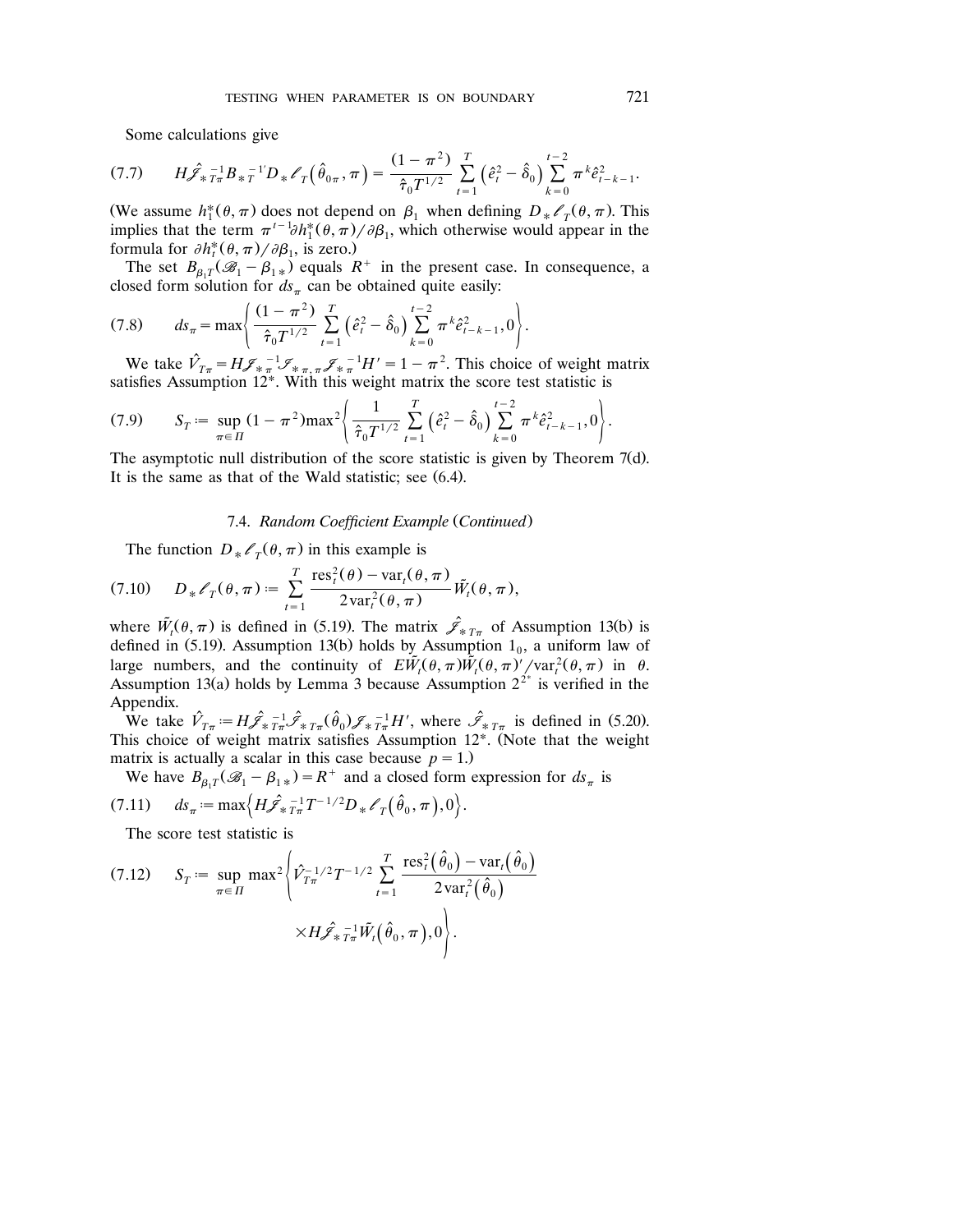The asymptotic null distribution of the score statistic is given by Theorem  $7(d)$ . It is the same as that of the RQLR and Wald statistics; see  $(5.21)$ .

#### 8. LOCAL POWER

In this section, we consider the asymptotic distributions of the QLR, RQLR, Wald, and score tests under sequences of local alternatives to the null parameter value  $\theta_0$ . We consider sequences of pseudo-true values of the form  $\theta_{T0} = \theta_0 + B_T^{-1} \eta_T$ , where  $\{\eta_T : T \ge 1\}$  is a sequence of constant *s*-vectors that satisfies  $\eta_T \rightarrow \eta$  for some  $\eta$ . When the data are generated by such a sequence, we say that the data are generated "under  $\theta_{T0}$ ."

One can use the results of Sections  $3$  and  $6-7$  to determine the desired asymptotic results under the local alternatives  $\theta_{T0}$ . One verifies Assumptions 1,  $1<sub>0</sub>$ , 2, 4–6, 4 $<sub>0</sub>$ , 7(b), 8, 9, and 13 (and all the superscripted versions of these</sub> assumptions) under  $\theta_{T0}$  with exactly the same quantities appearing in these assumptions as under  $\theta_0$ . For example, one verifies Assumption 1 under  $\theta_{T0}$ with the probability limit being  $\theta_0$  just as under  $\theta_0$  and one verifies Assumption 2 under  $\theta_{T0}$  with the components of the quadratic approximation being the same as under  $\theta_0$ .

Next, one verifies Assumption 3 or 3<sup>\*</sup> with the same processes  $(B_T^{-1}D\mathscr{O}_T(\theta_0,$  $\bullet$ ),  $\mathscr{J}_{T\bullet}$ ) under  $\theta_{T0}$  as under  $\theta_0$ , but with a different limit process  $(G_{\bullet}, \mathscr{J}_{\bullet})$  under  $\theta_{T0}$  than under  $\theta_0$ . For example, if  $G_{\bullet}$  is a mean zero Gaussian process under  $\theta_0$ , then  $G_{\bullet}$  typically is a Gaussian process with the same covariance function but a nonzero mean under  $\theta_{T0}$ . The asymptotic distributions of the test statistics differ under  $\theta_{T0}$  than under  $\theta_0$  because the limit process  $(G_{\bullet}, \mathscr{J}_{\bullet})$  differs. In consequence, the tests typically have nontrivial asymptotic power against local alternatives. Note that for cases without stochastic trends  $\mathscr{J}_{\bullet}$  of Assumption 3 typically is nonrandom and is the same under  $\theta_{T0}$  as under  $\theta_{0}$ .

As with Assumption 3, one verifies Assumptions 7(a) and 10-12 under  $\theta_{T0}$ with limit processes  $\mathscr{J}_\bullet$ ,  $G_{\delta\bullet}$ ,  $G_{\psi\bullet}$ , ...,  $c_{\bullet}$ , and  $V_{\bullet}$  that may be different under  $\theta_{T0}$ than under  $\theta_0$ . In many cases, however,  $\mathscr{J}_\bullet$ ,  $c_{\bullet}$ , and  $V_{\bullet}$  are nonrandom and are the same under  $\theta_{T0}$  as under  $\theta_0$ .

Assumptions 5, 6, 7(b), 8, 9, and  $10(a)$  do not depend on the distribution of the data and, hence, if they have been verified for results under  $\theta_0$  they also hold for results under the local alternatives  $\theta_{T0}$ .

In many cases, the local alternatives  $\theta_{T0}$  are contiguous to the null  $\theta_0$ . In such cases, if Assumptions 1,  $1_0$ , 2, and 13 (and any of the superscripted versions of these assumptions) hold under  $\theta_0$ , then they automatically hold under  $\theta_{T0}$ . Furthermore, if Assumptions 7(a), 11(b), 11(c), and 12 hold under  $\theta_0$  with nonrandom limit processes  $\mathcal{J}_{\bullet}, \mathcal{I}_{\ast}, c_{\bullet}$ , and  $V_{\bullet}$ , as is typically the case when no stochastic trends are present, then they automatically hold under  $\theta_{T0}$ . If Assumptions 4 and  $4<sub>0</sub>$  are verified using Lemma 1 under  $\theta<sub>0</sub>$ , then they also hold via Lemma 1 under  $\theta_{T0}$  provided Assumption 3 holds under  $\theta_{T0}$ . Thus, with contiguous local alternatives, the main task is to verify Assumption 3 under  $\theta_{T0}$ . This can be done using the same methods as when verifying it under  $\theta_0$ .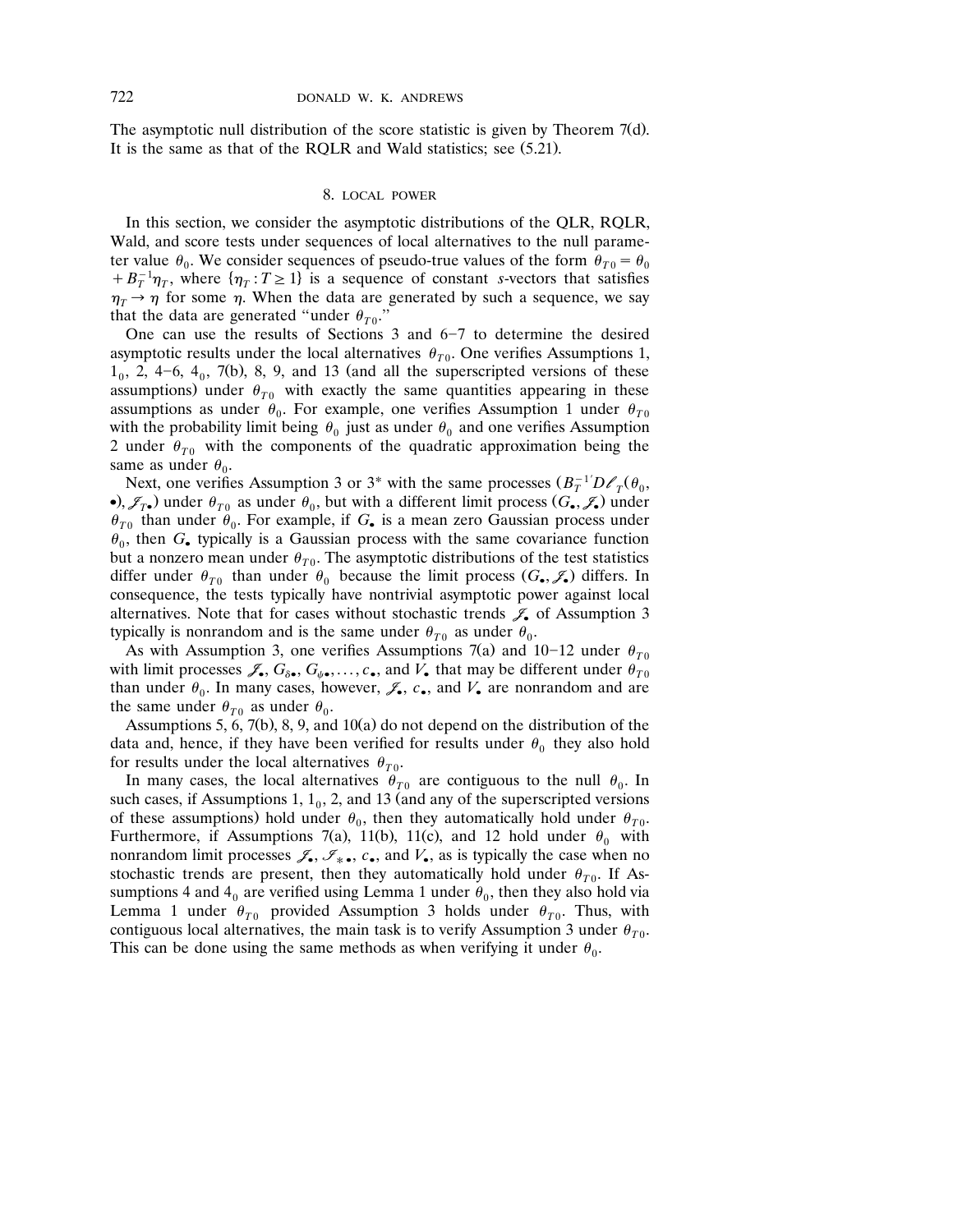For brevity, we do not provide local power results for the two examples.

*Cowles Foundation for Research in Economics, Yale Uni ersity, 30 Hillhouse A e., New Ha en, CT. 06520-8281, U.S.A.; donald.andrews*@*yale.edu*

*Manuscript received November, 1998; final revision received March, 2000.* 

#### APPENDIX OF PROOFS

#### *A*. *Sufficient Conditions for Assumptions* 2\* *and* 4

The form of Assumption 2<sup>\*</sup> is such that one can replace the objective function  $\ell_T(\theta, \pi)$  by a more tractable function, say  $\mathscr{L}_T(\theta, \pi)$ , that is a close approximation to  $\mathscr{L}_T(\theta, \pi)$ . For example, in the GARCH(1,1) Example,  $\ell_T(\theta, \pi)$  is a sum of quasi-log likelihood contributions that depends on initial conditions and, hence, is not stationary and ergodic. We can define a more tractable function  $\mathscr{L}_T(\theta, \pi)$  to be the stationary and ergodic analogue of  $\ell_T(\theta, \pi)$  that replaces the initial conditions by terms that depend on the infinite history of the process. Now, suppose

(9.1) 
$$
\sup_{\theta \in \Theta : \|\theta - \theta_0\| \leq \gamma_T, \pi \in \Pi} |\mathcal{E}_T(\theta, \pi) - \mathcal{E}_T(\theta_0, \pi) - \mathcal{L}_T(\theta, \pi) + \mathcal{L}_T(\theta_0, \pi)| = o_p(1)
$$

for all  $\gamma_T \rightarrow 0$ . Also, suppose  $\mathcal{L}_T(\theta, \pi)$  has an expansion of the form

(9.2) 
$$
\mathcal{L}_T(\theta, \pi) = \mathcal{L}_T(\theta_0, \pi) + D\mathcal{L}_T(\theta_0, \pi)'(\theta - \theta_0)
$$

$$
+ \frac{1}{2}(\theta - \theta_0)'D^2 \mathcal{L}_T(\theta_0, \pi)(\theta - \theta_0) + R_T^*(\theta, \pi),
$$

where  $R^*_T(\theta, \pi)$  satisfies Assumption 2<sup>\*</sup> with  $R_T(\theta, \pi)$  replaced by  $R^*_T(\theta, \pi)$ . Then,  $\ell_T(\theta, \pi)$ satisfies (3.3) with

(9.3) 
$$
D\ell_T(\theta_0, \pi) = D\mathcal{L}_T(\theta_0, \pi), \qquad D^2\ell_T(\theta_0, \pi) = D^2\mathcal{L}_T(\theta_0, \pi), \qquad \text{and}
$$

$$
R_T(\theta, \pi) = R_T^*(\theta, \pi) + (\ell_T(\theta, \pi) - \ell_T(\theta_0, \pi) - \mathcal{L}_T(\theta, \pi) + \mathcal{L}_T(\theta_0, \pi)).
$$

Assumption 2<sup>\*</sup> holds for  $\ell_T(\theta, \pi)$  in this case by (9.1) and (9.2).

Next, we give a sufficient condition for Assumption 2\* that does not rely on smoothness of  $l_f(\theta, \pi)$  in  $\theta$ . We say that a sequence of random functions  $\{g_f(\theta, \pi): T \geq 1\}$  is *stochastically* differentiable at  $\theta_0$  for  $\Theta \subset \mathbb{R}^s$  uniformly over  $\Pi$  with random derivative s-vector  $Dg_T(\theta_0, \pi)$  if

(9.4) 
$$
g_T(\theta, \pi) = g_T(\theta_0, \pi) + Dg_T(\theta_0, \pi)'(\theta - \theta_0) + r_T(\theta, \pi) \quad \text{and}
$$

$$
\sup_{\theta \in \Theta : \|\theta - \theta_0\| \le \gamma_T} T |r_T(\theta, \pi)| / (1 + \|T^{1/2}(\theta - \theta_0)\|) = o_{p\pi}(1)
$$

for all  $\gamma_T \rightarrow 0$ . We apply the concept of stochastic differentiability to random functions  $g_T(\theta, \pi)$  that are  $O_{p\pi}(1)$ , such as sample averages, and for which  $T^{1/2}Dg_T(\theta_0, \pi) = O_{p\pi}(1)$ .

ASSUMPTION 2<sup>3\*</sup>: (a)  $B_T = T^{1/2}I_s$ .

(b) For some nonrandom function  $\ell(\theta, \pi)$ ,  $T^{-1}\ell_T(\theta, \pi) \to^p \ell(\theta, \pi)$   $\forall \theta \in \Theta \cap S(\theta_0, \varepsilon)$  for some  $\varepsilon > 0$ ,  $\forall \pi \in \Pi$ .

(c) For each  $\pi \in \Pi$ , the domain of  $\ell(\theta, \pi)$  as a function of  $\theta$  includes a set  $\Theta^+$  that satisfies conditions (i) and (ii) of Assumption  $2^{2*}K(a)$ .

(d)  $\ell(\theta, \pi)$  has continuous  $\ell/r$  partial derivatives with respect to  $\theta$  of order two on  $\Theta^+$   $\forall \pi \in \Pi$ , with  $\ell/r$  partial derivatives  $\partial \ell(\theta, \pi)/\partial \theta$  and  $\partial^2 \ell(\theta, \pi)/\partial \theta \partial \theta'$  of orders one and two, respectively, that satisfy  $\partial \ell(\theta_0, \pi) / \partial \theta = \mathbf{0}$   $\forall \pi \in \Pi$  and  $\partial^2 \ell(\theta, \pi) / \partial \theta \partial \theta'$  is continuous at  $\theta_0$  uniformly over  $\pi \in \Pi$ .

(e)  $\{T^{-1}\ell_{T}(\theta,\pi)-\ell(\theta,\pi):T\geq 1\}$  is stochastically differentiable at  $\theta_0$  for  $\Theta$  uniformly over  $\Pi$  with random derivative vector  $T^{-1}D\ell_{T}(\theta_0,\pi)$ .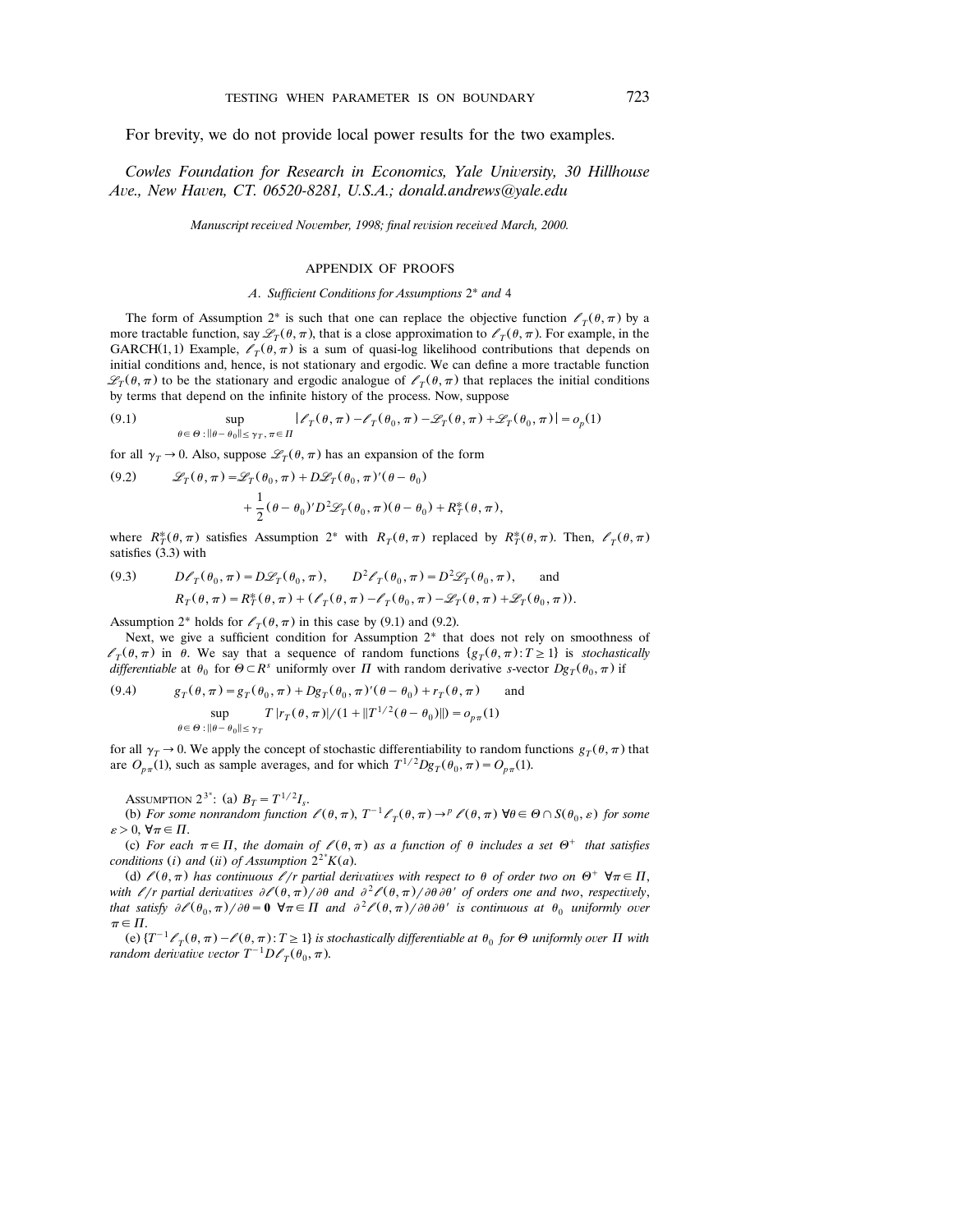The proof of the sufficiency of Assumption  $2^{3*}$  for Assumption  $2^*$  is analogous to that given in E2 for the case where no parameter  $\pi$  appears.

The empirical process results referred to in E2 can be used to verify the stochastic differentiabil ity assumption, Assumption  $2^{3*}(e)$ .

#### *B*. *Sufficient Conditions for Assumption* 13

We now introduce a sufficient condition for Assumption 13 that uses stochastic differentiability and allows  $D_*\ell_\tau(\theta, \pi)$  to have kinks and discontinuities. This condition is similar to Assumption  $2^{3^*}$ .

ASSUMPTION 13<sup>\*</sup>: (a)  $B_T = T^{1/2}I_s$ .

(b) There exist random  $R^{p+q}$ -valued functions  $\{D_* \mathscr{L}_T(\theta, \pi) : T \geq 1\}$  and a nonrandom  $R^{p+q}$ -valued function  $D_*\ell(\theta, \pi)$  that satisfy  $T^{-1}D_*\ell_T(\theta, \pi) = D_*\ell(\theta, \pi) + o_{p\pi}(1)$   $\forall \theta \in \Theta \cap S(\theta_0, \varepsilon)$  for some  $\varepsilon > 0$ .

(c) For each  $\pi \in \Pi$ , the domain of  $D_*\ell(\theta, \pi)$  as a function of  $\theta$  includes a set  $\Theta^+$  that satisfies *conditions* (i) and (ii) of Assumption  $2^{2^*}(a)$ .

(d)  $D_*\ell(\theta, \pi)$  has continuous  $\ell/r$  partial derivatives with respect to  $\theta$  of order one on  $\Theta^+$   $\forall \pi \in \Pi$ and the  $\ell/r$  partial derivatives, denoted  $D_*^2 \ell(\theta, \pi) \in R^{(p+q)\times s}$ , are continuous at  $\theta_0$  uniformly over  $\pi \in \Pi$ .

(e)  $\{T^{-1}D_*\ell_\tau(\theta,\pi) - D_*\ell(\theta,\pi) : T \ge 1\}$  is stochastically differentiable at  $\theta_0$  for  $\Theta$  uniformly over *II* with random derivative  $(p+q) \times s$  matrix  $T^{-1}D_*^2 \ell_T(\theta_0, \pi) - D_*^2 \ell(\theta_0, \pi)$ , where  $D_*^2 \ell_T(\theta_0, \pi)$  equals the first  $p+q$  rows of  $D^2 \ell_T(\theta_0, \pi)$  of (3.3). equals the first  $p + q$  rows of  $D^2 \mathcal{O}_T(\theta_0, \pi)$  of (3.3).<br>(f)  $\hat{\mathcal{J}}_{\hat{\ast} T\pi} = \mathcal{J}_{\hat{\ast} T\pi} + o_{p\pi}(1)$ .

LEMMA 5: *Assumption* 13\* *implies Assumption* 13.

COMMENT: The definition of stochastic differentiability uniformly over  $\Pi$  in (9.4) can be weakened and Lemma 5 still holds. In particular, the  $T$  term that appears in the numerator of  $(9.4)$ can be replaced by  $T^{1/2}$ .

#### *C*. *Proofs of General Results*

LEMMA 6: *Under Assumptions* 2–4,  $\ell_T(\hat{\theta}_\pi, \pi) = \ell_T(\theta_0, \pi) + \frac{1}{2} Z'_{T\pi} \mathscr{J}_{T\pi} Z_{T\pi} - \frac{1}{2} \text{inf}_{\theta \in \Theta} q_T (B_T(\theta \theta_0$ ,  $\pi$ ) +  $o_{p\pi}$ (1).

LEMMA 7: Suppose Assumptions 3 and 5 hold. Then,  $\inf_{\lambda \in B_T(\Theta - \theta_0)} q_T(\lambda, \pi) = \inf_{\lambda \in \Lambda} q_T(\lambda, \pi) +$  $o_{p\pi}(1)$ .

PROOF OF LEMMAS 1 AND 6: The proofs are analogous to those of Theorems 1 and 2 of E1, respectively, with  $O_p(1)$  and  $o_p(1)$  replaced by  $O_{p\pi}(1)$  and  $o_{p\pi}(1)$  throughout.  $Q.E.D.$ 

PROOF OF LEMMA 7: The proof is analogous to the proof of Lemma 2 of E1 with the subscript  $\pi$ added to  $Z_T$ ,  $Z_{T_b}$ ,  $\mathcal{J}_T$ ,  $o_p(1)$ ,  $O_p(1)$ , dist<sub>T</sub>( $\bullet$ , $\bullet$ ), and  $C_T$  and with  $q_T(\lambda)$  changed to  $q_T(\lambda, \pi)$ . No subscript  $\pi$  is added to dist( $\bullet$ ,  $\bullet$ ),  $\parallel \bullet \parallel$ , or  $o(\bullet)$ . The subscript  $\pi$  is added to  $Z_{\theta T b}$  and  $Z_{\Lambda T b}$  except where they appear as  $||Z_{\theta T_b}||$  and  $||Z_{\Lambda T_b}||$ , in which case  $||Z_{\theta T_b}||$  and  $||Z_{\Lambda T_b}||$  are defined to equal  $\sup_{\pi \in \Pi} \|Z_{\theta T b \pi}\|$  and  $\sup_{\pi \in \Pi} \|Z_{\Lambda T b \pi}\|$  respectively. The only exception to the latter is on the left-hand side of the last equation of the proof in which case  $\|Z_{\theta T b}\|$  denotes  $\|Z_{\theta T b\pi}\|$ . *Q.E.D.* 

PROOF OF THEOREM 1: The proof of part (a) is the same as the proof of Theorem  $3(a)$  of E1 with the subscript  $\pi$  added to  $\lambda_T^*, \hat{\theta}, \hat{\lambda}_T, Z_T, \|\bullet\|_T, \mathscr{J}_T, o_p(1), \varepsilon_T, \varepsilon_T^*, P_L$ , and  $\lambda_T^*$  and with  $q_T(\bullet)$  changed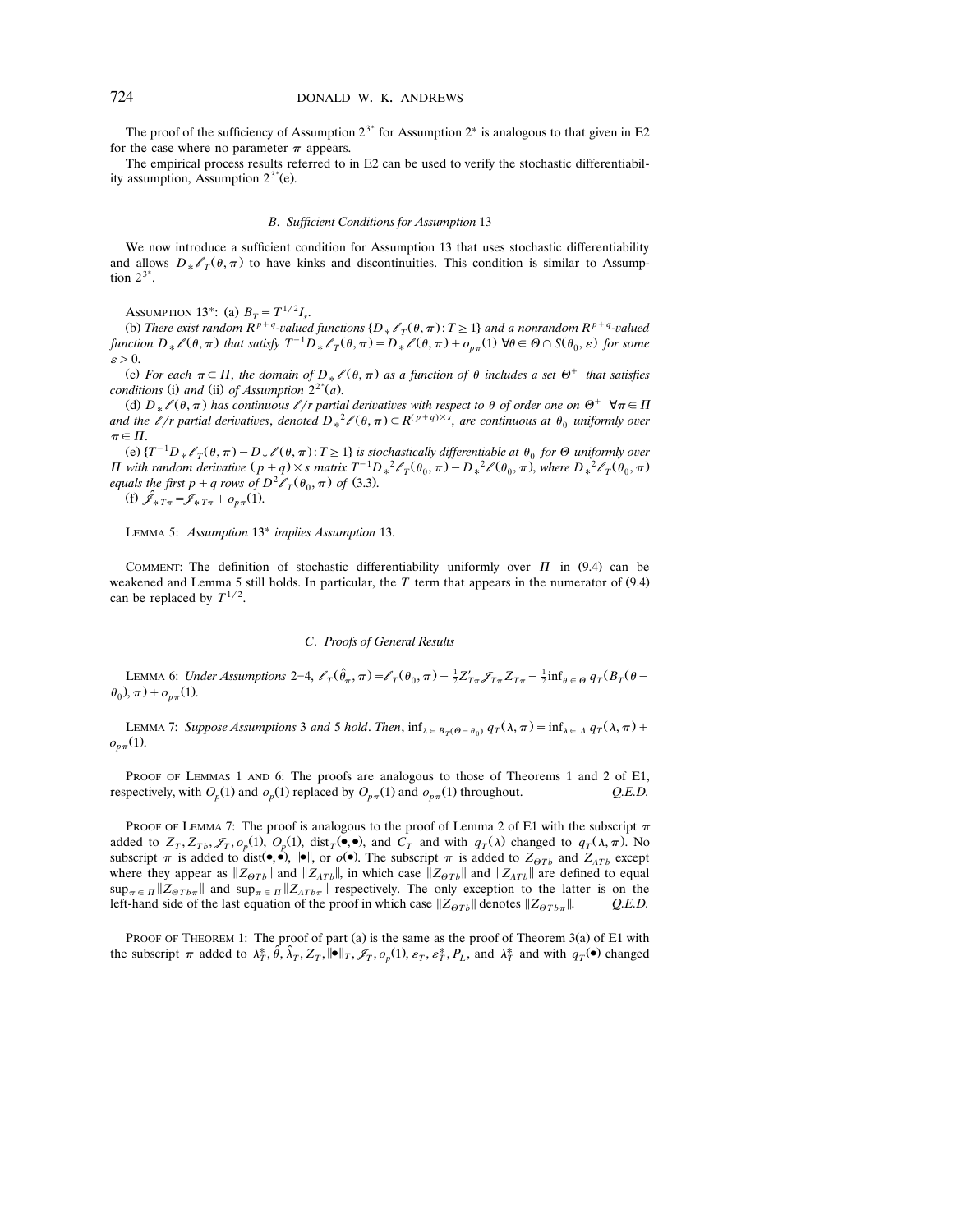to  $q_T(\bullet, \pi)$ . Given part (a), for part (b) it suffices to show that  $\hat{\lambda}_{T\bullet} \to \lambda_{\bullet}$ .  $\hat{\lambda}_{T\pi}$  is uniquely defined because A is a convex cone. We can write  $\hat{\lambda}_{T\pi} = h(B_T^{-1}D\mathscr{O}_T(\theta_0, \pi), \mathscr{J}_{T\pi})$ , where the function h is defined implicitly in (3.4). The function h is uniformly continuous over any set of points  $\{(\lambda_c, \mathscr{H}_c) : c \}$  $\epsilon \in C$  for which  $0 \le \inf \{\lambda_{\min}(\mathscr{H}_c) : c \in C\} \le \sup \{\lambda_{\max}(\mathscr{H}_c) : c \in C\} \le \infty$ . Because  $0 \le \inf \{\lambda_{\min}(\mathscr{F}_\pi) : \pi \in C\}$  $\Pi$   $\leq$  sup $\{\lambda_{\max}(\mathscr{J}_\pi): \pi \in \Pi\}$   $\lt \infty$  with  $(Z_\bullet, \mathscr{J}_\bullet)$  probability one, the function mapping  $(B_T^{-1}D\ell_T(\theta_0, \bullet), \mathscr{J}_T\bullet)$  into  $\hat{\lambda}_T\bullet$  is continuous (with respect to the uniform metric on the space of functions on  $\Pi$ ) with  $(Z_{\bullet}, \mathscr{J}_{\bullet})$  probability one. Thus, the continuous mapping theorem applies and gives  $\hat{\lambda}_T \bullet \Rightarrow \lambda \bullet$ .

The convergence in the first result of part (c) holds by Lemmas  $6$  and  $7$ , Assumption 3, and the continuous mapping theorem. The equality in the first result of part (c) holds by the orthogonality property  $\lambda'_\pi \mathscr{J}_\pi(\lambda_\pi - Z_\pi)$ , which does not require Assumption 6; see Perlman (1969, Lemma 4.1), and some algebra. The second result of part (c) holds by the first result and the continuous mapping theorem. *Q.E.D.*

LEMMA 8: *Suppose Assumptions* 3, 7, *and* 8 *hold*. *Then*, (a)  $q_\beta(\hat{\lambda}_{\beta\pi}, \pi) = \inf_{\lambda_{\beta} \in \Lambda_{\beta}} q_\beta(\lambda_{\beta}, \pi),$ <br>
(b)  $\hat{\lambda}_{\delta \pi} = \mathcal{F}_{\delta \pi}^{-1} G_{\delta \pi} - \mathcal{F}_{\delta \pi}^{-1} \mathcal{F}_{\delta \beta \pi} \hat{\lambda}_{\beta \pi},$ <br>
(c)  $q_\psi(\hat{\lambda}_{\psi \pi}, \pi) = \inf_{\lambda_{\psi} \in \Lambda_{\psi}} q_\psi(\lambda_{\psi}, \pi),$  and (d)  $Z'_\pi \mathcal{J}_\pi Z_\pi - \inf_{\lambda \in A} \frac{q(\lambda, \pi)}{q(\lambda, \pi)} = Z'_{\beta\pi} (H \mathcal{J}_\pi \frac{1}{\pi} H')^{-1} Z_{\beta\pi} - \inf_{\lambda \in A} q_\beta (\lambda_\beta, \pi) + G'_{\delta\pi} \mathcal{J}_{\delta\pi}^{-1} G_{\delta\pi} + Z'_{\psi\pi} \mathcal{J}_{\psi\pi} Z_{\psi\pi} - \inf_{\lambda \in A} q_\psi (\lambda_\psi, \pi) = \hat{\lambda}_{\beta\pi} (H \mathcal{J}_\pi \frac{1}{\pi} H')^{-1} \$ 

PROOF OF LEMMA 8: The proof is the same as that of Theorem 4 of E1. *Q.E.D.*

PROOF OF THEOREM 2: Theorem 1 and Lemma 8 combine to establish Theorem 2. *Q.E.D.*

PROOF OF THEOREM 3: To prove part (a), suppose  $\phi_{0T} \in B_T(\Theta_0 - \theta_0)/b_T \forall T \ge 1$  and  $\|\phi_{0T}\| \to 0$ . Because  $B_{\beta_1 \delta T} = \mathbf{0}$  and  $B_{\beta_1 \psi T} = \mathbf{0}$ , we have  $\phi_{\beta_1 0 T} = 0$ , where  $\phi_{0T} = (\phi_{\beta_1 0 T}', \phi_{\beta_2 0 T}', \phi_{\delta 0 T}', \phi_{\psi_0 T}')'$ . By Assumption 5, there exists  $\{\lambda_T \in \Lambda : T \ge 1\}$  such that  $\|\phi_{0T} - \lambda_T\| = o(\|\phi_{0T}\|)$ . Write  $\lambda_T =$  $(\lambda'_{\beta_1T}, \lambda'_{\beta_2T}, \lambda'_{\delta T}, \lambda'_{\psi T})'$ . Define  $\lambda_{0T} = (0', \lambda'_{\beta_2T}, \lambda'_{\delta T}, \lambda'_{\psi T})'$ . By Assumptions 7-9,  $A = \Lambda_{\beta_1} \times \Lambda_{\beta_2} \times R^q$ <br>  $\times \Lambda_{\psi}$  and, hence,  $\lambda_{0T} \in \Lambda_0 := \{0\} \times \Lambda_{\beta_2} \times R^q \times \Lambda_{\psi}$ . Also,  $\|\phi_{0T} -$ Thus, dist $(\phi_{0T}, \Lambda_0) = o(||\phi_{0T}||)$ , as desired.

Next, suppose  $\lambda_{0T} \in A_0$   $\forall T \ge 1$  and  $\|\lambda_{0T}\| \to 0$ . By Assumption 5, there exists  $\phi_T \in B_T(\Theta - \Theta)$  $\langle \theta_0 \rangle / \langle \theta_T \rangle$   $\forall T \ge 1$  such that  $\|\lambda_{0T} - \phi_T\| = o(\|\lambda_{0T}\|)$ . Write  $\phi_T := (\phi_{\beta_1T}', \phi_{\beta_2T}', \phi_{\delta T}', \phi_{\psi T}')'$ . Define  $\phi_{0T} :=$  $(0', \phi'_{\beta_2T}, \phi'_{\delta T}, \phi'_{\psi T})'$ . Because  $\Theta$  is a product set local to  $\theta \ \forall \theta \in \Theta_0$ , we have  $\phi_{0T} \in B_T(\Theta_0 - \theta_0)/b_T$ for *T* large. Furthermore,  $\|\lambda_{0T} - \phi_{0T}\| \le \|\lambda_{0T} - \phi_T\| = o(\|\lambda_{0T}\|)$ . Thus, dist $(\lambda_{0T}, B_T(\Theta_0 - \theta_0)/b_T)$  $= o(||\lambda_{0T}||)$  and part (a) is established.

Parts (b) and (c) follow from Lemmas 1 and 6, respectively, with  $\Theta$  replaced by  $\Theta_0$ . Part (d) follows from Lemma 7 and Theorem 1(c) with  $\Theta$  replaced by  $\Theta_0$  using the results of parts (a) and (c). Part (e) follows from Lemma 8(d) with  $\Lambda$ ,  $\Lambda_{\beta}$ , and  $\hat{\lambda}_{\beta\pi}$  replaced by  $\Lambda_0$ ,  $\{0\} \times \Lambda_{\beta}$ , and  $\hat{\lambda}_{\beta 0\pi}$ respectively. *Q.E.D.*

PROOF OF THEOREM 4: First, by Assumption 10(a),  $QLR_T/2 = \sup_{\pi \in \Pi} (\mathscr{O}_T(\hat{\theta}_\pi, \pi) - \mathscr{O}_T(\theta_0, \pi))$  $-\sup_{\pi \in \Pi} (\ell_{T}(\hat{\theta}_{0\pi}, \pi) - \ell_{T}(\theta_{0}, \pi)) + o_{p}(1)$ . Now, part (a) of the Theorem follows from Theorems  $3(a)$  and  $3(c)$  and Lemmas 6 and 7. Part (b) follows from Theorems 1(c) and  $3(d)$ . Part (c) follows from Lemma  $8(d)$  and Theorem  $3(e)$ .  $Q.E.D.$ 

PROOF OF THEOREM 5: The Theorem follows from Theorem 2(b), Theorem 3(d)–(e), Assumptions 10 and 11, and the continuous mapping theorem. *Q.E.D.*

PROOF OF THEOREM 6: Part (a) holds by Theorem 1(a) and Assumptions 9(a), 9(b), and 12, because  $\beta_{1*} = \beta_{10}$  for  $\theta_0 \in \Theta_0$ . Part (b) holds by part (a). Part (c) holds by part (a), Theorem 1(b), Assumption 12, and the continuous mapping theorem. Part (d) follows from part (c), the continuous mapping theorem, and Lemma  $8(a)$ .  $Q.E.D.$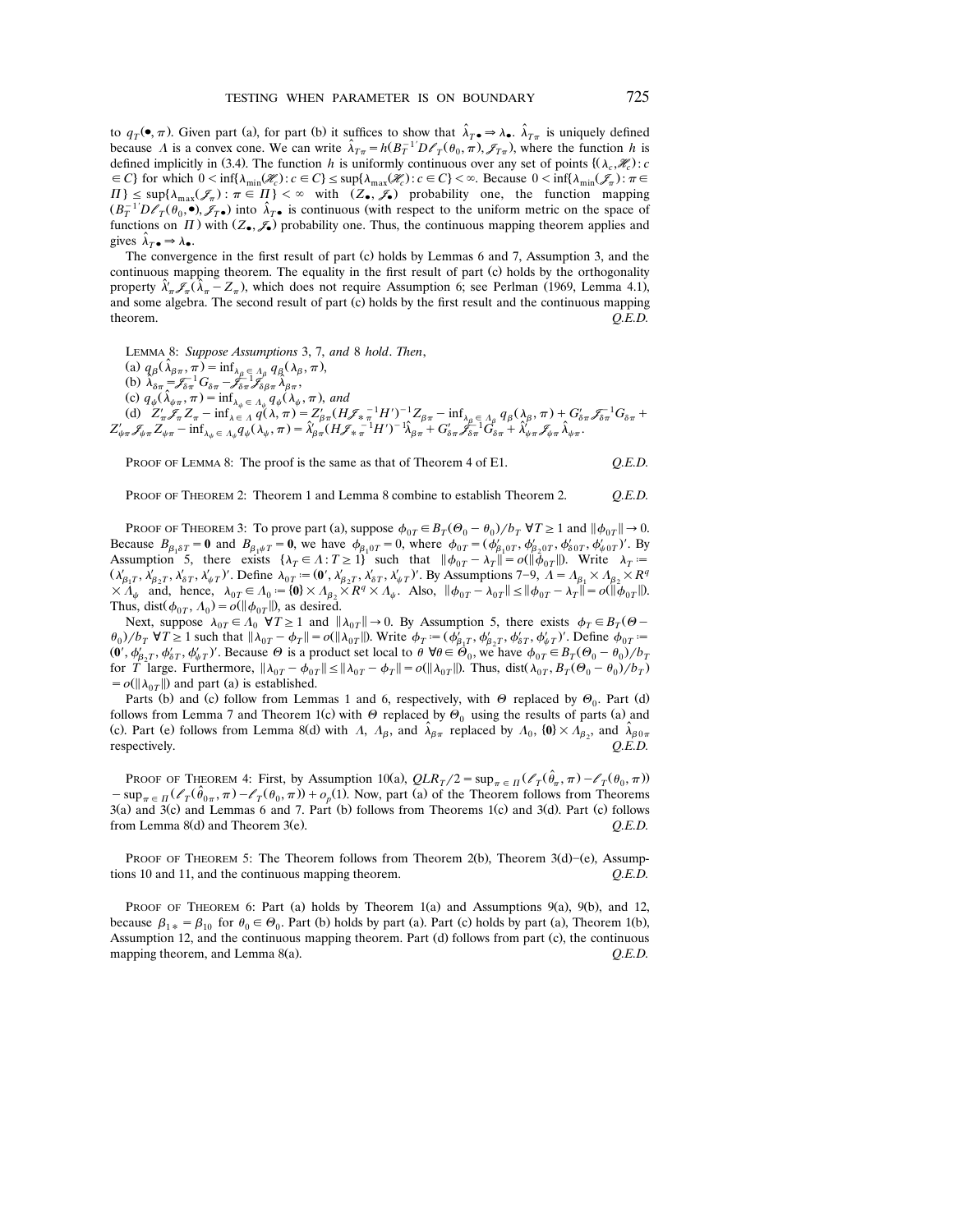PROOF OF LEMMA 3: We make one-term Taylor expansions of  $D_* \mathcal{E}_T(\theta, \pi)$  about  $\theta_0$  element by element using Theorem 6 of E1. Stacking the expansions gives

$$
(9.5) \tD_* \ell_T(\theta, \pi) = D_* \ell_T(\theta_0, \pi) + D_*^2 \ell_T(\theta_{\pi}^{\dagger}, \pi) (\theta - \theta_0),
$$

where  $\theta_{\pi}^{\dagger}$  lies between  $\theta$  and  $\theta_0$  and  $\theta_{\pi}^{\dagger}$  may differ across the rows of  $D_*^2 \mathcal{E}_T(\theta_{\pi}^{\dagger}, \pi)$ . Thus, (7.1) holds with

$$
(9.6) \tB_{*T}^{-1}R_{T}^{*}(\theta,\pi) = [B_{*T}^{-1'}(D_{*}^{2}\mathscr{L}_{T}(\theta_{\pi}^{+},\pi) - D_{*}^{2}\mathscr{L}_{T}(\theta_{0},\pi))B_{T}^{-1}]B_{T}(\theta-\theta_{0}).
$$

Thus, by Assumption  $2^{2^*}(c)$ ,  $\sup_{\theta \in \Theta : \|\theta - \theta_0\| \le \gamma_T} \|B_{*}T^{-1}R_T^*(\theta, \pi)\| / \|B_T(\theta - \theta_0)\| = o_{p\pi}(1)$  for all  $\gamma_T$  $\rightarrow$  0. This implies Assumption 13(a) by taking  $\gamma_T = \gamma / \lambda_{\min}(B_T)$ . Q.E.D.

Proof of Lemma 4: We establish part (a) as follows. By Assumptions 3 and 7(a),  $\mathcal{J}_{\ast \psi T} \bullet \Rightarrow \mathcal{J}_{\ast \psi} \bullet$ **0**. Hence, by the continuous mapping theorem,

$$
(9.7) \quad \sup_{\pi \in \Pi} \|\mathcal{J}_{\ast \psi T \pi}\| \to^d 0 \quad \text{and} \quad \mathcal{J}_{\ast \psi T \pi} = \mathcal{J}'_{\psi \ast T \pi} = o_{p\pi}(1).
$$

This implies that

(9.8) 
$$
Z_{T\pi} := \mathcal{J}_{T\pi}^{-1} B_T^{-1} D \mathcal{L}_T(\theta_0, \pi) = \begin{pmatrix} \mathcal{J}_{\ast} \frac{-1}{T\pi} & \mathbf{0} \\ \mathbf{0} & \mathcal{J}_{\psi T\pi}^{-1} \end{pmatrix} B_T^{-1} D \mathcal{L}_T(\theta_0, \pi) + o_{p\pi}(1) \quad \text{and}
$$

$$
Z_{\ast T\pi} = \mathcal{J}_{\ast} \frac{-1}{T\pi} B_{\ast} \frac{-1}{T} D_{\ast} \mathcal{L}_T(\theta_0, \pi) + o_{p\pi}(1),
$$

which establishes the second equality of part (a) because  $Z_{\beta_1 T \pi} = H_1 Z_{\gamma T \pi}$ .

Next, by Assumptions 3,  $4<sub>0</sub>$ , and 13(a),

$$
B_{\ast T}^{-1}D_{\ast} \ell_{T}(\hat{\theta}_{0\pi}, \pi)
$$
  
\n
$$
= B_{\ast T}^{-1}D_{\ast} \ell_{T}(\theta_{0}, \pi) + [\mathcal{J}_{\ast T\pi} \mathcal{J}_{\ast \psi T\pi}]B_{T}(\hat{\theta}_{0\pi} - \theta_{0}) + B_{\ast T}^{-1}R_{T}^{\ast}(\hat{\theta}_{0\pi}, \pi)
$$
  
\n
$$
= O_{p\pi}(1), \qquad \text{because}
$$
  
\n(9.9) 
$$
||B_{\ast T}^{-1}R_{T}^{\ast}(\hat{\theta}_{0\pi}, \pi)||1(||B_{T}(\hat{\theta}_{0\pi} - \theta_{0})|| \leq \gamma)
$$
  
\n
$$
\leq \sup_{\theta \in \Theta_{0} : ||B_{T}(\theta - \theta_{0})|| \leq \gamma} ||B_{\ast T}^{-1}R_{T}^{\ast}(\theta, \pi)|| = o_{p\pi}(1)
$$

for all  $0 < \gamma < \infty$  and for any  $\varepsilon > 0$  there exists a  $\gamma < \infty$  such that  $\limsup_{T \to \infty} P(||B_T(\hat{\theta}_{0\pi} - \theta_0)|| > \gamma)$  $\langle \epsilon, \epsilon \rangle$ . By Assumption 9(a),  $\hat{\beta}_{10\pi} = \beta_{1*} = \beta_{10}$ . This, (9.7)–(9.9), and Assumptions 9(b) and 13(b) give

(9.10) 
$$
H_1 \hat{\mathcal{J}}_*^{-1} B_*^{-1} D_* \mathcal{L}_T (\hat{\theta}_{0\pi}, \pi)
$$
  
\n
$$
= H_1 \mathcal{J}_*^{-1} B_*^{-1} D_* \mathcal{L}_T (\hat{\theta}_{0\pi}, \pi) + o_{p\pi}(1)
$$
  
\n
$$
= H_1 \mathcal{J}_*^{-1} B_*^{-1} D_* \mathcal{L}_T (\theta_0, \pi) + H_1 [I_{p+q} : \mathcal{J}_*^{-1} \mathcal{J}_* \psi_{T\pi}] B_T (\hat{\theta}_{0\pi} - \theta_0) + o_{p\pi}(1)
$$
  
\n
$$
= H_1 \mathcal{J}_*^{-1} B_*^{-1} D_* \mathcal{L}_T (\theta_0, \pi) + o_{p\pi}(1),
$$

which establishes the first equality of part (a).

For part (b), let  $\gamma_{T_{\pi}} := (H_1 \hat{\mathscr{J}}_{* T_{\pi}}^{-1} H_1')^{-1/2} ds_{\pi}$  and  $\xi_{T_{\pi}} := (H_1 \hat{\mathscr{J}}_{* T_{\pi}}^{-1} H_1')^{-1/2} H_1 \hat{\mathscr{J}}_{* T_{\pi}}^{-1} B_{* T}^{-1}$ .  $D_*\ell_T(\hat{\theta}_{0\pi}, \pi)$ . By part (a) and Assumptions 3 and 13(b),  $\xi_{T\pi} = O_{p\pi}(1)$ . Thus,

$$
(9.11) \qquad \|\gamma_{T\pi} - \xi_{T\pi}\|^2 = \hat{q}_{\beta_1 T}(ds_\pi, \pi) \le \hat{q}_{\beta_1 T}(0, \pi) + o_{p\pi}(1) = \xi'_{T\pi} \xi_{T\pi} + o_{p\pi}(1) = O_{p\pi}(1).
$$

Hence,  $\gamma_{T\pi} = O_{p\pi}(1)$ . This and Assumptions 3 and 13(b) yield part (b).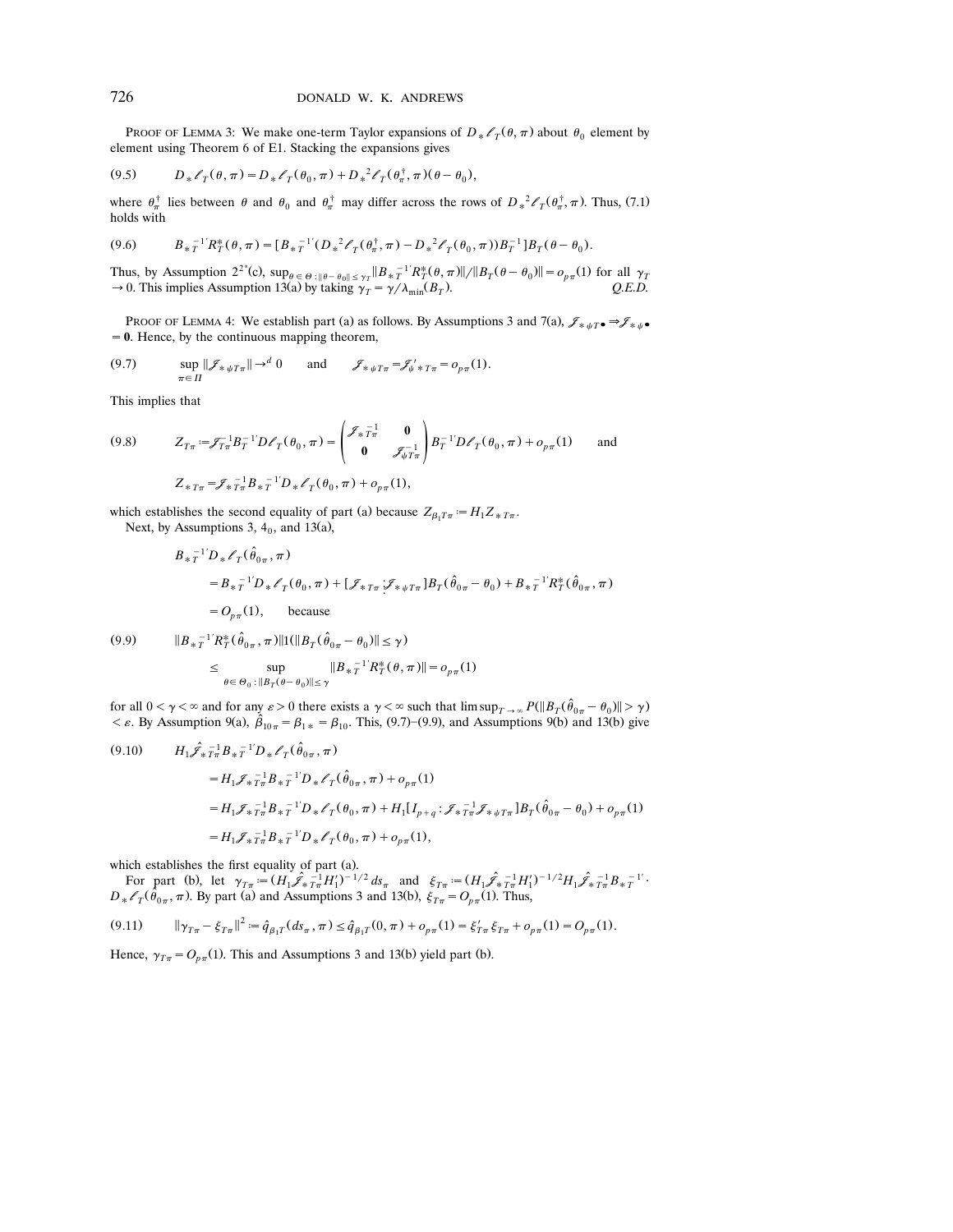Part (c) follows straightforwardly from Assumption 13(b), the definitions of  $\hat{q}_{\beta_1 T}(\lambda_{\beta_1}, \pi)$  and  $q_{\beta_1}(\lambda_{\beta_1}, \pi)$ , and parts (a) and (b).

For part (d), define  $\tilde{ds}_{\pi}$  to satisfy  $\tilde{ds}_{\pi} \in B_{\beta_1 T}(\mathscr{B}_1 - \beta_{1*})$  and  $q_{\beta_1 T}(\tilde{ds}_{\pi}, \pi) =$  $\inf_{\lambda_{\beta_1} \in B_{\beta_1} \cap (\mathscr{B}_1 - \beta_{1*})} q_{\beta_1} \cap (\lambda_{\beta_1}, \pi) + o_{p\pi}(1)$ . By the method of proof of part (b), we obtain  $\tilde{ds}_\pi =$  $O_{p,\pi}(1)$ . As in the proof of part (c), we then obtain  $q_{\beta_1T}(\tilde{ds}_\pi, \pi) = \hat{q}_{\beta_1T}(\tilde{ds}_\pi, \pi) + o_{p,\pi}(1)$  using part (a). This result, part (c), and the definitions of  $ds_{\pi}$  and  $\bar{ds}_{\pi}$  give

$$
\begin{array}{ll} (9.12) \qquad & o_{p\pi}(1) \leq \hat{q}_{\beta_1 T}(\tilde{ds}_\pi\,,\pi\, - \hat{q}_{\beta_1 T}(ds_\pi\,,\pi\,) \\[1ex] & = q_{\beta_1 T}(\tilde{ds}_\pi\,,\pi\, - q_{\beta_1 T}(ds_\pi\,,\pi\, ) + o_{p\pi}(1) \leq o_{p\pi}(1). \end{array}
$$

Equation (9.12) and the definition of  $\tilde{ds}_\pi$  establish part (d).

Part (e) holds by the proof of Lemma 2 of E1 with  $\theta$ ,  $\lambda$ ,  $B_T$ ,  $Z_T$ ,  $\mathcal{I}_T$ ,  $q_T(\lambda)$ ,  $\Theta$ ,  $\Lambda$ , and  $o_p(1)$ replaced by  $\beta_1$ ,  $\lambda_{\beta_1}$ ,  $B_{\beta_1}$ ,  $Z_{\beta_1 T_{\pi}}$ ,  $(H_1 \mathcal{J}_{\pi}^{-1} H_1')^{-1}$ ,  $q_{\beta_1}T(\lambda_{\beta_1}, \pi)$ ,  $\mathcal{J}_1$ ,  $\Lambda_{\beta_1}$ , and  $o_{\rho\pi}(1)$  respectively.<br>We use the fact that Assumptions 5, 7(b), and 9(c) imply that replaced by  $\mathscr{B}_1$  and  $\Lambda_{\beta_1}$ .

Part (f) holds by the proof of Theorem 4(a) of E1 with  $\hat{\lambda}_{\beta}$ , Z, J, G, G<sub>\*</sub>, G<sub>δ</sub>,  $q_{\beta}(\lambda_{\beta})$ ,... replaced by  $\hat{\lambda}_{\beta_1 T \pi}$ ,  $Z_{T \pi}$ ,  $\mathcal{J}_{T \pi}$ ,  $G_{T \pi}$ ,  $G_{\gamma \pi}$ ,  $G_{\delta T \pi}$ ,  $q_{\beta_1 T}(\lambda_{\beta_1}, \pi)$ ,..., where  $G_{T \pi} := B_T^{-1} D \mathcal{O}_T(\theta_0, \pi)$  and  $\hat{\lambda}_{\beta_1 T \pi}$ ,  $Z_{T \pi}$ ,  $\mathcal{J}_{T \pi}$ ,  $G_{\gamma \pi}$ ,  $G_{\gamma \pi}$ ,  $q_{\beta_1 T}(\lambda_{\$  $G_{T_{\pi}} := (G'_{*T_{\pi}}, G'_{\psi T_{\pi}})' := (G'_{\beta_1 T_{\pi}}, G'_{\beta_2 T_{\pi}}, G'_{\delta T_{\pi}}, G'_{\psi T_{\pi}})'$ . In place of Assumption 7(a) of E1, which assumes that  $\mathcal{J}_{* \psi} = \mathcal{J}'_{\psi} = 0$ , we use (9.7), which yields  $\mathcal{J}_{* \psi T_{\pi}} = o_{p_{\pi}}(1)$ . In the equalities in the proof of Theorem 4(a) of E1 are equalities only up to  $o_{n\pi}(1)$  terms.

Part (g) holds by the proof of Theorem 3(a) of E1 with  $\theta$ ,  $\bar{\theta}$ ,  $\lambda$ ,  $\lambda_T$ ,  $\Lambda$ ,  $\bar{B}_T$ ,  $Z_T$ ,  $\mathscr{I}_T$ ,  $\mathscr{I}_p$ ,  $\phi_p(1)$ ,... replaced by  $\beta_1$ ,  $\hat{\beta}_{1\pi}$ ,  $\lambda_{\beta_1}$ ,  $\hat{\lambda}_{\beta_1}$ ,  $\pi$ ,  $\Lambda_{\beta_1}$ ,  $B_{\beta_1}$ ,  $Z_{\beta_1}$ ,  $T_{\pi}$ ,  $(H_1 \mathcal{J}_{\pi} \tau_n^T H_1')^{-1}$ ,  $o_{p\pi}(1)$ ,... respectively. The proof uses the fact that  $q_{\beta_1}$  ( $ds_{\pi}$ ,  $\pi$ ) =

PROOF OF THEOREM 7: Parts (a) and (b) follow from Lemma  $4(g)$  and Assumption 12. Part (c) follows from part (a), Assumption 12, Theorem 1(b), and the continuous mapping theorem (CMT). Part (d) follows from part (c) and the CMT.  $Q.E.D.$ 

PROOF OF LEMMA 5: Define the  $p + q$  vector  $r_T(\theta, \pi)$  via

(9.13) 
$$
T^{-1}D_* \ell_T(\theta, \pi) - D_* \ell(\theta, \pi)
$$

$$
:= T^{-1}D_* \ell_T(\theta_0, \pi) - D_* \ell(\theta_0, \pi)
$$

$$
+ (T^{-1}D_*^2 \ell_T(\theta_0, \pi) - D_*^2 \ell(\theta_0, \pi)) (\theta - \theta_0) + r_T(\theta, \pi).
$$

By the stochastic differentiability Assumption  $13<sup>*</sup>(e)$ ,

(9.14) 
$$
\sup_{\theta \in \Theta : \|\theta - \theta_0\| \le \gamma_T} T \|r_T(\theta, \pi)\| / (1 + \|T^{1/2}(\theta - \theta_0)\|)^2 = o_{p\pi}(1)
$$

for all  $\gamma_T \rightarrow 0$ .

By Theorem 6 of E1 and Assumptions  $13*(c)$  and  $13*(d)$ , element by element one-term Taylor expansions of  $D_* \ell(\theta, \pi)$  about  $\theta_0$  stacked give:  $\forall \theta \in \Theta \cap C(\theta_0, \varepsilon)$ ,

(9.15) 
$$
D_* \ell(\theta, \pi) = D_* \ell(\theta_0, \pi) + D_*^2 \ell(\theta_{\pi}^{\dagger}, \pi)(\theta - \theta_0),
$$

where  $\theta_{\pi}^{\dagger}$  lies between  $\theta$  and  $\theta_0$  and may differ across the rows of  $D_*^2 \mathcal{L}(\theta_{\pi}^{\dagger}, \pi)$ . Combining  $(9.13)$  and  $(9.15)$  gives

(9.16) 
$$
T^{-1}D_* \ell_T(\theta, \pi)
$$
  
\t\t\t\t
$$
= T^{-1}D_* \ell_T(\theta_0, \pi) + T^{-1}D_*^2 \ell_T(\theta_0, \pi)(\theta - \theta_0)
$$
  
\t\t\t\t
$$
+ (D_*^2 \ell(\theta_\pi^+, \pi) - D_*^2 \ell(\theta_0, \pi))(\theta - \theta_0) + r_T(\theta, \pi)
$$
  
\t\t\t\t
$$
= T^{-1}D_* \ell_T(\theta_0, \pi) + T^{-1}D_*^2 \ell_T(\theta_0, \pi)(\theta - \theta_0) + o(\|\theta - \theta_0\|) + r_T(\theta, \pi),
$$

where the second equality uses the continuity of  $D_*^2 \ell(\theta, \pi)$  at  $\theta_0$  uniformly over  $\Pi$ .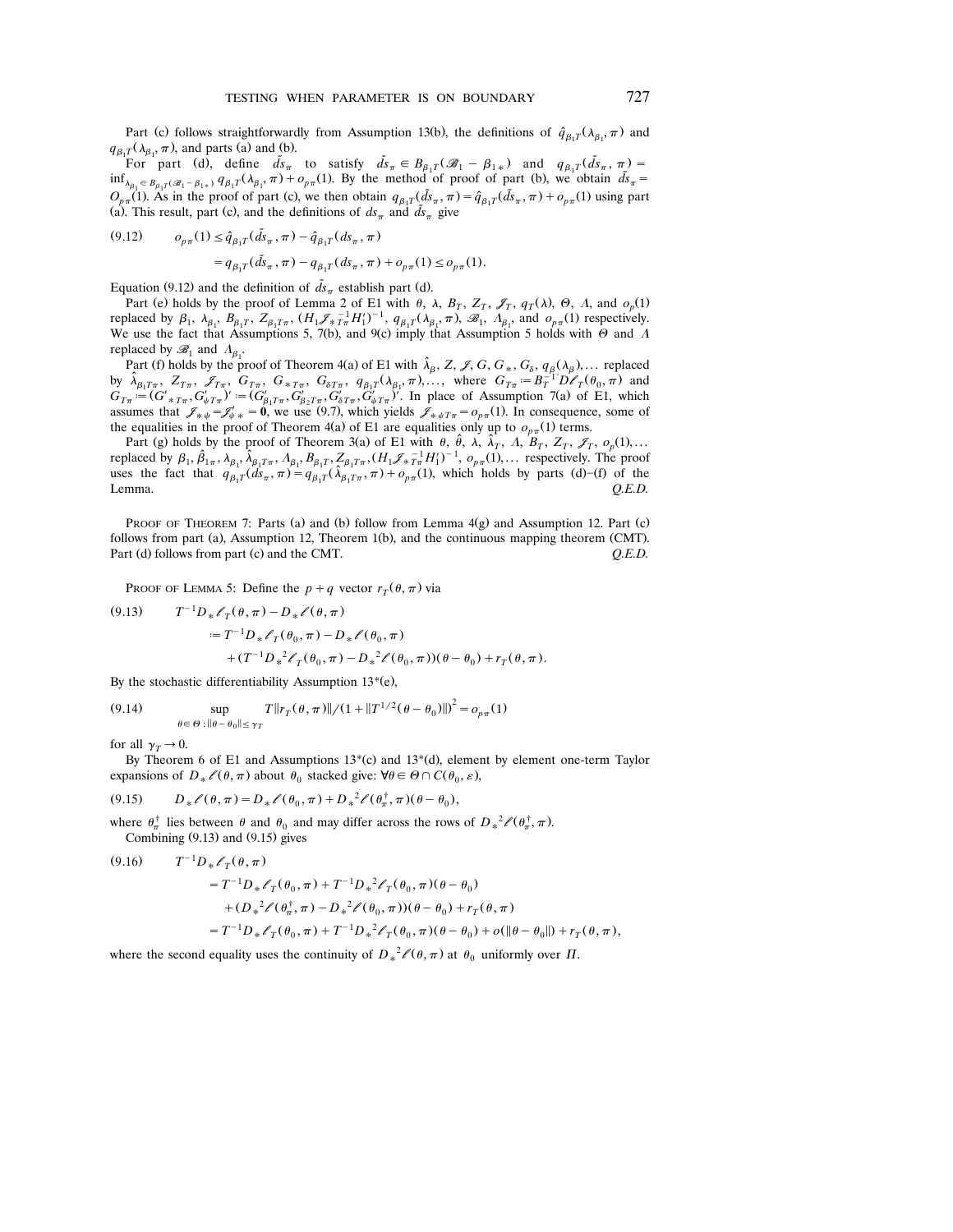Combining  $(9.16)$  with  $(7.1)$  divided by T gives

(9.17) 
$$
T^{-1}R_T^*(\theta, \pi) = o(||\theta - \theta_0||) + r_T(\theta, \pi).
$$

This result and (9.14) imply Assumption 13(a) by taking  $\gamma_T = \gamma / \lambda_{\min}(B_T)$ . *Q.E.D.* 

#### *D*. *Proofs for the GARCH Example*

To verify Assumptions 1<sup>\*</sup> and 2<sup>\*</sup>, we show that  $\ell_{\tau}(\theta, \pi)$  is closely approximated by the sum of stationary and ergodic terms  $\mathcal{L}_T(\theta, \pi) = \sum_{t=1}^T \ell_{tt}(\theta, \pi)$ . Note that we can write  $\ell_T(\theta, \pi) = \sum_{t=1}^T \ell_t^*(\theta, \pi)$ , where  $\ell_t^*(\theta, \pi) = -\frac{1}{2} \ln(2\pi) - \frac{1}{2} \ln(h_t^*(\theta, \pi)) - \frac{1}{2}e_t^2(\theta)/h_t^*(\theta, \pi)$ . First, we show that

$$
(9.18) \qquad \sum_{t=2}^{\infty} \sup_{\theta \in \Theta, \pi \in \Pi} |d_t(\theta, \pi)| < \infty \qquad \text{a.s.,} \qquad \text{where} \quad d_t(\theta, \pi) = \ell_{tt}(\theta, \pi) - \ell_t^*(\theta, \pi).
$$

Some calculations show that for  $t \geq 2$ ,

(9.19) 
$$
h_t(\theta, \pi) = h_t^*(\theta, \pi) + \pi^{t-1} A(\theta, \pi), \text{ where}
$$
  
\n
$$
A(\theta, \pi) := \left(\delta + \beta_1 \sum_{k=1}^{\infty} \pi^k e_{-k}^2(\theta) - h_1^*(\theta, \pi)\right),
$$
  
\n
$$
2|d_t(\theta, \pi)| = |\ln(h_t(\theta, \pi)/h_t^*(\theta, \pi)) + e_t^2(\theta)/h_t(\theta, \pi) - e_t^2(\theta)/h_t^*(\theta, \pi)|
$$
  
\n
$$
\leq \ln\left(1 + \pi_u^{t-1} \frac{|A(\theta, \pi)|}{\delta_\rho(1 - \pi_u)}\right) + e_t^2(\theta)\left|\frac{\pi_u^{t-1} A(\theta, \pi)}{h_t(\theta, \pi) h_t^*(\theta, \pi)}\right|
$$
  
\n
$$
\leq \pi_u^{t-1} \frac{|A(\theta, \pi)|}{\delta_\rho(1 - \pi_u)} (1 + e_t^2(\theta)/\delta_\rho), \text{ and}
$$
  
\n
$$
2\sum_{t=2}^{\infty} \sup_{\theta \in \Theta, \pi \in \Pi} |d_t(\theta, \pi)| \leq \frac{\sup_{\theta \in \Theta, \pi \in \Pi} |A(\theta, \pi)|}{\delta_\rho(1 - \pi_u)} \sum_{t=2}^{\infty} \pi_u^{t-1} \left(1 + \sup_{\theta \in \Theta} e_t^2(\theta)/\delta_\rho\right).
$$

The right-hand side of the last expression in (9.19) is finite with probability one, because (i) the fact that  $E \sup_{\theta \in \Theta} e_t^2(\theta)$  is finite and does not depend on *t* implies that  $E\sum_{k=1}^{\infty} \pi_u^k \sup_{\theta \in \Theta} e_{-k}^2(\theta) < \infty$ , that *E* sup<sub> $\theta \in \theta$   $e_i^T(\theta)$  is finite and does not depend on *t* implies that  $E_{\lambda_{k-1}} \pi_u^{\pi_k} \sup_{\theta \in \Theta} e_{-\lambda}^2(\theta) < \infty$ ,  $e_{\lambda_k}^2(\theta) < \infty$  a.s., (ii) the assumption that</sub> which, in turn, implies that  $\sum_{k=1} \pi_{ii}^{\times} \sup_{\theta \in \Theta} e_{-k}^{\times}(\theta) < \infty$  a.s., (i) the assumption that  $\sup_{\theta \in \Theta, \pi \in \Pi} |A(\theta, \pi)| < \infty$  a.s., and (iii) result (i) implies that  $\sum_{t=2}^{\infty} \pi_u^{t-1} (1 + \sup_{\theta \in \Theta} e_t^2(\theta) / \delta_{\ell}) < \infty$  a.s. Hence, (9.18) holds.

Equation (9.18) and Kronecker's Lemma imply that

$$
(9.20) \quad \sup_{\theta \in \Theta, \pi \in \Pi} T^{-1} |\mathcal{L}_T(\theta, \pi) - \mathcal{E}_T(\theta, \pi)| \le T^{-1} \sum_{t=1}^T \sup_{\theta \in \Theta, \pi \in \Pi} |d_t(\theta, \pi)| \to^p 0.
$$

Now, we verify Assumption 1<sup>\*</sup>. Given (9.20), it suffices to verify Assumption 1<sup>\*</sup>(a) with  $T^{-1}\mathscr{L}_T(\theta, \pi)$  in place of  $T^{-1}\mathscr{L}_T(\theta, \pi)$ . To do so, we use the uniform law of large numbers given in Theorem 6 of Andrews (1992) employing Assumption TSE-1D. This uniform law of large numbers holds, because  $\{\ell_{tt}(\theta, \pi): t = ..., 1, 2, ...\}$  is stationary and ergodic,  $\ell_{tt}(\theta, \pi)$  is continuous in  $\theta$  and  $\pi$  a.s., and

$$
(9.21) \qquad E \sup_{\theta \in \Theta, \pi \in \Pi} |2\ell_{tt}(\theta, \pi)| \le \ln(2\tilde{\pi}) + \ln(\delta_{\ell}) + E \ln\left(\delta_u + \beta_{1u} \sum_{k=1}^{\infty} \pi_u^k \sup_{\theta \in \Theta} e_{t-k-1}^2(\theta)\right) + E \sup_{\theta \in \Theta} e_t^2(\theta) / \delta_{\ell} < \infty.
$$

The limit function  $\ell(\theta, \pi)$  of Assumption 1<sup>\*</sup>(a) equals  $E\ell_{tt}(\theta, \pi)$ .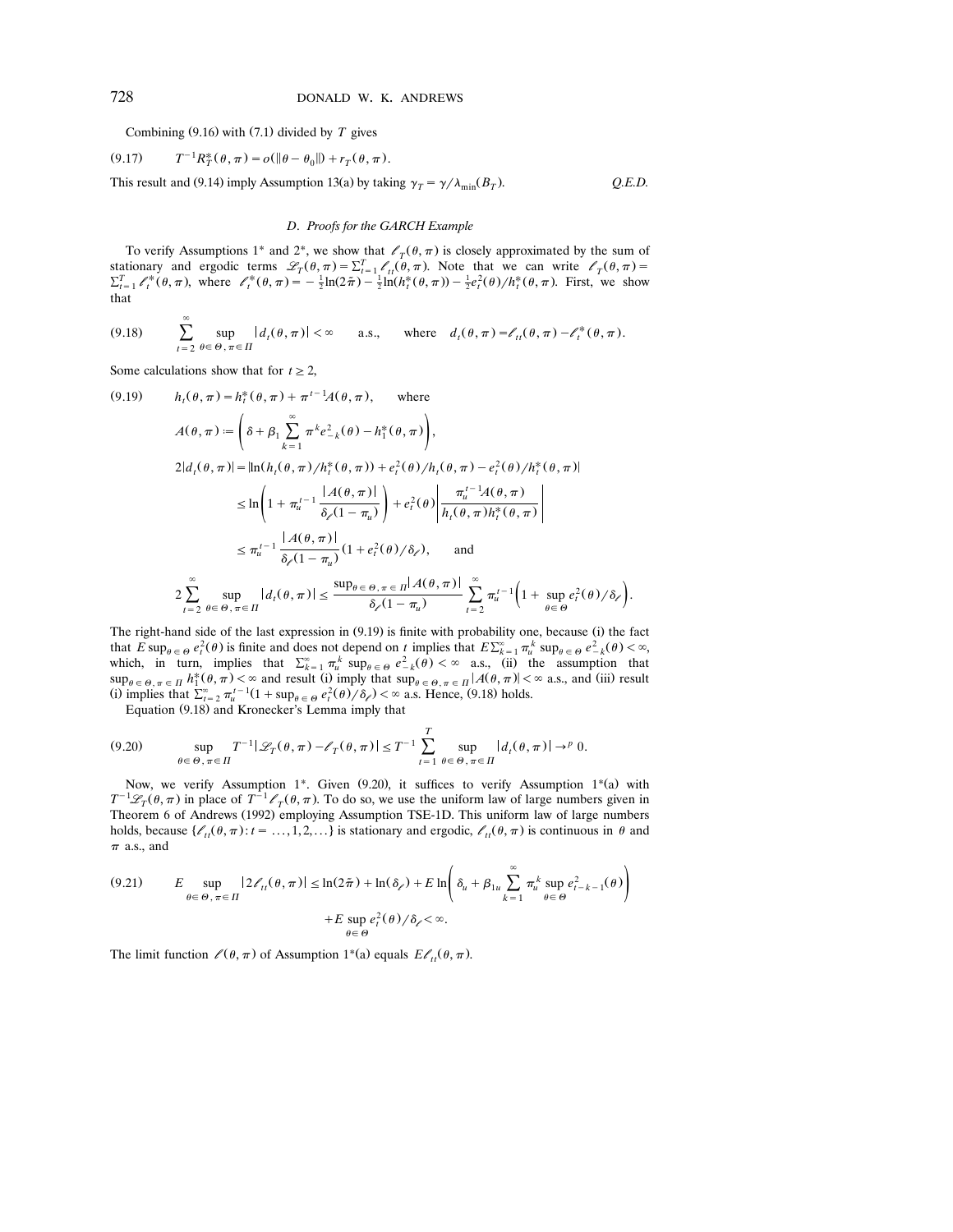Next, we verify Assumption 1<sup>\*</sup>(b). Because  $\beta_{10} = 0$ ,  $\ell(\theta_0, \pi)$  does not depend on  $\pi$ . The uniform LLN used above delivers continuity of the limit function  $\ell(\theta, \pi) = E\ell_{tt}(\theta, \pi)$  on the compact set  $\theta \times \Pi$ . In consequence, it suffices to show that  $\ell(\theta, \pi)$  is uniquely maximized over  $\theta$  at  $\theta_0$  for each  $\pi \in \Pi$ . We have

(9.22) 
$$
E\ell_{tt}(\theta,\pi) = -\frac{1}{2}\ln(2\tilde{\pi}) - \frac{1}{2}E\ln(h_t(\theta,\pi)) - \frac{1}{2}Ee_t^2(\theta)/h_t(\theta,\pi) \quad \text{and}
$$

$$
Ee_t^2(\theta)/h_t(\theta,\pi) = Ee_t^2/h_t(\theta,\pi) + (\psi - \psi_0)'EX_tX_t'(\psi - \psi_0)
$$

$$
\geq Ee_t^2/h_t(\theta,\pi)
$$

$$
= Eh_{0t}/h_t(\theta,\pi)
$$

with strict inequality unless  $\psi = \psi_0$ , because  $EX_t X'_t$  is positive definite (pd). The function  $\ln(x) + y/x$ is uniquely minimized over  $x > 0$  at  $x = y$ . Hence,

$$
(9.23) \tE\ell_{tt}(\theta,\pi) \le -\frac{1}{2}\ln(2\tilde{\pi}) - \frac{1}{2}E\ln(h_{t0}) - \frac{1}{2} = \ell(\theta_0,\pi)
$$

with equality iff  $\psi = \psi_0$  and  $P(h_t(\theta, \pi)) = h_{0t} = 1$ .

Hence, Assumption 1<sup>\*</sup>(b) holds provided for any  $\theta$  with  $\psi = \psi_0$ ,  $P(h_i(\theta, \pi) = h_{0i}) = 1$  iff  $\theta = \theta_0$ . For  $\theta$  with  $\psi = \psi_0$ , we have

$$
(9.24) \t\t h_t(\theta,\pi) - h_{0t} = \pi (h_{t-1}(\theta,\pi) - h_{0t-1}) + (\delta_0 z_{t-1}^2, 1 - \pi)'(\bar{\theta} - \bar{\theta}_0),
$$

where  $\bar{\theta} = (\beta_1, \delta)'$  and  $\bar{\theta}_0 = (0, \delta_0)'$ . By stationarity of  $\{h_t(\theta, \pi) - h_{0t} : t = ..., 0, 1, ...\}$ ,  $h_t(\theta, \pi) - h_{0t}(\theta, \pi)$  $h_{0t} = 0$  a.s. iff  $h_{t-1}(\theta, \pi) - h_{0t-1} = 0$  a.s. Combining this with (9.24), we find that  $h_t(\theta, \pi) - h_{0t} = 0$  a.s. iff  $(\delta_0 z_{t-1}^2, 1 - \pi)'(\bar{\theta} - \bar{\theta}_0) = 0$  a.s. Because  $\delta_0 > 0$  and  $z_t$  is not a constant by (2.3), th  $\pi$  < 1. This completes the verification of Assumption 1\*(b).

Next, we verify Assumption 2<sup>\*</sup> for  $\ell_T(\theta)$  by showing that it holds for  $\mathscr{L}_T(\theta)$  and that  $\ell_T(\theta)$  is closely approximated by  $\mathcal{L}_T(\theta)$  in the sense that (9.1) holds. To establish (9.1), we note that the left-hand side of  $(9.1)$  is less than or equal to

$$
(9.25) \t 2\sum_{t=1}^T \sup_{\theta \in \Theta : \|\theta - \theta_0\| \leq \gamma_T, \pi \in \Pi} |d_t(\theta, \pi)|.
$$

The function  $d_t(\theta, \pi)$  is continuous in  $\theta$  uniformly over  $\pi \in \Pi$  a.s. Hence,  $\sup\{|d_t(\theta, \pi)| : \theta \in \Theta, \|\theta\|$  $-\theta_0 \leq \gamma_T, \quad \pi \in \Pi$  $-\theta_0 || \leq \gamma_T$ ,  $\pi \in \Pi$   $\to 0$  a.s. as  $T \to \infty$   $\forall t \geq 1$ . By (9.18), given  $\varepsilon > 0$ ,  $\exists T_1 < \infty$  such that  $\sum_{t=T_1+1}^{\infty} \sup_{\theta \in \Theta, \pi \in \Pi} |d_t(\theta, \pi)| < \varepsilon/4$ . And, given  $\varepsilon > 0$  and  $T_1 < \infty$ ,  $\exists T_2 < \infty$  such that  $\forall$ have  $\sup_{\theta \in \Theta} \mathcal{L}_{\theta} = \sup_{\theta \in \Theta} \mathcal{L}_{\theta} = \sup_{\theta \in \Theta} \mathcal{L}_{\theta} = \inf |d_t(\theta, \pi)| < \varepsilon/(4T_1) \forall t \leq T_1$ . Combining these results, we find that the expression in  $(9.25)$  is less than or equal to

$$
(9.26) \qquad 2\sum_{t=1}^{T_1} \sup_{\theta \in \Theta : \|\theta - \theta_0\| \leq \gamma_T, \pi \in \Pi} |d_t(\theta, \pi)| + 2\sum_{t=T_1+1}^{\infty} \sup_{\theta \in \Theta, \pi \in \Pi} |d_t(\theta, \pi)| < \varepsilon.
$$

Hence,  $(9.1)$  holds.

We verify Assumption 2<sup>\*</sup> for  $\mathcal{L}_T(\theta)$  using Assumption 2<sup>2\*</sup> and the comment following it. *(Note that the latter applies because it follows from the result in the next paragraph that*  $-T^{-1}\partial^2 \mathcal{L}_T(\theta_0, \pi)/\partial \theta \partial \theta' = \mathcal{J}_{\pi} + o_{p\pi}(1)$ . Assumption  $2^{2^*}$ (a) holds with  $\theta^+ = \theta \cap C(\theta_0, \varepsilon)$  for some  $\varepsilon > 0$  small, because  $\theta - \theta_0$  is a union of orthants local to **0**. Assumption  $2^{2^*}$ (b) holds s wardly.

We verify Assumption  $2^{2*}(c)$  for  $\mathscr{L}_T(\theta, \pi)$  by showing that

$$
\sup_{\theta \in \Theta_0, \pi \in \Pi} \left\| \frac{\partial^2}{\partial \theta \partial \theta'} \mathcal{L}_T(\theta, \pi) - E \frac{\partial^2}{\partial \theta \partial \theta'} \ell_{tt}(\theta, \pi) \right\| \to_p 0,
$$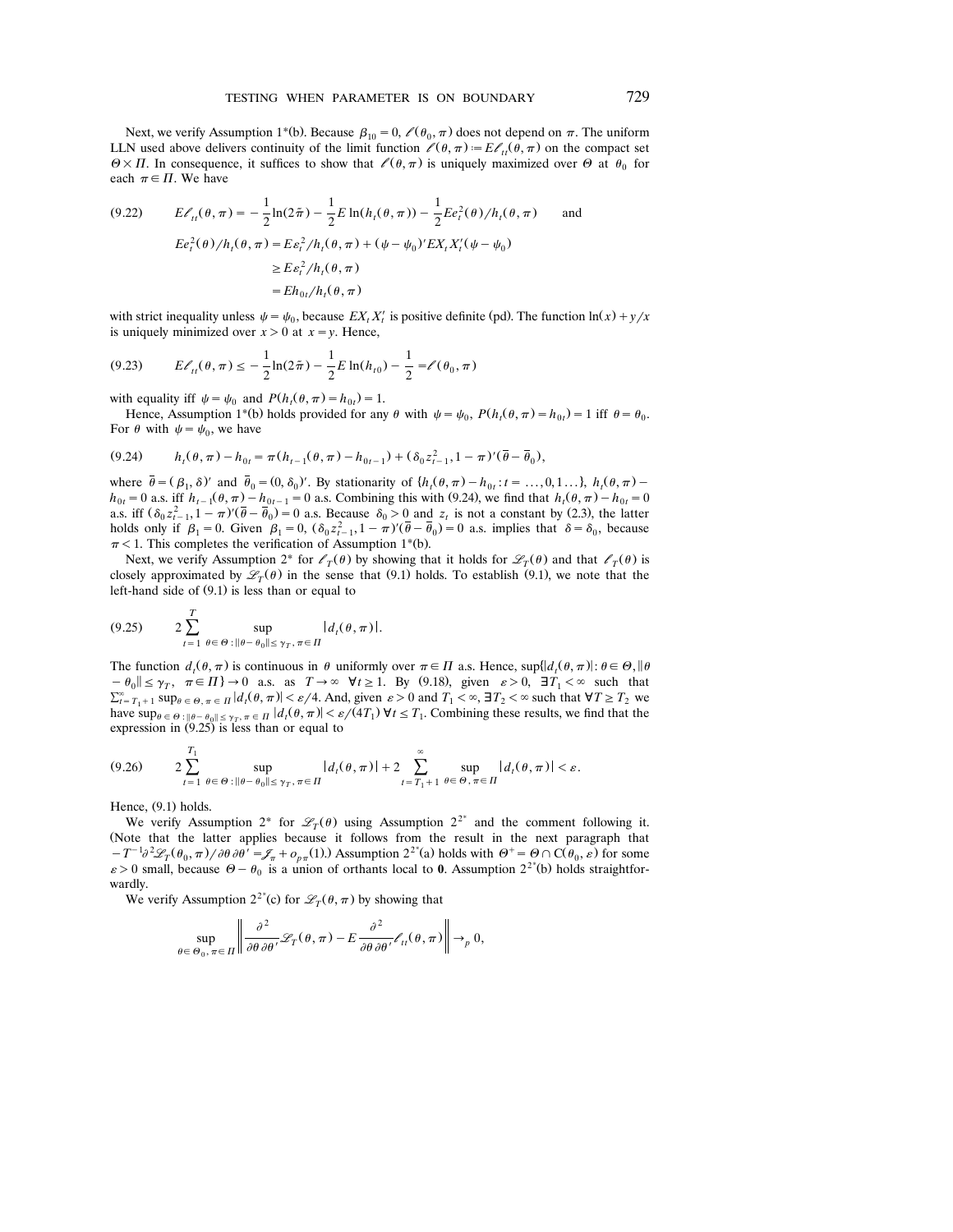for some set  $\Theta_0 \subset \Theta$  that contains  $\Theta \cap S(\theta_0, \varepsilon)$  for some  $\varepsilon > 0$ , and  $E \partial^2 \mathscr{E}_{tt}(\theta) / \partial \theta \partial \theta'$  is continuous at  $\theta_0$ . Both of these results follow from the uniform LLN given in Theorem 6 of Andrews (1992) using Assumption TSE-1D provided

$$
(9.27) \t E \sup_{\theta \in \Theta_0, \pi \in \Pi} \left\| \frac{\partial^2}{\partial \theta \, \partial \theta'} \mathcal{E}_{tt}(\theta, \pi) \right\| < \infty,
$$

because  $\left(\frac{\partial^2}{\partial\theta}\frac{\partial\theta'}{\partial\theta'}\right)$ ,  $\mathcal{E}_t(\theta, \pi)$  is stationary and ergodic and continuous in  $(\theta, \pi)$  a.s. Let *h*, *e*,  $\partial$ ,  $\partial'$ , and  $\partial^2$  abbreviate *h*<sub>1</sub>( $\theta$ , $\pi$ ), *e*<sub>1</sub>( $\theta$ ),  $\partial/\partial\theta$ ,  $\partial/\partial\theta'$ , and Some calculations show that

$$
(9.28) \t2\partial^2 \ell_{tt}(\theta, \pi) = (h^{-1}e^2 - 1)(h^{-1}\partial^2 h - h^{-2}(\partial h)^2) + h^{-2}e\partial h(2\partial' e - h^{-1}e\partial' h)
$$
  

$$
- 2h^{-1}e\partial^2 e - 2h^{-1}\partial e(\partial' e - h^{-1}e\partial' h),
$$
  

$$
h^{-1} \le \delta_{\ell}^{-1}, \t ||\partial e|| \le ||X_t||, \t\partial^2 e = 0, \t e \le C(|z_t| + ||X_t||), \t and
$$
  

$$
||\partial h|| + ||\partial^2 h|| \le C \sum_{k=0}^{\infty} \pi_{u}^{k}(1 + |z_{t-k-1}|^2 + ||X_{t-k-1}||^2),
$$

for some constant  $C < \infty$  that does not depend on  $\theta$  or  $\pi$ . In consequence,

$$
(9.29) \qquad \|\partial^2 \ell_{tt}(\theta, \pi)\| \le C(1 + |z_t|^2 + \|X_t\|^2) \Bigg( \sum_{k=0}^{\infty} \pi_k^k (1 + |z_{t-k-1}|^2 + \|X_{t-k-1}\|^2) \Bigg)^2 + C(|z_t| + \|X_t\|) \|X_t\| \sum_{k=0}^{\infty} \pi_k^k (1 + |z_{t-k-1}|^2 + \|X_{t-k-1}\|^2) + C \|X_t\|^2.
$$

Hence,  $E \sup_{\theta \in \Theta_0, \pi \in \Pi} ||\partial^2 \mathcal{E}_{tt}(\theta, \pi)|| < \infty$  by the moment conditions of (2.3).

Next, we verify Assumption 3<sup>\*</sup>. By Theorem 10.2 of Pollard (1990),  $B_T$ <sup>-1'</sup> $D\ell_T(\theta_0, \bullet) \Rightarrow G_{\bullet}$  if (i) If is totally bounded, (ii) the finite dimensional distributions of  $B_T^{-1}D\ell_T(\theta_0, \bullet)$  converge to those of  $G_{\bullet}$ , and (iii)  $\{B_T^{-1}D\mathcal{O}_T(\theta_0,\bullet): T \geq 1\}$  is stochastically equicontinuous. Condition (i) holds because  $\Pi \subset [0, 1]$ . The variable  $B_T^{-1} \times D\ell_T(\theta_0, \pi)$  equals  $T^{-1/2} \Sigma_{t=1}^T \partial \ell_t(\theta_0, \pi)$ , which is a normalized sample average of strictly stationary martingale difference random variables. Using the definition of  $\partial \ell_{tt}(\theta_0, \pi)$  in (4.3) and the moment conditions in (2.3), we obtain  $E \sup_{\pi \in \Pi} ||\partial \ell_{tt}(\theta_0, \pi)||^2 < \infty$ . In consequence, the martingale difference central limit theorem of Billingsley (1968, Thm. 23.1) implies that each of the finite dimensional distributions of  $B_T^{-1}D\ell_\tau(\theta_0, \bullet)$  converges in distribution to a multivariate normal distribution with covariance given in (4.4), which by definition equals the covariance of *G*. Thus, condition (ii) holds. Stochastic equicontinuity of  $\{T^{-1/2}\sum_{t=1}^{T} \partial \ell_{tt}(\theta_0, \bullet) : T \}$  $\geq$  1) is established by the same argument as in Andrews and Ploberger (1996, p. 1340, (A.14) and the following paragraph) for  $v_T^*(\pi)$  with  $Y_t$  and  $Y_{t-k-1}$  replaced by  $\delta_0^{1/2}(z_t^2+1)$  and  $z_{t-k-1}$  respectively. Hence, condition (iii) holds.

The matrix  $\mathscr{J}_\pi$  is symmetric and nonrandom, so, to verify Assumption 3<sup>\*</sup>, it remains to show that  $\sup_{\pi \in \Pi} \lambda_{\max}(\mathscr{J}_{\pi}) < \infty$  and  $\inf_{\pi \in \Pi} \lambda_{\min}(\mathscr{J}_{\pi}) > 0$ . From (4.3),

(9.30) 
$$
\det(\mathcal{J}_\pi) = \det \left( \frac{E z_t^4 - 1}{4 \delta_0^2 (1 - \pi^2)} \right) \times \det(\delta_0^{-1} E X_t X_t'),
$$

which yields the desired results because  $0 < E z_t^4 - 1 < \infty$ ,  $\sup \{\pi^2 : \pi \in \Pi\} < 1$ ,  $\delta_0 > 0$ , and  $EX_t X_t^t$  is positive definite by  $(2.3)$ .

#### *E*. *Proofs for the Random Coefficient Example*

First, we verify Assumption 1\*. Assumption  $1*(a)$  holds by the uniform LLN of Andrews (1992, Theorem 4) using Assumption TSE-1D and the standard pointwise LLN for iid random variables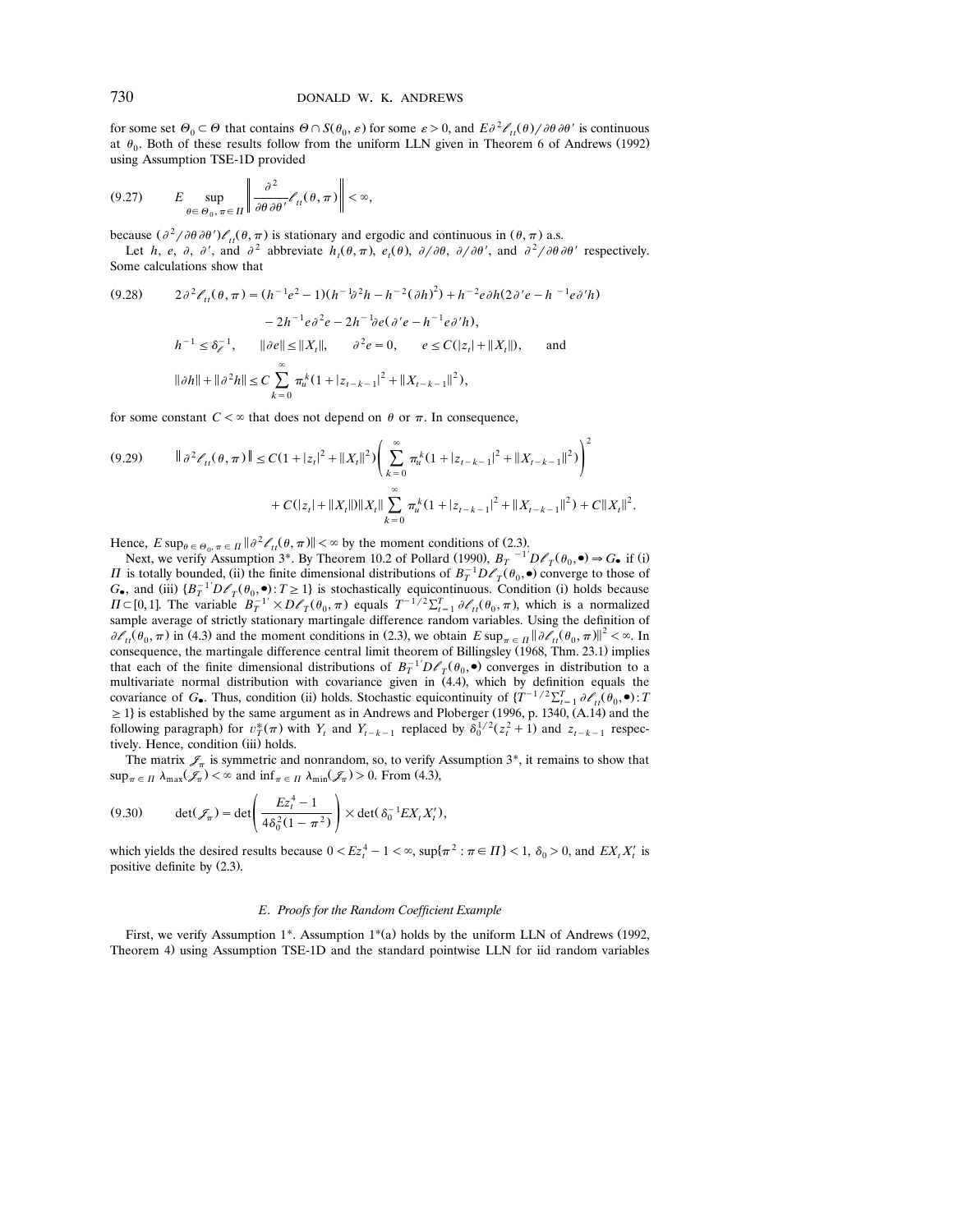with finite mean. The function  $\ell(\theta, \pi)$  of Assumption 1<sup>\*</sup>(a) is

(9.31) 
$$
\ell(\theta, \pi) := -\frac{1}{2} \ln(2\tilde{\pi}) - \frac{1}{2} E \ln(\delta_2 + X_i' \Omega(\beta_1, \delta_1, \pi) X_i) - \frac{1}{2} E(Y_i - \psi_2 - X_i' \psi_1)^2 / (\delta_2 + X_i' \Omega(\beta_1, \delta_1, \pi) X_i).
$$

Sufficient conditions for Assumption 1<sup>\*</sup>(b) are: (i)  $\ell(\theta, \pi) < \ell(\theta_0)$  for all  $\theta \in \Theta$  with  $\theta \neq \theta_0$  and all  $\pi \in \Pi$ , (ii)  $\ell(\theta, \pi)$  is continuous on  $\Theta \times \Pi$ , and (iii)  $\Theta \times \Pi$  is compact. Condition (ii) holds straightforwardly. Condition (iii) holds by assumption.

To show condition (i), we first show that for any  $(\beta_1, \delta_1, \delta_2)$  in the parameter space the third summand of  $\ell(\theta, \pi)$  is uniquely maximized by  $(\psi_1, \psi_2) = (\psi_{10}, \psi_{20})$ . The third summand of  $\ell(\theta, \pi)$  can be written as the sum of  $-\frac{1}{2}E(\psi_2 - \psi_{20} + X'_t(\psi_1 - \psi_{10}))^2/(\delta_2 + X'_t\Omega(\beta_1, \delta_1, \pi)X_t)$  and a term that does not involve  $(\psi_1, \psi_2)$ . In consequence, the third summand is uniquely maximized at  $(\psi_{10}, \psi_{20})$  if  $E(a'W_t)^2/(\delta_2 + X_t' \Omega(\beta_1, \delta_1, \pi)X_t) > 0$  whenever  $a \neq 0$  or, equivalently, if  $E(a'W_t)^2$  $(\psi_{10}, \psi_{20})$  if  $E(a'W_t)^2/(\delta_2 + X_t' \Omega(\beta_1, \delta_1, \pi)X_t) > 0$  whenever  $a \neq 0$  or, equivalently, if  $E(a'W_t)^2 > 0$ <br>whenever  $a \neq 0$  or, equivalently, if  $EW_tW_t' > 0$ , where the second "if" holds because  $1/(\delta_2 + X_t' \Omega(\beta_1, \delta_1, \$  $X_i' \Omega(\beta_1, \delta_1, \pi) X_i$  is positive with probability one. The last condition holds by (4.14).

Next, we show that, for any parameter  $\theta = (\beta_1, \delta'_1, \delta_2, \psi'_{10}, \psi_{20})'$  with  $(\beta_1, \delta'_1, \delta_2)' \neq (0, \delta'_{10}, \delta_{20}')'$ ,  $l(\theta, \pi) < l(\theta_0)$  for all  $\pi \in \Pi$ . For  $\theta$  as above,  $l(\theta, \pi)$  can be written as

(9.32) 
$$
\ell(\theta, \pi) = -\frac{1}{2}\ln(2\tilde{\pi}) - \frac{1}{2}E \ln(\delta_2 + X'_i \Omega(\beta_1, \delta_1, \pi)X_i) + \frac{1}{2}E \frac{\delta_{20} + X'_i \Omega(\beta_1, \delta_{10}, \pi)X_i}{\delta_2 + X'_i \Omega(\beta_1, \delta_1, \pi)X_i}.
$$

The function  $(\ln x) + y/x$  is uniquely minimized over  $x \in R$  at  $x = y$ . Thus,  $\ell(\theta, \pi) < \ell(\theta_0, \pi)$ unless

$$
(9.33) \tP(\delta_2 + X_t' \Omega(\beta_1, \delta_1, \pi) X_t - (\delta_{20} + X_t' \Omega(0, \delta_{10}, \pi) X_t) = 0) = 1.
$$

By the form of  $\Omega(\beta_1, \delta_1, \pi)$ ,  $\Omega(\beta_1, \delta_1, \pi) = \Omega(0, \delta_{10}, \pi)$  only if  $(\beta_1, \delta_1) = (0, \delta_{10})$ . In consequence, the left-hand side of the equation in the probability in (9.33) is of the form  $c' \tilde{X}$ <sup>t</sup> for a vector  $c \neq 0$ because  $(\beta_1, \delta_1, \delta_2) \neq (0, \delta_{10}, \delta_{20})$ . But,  $E\tilde{X}_t \tilde{X}_t > 0$  (by (4.14)) implies that  $P(a'\tilde{X}_t = 0) < 1$  for all  $a \neq 0$ . Thus, (9.33) cannot hold, condition (i) does hold, and the verification of Assumption 1<sup>\*</sup> is complete.

We verify Assumption 2\* for the random coefficient example with  $D\ell_{\tau}(\theta_0, \pi)$  and  $D^2\ell_{\tau}(\theta_0, \pi)$ of (3.3) as defined in (4.12) using Assumption  $2^{2^*}$  and the remark following Assumption  $2^{2^*}$ . The proof is analogous to that for the random coefficient example of E1 given in Section 3.6.1 of E1. In the present case, the matrix of  $\ell/r$  partial derivatives of order two of  $\ell<sub>T</sub>(\theta, \pi)$  is

(9.34) 
$$
\frac{\partial^2}{\partial \theta \partial \theta'} \ell_T(\theta, \pi)
$$
  

$$
:= -\sum_{t=1}^T \begin{pmatrix} \frac{2 \operatorname{res}_t^2(\theta) - \operatorname{var}_t(\theta, \pi)}{\operatorname{var}_t^3(\theta, \pi)} \widetilde{W}_t(\theta, \pi) \widetilde{W}_t(\theta, \pi)' & \frac{\operatorname{res}_t(\theta)}{\operatorname{var}_t^2(\theta, \pi)} W_t \widetilde{W}_t(\theta, \pi)' \\ \frac{\operatorname{res}_t(\theta)}{\operatorname{var}_t^2(\theta, \pi)} \widetilde{W}_t(\theta, \pi) W'_t & \frac{1}{\operatorname{var}_t(\theta, \pi)} W_t W'_t \end{pmatrix},
$$

where  $\tilde{W}_t(\theta, \pi) := (X_{1t}^*(\pi), X_{2t}^*(\delta_1)', 1)'.$ 

Next, we verify Assumption 3<sup>\*</sup>. Note that (4.14) implies that  $EW_tW_t'/var_t(\theta_0) > 0$ ,  $E\tilde{W}_t(\pi)\tilde{W}_t(\pi)'$  /var $\tilde{Y}_t(\theta_0) > 0$   $\forall \pi \in \Pi$ , and  $E(\text{res}_t^2(\theta_0) - \text{var}_t(\theta_0))^2 \tilde{W}_t(\pi) \tilde{W}_t(\pi)'$  /var $\tilde{Y}_t(\theta_0) > 0$   $\forall \pi \in \Pi$ *H*. Continuity in  $\pi$  of the latter two terms and compactness of *H*, then yields inf<sub> $\pi \in \Pi$ </sub>  $\lambda_{\min}(\cdot)$  of the latter two terms to be positive. In consequence,  $\inf_{\pi \in \Pi} \lambda_{\min}(\mathscr{J}_{\pi}) > 0$ . By (4.12),  $\mathscr{J}_{\pi}$  is symmetric. By (4.13), continuity in  $\pi$  of  $\mathcal{J}_{\pi}$ , and compactness of  $\Pi$ , we have  $\sup_{\pi \in \Pi} \lambda_{\max}(\mathcal{J}_{\pi}) < \infty$ .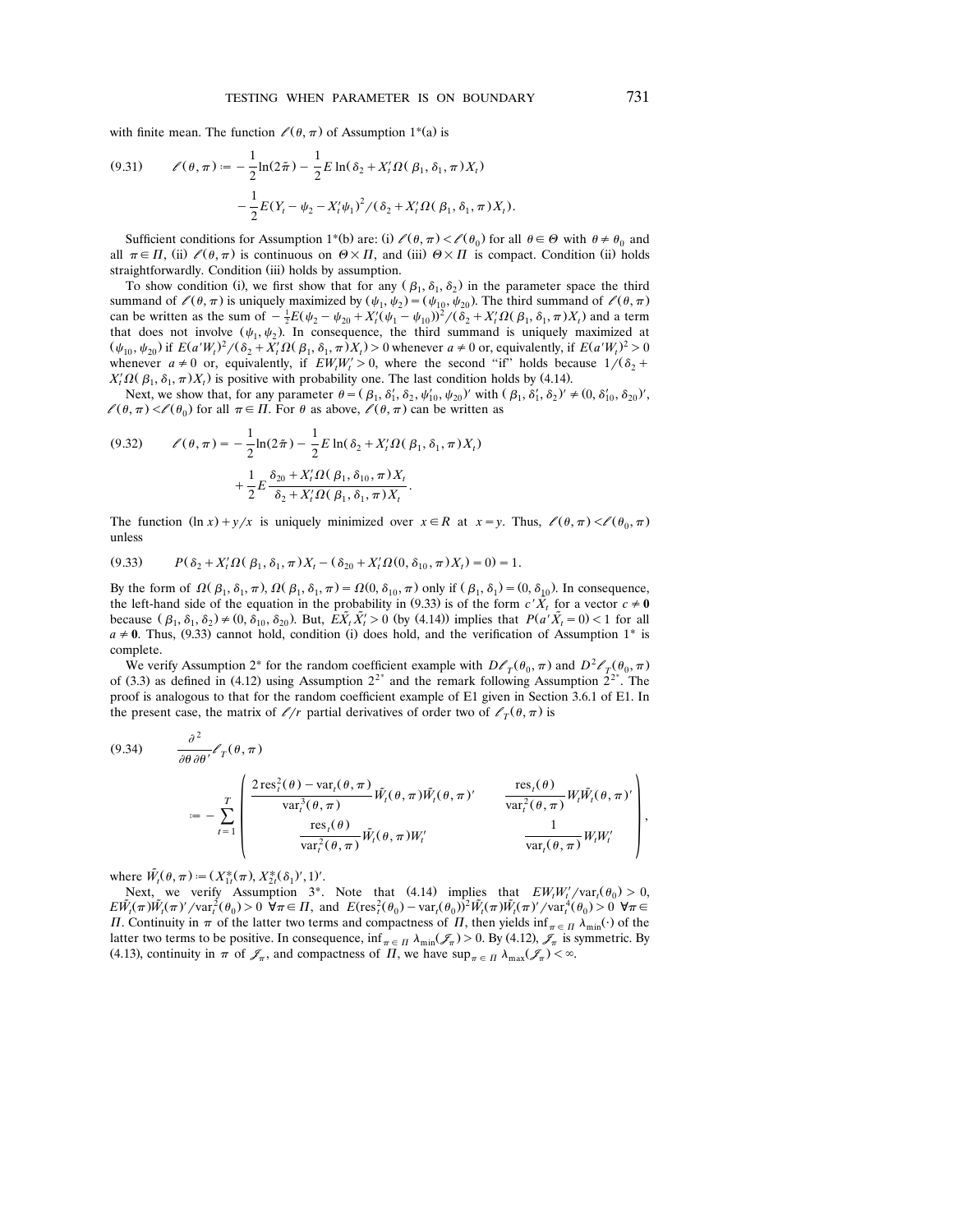Thus, Assumption 3<sup>\*</sup> holds provided  $T^{-1/2}D\ell_T(\theta_0, \bullet) \Rightarrow G_{\bullet}$ . By Theorem 10.2 of Pollard (1990),  $T^{-1/2}D\ell_T(\theta_0, \bullet) \Rightarrow G_{\bullet}$  if (i)  $\Pi$  is totally bounded, (ii) the finite dimensional distributions of  $T^{-1/2}D\ell_{\tau}(\theta_0, \bullet)$  converge to those of  $G_{\bullet}$ , and (iii)  $\{T^{-1/2}D\ell_{\tau}(\theta_0, \bullet): T \geq 1\}$  is stochastically equicontinuous. Condition (i) holds by compactness of  $\Pi$ . Condition (ii) holds by the CLT for iid mean zero finite variance random variables using the definition of  $D\ell_{\tau}(\theta_0, \pi)$  in (4.12) and the moment assumptions of (4.13). To obtain condition (iii), we write

$$
(9.35) \t ||T^{-1/2}D\ell_T(\theta_0, \pi) - T^{-1/2}D\ell_T(\theta_0, \overline{\pi})||
$$
  
\n=
$$
\left\| T^{-1/2} \sum_{t=1}^T \frac{\text{res}_t^2(\theta_0) - \text{var}_t(\theta_0)}{2\text{var}_t^2(\theta_0)} X'_{1t}(\Omega_1(\pi) - \Omega_1(\overline{\pi})) X_{1t} \right\|
$$
  
\n
$$
\leq \sum_{i=1}^b \sum_{j=1}^b ||\Omega_1(\pi)_{ij} - \Omega_1(\overline{\pi})_{ij}||T^{-1/2} \sum_{t=1}^T |\text{res}_t^2(\theta_0) - \text{var}_t(\theta_0)| \cdot ||X_{ti}X_{tj}||/\delta_{20}
$$
  
\n=
$$
\sum_{i=1}^b \sum_{j=1}^b ||\Omega_1(\pi)_{ij} - \Omega_1(\overline{\pi})_{ij}||O_p(1),
$$

where  $\Omega_1(\pi)_{ij}$  denotes the  $(i, j)$  element of  $\Omega_1(\pi)$  and  $X_{ii}$  denotes the *i*th element of  $X_i$ . This result, the continuity of  $\Omega_1(\pi)_{ij}$  in  $\pi$ , and the compactness of  $\Pi$  yield stochastic equicontinuity of  $T^{-1/2}D\ell_{\tau}(\theta_0, \bullet)$ : given any  $\eta > 0$ , there exists  $\lambda > 0$  such that

$$
(9.36) \qquad \overline{\lim}_{T \to \infty} P\left(\sup_{\pi, \overline{\pi} \in \Pi : \|\pi - \overline{\pi}\| < \lambda} \|T^{-1/2} D\mathscr{O}_T(\theta_0, \pi) - T^{-1/2} D\mathscr{O}_T(\theta_0, \overline{\pi})\| \right) < \eta.
$$

#### REFERENCES

ANDREWS, D. W. K. (1992): "Generic Uniform Convergence," *Econometric Theory*, 8, 241-257.

– (1993): "Tests for Parameter Instability and Structural Change with Unknown Change Point," *Econometrica*, 61, 821-856.

- (1994a): "Asymptotics for Semiparametric Econometric Models Via Stochastic Equicontinuity," *Econometrica*, 62, 43-72.

 Ž . 1994b : ''Empirical Process Methods in Econometrics,'' in *Handbook of Econometrics*, *Vol*. *IV*, ed. by R. F. Engle and D. McFadden. New York: North-Holland.

– (1996): "Admissibility of the Likelihood Ratio Test when the Parameter Space Is Restricted under the Alternative," *Econometrica*, 64, 705-718.

– (1997): "Estimation when a Parameter Is on a Boundary: Part II," unpublished manuscript, Cowles Foundation, Yale University.

 Ž . 1998 : ''Hypothesis Testing with a Restricted Parameter Space,'' *Journal of Econometrics*, 84, 155-199.

– (1999): "Estimation when a Parameter Is on a Boundary," *Econometrica*, 67, 1341-1383.

ANDREWS, D. W. K., AND W. PLOBERGER (1994): "Optimal Tests when a Nuisance Parameter Is Present Only under the Alternative," *Econometrica*, 62, 1383-1414.

 Ž . 1995 : ''Admissibility of the Likelihood Ratio Test when a Nuisance Parameter Is Present Only under the Alternative," *Annals of Statistics*, 23, 1609-1629.

. (1996): "Testing for Serial Correlation Against an ARMA(1,1) Model," *Journal of the American Statistical Association*, 91, 1331-1342.

BARLOW, R. E., D. J. BARTHOLOMEW, J. N. BREMNER, AND H. D. BRUNK (1972): Statistical Inference *Under Order Restrictions*: *The Theory and Application of Isotonic Regression*. New York: Wiley.

BARTHOLOMEW, D. J. (1959): "A Test of Homogeneity of Ordered Alternatives, I," Biometrika, 46,  $36 - 48.$ 

BILLINGSLEY, P. (1968): *Convergence of Probability Measures*. New York: Wiley.

BOLLERSLEV, T. (1986): "Generalized Autoregressive Conditional Heteroskedasticity," Journal of *Econometrics*, 31, 307-327.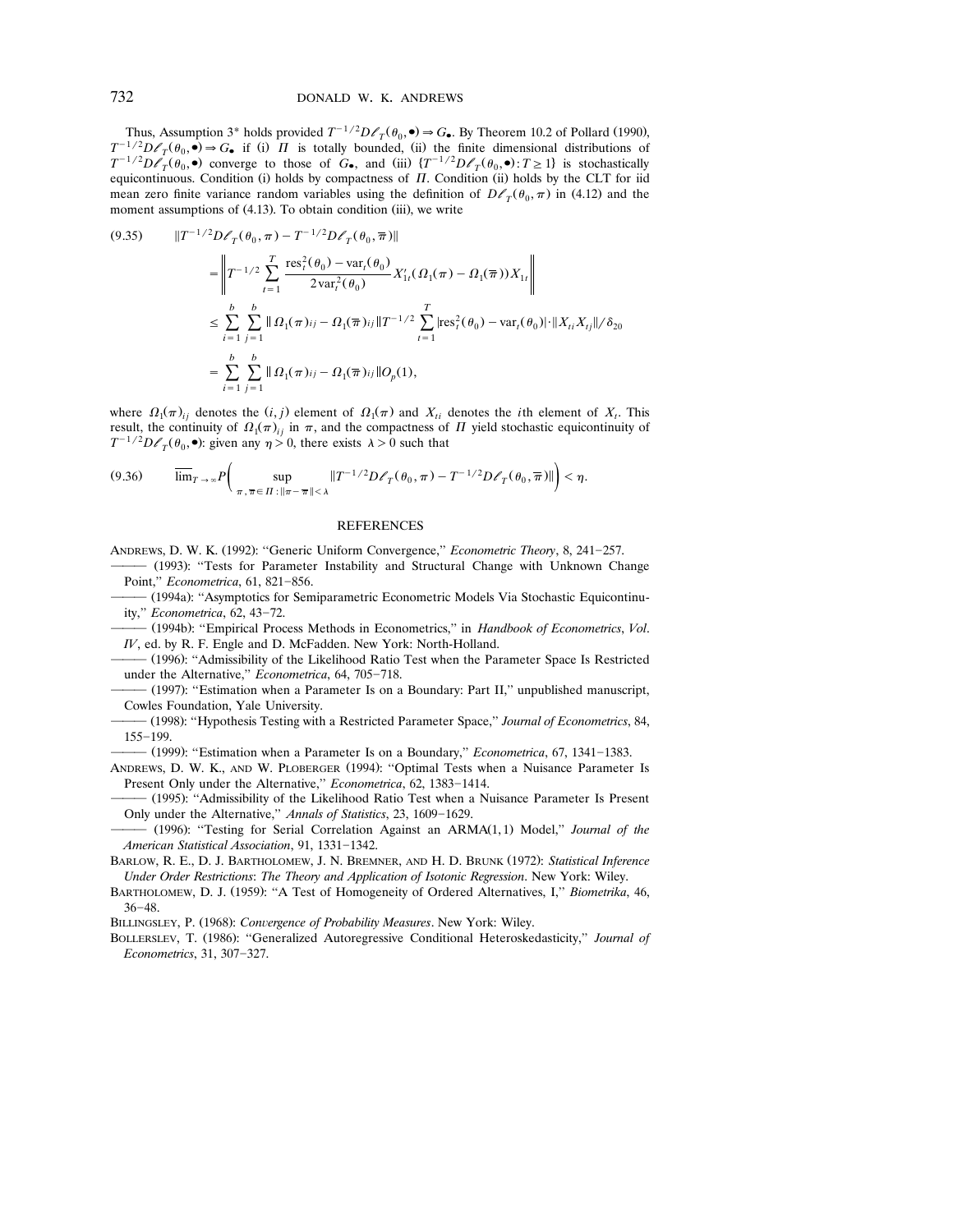- BOLLERSLEV, T., R. F. ENGLE, AND D. NELSON (1994): "ARCH Models," Ch. 49 in *Handbook of Econometrics*, *Vol*. *IV*, ed. by R. F. Engle and D. McFadden. New York: North-Holland, 2959-3038.
- BROOKS, R. D., AND M. L. KING (1994): "Hypothesis Testing of Varying Coefficient Regression Models: Procedures and Applications," *Pakistan Journal of Statistics*, 10, 301–357.
- CHANT, D. (1974): "On Asymptotic Tests of Composite Hypotheses in Nonstandard Conditions," *Biometrika*, 61, 291-298.
- CHERNOFF, H. (1954): "On the Distribution of the Likelihood Ratio," Annals of Mathematical *Statistics*, 54, 573-578.
- DAVIES, R. B. (1977): "Hypothesis Testing when a Nuisance Parameter Is Present Only under the Alternative," *Biometrika*, 64, 247-254.
- (1987): "Hypothesis Testing when a Nuisance Parameter Is Present Only under the Alternative," *Biometrika*, 74, 33-43.
- GEYER, C. (1994): "On the Asymptotics of Constrained M-estimation," Annals of Statistics, 22, 1993-2010.
- GOURIEROUX, C., A. HOLLY, AND A. MONFORT (1982): "Likelihood Ratio Test, Wald Test, and Kuhn-Tucker Test in Linear Models with Inequality Constraints on the Regression Parameters,'' *Econometrica*, 50, 63-80.
- GOURIEROUX, C., AND A. MONFORT (1989): *Statistique et Modeles Econometriques*, Vol. 2. Paris: Economica. English translation (1995): *Statistics and Econometric Models*, Vol. 2. Translated by Q. Vuong. Cambridge, U.K.: Cambridge University Press.
- HANSEN, B. E. (1996): "Inference when a Nuisance Parameter Is Not Identified under the Null Hypothesis," *Econometrica*, 64, 413-430.
- HAUSMAN, J. A., AND D. WISE (1978): "A Conditional Probit Model for Qualitative Choice: Discrete Decisions Recognizing Interdependence and Heterogeneous Preferences,'' *Econometrica*, 46,  $403 - 426.$
- HILDRETH, C., AND J. P. HOUCK (1968): "Some Estimators for a Linear Model with Random Coefficients," *Journal of the American Statistical Association*, 63, 584-595.
- JEGANATHAN, P. (1982): "On the Asymptotic Theory of Estimation When the Limit of the Loglikelihood Is Mixed Normal," Sankhya, Series A, 44, Part 2, 172-212.
- KING, M. L., AND T. S. SHIVELY (1993): "Locally Optimal Testing When a Nuisance Parameter Is Present Only under the Alternative," *Review of Economics and Statistics*, 75, 1-7.
- KING, M. L., AND P. X. WU (1997): "Locally Optimal One-sided Tests for Multiparameter Hypotheses," *Econometric Reviews*, 16, 131-156.
- LE CAM, L. (1960): "Locally Asymptotically Normal Families of Distributions," University of *California Publications in Statistics*, 3, 37-98.
- MCFADDEN, D. (1989): "A Method of Simulated Moments for Estimation of Discrete Response Models without Numerical Integration," *Econometrica*, 57, 995-1026.
- NEWEY, W. K., AND D. MCFADDEN (1994): "Large Sample Estimation and Hypothesis Testing," in *Handbook of Econometrics*, *Vol*. *IV*, ed. by R. F. Engle and D. McFadden. New York: North-Holland.
- PAKES, A., AND D. POLLARD (1989): "Simulation and the Asymptotics of Optimization Estimators," *Econometrica*, 57, 1027-1057.
- PERLMAN, M. D. (1969): "One-sided Problems in Multivariate Analysis," Annals of Mathematical *Statistics*, 40, 549-567. Corrections in *Annals of Mathematical Statistics*, 42, 1777.
- POLLARD, D. (1984): *Convergence of Stochastic Processes*. New York: Springer-Verlag.
- (1985): "New Ways to Prove Central Limit Theorems," *Econometric Theory*, 1, 295-314.
- Ž . 1990 : *Empirical Processes*: *Theory and Applications*, CBMS Conference Series in Statistics and Probability, Vol. 2. Hayward, CA: Institute of Mathematical Statistics.
- ROSENBERG, B. (1973): "The Analysis of a Cross-section of Time Series by Stochastically Convergent Parameter Regressions," Annals of Social and Economic Measurement, 2, 399-428.
- SELF, S. G., AND K.-Y. LIANG (1987): "Asymptotic Properties of Maximum Likelihood Estimators and Likelihood Ratio Tests under Nonstandard Conditions,'' *Journal of the American Statistical Association*, 82, 605-610.